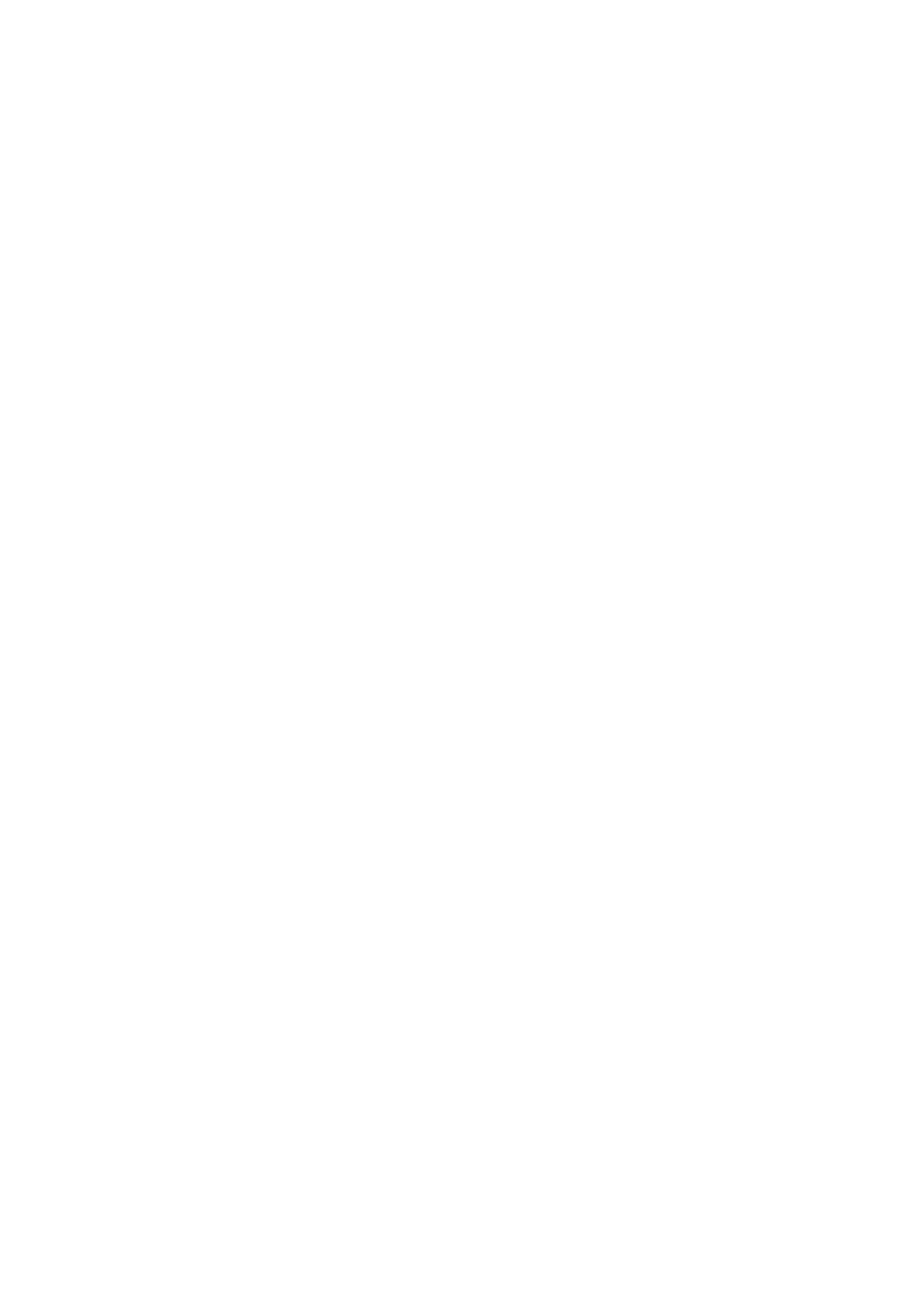# **Monitoring poverty and social exclusion 2003**

❚ **Guy Palmer, Jenny North, Jane Carr and Peter Kenway**

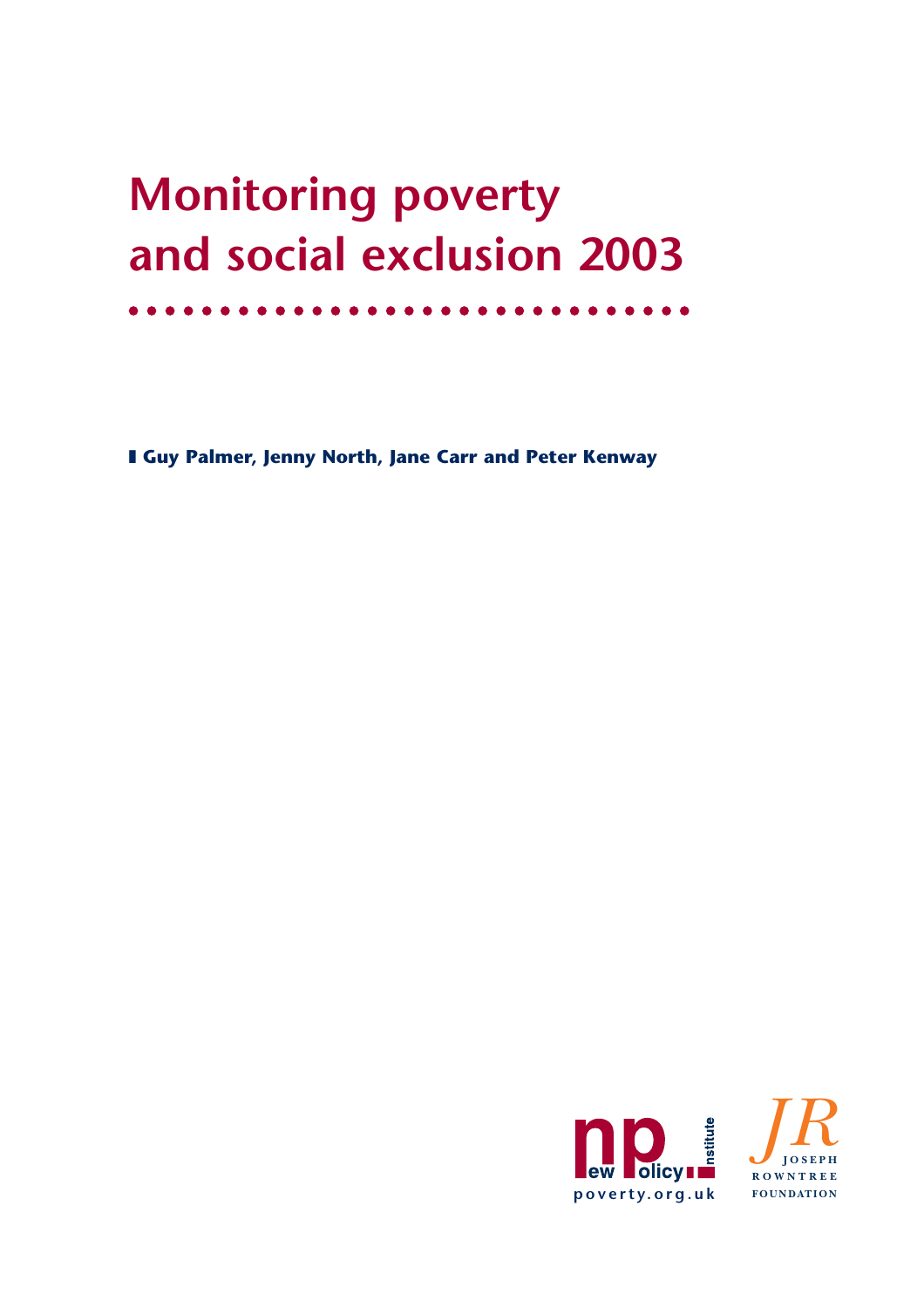### **Acknowledgements**

Our thanks go to the huge range of statisticians from across government departments in Whitehall, in Scotland and in Wales who have helped us to assemble all the data for the indicators in this report. They are too numerous to be named individually, but without their co-operation this project would simply not have been possible.

Specific thanks go to John Rigg from the London School of Economics for his analysis of the British Household Panel Survey.

We are once again very grateful for the unstinting support that we have had from the Joseph Rowntree Foundation, in particular Donald Hirsch for his ever-helpful and useful comments on draft versions and Alison Elks for her patient assistance on production.

**Crown Copyright is reproduced with permission from the Controller of Her Majesty's Stationery Office.**

**Much of the data used in this report was made available through the ESRC Data Archive. The data was collected by the ESRC Research Centre on Micro Social Change at the University of Essex. Neither the original collectors of the data nor the Archive bear any responsibility for the analyses presented here.**

**The same applies for all datasets used in this report, including those from the Department of Health, the Department for Education and Skills, the Department for Work and Pensions, the Office of the Deputy Prime Minister, the Home Office, the General Register Office for Scotland, the Welsh Assembly, the Scottish Executive, and the Office for National Statistics.**

**The Joseph Rowntree Foundation has supported this project as part of its programme of research and innovative development projects, which it hopes will be of value to policy makers, practitioners and service users. The facts presented and views expressed in this report are, however, those of the authors and not necessarily those of the Foundation.**

**Published by Joseph Rowntree Foundation The Homestead 40 Water End York YO30 6WP Website: www.jrf.org.uk**

**© New Policy Institute 2003**

**First published 2003 by the Joseph Rowntree Foundation**

**All rights reserved. Reproduction of this report by photocopying or electronic means for non-commercial purposes is permitted. Otherwise, no part of this report may be reproduced, adapted, stored in a retrieval system or transmitted by any means, electronic, mechanical, photocopying, or otherwise without the prior written permission of the Joseph Rowntree Foundation.**

**ISBN 1 85935 140 9 (paperback) 1 85935 141 7 (pdf: available at www.jrf.org.uk)**

**A CIP catalogue record for this report is available from the British Library.**

**Designed by Adkins Design (www.adkinsdesign.co.uk) Printed by Clearpoint Ltd**

**Further copies of this report, or any other JRF publication, can be obtained either from the JRF website (www.jrf.org.uk/bookshop/) or from our distributor, York Publishing Services Ltd, 64 Hallfield Road, Layerthorpe, York YO31 7ZQ (Tel: 01904 430033).**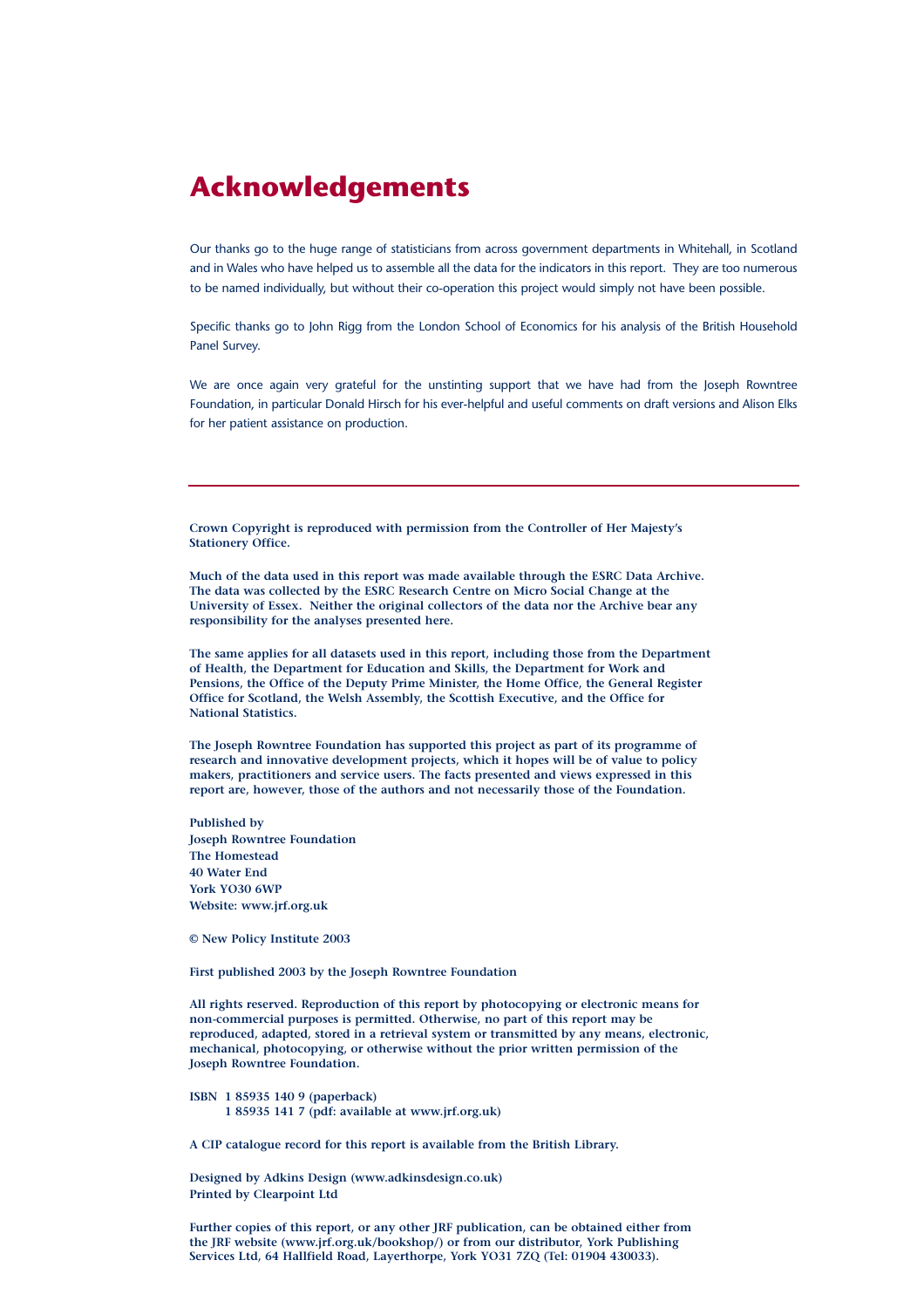### **Contents**

| <b>Introduction</b>                        | 7  |
|--------------------------------------------|----|
| <b>Commentary</b>                          |    |
| <b>Low income</b>                          | 22 |
| <b>Income levels</b>                       |    |
| Individuals with low income<br>1.          | 31 |
| 2 The location of low income               | 32 |
| 3 Low income by type of person             | 33 |
| 4 Low income by economic status            | 34 |
| 5 Out-of-work benefit levels               | 35 |
| Income dynamics                            |    |
| 6 Persistent low income                    | 36 |
| 7 Income inequalities                      | 37 |
| 8 Material deprivation                     | 38 |
| 2 Children                                 | 39 |
| <b>Health and well-being</b>               |    |
| Low birth-weight babies<br>9.              | 45 |
| 10 Infant mortality                        | 46 |
| 11 Births to girls conceiving under age 16 | 47 |
| <b>Education</b>                           |    |
| 12 Low attainment at school (16-year-olds) | 48 |
| 13 Low attainment at school (11-year-olds) | 49 |
| 14 School exclusions                       | 50 |
| Social cohesion                            |    |
| 15 Children in workless households         | 51 |
| 16 Concentration of poor children          | 52 |
| 17 In young offender institutions          | 53 |
| <b>3 Young adults</b>                      | 54 |
| <b>Exclusion from work</b>                 |    |
| 18 Unemployment                            | 58 |
| 19 Low pay                                 | 59 |
| 20 Destination of school leavers           | 60 |
| <b>Health and well-being</b>               |    |
| 21 Problem drug use                        | 61 |
| <b>Barriers to work</b>                    |    |
| 22 Without a basic qualification           | 62 |
| 23 With a criminal record                  | 63 |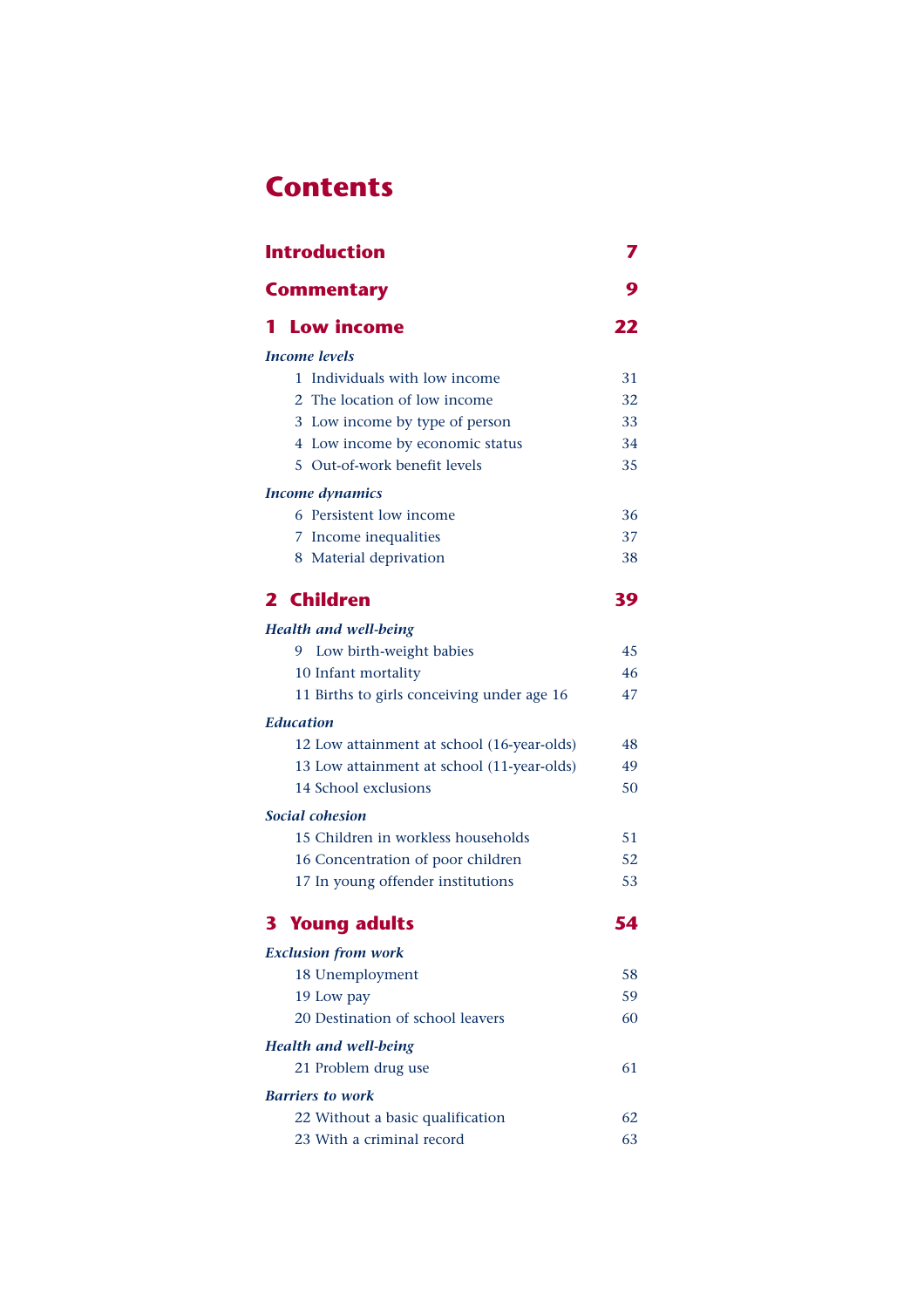| <b>4 Adults</b>                                 | 64  |
|-------------------------------------------------|-----|
| <b>Exclusion from work</b>                      |     |
| 24 Individuals wanting paid work                | 69  |
| 25 Jobs                                         | 70  |
| Disadvantaged at work                           |     |
| 26 Low pay                                      | 71  |
| 27 In receipt of tax credits                    | 72  |
| 28 Insecure at work                             | 73  |
| 29 Access to training                           | 74  |
| <b>Health and well-being</b>                    |     |
| 30 Premature death                              | 75  |
| 31 Obesity                                      | 76  |
| 32 Limiting long-standing illness or disability | 77  |
| 33 Mental health                                | 78  |
| 5 Older people                                  | 79  |
| <b>Economic circumstances</b>                   |     |
| 34 No private income                            | 84  |
| 35 Benefit take-up                              | 85  |
| <b>Health and well-being</b>                    |     |
| 36 Excess winter deaths                         | 86  |
| 37 Limiting long-standing illness or disability | 87  |
| 38 Anxiety                                      | 88  |
| <b>Access to services</b>                       |     |
| 39 Help from social services to live at home    | 89  |
| 40 Rural access to services                     | 90  |
| <b>6 Communities</b>                            | 91  |
| <b>Social cohesion</b>                          |     |
| 41 Concentration of poverty                     | 99  |
| <b>Access to services</b>                       |     |
| 42 Transport                                    | 100 |
| 43 Without a bank or building society account   | 101 |
| <b>Crime</b>                                    |     |
| 44 Burglaries                                   | 102 |
| 45 Without household insurance                  | 103 |
| 46 Dissatisfaction with local area              | 104 |
| <b>Housing</b>                                  |     |
| 47 Without central heating                      | 105 |
| 48 Overcrowding                                 | 106 |
| 49 Homelessness                                 | 107 |
| 50 Mortgage arrears                             | 108 |
| <b>Notes</b>                                    | 109 |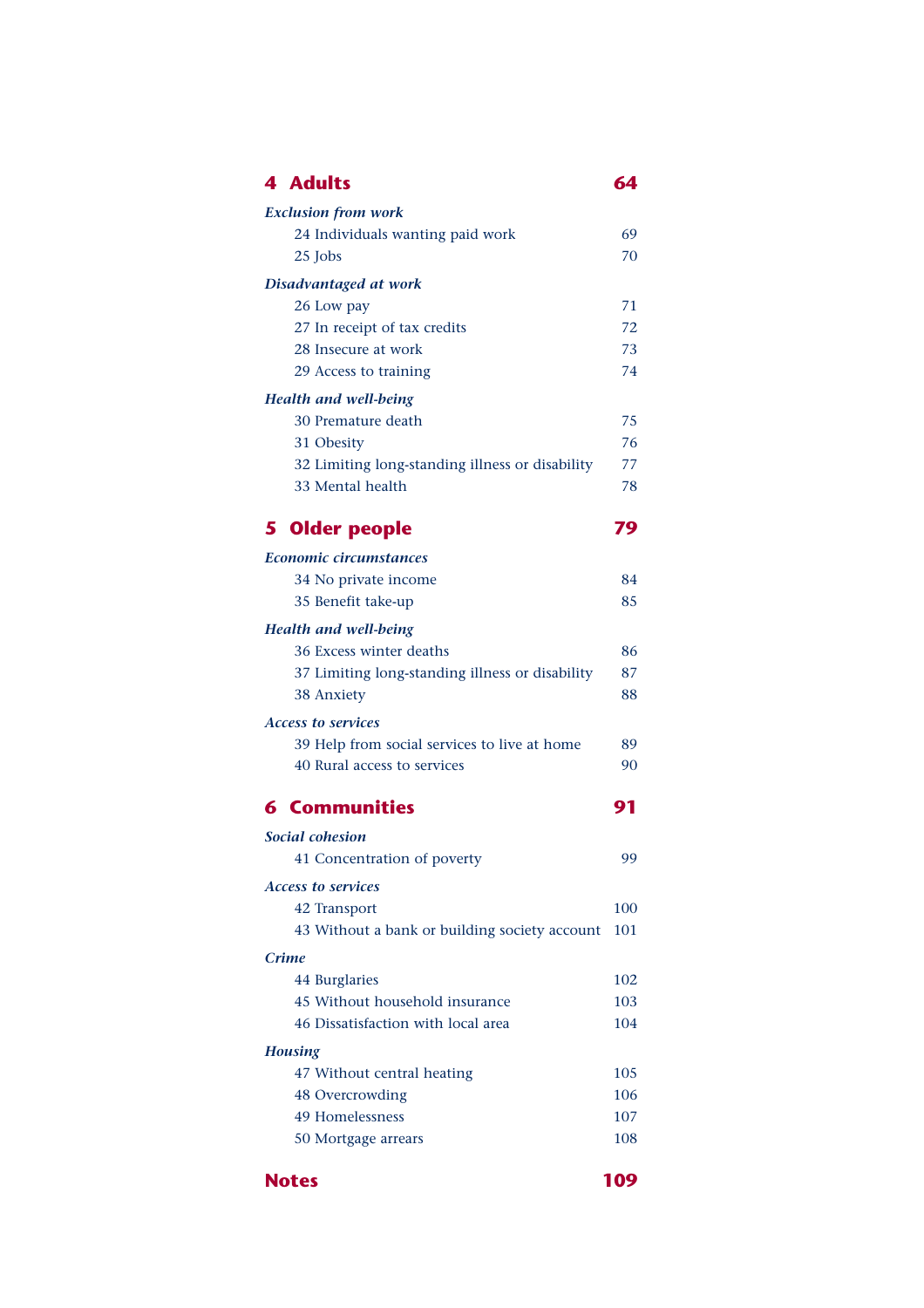# **Introduction**

This is the sixth in a series of annual reports whose aim is to provide an independent assessment of the progress that is being made in Britain in tackling poverty and social exclusion. The report is built upon a set of 50 indicators which are organised into six chapters: low income, children, young adults (aged 16 to 24), adults (aged 25 to retirement), older people and communities.

This paper report is complemented by a website – www.poverty.org.uk – where all the graphs are updated as and when new data becomes available and with extensive links to other relevant sites.

In monitoring poverty and social exclusion over a number of years, we need to strike a balance between showing change in a stable set of indicators and making periodic improvements in their coverage. This year, for the first time since the report was originally launched, the selection of indicators has been changed substantially to rectify gaps and weaknesses in the original selection, to take advantage of better data that is now available, and to reflect developments that have taken place over the six years since the original report. The original set of indicators continues to be updated on the www.poverty.org.uk site. In all cases, the indicators use the latest data available (typically 2002 or 2003).

Each indicator is presented on a single page and comprises two graphs: one showing how the indicator has changed over time and the other typically showing how the indicator varies between different groups within the population. This year's graphs emphasise regional variation in the indicators, across the nine English regions, Scotland and Wales.

|                       | Income | Children | Young adults Adults |   | Older people Community |   |
|-----------------------|--------|----------|---------------------|---|------------------------|---|
|                       |        |          |                     |   |                        |   |
| Low income            | 8      |          |                     |   | 2                      |   |
| Health and well-being |        | 3        |                     | 4 | 3                      |   |
| Education             |        | 3        |                     |   |                        |   |
| Social cohesion       |        | 3        |                     |   |                        |   |
| Work                  |        |          | 3                   | 6 |                        |   |
| Access to services    |        |          |                     |   | 2                      | 2 |
| Housing               |        |          |                     |   |                        | 4 |
| Crime                 |        |          |                     |   |                        | 3 |

Within each chapter, the indicators are grouped by theme, as summarised in the table below.

The indicators which are new to this year's report are:

- 5 Out-of-work benefit levels (changes over time)
- 8 Material deprivation
- 10 Infant mortality
- 25 Jobs (changes in the mix of jobs over time)
- 27 In receipt of tax credits
- 35 Benefit take-up (by pensioners)
- 40 Rural access to services

Obviously, the indicators in this report are limited by the data that is available – particularly the data that is available regularly on an annual basis – and equally obviously, if other data started becoming available then we would consider its potential inclusion in the report. We suggest, however, that the quality of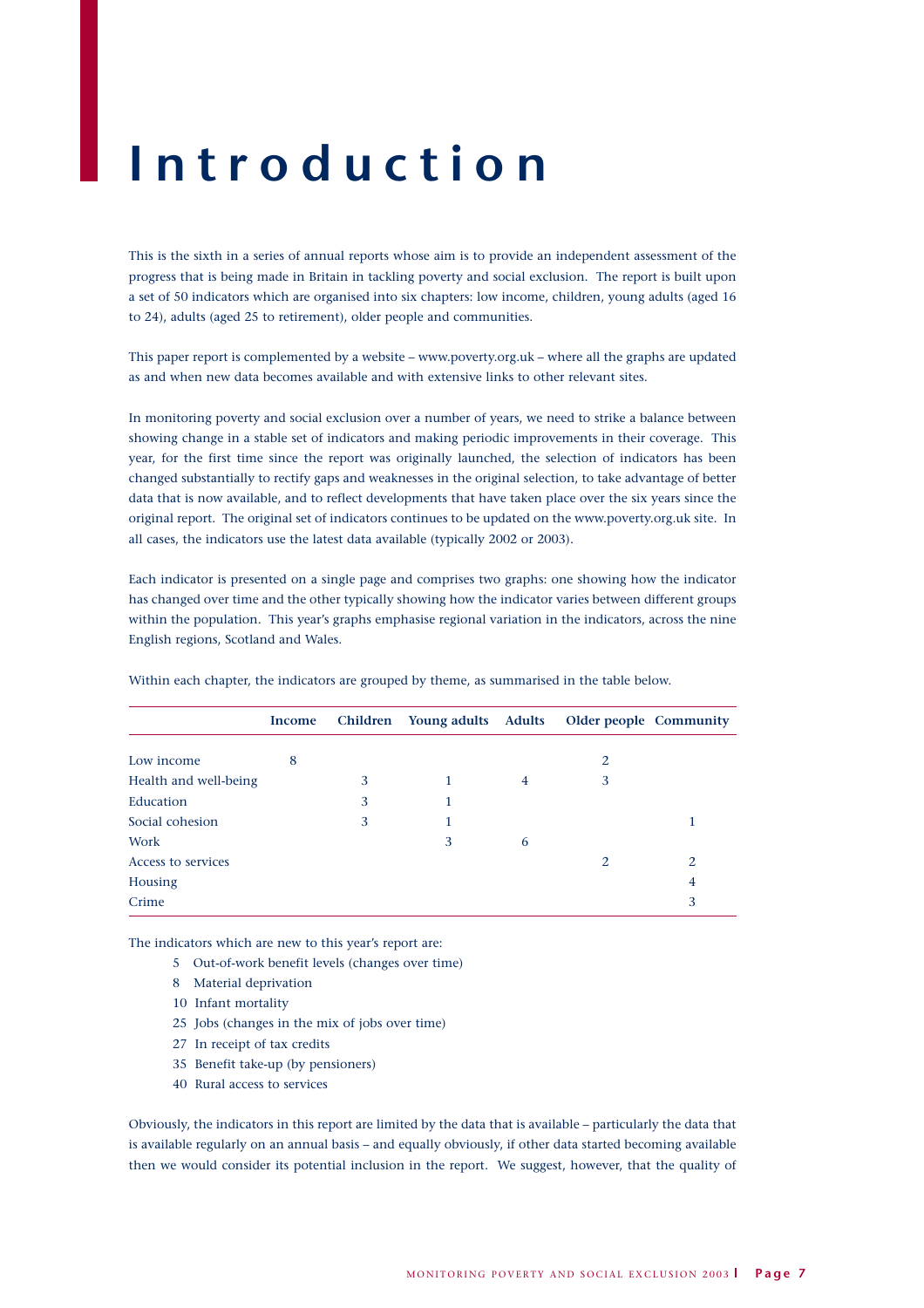current data is at present the key issue that the government should be addressing. In this context, we would highlight the following major areas where current data is badly deficient:

- *Data on low pay,* where the major current data sources (the New Earnings Survey and Labour Force Survey) are known to have problems<sup>1</sup> and where outside researchers have to rely on whatever summary data the Office for National Statistics decides to publish.
- *The small area geographic coding of national datasets,* where the Office for National Statistics appears to have adopted a policy of removing coding from public versions of some of the major datasets (e.g. the Labour Force Survey), making it impossible for outside researchers to analyse geographic variations at other than the regional level.
- *Up-to-date data on health inequalities and on the take-up of benefits,* where the latest data is currently for the year 2001.

The data problems in these three areas are all important, long-standing and well-known, making their continuing lack of resolution all the more troubling.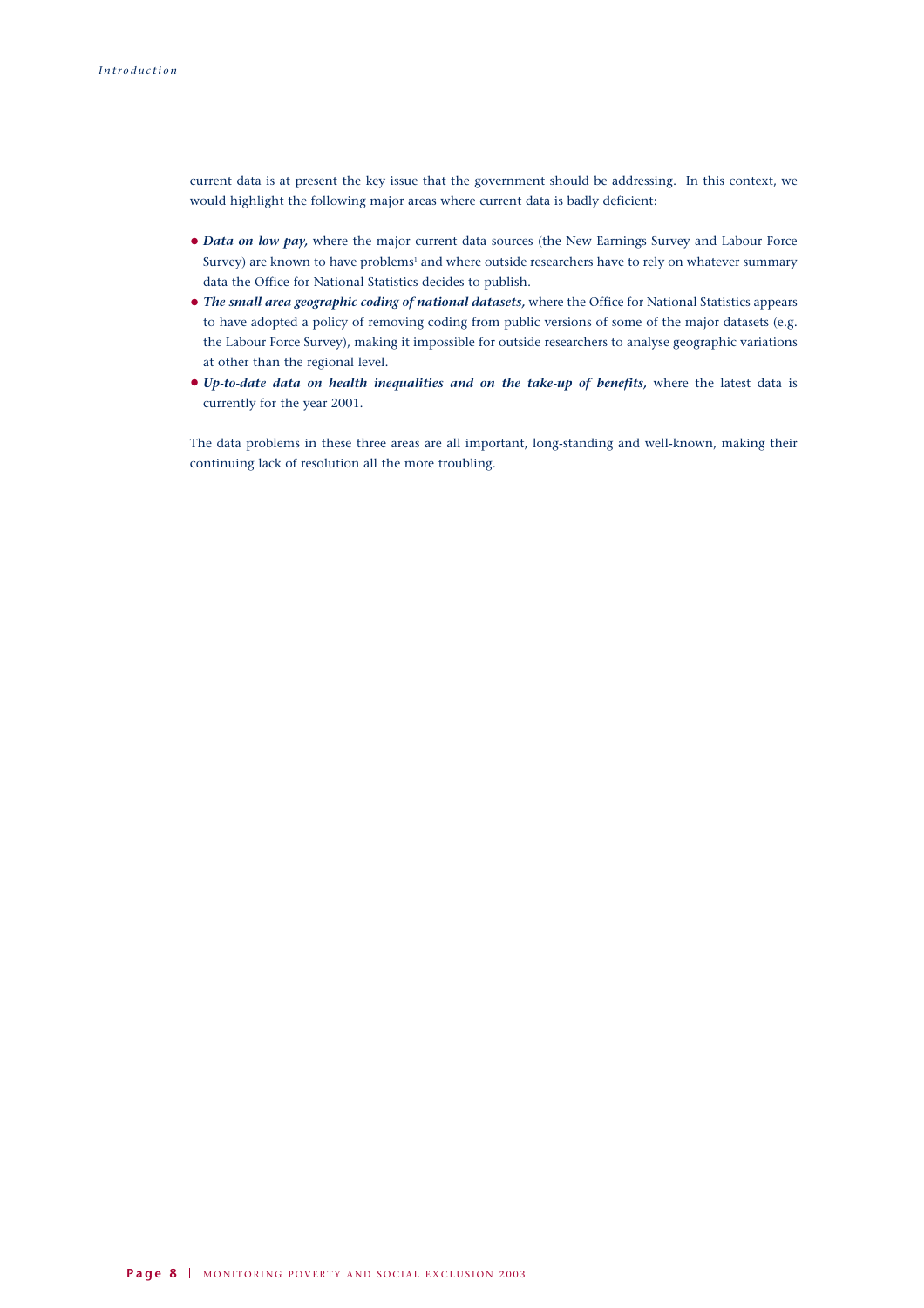# **Commentary**

#### **Summary**

With five years of data to measure progress since the Labour government came to office in 1997, it is now possible to come to some judgements about the progress of the government's strategy for combating poverty and social exclusion. In the following analysis, we have paid little attention to the question of whether the government is likely to reach any particular target in any given year. Rather, the analysis centres on whether there has been clear progress in the required direction along with reasonable grounds for believing that that progress will at least continue over the next few years. Against this background, our main conclusions are as follows:

- 1 With the number of people living in low income households on a steady downward trend, the latest figures, for 2001/02, show that income poverty has now fallen below its lowest level in the 1990s. This is a notable milestone, indicative of real and tangible progress.
- 2 Out-of-work benefits to both working age families with dependent children and to pensioners have risen sharply since 1999, not just in excess of price inflation but in excess of earnings too. This change, little remarked upon, must be having a significant impact on the severity of the poverty suffered by some very low income households.
- 3 The main reason that the number of people living in low income households has fallen is that more people are in work. But the number of people in low income households where someone is in paid work has not fallen. While the latest figures do not yet reflect the full effects of the tax credit system that supplements the money of low income working households, this is a matter of great concern.
- 4 In education, earlier progress in increasing the number of children and young adults with an adequate minimum level of qualification has now stalled, with no further advance since 2000, compared with rapid progress during the second half of the 1990s. Around a quarter of young people at each of the ages of 11, 16 and 19 are still failing to reach a basic level of attainment.
- 5 There is no sign of any progress since 1997 in reducing the inequalities in health which leave people with low incomes more likely than others to suffer serious health-related problems.
- 6 People living in social housing face problems of low income, worklessness and other aspects of poverty and social exclusion on a scale quite different from people in owner occupation.
- 7 Across the range of indicators, the problems of poverty and social exclusion are generally more prevalent in the North East than in other areas of the country. London has particular problems centred on low income and work and Scotland has particular problems centred on health.

In summary, the key problems that still need to be addressed include the continuing problems of low pay and disadvantage at work, lack of qualifications, health inequalities and the problems faced by people in social housing.

In the rest of this commentary, we offer our interpretation of some of the indicators, with the discussion proceeding subject-by-subject rather than in the order of the indicators themselves. This is then followed by a discussion of some of the regional variations. Throughout, the graph under discussion is identified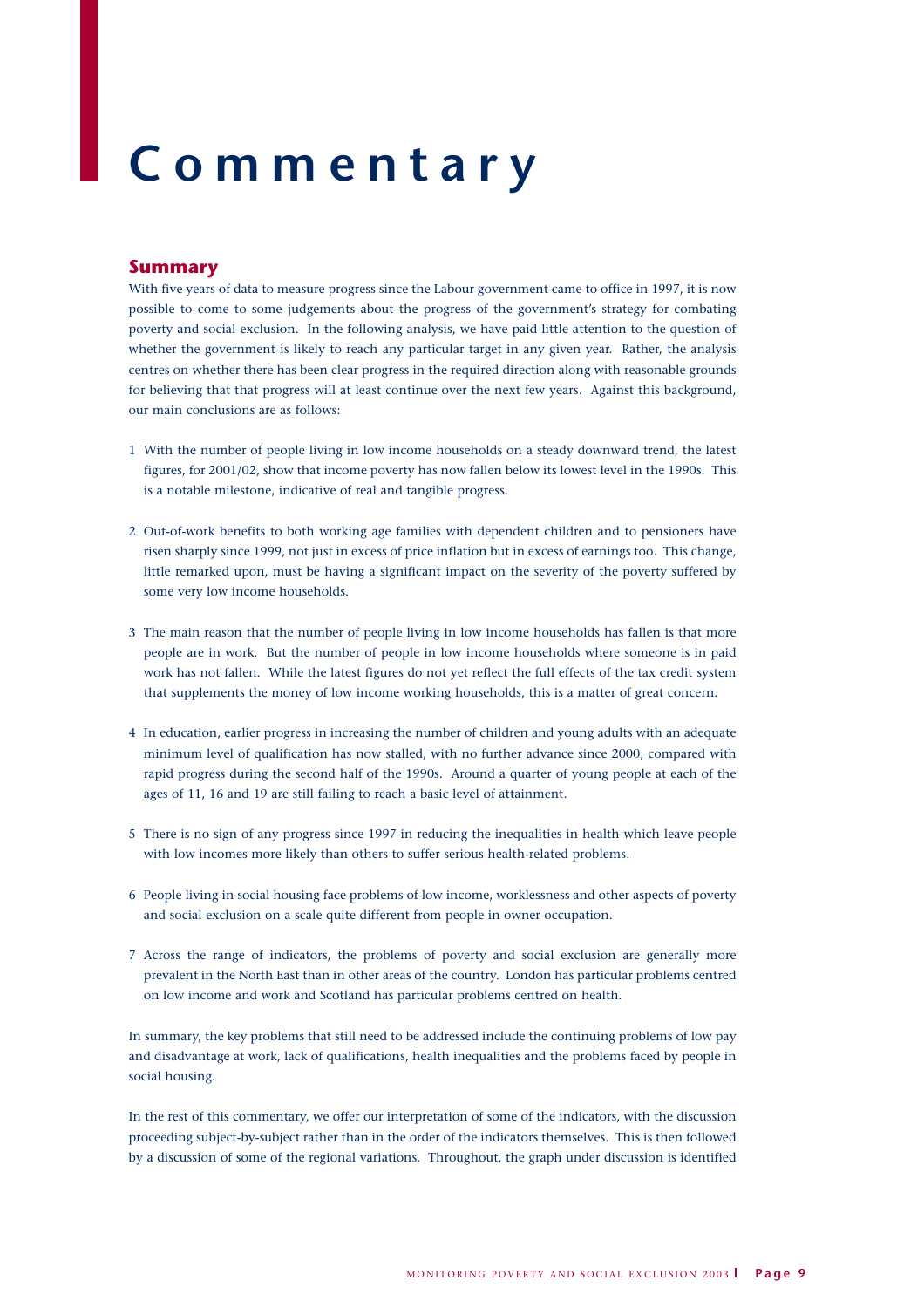by its indicator number plus either A or B to denote whether it is the first or second of the pair of graphs for that indicator.

#### **Low income**

#### *Irrespective of progress towards official targets, some significant milestones have now been passed*

The latest figures, for 2001/02, showed a fall in the number of individuals living in low income households to 12.5 million,<sup>2</sup> or 22 per cent of the population [1A]. Of these, 3.8 million were children, 2.2 million were pensioners and 6.6 million were working age adults **[3B]**. As a proportion of their respective populations, these represent 30 per cent, 23 per cent and 19 per cent respectively, so children and pensioners were still disproportionately affected by poverty but to a lesser extent than before **[3A]**.

The 12.5 million people in low income households compares with a figure of around 13.4 million in the mid-1990s.

The government's main target for poverty reduction is set out in terms of the number of children in low income households: *'To reduce the number of children in low-income households by at least a quarter by 2004, as a contribution towards the broader target of halving child poverty by 2010 and eradicating it by 2020.'*<sup>3</sup> On the basis of simple arithmetic, there is some doubt about whether the first target will be reached: by 2001/02 – halfway through the period covered by the target – the government was two-fifths of the way towards the target.

Nevertheless, we believe that it is right to be positive about the progress that is being made in reducing poverty in Britain. In particular, concentrating too much on the targets risks missing the fact that the number of people living in a low income household has now fallen to a level slightly lower than its lowest level in the 1990s **[1A]**. Although there is a long way to go before the figures start approaching those of the early 1980s, this is still a significant achievement.

It may also be that Britain is beginning to move clear of the group of – largely south European – countries in the European Union (EU) with the worst poverty records. This judgement is more tentative because the latest published figures from the EU are for 1999, which show the UK still near the bottom, better only than Greece and Portugal and bracketed with Spain, Italy and Ireland **[2B]**. But if the rates in these countries have not changed since then, the reduction in poverty seen in Britain since 1999 would mean that it was moving clear of this group by 2001/02, in the direction of the poverty rate recorded in France.

European comparisons also provide a way of expressing the government's short- and medium-term targets, that is, to have a poverty rate comparable with that currently prevailing in France by the middle of this decade, and to have one approaching that of the Netherlands, Germany and Denmark by its end. Such goals are certainly tough. They may be missed in the particular years that the government has set for them. But the fact that they are already achieved in neighbouring countries shows that they are, in principle, entirely realistic goals to have for Britain.

#### **The system of means-tested benefits and tax credits**

#### *The current stage of radical reform to the system of means-tested benefits and tax credits is now complete – and a number of problems are becoming clear*

The year 2003 has marked the completion of a period of radical reform of the system of means-tested (out-of-work) benefits and (in-work) tax credits designed to increase the incomes of those most in need. What has made the reform radical is not only the changes to the structure (and often name) of many of the benefits but also to the very much higher levels of support now on offer.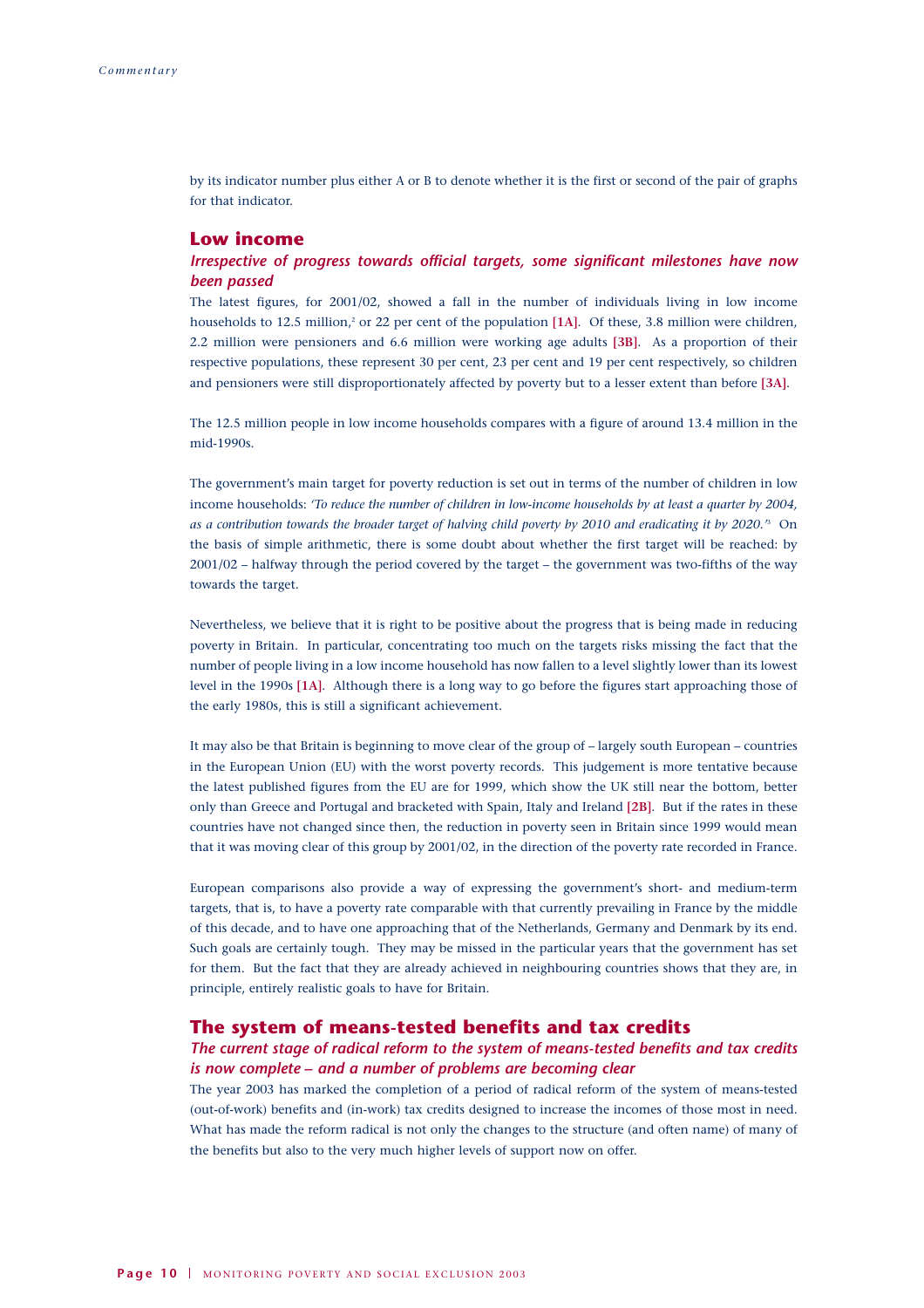For example, means-tested benefits for families with children and for pensioners started to grow sharply in 1999 **[5A]**. This growth is not just in excess of price inflation but in excess of earnings too. As a result, by April 2003, out-of-work benefits for families with two (or more) dependent children and for pensioner couples had risen by around 15 per cent, relative to earnings, compared with 1998.

Because the incomes of households solely reliant on benefits were so far below what is in effect the semiofficial poverty line, these increases will not have taken them over that line, and will not therefore have contributed to the decline in the number of people living in poverty. Yet they will, certainly, have helped to reduce the severity of poverty suffered by these households, as is reflected in the proportion of poor households lacking essential consumer durables **[8A]**.

The full effect of the reforms to the in-work benefits and credits has even now, at the end of 2003, yet to be felt: the introduction of Working Families Tax Credit in 1999 did not just lead to a steep increase in the numbers receiving that benefit but to a continuing, steady growth in those numbers **[27A]**. Moreover, it will not be until the figures for 2003/04 are published, in the spring of 2005, that the impact of the latest changes on the numbers in poverty will be known.

Yet the indicators also point to some problems with the approach that has been followed. The first problem is the non-take-up of benefits to which people are entitled. This is a particular problem among pensioners, with the latest (2000/01) figures showing around 30 per cent non-take-up of both the Minimum Income Guarantee and Council Tax Benefit **[35A]**. This equates to around £1.4 billion of unclaimed money each year **[35B]**. For a variety of reasons, both these benefits have become more generous since then, with more pensioners now entitled to an overall larger sum of money. Non-take-up rates at the 2001/01 level can only undermine what on paper are carefully designed systems targeted on those in need.

Another problem with the approach that has been followed is the way that out-of-work benefits for working-age households *without* dependent children have fallen way behind those for households with dependent children, or for pensioners, by more than 25 per cent since 1999 **[5A]**. At the end of 2002, there were some 2 million working age adults without dependent children receiving means-tested benefits – more, it should be noted, than the number of either pensioners or working age adults with dependent children **[5B]**. That benefits for working age adults without children have fallen so far behind reflects the priority accorded by the government to children and pensioners, but it is not clear why these people should be regarded as being so much 'less deserving'. Since around a third of these are in households headed by someone in their 50s,<sup>4</sup> there are also implications here for pensioner poverty in the coming decade. Any hope that this might be alleviated by private provision seems unlikely given that only a fifth of working age adults in the poorest fifth of the population are contributing to any kind of private pension **[34B]**.

#### **Employment, unemployment and worklessness**

#### *Falls in poverty have been due to falls in unemployment – but in-work poverty has not fallen*

Low pay and lack of work continue to be fundamental challenges to the anti-poverty strategy being followed. The reason for this is that the predominant factor in reducing poverty among working age households over the last few years has been the growth in employment – yet many households where someone is working are still on low income while what is called 'unemployment' does not capture anything like the full extent of the problem of people who would like to work.

The 'risk' of being in a low income household is, of course, very much lower among households with someone in paid work. Three-quarters of unemployed households and three-fifths of other working age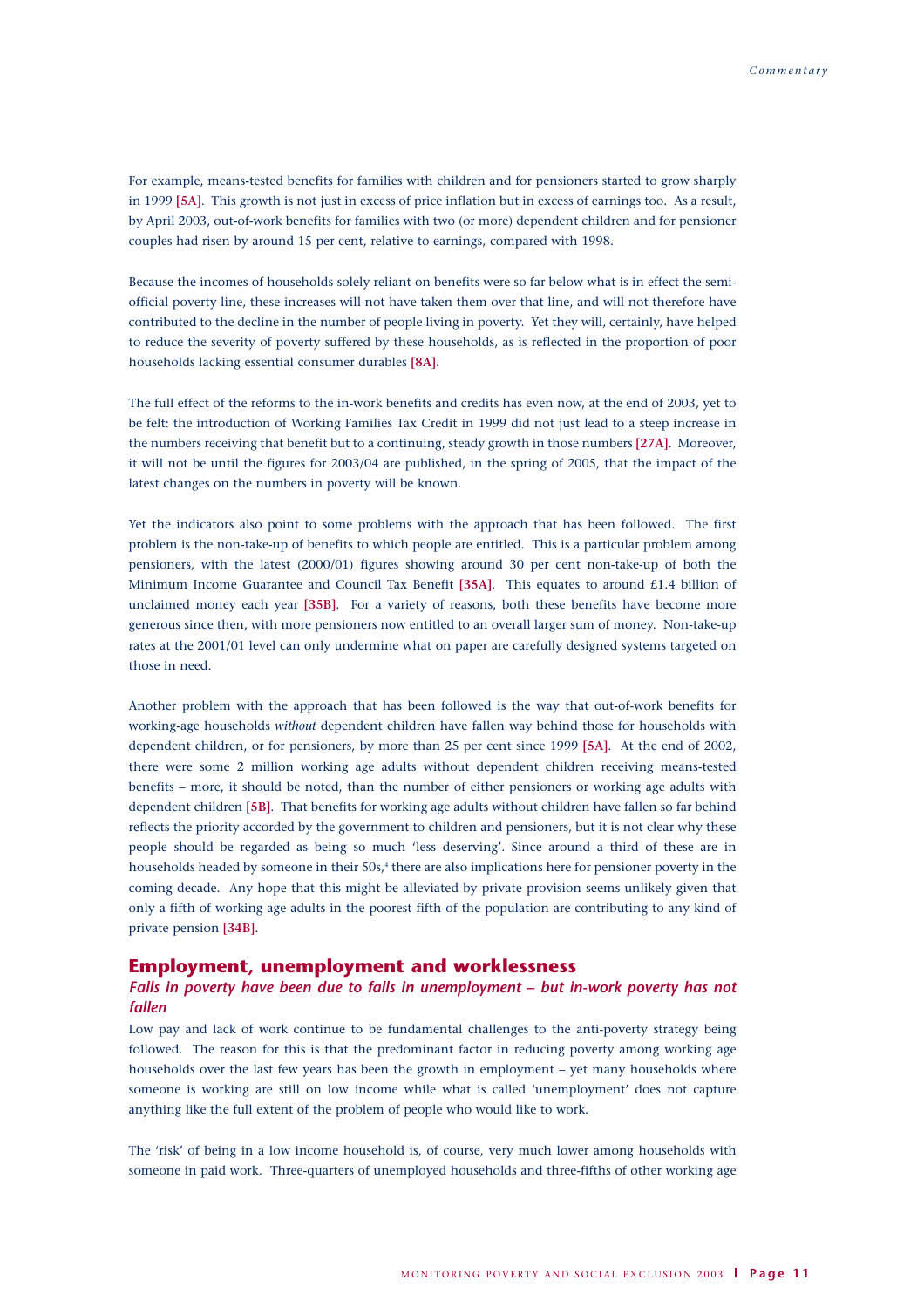households where no one is in work (for example, lone parents, long-term sick and disabled) were on low income in 2001/02. By contrast, 1 in 25 'all-working' households (where at least one adult was working full time and any other adult was working at least part-time) were on low income, as were a quarter of households where some paid work was being done **[4A]**.

In spite of the government's reforms, these risks are largely unchanged since 1996/97. Unchanged, or even increased, risks within each category are quite consistent with falling poverty overall: what it means is that there has been a movement of households out of the high risk categories into the lower risk ones, in other words, out of worklessness and into work. By far the biggest contribution here has been the fall in unemployment: among adults under 25, the unemployment rate fell from 13 per cent to 10 per cent between 1997 and 2003, while for those aged 25 and over, it fell from 6 per cent to 4 per cent. **[18A]**.

As these figures show, unemployment is a much greater problem among young adults than among the working population aged 25 and over. But 'unemployment', as officially defined, accounts for only a minority of those who would like paid work, the remainder falling under the heading of the 'economically inactive who want work'. This, in contrast to unemployment, is a greater problem among older working age adults and, furthermore, their numbers have fallen far less fast than those of the unemployed, being about equal in the mid-1990s but outnumbering them by a ratio of 2 to 1 in 2003 **[24A]**. Official unemployment therefore seriously understates the extent to which people want work but are unable to get it.

Lack of work is particularly prevalent for those in social housing: almost half of heads of households aged 25 to 54 have no paid work compared with just 1 in every 10 elsewhere **[41B]**. In consequence, half of those in social housing are on low income compared with just 1 in 6 of those living elsewhere **[41A]**.

Thanks to the fall in unemployment, the proportion of working age households in poverty who were unemployed fell sharply from 28 per cent in the three years 1994 to 1997 to 15 per cent in the years 1999 to 2002. In contrast, the proportion of people in poverty in households where someone was doing paid work rose from 33 per cent over the years 1994 to 1997 to 41 per cent in the years 1999 to 2002 **[4B]**. In absolute terms, this represents an increase in the number of people suffering 'in-work poverty', up from an average of 3 million a year between 1994 and 1997 to 31/2 million a year between 1999 and 2002.

The growing take-up and widening coverage of the in-work tax credits leaves hope that this increase will be reversed in subsequent years. Until and unless that happens, however, the failure to reduce the number of 'working poor' must be counted as one of the greatest weaknesses of the anti-poverty strategy at the current time.

Finally, although it is unclear exactly what effect it might be having on poverty, the underlying, continuing change in the *mix* of jobs in the economy is bound to be important. The steady pattern over at least the past decade has been for manufacturing, construction and production jobs (including energy and agriculture) to decline in number, while public sector and finance-related jobs have continued to grow **[25A]**. This has a strong gender dimension to it, with the industries in decline being those where male, full-time employment predominates (accounting for three-quarters of the jobs), in contrast to the growing sectors where this type of employment accounts for a third of the total **[25B].**

#### **Disadvantage at work**

#### *Disadvantage at work shows no signs of decreasing*

A number of indicators on conditions at work suggest that, on a range of measures, polarisation within work shows little sign of being reduced.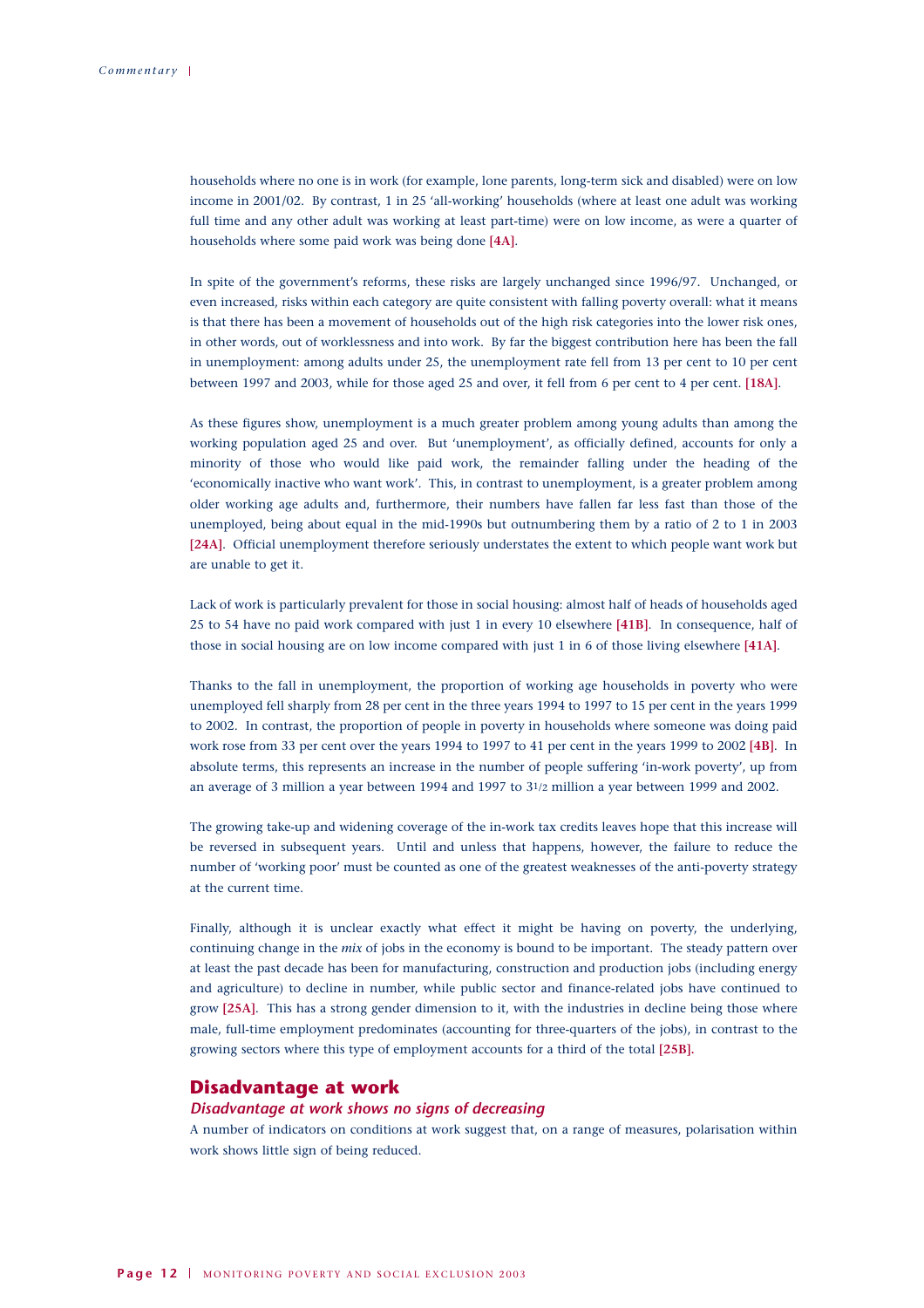First, as far as pay itself is concerned, although the number of people on low pay (using a threshold of £4.40 per hour) fell by around half a million in 2002 **[26A]** and **[19A]**, the overall inequality of earnings continues to rise due to a continuing rise in the earnings of the highest paid tenth **[7A]**. <sup>5</sup> A greater proportion of women than men suffer from low pay, with more than half of all female employees in manual occupations, sales, cooking, cleaning and caring earning less than £250 a week **[26B]**. Other figures suggest that inequality in pay rates by gender is much sharper among those over 21 than those under  $21<sup>6</sup>$ 

Second, some workers face chronic insecurity at work: almost half of men and a third of women making a new claim for Jobseeker's Allowance were last claiming less than six months ago, clearly implying that the work they have done between this new period of unemployment and the previous one was either temporary or of a very short-term nature **[28A]**. These proportions have been falling since 1997 but only slowly, and it is also clear that only one in ten of those in temporary work are there because they did not want a permanent job **[28B]**.

Third, the amount of access to training at work is related directly to an employee's level of qualification and, while the overall amount of training has risen over the last few years, those with no qualifications still receive training only one-third as often as those with some qualifications **[29A]**.

#### **Education and training**

#### *Progress across a range of indicators has stalled, leaving around a quarter failing to achieve basic standards at 11, 16 and 19*

Government education targets typically focus on high achievement, for example, the number of pupils achieving at least 5 grade A to C at GCSE, with what is going on lower down the scale of educational attainment receiving less attention. Yet it is performance here, rather than further up, that is the more significant for the prospects of reducing poverty and exclusion.

Some minimum qualifications appear to have a strong influence on the likelihood of being able to work in other than low paid employment. Among those in their late 20s (an age group chosen here on the grounds that, by this stage, most will have settled into some form of regular employment), half of those with no qualifications are earning less than £200 a week, compared with just one in six of those with a qualification equivalent to an NVQ2 or better **[22B]**.

It is against this background that several of the education and training indicators show grounds for concern. First, more than a quarter of 19-year-olds – some 200,000 individuals – lacked an NVQ2 or equivalent in 2003, the same as in 1999 but after steady falls between 1995 and 1999 **[22A]**.

Second, one in every six 16-year-olds was neither in education nor training (including those employed without training) in 2002, fewer than in the mid-1990s but unchanged since 1999 **[20A]**. And while the proportion of 16-year-olds gaining only low grades in their GCSE (or Scottish equivalent) examinations has declined somewhat over the last decade, it is still the case that a fifth achieve only low grades, while one in twenty achieve no grades at all **[12A]**.

Third, among 11-year-olds, around a quarter fail to reach Level 4 at Key Stage 2 in maths and English in 2002. While this figure is down from two-fifths in 1996, all of this improvement took place in the years up to 2000 with no improvement since then. Among schools with a high number receiving free school meals, the overall percentage failing to reach this same level has always been higher but, at least in maths, continued to fall through to 2002 **[13A]**.

Taken together, these indicators have two things in common. One is that in each case, it is around a quarter of the age group who appear to be failing in educational terms. The other is that progress was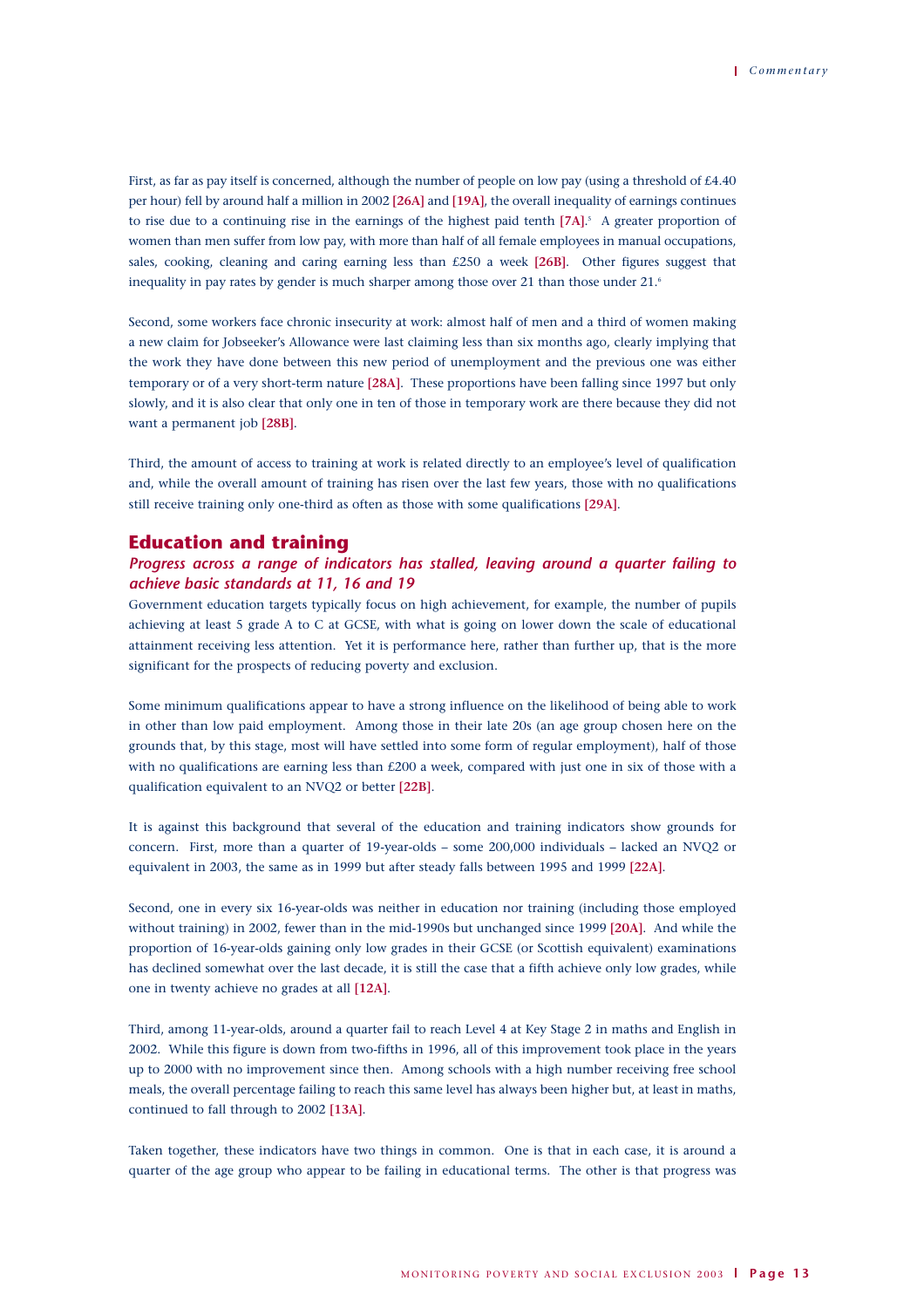much more pronounced in the second half of the 1990s than in the first years of the present decade. In other words, progress that clearly began under the last Conservative administration, and was continued in the early years of the current government, appears more recently to have stalled.

Finally, a disturbing footnote to all this is a renewed rise in the number of children permanently excluded from school **[14A]**. Reducing permanent exclusion was an early objective of the current government and, by 1999/00, the numbers had fallen by a third from their peak in 1996. Although the higher numbers in the latest year (2001/02) are still well below that earlier peak, they are far above the level recorded in the early 1990s. Moreover, although the fall in exclusion rates has been particularly sharp for black pupils, these pupils are still much more likely to be excluded than others **[14B]**.

#### **Inequalities in health and well-being**

#### *Health inequalities show no sign of reducing, and some cases may even be widening*

The connection between ill health and poverty that this report and its predecessors are concerned with centres on health inequalities, that is, on the extent to which people on low incomes are more likely than other people to suffer from various health-related problems. This year's report is the first to track some of the inequalities over time; where it does, the best that can be said is that there is no sign whatsoever of health inequalities starting to fall. In other cases, where it is the overall incidence of a problem that is tracked over time, the picture is mixed, with some improvement and some deterioration. One other aspect that is common to many of the indicators is that health inequality seems to be a bigger problem for women than men.

By far the most positive of the health indicators is that for premature death, where the rates for both men and women under 65 fell by a sixth in the decade to 2001 **[30A]**.

A second indicator that is moving in the right direction is the number of births to girls who conceived under age 16, the figure having fallen from 5,000 in 1996 to 4,000 in 2001 **[11A]**.

By contrast, obesity among women rose by a half over the decade to 2001, to the point where a quarter of all women aged 25 to 64 were affected **[31A]**. The incidence of obesity among poorer women is, at 30 per cent, twice that of women in the richest fifth of the population, a difference by income which is, however, largely absent among men **[31B]**.

Mental ill-health is another problem affecting women more than men although, unlike obesity, there are substantial differences by income for men as well as women, with adults in the poorest fifth being twice as likely to be at risk of developing a mental illness as those on average incomes **[33B]**. Anxiety – specifically a fear of going out at night among the over 60s – is four times more prevalent among women (where a third report feeling very unsafe) than among men, and one and a half times as prevalent among women with low incomes as other women **[38B]**.

Limiting long-standing illness or disability is a problem that affects men and women equally, with twofifths of the poorest fifth of both men and women aged 45 to 64 suffering from it compared with a quarter of those on average incomes **[32A]**. The differences by income do, however, largely disappear as people get older, the rate among people over 75 being around two-fifths irrespective of the level of income **[37A]**.

Perhaps the greatest concern in the area of health inequalities relates to two key indicators reflecting the well-being of children, namely infant mortality and low birth weight. In both cases, if the inequality is changing at all over time, it is rising. For infant mortality this is at least because things are getting better at the top rather than worse at the bottom: among those from families with a non-manual background, the rate of infant mortality declined from 5 per 1,000 live births a decade ago to 4 per 1,000 in 2001; by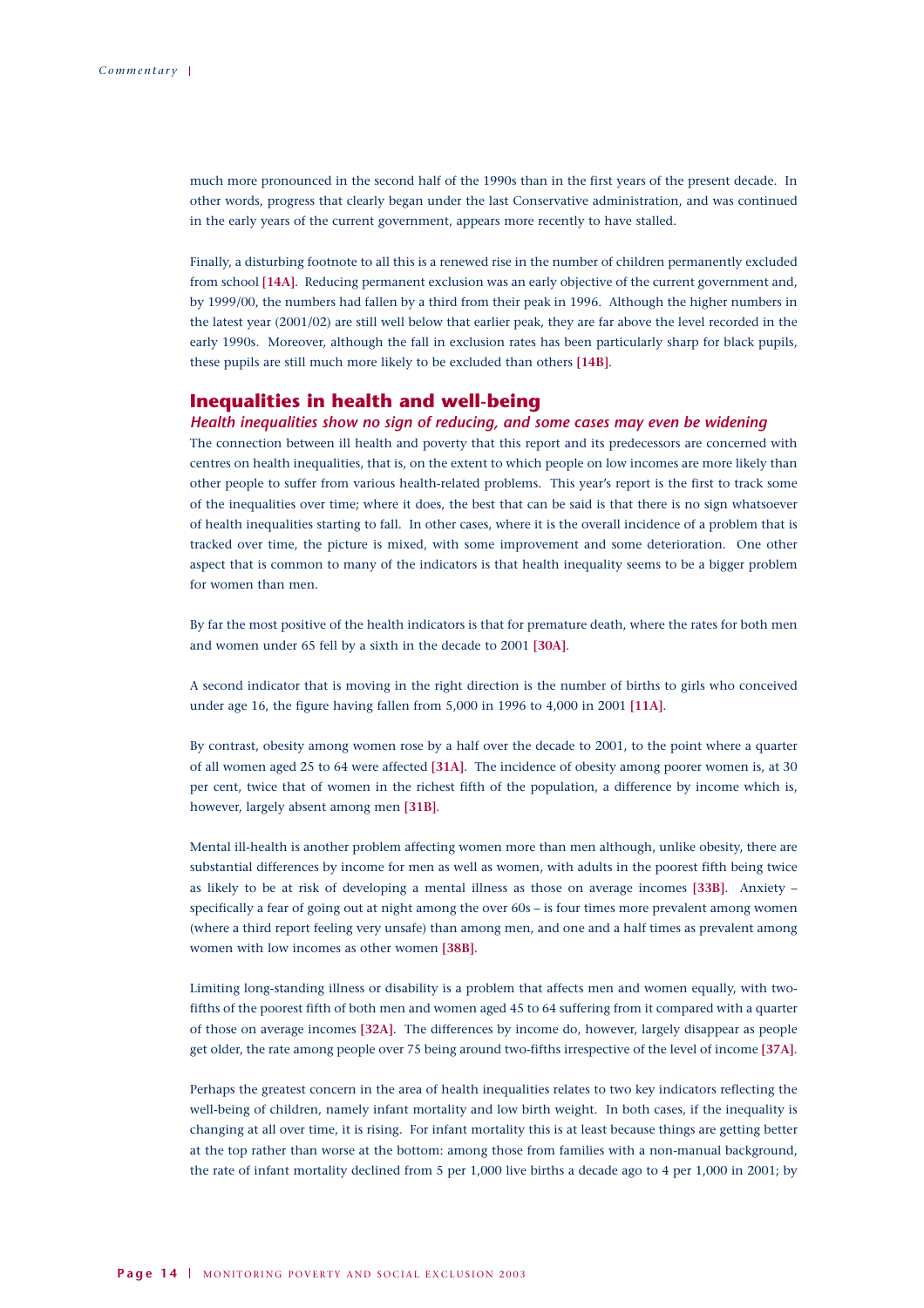contrast, the rate among those from families with a manual background remained almost unchanged, at 6 per 1,000 **[10A]**. For low birth-weight babies, however, inequality is rising because the percentage born to families from a manual background rose, albeit slightly, from 71/2 per cent in the mid-1990s to 81/2 per cent in 2001 **[9A]**. While the first of these may be deemed more benign than the second, and while the second is not itself a large change, both are quite the opposite of what is required, namely a clear decline in the problem both overall and especially among those from poorer homes.

#### **Regional contrasts**

As discussed earlier, many of this year's graphs illustrate the extent and nature of the regional variation in the indicators across the nine English regions, Scotland and Wales. In total, 26 of the 50 indicators in this report have been analysed from a regional perspective, with 15 of these graphs being in this report and a further 11 on our complementary website, www.poverty.org.uk.

There is no simple pattern to which the regional variations of all the indicators all adhere. But there are some general themes:

- The North East is the only region where poverty and social exclusion is worse than average for more than half of the regional indicators.
- Poverty and social exclusion in London and Scotland are around average for many of the indicators but *much* worse on particular subjects.
- Poverty and social exclusion in Yorkshire and the Humber, the North West and (to a lesser extent) the West Midlands are around average for most of the indicators, but worse than average for some.
- The East Midlands is around average for most of the indicators, but better than average for some.
- Wales is noticeably worse than average for some indicators but better than average for others.
- The East, South East and (to a lesser extent) the South West are better than average for most of the indicators.

The proportion of the population who are in low income households is highest in London and the North East (27 per cent and 26 per cent of the population respectively) and lowest in the East and South East (both 18 per cent) **[2A]**. These relativities have remained largely unchanged since the mid-1990s, with the fall in the proportion of people in low income households having been largely uniform across the country **[2A]**. But perhaps the most noticeable point about the scale of the regional differences is their comparatively modest extent relative to the overall size of the problems measured – in other words, in all regions, a substantial minority of the population are in low income households.

The variation in the proportion of poor people is also far less than the variation in the proportion of rich people: the proportion of the population who are in the richest fifth ranges from 13 per cent in Wales and the North East to almost 30 per cent in the South East, Outer London and Inner London **[7B]**. Inner London is by far the most deeply divided part of the country, with the highest proportions of both rich and poor people anywhere.

The unique issues in London – or, more specifically, Inner London – are further illustrated by the combination of a relatively high proportion of people wanting paid work **[24B]** with very high levels of employment growth – a 16 per cent increase in jobs since 1994.<sup>7</sup> Recipiency rates of Working Families Tax Credit in London (at 4 per cent of working age women) are also less than half those in the three northern regions of England (where the figure is around 10 per cent), suggesting significant take-up problems **[27B]**. Finally, homelessness is much higher in London than elsewhere **[49B]**, an area of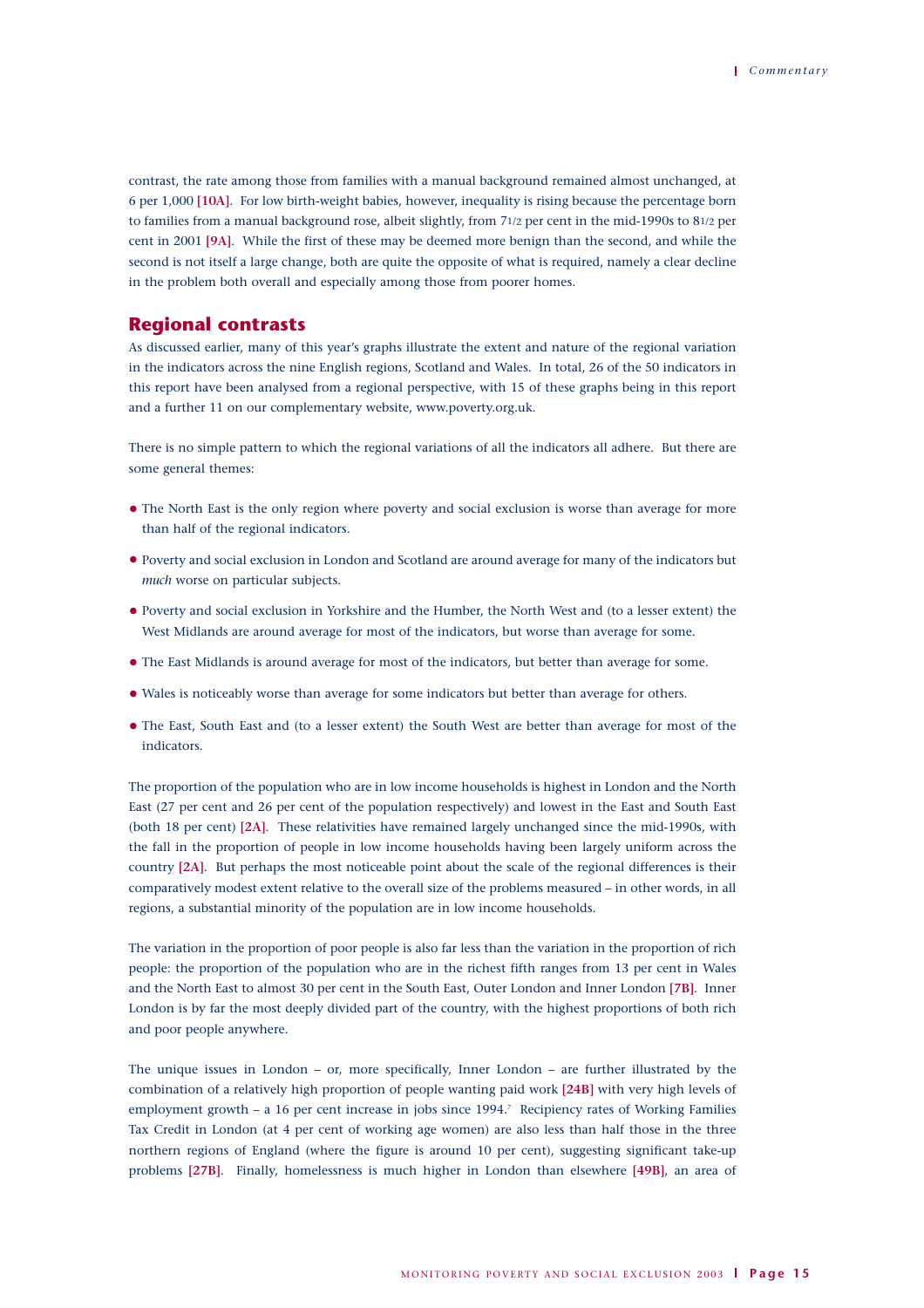particular concern given that the number of households in temporary accommodation has more than doubled since 1997 **[49A]**.

Scotland, by contrast, is more typical of Britain as a whole than any of the English regions, having uniquely the same proportions of rich and poor as Britain as a whole **[7B]**. Where Scotland records its worst outcomes is in health. The number of premature deaths in Scotland is much worse than the rest of Britain, the rate for men being 20 per cent worse than that for the worst of the English regions (the North West) and 60 per cent worse than that for the best (the East) **[30B]**. Within Scotland, mortality rates among the under-65s are twice as high in the most deprived districts as in the least deprived.<sup>8</sup> And, at the other end of the age spectrum, Scottish 5-year-olds have on average 21/2 missing, decayed or filled teeth compared with just 1 for children in the South East and the West Midlands **[16B]**. Together with the North East, Scotland also has a relatively high number of people wanting paid work **[24B]** and a relatively low employment growth rate.9

The North East and Yorkshire and the Humber record a level of treatment for drug misuse four times that in the East and South East, one of the largest proportional differences anywhere **[21B]**. Similarly, they also have a much higher level of burglaries than anywhere else, three times the rate in Wales **[44B]**, although the overall national level of burglary is now almost half of what it was ten years ago **[44A]**.

There is an interesting difference in the patterns of poor educational outcomes at ages 11 and 16 across the English regions. The patterns for the 16-year-olds is as one might expect, with Yorkshire and the Humber, the North East and Inner London producing the worst results, and Outer London, South East, South West and East the best **[12B** and **20B]**. But, among 11-year-olds, there is almost no difference in the percentage failing to reach the expected level **[13B]**. Why such a regional gap should open up during the secondary years is something meriting further attention.

The numbers of elderly people helped to live at home through support from social services is much lower in Counties compared with Metropolitan Authorities **[39B]**, with the regional average proportion supported in the East and South East being around three-fifths of that in the North East.<sup>10</sup>

Other notable variations include:

- The relatively high numbers of children from the West Midlands in young offender institutions (three times higher than the rate in the South West **[17B]**.
- The relatively high rates of young adult unemployment in Wales (13 per cent compared with 7 per cent in the South East and South West) **[18B]**.
- The very small proportion of households in the North East who lack central heating (4 per cent compared with 12 per cent in neighbouring Yorkshire and The Humber) **[47B]**.
- The extent to which school exclusions are lower in Scotland and Wales than in England (5 and 9 per 10,000 pupils respectively compared with  $14$  in London).<sup>11</sup>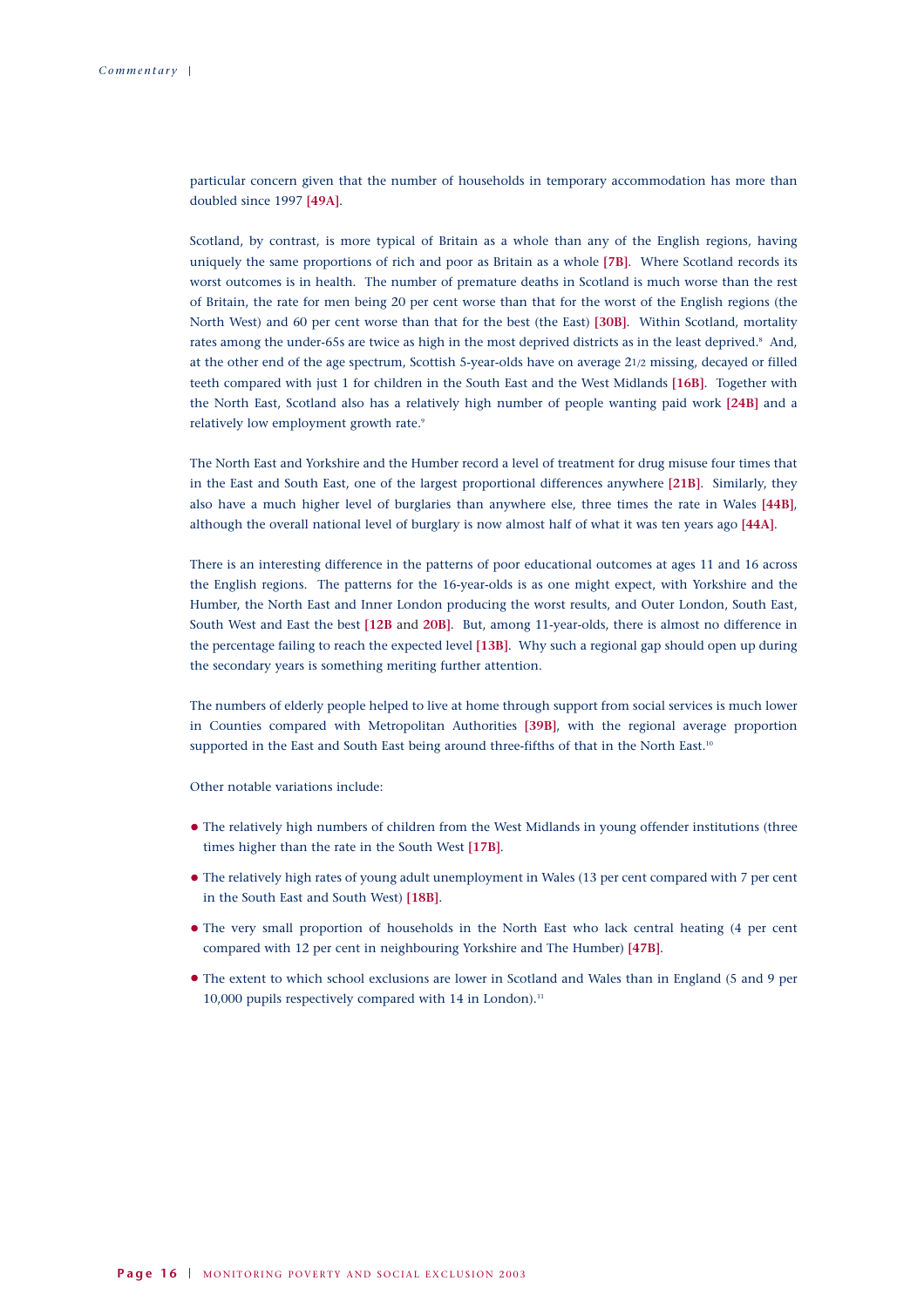The table lists each individual indicator, together with the numbers of people affected, the variation across groups, and the trends over time. Summary of the poverty and social exclusion indicators **Summary of the poverty and social exclusion indicators**

**The table lists each individual indicator, together with the numbers of people affected, the variation across groups, and the trends over time.**

Key: + Improved; = Steady; - Worsened; N/A Not applicable Key: + Improved; = Steady; – Worsened; N/A Not applicable

| Indicator                                  | Trends over time                |                                       | Approximate numbers affected                     | Variation across groups                                                                                                                                                                                                                                |
|--------------------------------------------|---------------------------------|---------------------------------------|--------------------------------------------------|--------------------------------------------------------------------------------------------------------------------------------------------------------------------------------------------------------------------------------------------------------|
|                                            | medium term<br>Over the         | of available data<br>Over latest year | in latest year                                   |                                                                                                                                                                                                                                                        |
| <b>Income</b>                              |                                 |                                       |                                                  |                                                                                                                                                                                                                                                        |
| 1 Individuals with low income              |                                 |                                       | 12 <sup>1</sup> /2 million people                |                                                                                                                                                                                                                                                        |
| 2 The location of low income               | $\frac{\mathsf{A}}{\mathsf{N}}$ | $+\frac{8}{2}$                        | $\frac{4}{2}$                                    | range from 27% in London to 18% in the South<br>Proportion of the population in the poorest fifth<br>East. In the EU, only Greece and Portugal have<br>a higher proportion of their population on                                                      |
| 3 Low income by type of person             | $\frac{4}{2}$                   | $\frac{4}{2}$                         | $\frac{4}{2}$                                    | of working age adults are in low income<br>households.   53% of lone parent families are on<br>30% of children, 23% of pensioners and 19%<br>relative low incomes than the UK.<br>low income.                                                          |
| 4 Low income by economic status            | $\mathbf{II}$                   | $\mathbf{II}$                         | $\frac{4}{2}$                                    | nouseholds where some but not all the adults<br>are working and 4% of households where all<br>the adults are working are on low income.<br>75% of unemployed households, 24% of                                                                        |
| 5 Out-of-work benefit levels               | $\frac{4}{2}$                   | $\frac{4}{2}$                         | $\frac{4}{2}$                                    | risen faster than earnings since 1999. Out-of-<br>children have risen slower than earnings over<br>work benefits for families without dependent<br>dependent children and for pensioners have<br>Out-of-work benefits for families with<br>the period. |
| 6 Persistent low income                    | II                              | II                                    | 10 million people                                | In the EU only Greece, Portugal and Ireland<br>have a higher proportion of their population on<br>relative low incomes than the UK                                                                                                                     |
| 7 Income inequalities                      | $\frac{4}{2}$                   | $\frac{4}{2}$                         | $\frac{4}{2}$                                    | The poorest tenth of the population have 2% of<br>the total income of the country, the second<br>poorest tenth have 4% and the richest tenth<br>have 29%.                                                                                              |
| 8 Material deprivation<br>Children         | $^{+}$                          | $^{+}$                                | $\frac{4}{2}$                                    | selected essential consumer durables as those<br>Six times as many of the poorest fifth lack<br>with average incomes.                                                                                                                                  |
| 9 Low birth-weight babies                  | Ī                               | Ï                                     | 40,000 low birth-weight babies<br>born each year | backgrounds compared with those from non-<br>25% higher rate among those from manual<br>manual backgrounds.                                                                                                                                            |
| 10 Infant mortality                        | II                              | $\mathbf{II}$                         | 3,000 infant deaths each year                    | 50% higher rate among those from manual<br>backgrounds compared with those from non-<br>manual backgrounds.                                                                                                                                            |
| 11 Births to girls conceiving under age 16 | $^{+}$                          | $^{+}$                                | 4,000 births each year                           | Teenage motherhood four times as common<br>among those from manual backgrounds as<br>those from non-manual backgrounds.                                                                                                                                |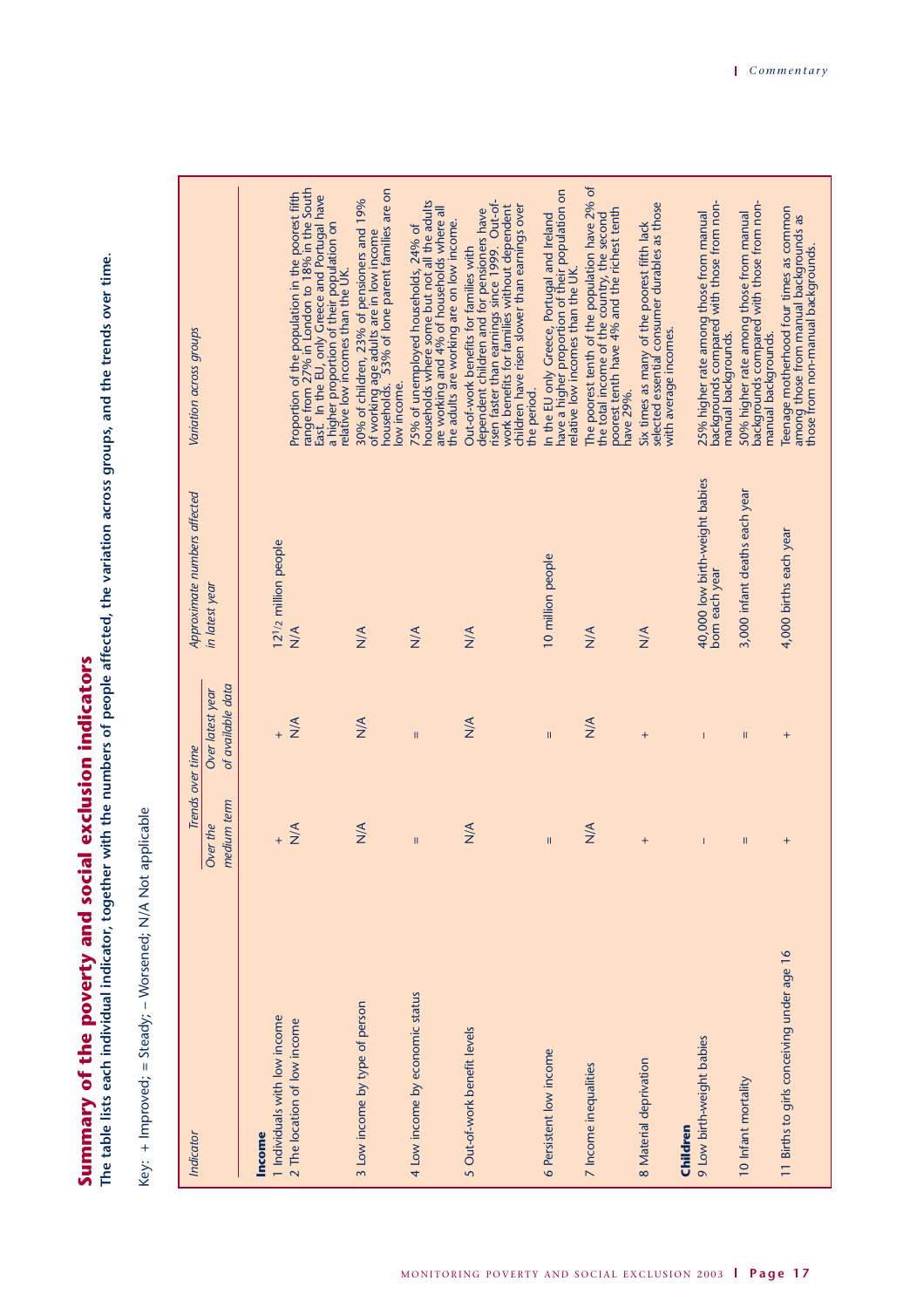| Indicator                                                                                | Trends over time<br>Over the    | Over latest year       | Approximate numbers affected<br>in latest year                   | Variation across groups                                                                                                                                                                                                                 |
|------------------------------------------------------------------------------------------|---------------------------------|------------------------|------------------------------------------------------------------|-----------------------------------------------------------------------------------------------------------------------------------------------------------------------------------------------------------------------------------------|
|                                                                                          | medium term                     | of available data      |                                                                  |                                                                                                                                                                                                                                         |
| 12 Low attainment at school (16-year-olds)<br>13 Low attainment at school (11-year-olds) | $\overline{+}$<br>$^{+}$        | $^{+}$<br>$\mathbf{I}$ | 160,000 11-year-olds each year<br>150,000 16-year-olds each year | one-third of pupils on free school meals are one<br>At Key Stage 2, children in schools with at least<br>and a half times more likely to fail to reach<br>Level 4 than pupils in other schools.                                         |
| 14 School exclusions                                                                     | $\overline{+}$                  | ī                      | 10,000 pupils each year                                          | Three times the rate among black Caribbean<br>children compared with white children.                                                                                                                                                    |
| 15 Children in workless households                                                       | $^{+}$                          | $^{+}$                 | 13/4 million children                                            | Two-fifths of lone parents do not have paid<br>work compared with 1 in 20 couples with<br>dependent children.                                                                                                                           |
| 16 Concentration of poor children                                                        | II                              | H.                     | $\frac{4}{2}$                                                    | Half of all children who are eligible for free<br>school meals are concentrated in a fifth of the<br>schools.                                                                                                                           |
| 17 In young offender institutions (up to age 16)                                         | Ī                               | II                     | 3,000 children                                                   |                                                                                                                                                                                                                                         |
| 18 Unemployment (16 to 24)<br><b>Young adults</b>                                        | $^{+}$                          | Ï                      | 500,000 16- to 24-year-olds                                      | The unemployment rate among 18- to 24-year-<br>olds is 2 <sup>1</sup> /2 times that for older workers.                                                                                                                                  |
| 19 Low pay (18 to 21)                                                                    | $^{+}$                          | $^{+}$                 | 500,000 16- to 21-year-olds                                      | Three-quarters of low paid young adults work in<br>the distribution, hotel and restaurant trades.                                                                                                                                       |
| 20 Destination of school leavers                                                         | $\ddot{}$                       | H.                     | $\frac{4}{2}$                                                    |                                                                                                                                                                                                                                         |
| 21 Problem drug use (15 to 24)                                                           | $\overline{\phantom{a}}$        | $\mathbf{I}$           | 30,000 treatment episodes<br>each year                           |                                                                                                                                                                                                                                         |
| 22 Without a basic qualification (19-year-olds)                                          | Ш                               | $\mathbf{II}$          | 200,000 19-year-olds                                             | Half of all 24- to 29-year-old employees with no<br>compared with a third of those with GCSEs but<br>with NVQ2 or equivalent and a sixth of those<br>qualifications earn less than £200 per week<br>with NVQ2 or better qualifications. |
| 23 With a criminal record (18 to 20)                                                     | II                              | $\mathbf{II}$          | 60,000 convictions per year                                      | Black young adults are 7 times as likely to be in<br>prison's as white young adults, and 10 times as<br>ikely as Asian young adults.                                                                                                    |
| Adults aged 25 to retirement<br>24 Individuals wanting paid work                         | $^{+}$                          | $^{+}$                 | 2 <sup>1</sup> /2 million people aged<br>25 to retirement        | Twice the rate among people of Caribbean,<br>African and Bangladeshi ethnicity as the rest of<br>the population.                                                                                                                        |
| 25 lobs                                                                                  | $\frac{\mathsf{A}}{\mathsf{N}}$ | $\frac{4}{\sqrt{2}}$   | $\frac{4}{\sqrt{2}}$                                             | industries compared with 1 in 7 full-time female<br>A third of full-time male jobs are in production<br>jobs and 1 in 20 part-time jobs.                                                                                                |
|                                                                                          |                                 |                        |                                                                  |                                                                                                                                                                                                                                         |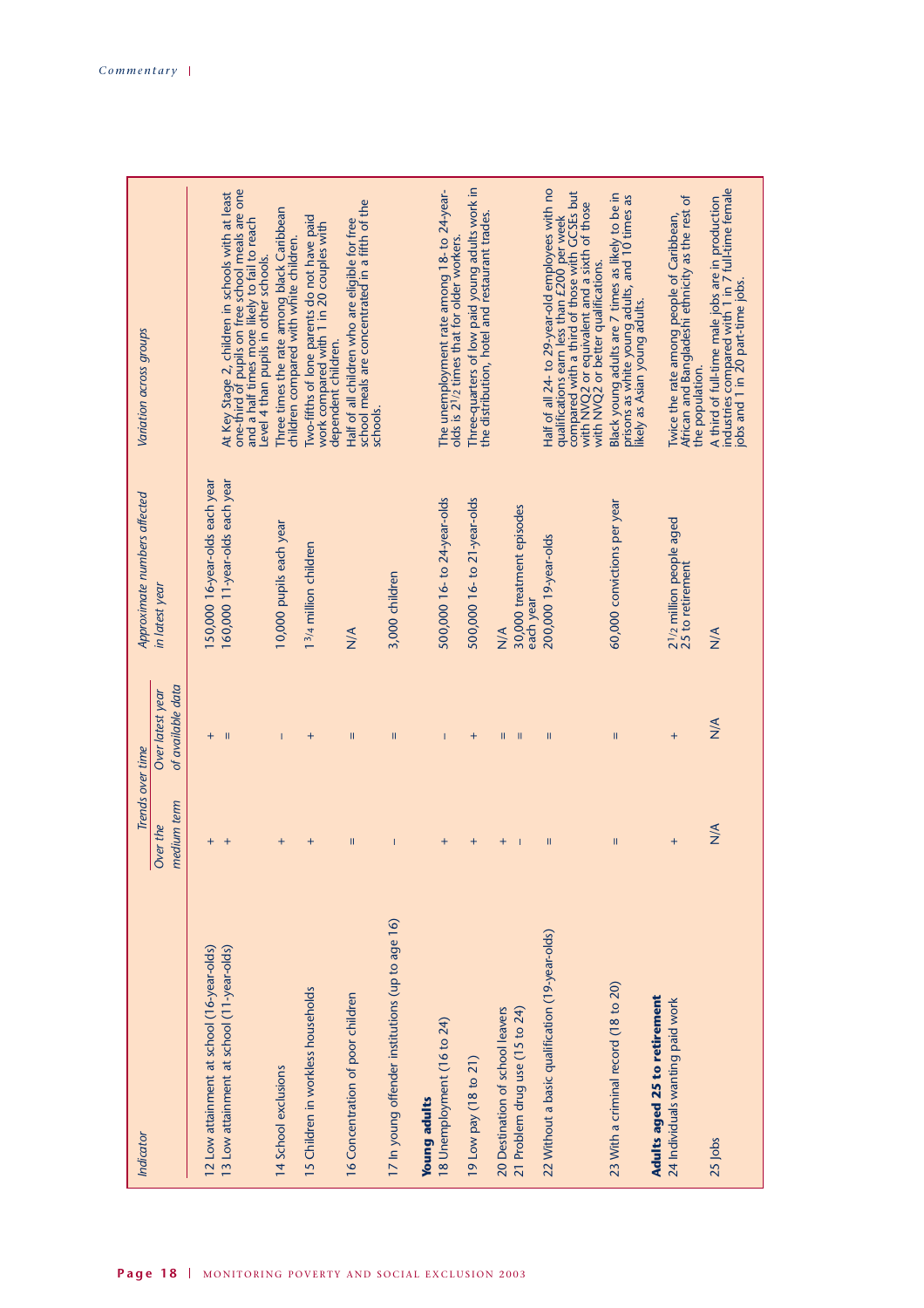| Indicator                                                  | Trends over time           |                                       | Approximate numbers affected                                                      | Variation across groups                                                                                                                                                                                                                                                                                                                                 |
|------------------------------------------------------------|----------------------------|---------------------------------------|-----------------------------------------------------------------------------------|---------------------------------------------------------------------------------------------------------------------------------------------------------------------------------------------------------------------------------------------------------------------------------------------------------------------------------------------------------|
|                                                            | medium term<br>Over the    | of available data<br>Over latest year | in latest year                                                                    |                                                                                                                                                                                                                                                                                                                                                         |
| 26 Low pay (22 to retirement)                              | $^{+}$                     | $^{+}$                                | 1 <sup>1</sup> /2 million people aged 22<br>to retirement                         | occupations, sales, cooking, cleaning and caring<br>service sector industries than in other industries.<br>occupations. Low pay is much more prevalent<br>in the distribution, hotels, restaurant and other<br>More than half of female employees in manual<br>eam less than £250 per week compared with<br>around a quarter of male employees in these |
| 27 In receipt of tax credits                               | $\frac{4}{2}$              | $\frac{4}{2}$                         | 1.3 million recipients of Working<br>Families Tax Credit                          |                                                                                                                                                                                                                                                                                                                                                         |
| 28 Insecure at work                                        | $\overline{+}$             | Ш                                     | $\frac{4}{2}$                                                                     | $\frac{4}{2}$                                                                                                                                                                                                                                                                                                                                           |
| 29 Access to training                                      | $^{+}$                     | $\mathbf{II}$                         | $\frac{4}{2}$                                                                     | Three times less likely for those without<br>qualifications than for those with.                                                                                                                                                                                                                                                                        |
| 30 Premature death                                         | $\ddot{}$                  | Ш                                     | 100,000 people each year                                                          |                                                                                                                                                                                                                                                                                                                                                         |
| 31 Obesity                                                 | -1                         | $\mathbf{I}$                          | 25% of women classified as obese                                                  | 30% of women from below-average income<br>households are classified as obese compared<br>with 20% of women from above-average<br>income households.                                                                                                                                                                                                     |
| 32 Limiting long-standing illness or disability (45 to 64) | Ш                          | $\mathbf{II}$                         | 3 <sup>1</sup> /2 million people aged 46 to 64                                    | Twice as prevalent for those with below-average<br>incomes as for those with above average<br>incomes.                                                                                                                                                                                                                                                  |
| 33 Mental health<br>Older people                           | $^{+}$                     | $^{+}$                                | 3 <sup>1</sup> /2 million at high risk of<br>developing mental illness            | population as for those with average incomes.<br>Twice as prevalent in the poorest fifth of the                                                                                                                                                                                                                                                         |
| 34 No private income                                       | $\mathbf{II}$              | $\mathbf{II}$                         | 11/4 million people                                                               | contributing to a non-state pension compared<br>with a half of those with average incomes.<br>Four-fifths of the poorest fifth are not                                                                                                                                                                                                                  |
| 35 Benefit take-up                                         | $\mathbf{I}$               | $\mathbf{II}$                         | do not take up entitled benefits<br>At least 1 <sup>1</sup> /4 million pensioners |                                                                                                                                                                                                                                                                                                                                                         |
| 36 Excess winter deaths                                    | $\label{eq:1} \mathbf{II}$ | $\mathbf{II}$                         | 20,000-50,000 each year                                                           | Owner occupiers and private renters on below-<br>average incomes are the most likely to live in<br>energy-inefficient housing                                                                                                                                                                                                                           |
| 37 Limiting long-standing illness or disability            | Ш                          | $\mathbf{II}$                         | 4 million people                                                                  | For those aged 75 and<br>incomes are more likely to have a limiting long-<br>standing illness or disability than those on<br>Adults aged 65 to 74 on below average<br>above average incomes. For those a<br>over, this has ceased to be the case.                                                                                                       |
| 38 Anxiety                                                 | $\mathbf{II}$              | $\mathbf{II}$                         | $\frac{4}{2}$                                                                     | Women from lower income households are 1 <sup>1/2</sup><br>times as likely to feel very unsafe out at night as<br>women from higher income households.                                                                                                                                                                                                  |
| 39 Help from social services to live at home               | $\overline{\phantom{a}}$   |                                       | $\frac{4}{\sqrt{2}}$                                                              | independently at home than urban or Welsh<br>County Councils and Unitary Authorities<br>support far fewer pensioners in living<br>authorities.                                                                                                                                                                                                          |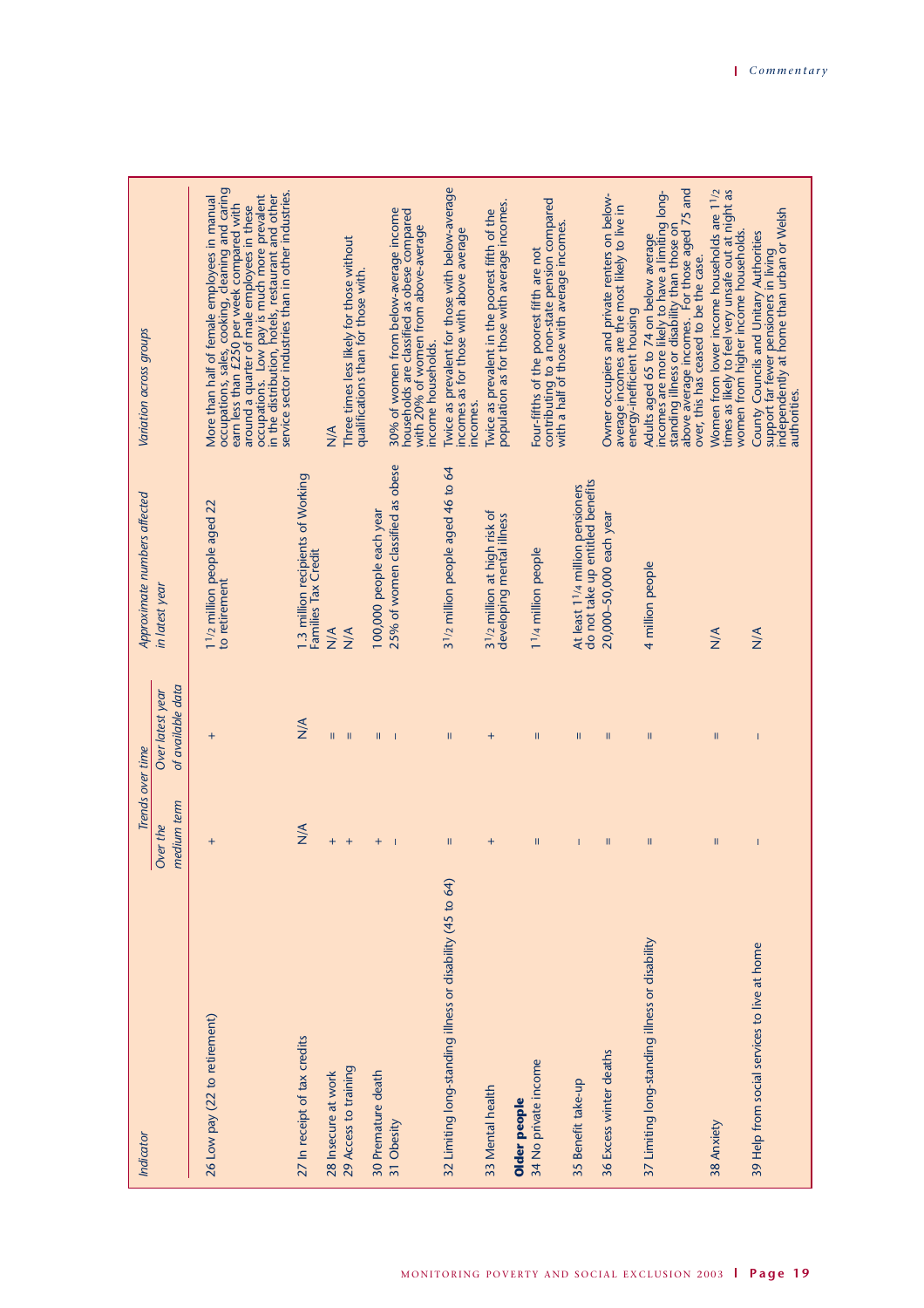| Indicator                                         | Trends over time        |                                                                                                                                                                                                                                                                                                                                                                                                                                                        | Approximate numbers affected                          | Variation across groups                                                                                                                                                                                                                                                                |
|---------------------------------------------------|-------------------------|--------------------------------------------------------------------------------------------------------------------------------------------------------------------------------------------------------------------------------------------------------------------------------------------------------------------------------------------------------------------------------------------------------------------------------------------------------|-------------------------------------------------------|----------------------------------------------------------------------------------------------------------------------------------------------------------------------------------------------------------------------------------------------------------------------------------------|
|                                                   | medium term<br>Over the | of available data<br>Over latest year                                                                                                                                                                                                                                                                                                                                                                                                                  | in latest year                                        |                                                                                                                                                                                                                                                                                        |
| 40 Rural access to services<br><b>Communities</b> | $\frac{4}{2}$           | $\frac{4}{2}$                                                                                                                                                                                                                                                                                                                                                                                                                                          | $\frac{4}{2}$                                         | areas do not have a car compared with 1 in 5<br>More than half of single pensioners in rural<br>pensioner couples.                                                                                                                                                                     |
| 41 Concentration of poverty                       | $\mathbf{II}$           | $\mathbf{II}$                                                                                                                                                                                                                                                                                                                                                                                                                                          | $\frac{4}{2}$                                         | incomes compared with 1 in 6 of those in other<br>nousing are not in paid work compared with 1<br>Half of all people in social housing are on low<br>nouseholds aged 25 to 54 in social rented<br>nousing tenures. Almost half of heads of<br>in 10 of those in other housing tenures. |
| 42 Transport                                      | $^{+}$                  | $\ddot{}$                                                                                                                                                                                                                                                                                                                                                                                                                                              | $\frac{4}{\sqrt{2}}$                                  | The poorest fifth of the population spend one-<br>quarter of what those with average incomes<br>spend.                                                                                                                                                                                 |
| 43 Without a bank or building society account     | Ш                       | $\ddot{}$                                                                                                                                                                                                                                                                                                                                                                                                                                              | 1 <sup>3</sup> /4 million households                  | times as likely not to have an account as those<br>The poorest fifth of the population are four<br>with average incomes.                                                                                                                                                               |
| 44 Burglaries                                     | $^{+}$                  | $\mathbf{H}% =\mathbf{H}(\mathbf{Q}^{T}\times\mathbf{R}^{T}\times\mathbf{R}^{T}\times\mathbf{R}^{T}\times\mathbf{R}^{T}\times\mathbf{R}^{T}\times\mathbf{R}^{T}\times\mathbf{R}^{T}\times\mathbf{R}^{T}\times\mathbf{R}^{T}\times\mathbf{R}^{T}\times\mathbf{R}^{T}\times\mathbf{R}^{T}\times\mathbf{R}^{T}\times\mathbf{R}^{T}\times\mathbf{R}^{T}\times\mathbf{R}^{T}\times\mathbf{R}^{T}\times\mathbf{R}^{T}\times\mathbf{R}^{T}\times\mathbf{R}^{$ | 1 million burglaries                                  | Lone parent, unemployed and young<br>households are twice as likely to be burgled as<br>the average household.                                                                                                                                                                         |
| 45 Without household insurance                    | $^{+}$                  | $^{+}$                                                                                                                                                                                                                                                                                                                                                                                                                                                 | 500,000 households without<br>insurance burgled       | as likely to be burgled as those with insurance.<br>Households without insurance are three times<br>Half of the poorest households are uninsured<br>compared with a fifth of those with average<br>incomes.                                                                            |
| 46 Dissatisfaction with local area                | Ш                       | Ш                                                                                                                                                                                                                                                                                                                                                                                                                                                      | $\frac{4}{\sqrt{2}}$                                  | Poor households are twice as likely to be<br>dissatisfied as other households.                                                                                                                                                                                                         |
| 47 Without central heating                        | $^{+}$                  | $^{+}$                                                                                                                                                                                                                                                                                                                                                                                                                                                 | 2 million households                                  | Most prevalent in private rented<br>accommodation.                                                                                                                                                                                                                                     |
| 48 Overcrowding                                   | Ш                       | Ш                                                                                                                                                                                                                                                                                                                                                                                                                                                      | 21/2 million people                                   | Three times as prevalent in social rented<br>nousing as in owner occupation.                                                                                                                                                                                                           |
| 50 Mortgage arrears<br>49 Homelessness            | $^{+}$<br>T             | $^{+}$<br>L                                                                                                                                                                                                                                                                                                                                                                                                                                            | At least 200,000 people per year<br>16,000 households | $\frac{4}{2}$<br>$\frac{4}{2}$                                                                                                                                                                                                                                                         |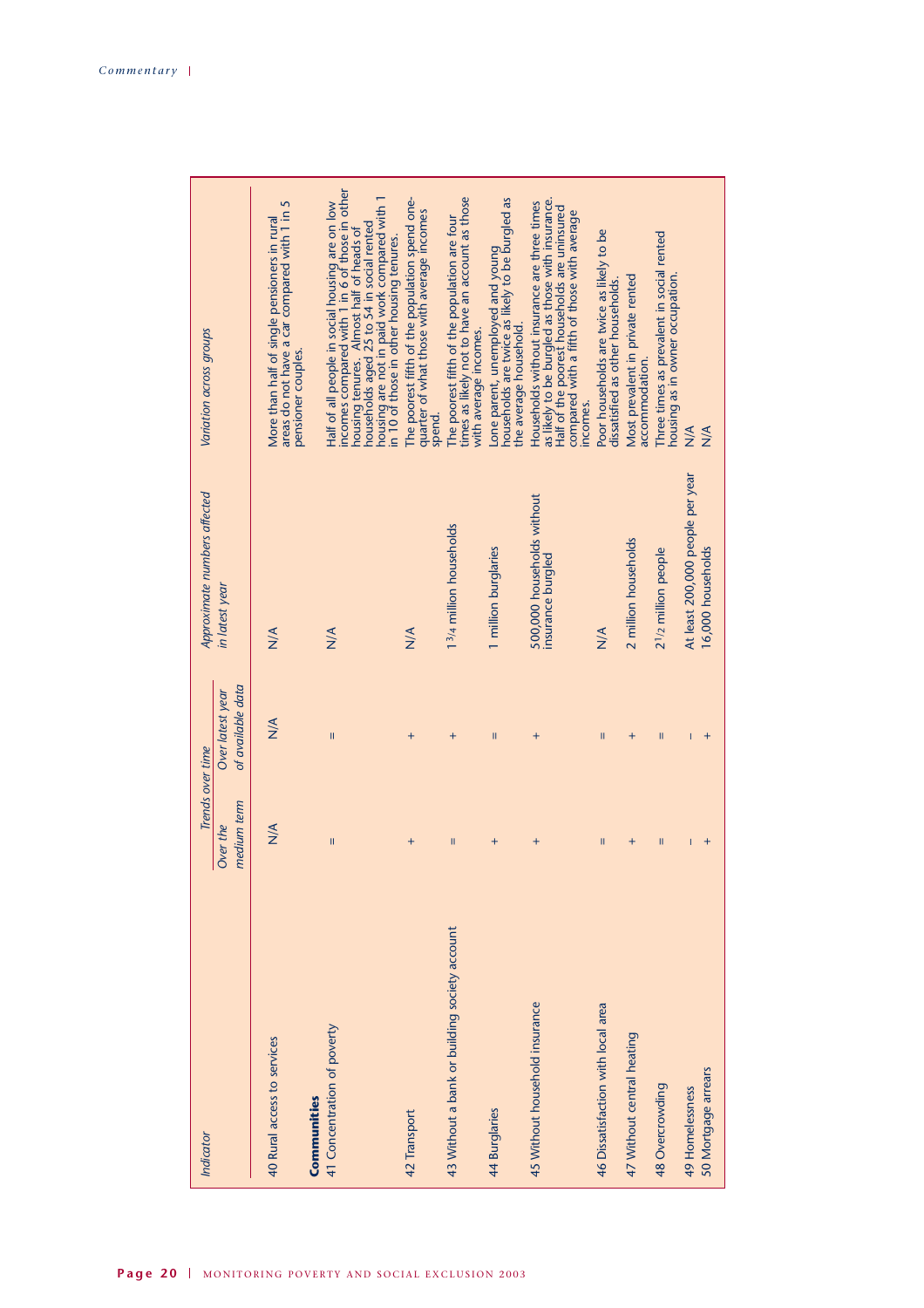Summary of regional differences **Summary of regional differences**

Key: + Better than the national average; = Around the national average; - Worse than the national average; N/A Indicator not analysed for the region in question Key: + Better than the national average; = Around the national average; – Worse than the national average; N/A Indicator not analysed for the region in question

| Indicator                                                     | worst<br>to best<br>Ratio of         | East             | East<br>Midlands          | London                                                                                                                    | North<br>East                 | North<br>West             | Scotland                                                                        | South<br>East                                       | South<br>West               | <b>Wales</b>                                      | <b>Midlands</b><br>West                                                                                                   | Yorkshire and<br>the Humber                                               |
|---------------------------------------------------------------|--------------------------------------|------------------|---------------------------|---------------------------------------------------------------------------------------------------------------------------|-------------------------------|---------------------------|---------------------------------------------------------------------------------|-----------------------------------------------------|-----------------------------|---------------------------------------------------|---------------------------------------------------------------------------------------------------------------------------|---------------------------------------------------------------------------|
| 2 The location of low income<br>Income                        | 150%                                 | $^{+}$           | $\rm H$                   | T                                                                                                                         | T                             | $\mathbf{II}$             | $\label{eq:1} \text{II}$                                                        | $^{+}$                                              | $\mathbf{II}$               | $\mathbf{II}$                                     | Ш                                                                                                                         | Ш                                                                         |
| 10 Infant mortality<br>Children                               |                                      | $^{+}$           |                           |                                                                                                                           |                               |                           |                                                                                 |                                                     | $^{+}$                      |                                                   |                                                                                                                           |                                                                           |
| 11 Births to girls conceiving aged 15 to 17                   |                                      |                  |                           | $II = I$                                                                                                                  | $II = I$                      | $1 - 11$                  |                                                                                 |                                                     | $+$                         |                                                   |                                                                                                                           | $\mathbb{I}$ $\mathbb{I}$                                                 |
| 12 Low attainment at school (16-year-olds)                    |                                      |                  |                           |                                                                                                                           |                               |                           |                                                                                 | $^{+}$                                              | $+$                         |                                                   |                                                                                                                           |                                                                           |
| 13 Low attainment at school (11-year-olds)                    |                                      | Ш                |                           |                                                                                                                           |                               | $\mathbf{H} = \mathbf{H}$ |                                                                                 | $\rm H$                                             | Ш.                          |                                                   |                                                                                                                           |                                                                           |
| 14 School exclusions                                          |                                      | $\mathbf{H}$     |                           |                                                                                                                           |                               |                           |                                                                                 |                                                     | $\mathbf{H}$ +              |                                                   |                                                                                                                           |                                                                           |
| 15 Children in workless households                            | 150%<br>150%<br>140%<br>110%<br>300% | $+$              |                           | $\begin{array}{cccccccccc} \text{II} & \text{II} & \text{II} & \text{I} & \text{I} & \text{I} \end{array}$                |                               | $-1$                      |                                                                                 | $   +$                                              |                             |                                                   |                                                                                                                           |                                                                           |
| 16 Concentration of poor children (teeth)                     | 250%<br>330%                         | $+$              |                           | $\parallel$ $\parallel$ $\parallel$                                                                                       | $-1$ $-1$                     | $\perp$                   | $\frac{1}{2}$ = 5 $\frac{1}{2}$ = $\frac{1}{2}$ = $\frac{1}{2}$ = $\frac{1}{2}$ | $+$                                                 | $+$                         | ≶ ≶ + + + + +                                     |                                                                                                                           | $-1$ $-1$                                                                 |
| 17 In young offender institutions (up to age 16)              |                                      | $^{+}$           |                           |                                                                                                                           |                               | - 1                       |                                                                                 | $+$                                                 | $+$                         |                                                   |                                                                                                                           |                                                                           |
| <b>Young adults</b>                                           |                                      |                  |                           |                                                                                                                           |                               |                           | $\parallel \parallel \leq$                                                      |                                                     |                             |                                                   |                                                                                                                           |                                                                           |
| 18 Unemployment (18 to 24)                                    |                                      |                  | $+$                       | Ш.                                                                                                                        |                               |                           |                                                                                 | $\overline{+}$                                      | $^{+}$                      |                                                   |                                                                                                                           |                                                                           |
| 20 Destination of school leavers                              | 190%<br>150%<br>370%                 |                  | $\mathbf{H} = \mathbf{I}$ | $-1$ $-1$                                                                                                                 | $1 - 1 - 1$                   | $\Pi = \Pi = \Pi$         |                                                                                 |                                                     | $+$ $  $                    | $\frac{1}{2}$ =                                   | $\mathbf{H} = \mathbf{H} = \mathbf{H}$                                                                                    | $\Pi = \Pi = \Pi$                                                         |
| 21 Problem drug use (15 to 24)                                |                                      |                  |                           |                                                                                                                           |                               |                           |                                                                                 | $+$                                                 |                             |                                                   |                                                                                                                           |                                                                           |
| <b>Adults aged 25 to retirement</b>                           |                                      |                  |                           |                                                                                                                           |                               |                           |                                                                                 |                                                     |                             |                                                   |                                                                                                                           |                                                                           |
| 24 Individuals wanting paid work                              | 180%                                 |                  |                           |                                                                                                                           |                               |                           |                                                                                 |                                                     |                             |                                                   |                                                                                                                           |                                                                           |
| 25 Jobs                                                       | 330%                                 |                  | $+$ $  $                  | $1 +$                                                                                                                     |                               | $   \cdot   $             |                                                                                 | $+$                                                 | $+$                         |                                                   |                                                                                                                           |                                                                           |
| 30 Premature death                                            | 150%                                 | $\boldsymbol{+}$ | $\mathbf{H} = \mathbf{H}$ | $\mathbf{H}$ +                                                                                                            | $1 - 1 - 1 - 1$               |                           |                                                                                 | $^{+}$                                              | $^{+}$                      |                                                   | $  \cdot  $ $  \cdot  $                                                                                                   | $  \cdot  $ $  \cdot  $                                                   |
| 31 Obesity                                                    | 125%                                 | Ш                |                           |                                                                                                                           |                               | $+$                       | $1 + 1 = \frac{5}{2}$                                                           | - II                                                | - II                        | $\parallel$ $\parallel$ $\parallel$ $\frac{4}{2}$ |                                                                                                                           |                                                                           |
| 32 Limiting long-standing illness or<br>disability (45 to 64) |                                      | $+$              |                           |                                                                                                                           |                               |                           |                                                                                 |                                                     |                             |                                                   |                                                                                                                           |                                                                           |
| 33 Mental health                                              | 180%<br>125%                         | - 11             | $   \cdot   $             | $   -   $                                                                                                                 | $\mathbf{I} = \mathbf{II}$    | $   -   $                 | $\frac{1}{2}$                                                                   | $+$ $  $                                            | $+$ $  $                    | $\frac{1}{2}$                                     | $II = II$                                                                                                                 | $   \cdot   $                                                             |
| Older people                                                  |                                      |                  |                           |                                                                                                                           |                               |                           |                                                                                 |                                                     |                             |                                                   |                                                                                                                           |                                                                           |
| 36 Excess winter deaths                                       | 160%                                 | $^{+}$           | $\mathbf{II}$             | $\mathbf{II}$                                                                                                             | ī                             | $\mathbf{II}$             | $\frac{4}{2}$                                                                   | $^{+}$                                              | $\pm$                       | $\rm H$                                           | $\mathbf{II}$                                                                                                             | $\mathbf{II}$                                                             |
| 37 Limiting long-standing illness or<br>disability (65 to 74) | 150%<br>Three-fitths                 | $+$              |                           |                                                                                                                           |                               |                           |                                                                                 | $+$ 1                                               | $+$ 1                       |                                                   |                                                                                                                           | $   \cdot   $                                                             |
| 39 Help from social services to live at home                  |                                      | $\mathbf{I}$     | $   \cdot   $             | $   -   $                                                                                                                 | $1 +$                         | $   -   $                 | $\frac{d}{dz}$                                                                  |                                                     |                             | $\ \cdot\ $                                       | $   -   $                                                                                                                 |                                                                           |
| <b>Communities</b>                                            |                                      |                  |                           |                                                                                                                           |                               |                           |                                                                                 |                                                     |                             |                                                   |                                                                                                                           |                                                                           |
| 41 Concentration of poverty                                   | 140%<br>270%<br>330%<br>400%<br>230% | $^{+}$           |                           |                                                                                                                           | $1 - 11$                      | $1 - 1$                   |                                                                                 | $+$                                                 |                             |                                                   |                                                                                                                           |                                                                           |
| 44 Burglaries                                                 |                                      | Ш                |                           |                                                                                                                           |                               |                           |                                                                                 |                                                     |                             |                                                   |                                                                                                                           |                                                                           |
| 47 Without central heating                                    |                                      | $^{+}$           |                           |                                                                                                                           | $+$                           | $\mathbf{L}$              |                                                                                 |                                                     |                             |                                                   |                                                                                                                           |                                                                           |
| 48 Overcrowding                                               |                                      | $  $ +           | $              + +$       | $\begin{array}{cccccccccccccc} \text{II} & \text{I} & \text{II} & \text{II} & \text{I} & \text{I} & \text{I} \end{array}$ | $\mathbf{H}$ and $\mathbf{H}$ | $-11 - 11$                | $                  \leq$                                                        | $\mathbf{H}$ $\mathbf{H}$ $\mathbf{H}$ $\mathbf{+}$ | $+$ $+$ $ +$ $ +$ $ +$ $ +$ | $1 + 1 + \frac{4}{2}$                             | $\begin{array}{cccccccccccccc} \text{II} & \text{I} & \text{I} & \text{I} & \text{II} & \text{II} & \text{I} \end{array}$ | $\ \mathbf{I} - \mathbf{I}\  = \ \mathbf{I} - \mathbf{II}\  = \mathbf{I}$ |
| 49 Homelessness                                               |                                      |                  |                           |                                                                                                                           |                               |                           |                                                                                 |                                                     |                             |                                                   |                                                                                                                           |                                                                           |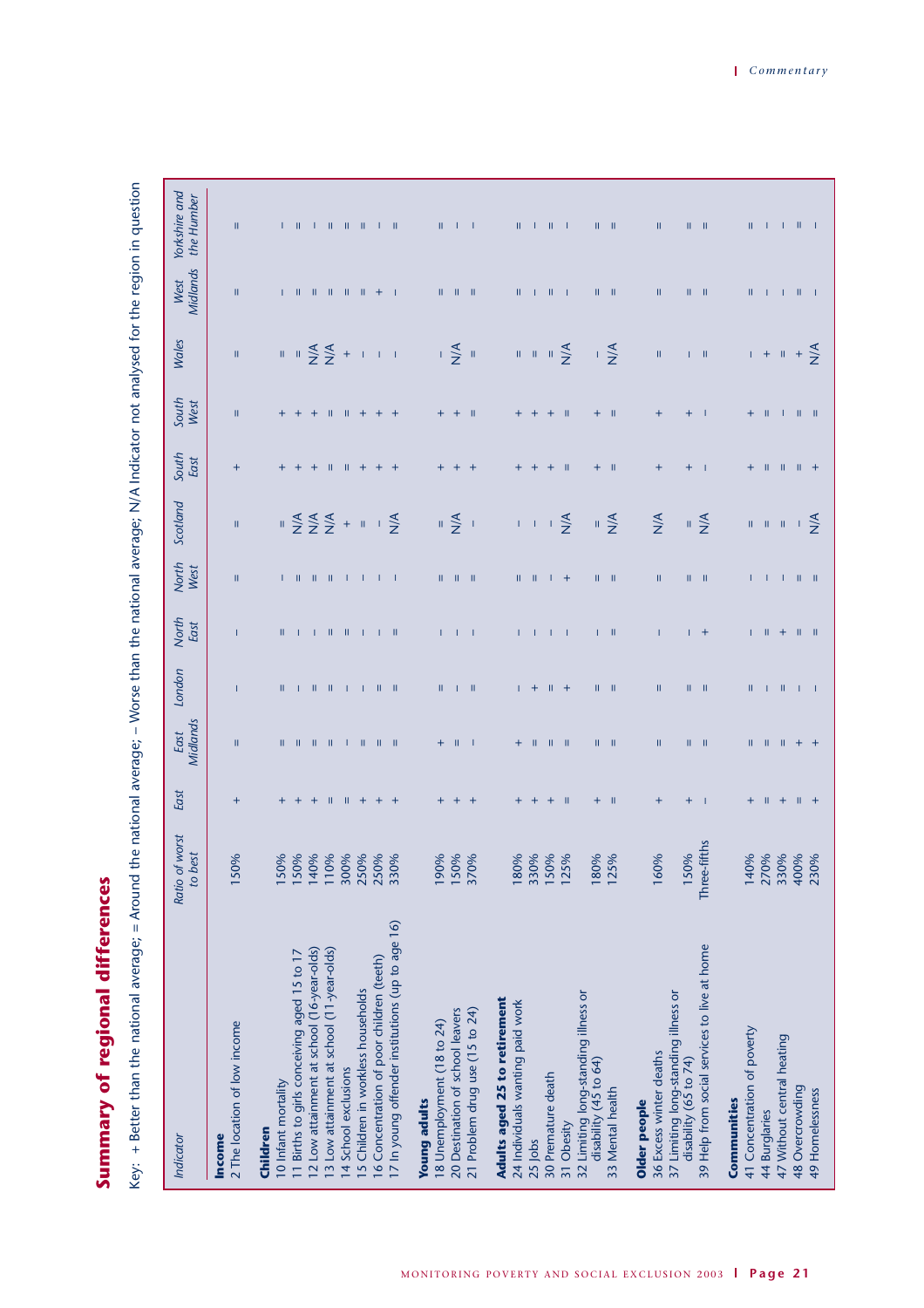# **1 Low income**

#### **How the indicators were chosen**

This chapter looks at a range of indicators of income poverty which, collectively, provide a comprehensive picture of what is going on. These indicators pick up on both long-term and shorter-term trends, and cover low income both in real terms and relative to the incomes of the rest of the population. They also cover how the risks of low income vary by geography, family type and economic status, how many people are on persistent low income, and on the extent of material deprivation.

While there is room for discussion about the precise selection of individual indicators, there is no doubt about the 'headline' indicator of low income. Like both the UK government and the EU, our 'headline' indicator is '**60 per cent of contemporary median income**'. Although this threshold is expressed in terms that might not immediately resonate with the public, it is widely agreed to be right in principle and is, for example, the main threshold that is used by the government in measuring achievement against its child poverty targets. Those interested in the rationale for this and other thresholds should refer to the material presented later in this chapter under the heading 'Choices in the definition of particular indicators'.

#### *Income levels*

The first indicator is '**the number of people in low income households**', where the main low income threshold is 60 per cent of contemporary median income after deducing taxes and housing costs. Since it is also important to know the extent to which the incomes of the poorest are rising in real terms, the indicator also shows the number of people on incomes below a fixed threshold that rises with inflation.

The second indicator, '**the proportion of people in low income households by region**' shows how the risk of low income varies by region and how these risks have changed over the last few years. The second graph for this indicator compares the proportion of people in the UK on low income with the proportions in other EU countries.

The third indicator, '**the proportion of people in low income households by age group**', shows how the risk of low income is different for children, working age adults and pensioners, with the second graph showing the numbers of people from each of these groups who are in low income households.

The fourth indicator, '**the proportion of people in low income households by economic status (working age households only)**', shows how the risk of low income varies by the economic status of the household, ranging from households where no one is working to households where all the working age adults are working. The second graph shows how the number of people in low income working age households divide between these economic statuses, and the changes in these shares over time.

For most of the 1990s, the changes in the levels of out-of-work benefits for different family types all followed a similar pattern. Since 1998, however, some out-of-work benefits have risen much more sharply than others. The final indicator of income levels, '**the level of outof-work benefits relative to earnings**', illustrates these trends for families with/without children and for pensioners.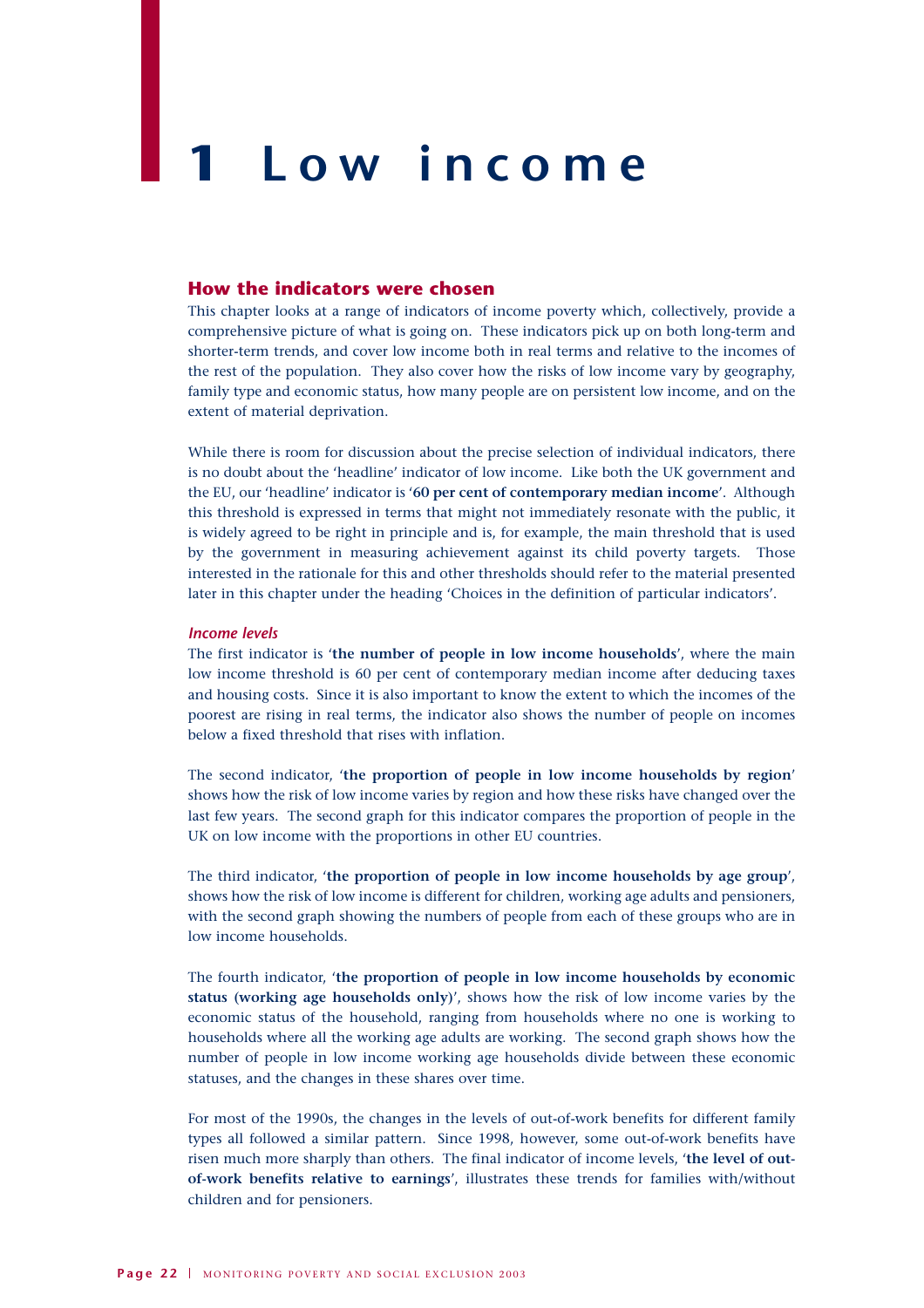#### *Income dynamics*

The duration of time spent on a very low income can have a considerable effect on the deprivation of a person or family. Some people move in and out of low income while others remain persistently in low income. The first indicator of income dynamics is '**the number of individuals who have spells on low income in at least two years in three**'. The second graph for this indicator compares the proportion of the population on persistent low income across all of the EU countries.

One consequence of tracking the numbers on low income in relation to *median* rather than *mean* income (that is, the income of the household at the mid-point of the income distribution rather than average household income) is that incomes in the upper half of the income distribution have no effect on the numbers. While this makes sense as far as *measuring* income poverty is concerned, it may be insufficient for a full *understanding* of it, as the same developments in society may be influencing both low and high income.

The second indicator of income dynamics is '**the proportion of the total income of the country for selected income groups**', with those shown being the poorest and second poorest tenths of the population plus the richest and second richest tenths. The second graph for this indicator shows how the proportion of the population who are in the poorest and richest fifths varies by region.

The final indicator examines how low income relates to a lack of essential consumer durables, and how this relationship is changing over time. The extent to which this can be done on a rigorous annual basis is severely limited by the data available and, in this context, the chosen indicator is '**the proportion of the poorest fifth of the population who lack at least two out of three selected consumer durables (washing machines, freezers and video players)**'. These three items have been selected as around 95 per cent of households on average incomes now own such items and thus they can reasonably be considered to be essential in contemporary UK society.

#### **What the indicators show**

#### *Indicator 1: Individuals with low income*

The numbers on low incomes are now lower than at any time during the 1990s, but are still much greater than in the early 1980s.

The numbers below a fixed 1996/97 low income threshold have fallen by a third since 1996.

#### *Indicator 2: The location of low income*

London and the North East continue to have a higher proportion of people on low income than the other regions. The South East and East continue to have a smaller proportion.

In 1999, the UK had a greater proportion of its population on low income than any other EU country except for Greece and Portugal.

#### *Indicator 3: Low income by type of person*

Despite recent falls, children and pensioners continue to be more likely than working age adults to live in low income households.

Almost a third of all people in low income households are working age adults without dependent children.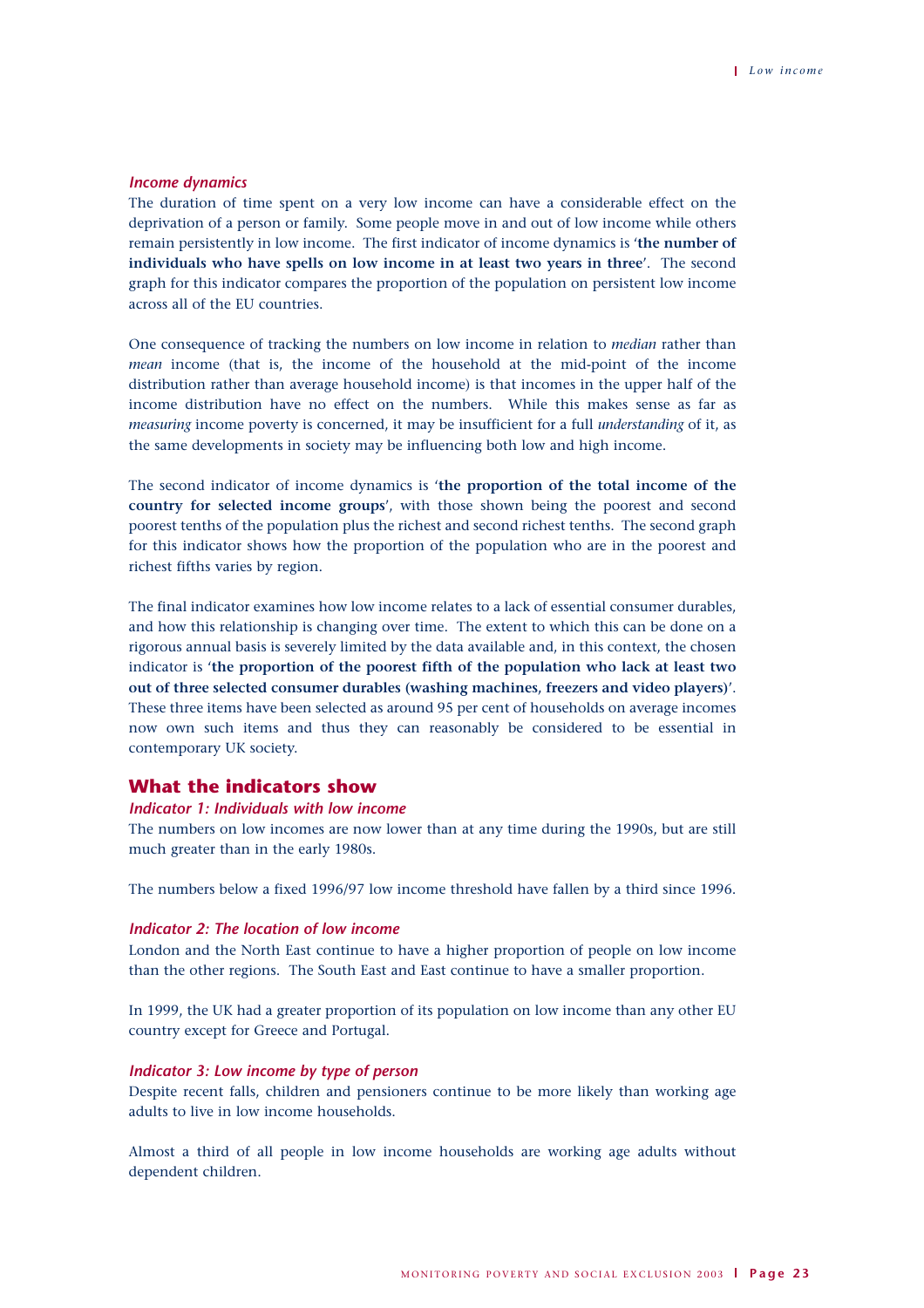#### *Indicator 4: Low income by economic status*

A household's risk of low income varies greatly, depending on how much paid work its adults do. These risks have remained unchanged in recent years for all categories.

Among those in low income working age households, the proportion where the head of the household is unemployed has halved. Two-fifths now have someone in paid work.

#### *Indicator 5: Out-of-work benefit levels*

The level of Income Support for both pensioners and families with two or more children has gone up much faster than average earnings in recent years, but that for working age adults without children has fallen considerably behind.

Among all adults, two-fifths of the recipients of Income Support and Jobseeker's Allowance are of working age and do not have dependent children.

#### *Indicator 6: Persistent low income*

Nearly a fifth of the population – around 10 million people – experience low income at least 2 years in 3.

In 1999, the proportion of the UK population on persistent low income was twice as high as in the best EU countries.

#### *Indicator7: Income inequalities*

While the overall distribution of income has changed little in recent years, the share of income going to the richest tenth of households has grown.

Inner London is deeply divided: it has by far the highest proportion of people on a low income but also a high proportion of people on a high income.

#### *Indicator 8: Material deprivation*

In 2001, a fifth of people on low incomes lacked at least two out of three selected consumer durables (video, freezer and washing machine) compared with a half a decade earlier.

The vast majority of households with very low incomes are either working age adults without children or couples with children. Relatively few are either lone parent families or pensioners.

#### **Choices in the definition of particular indicators**

Like both the UK government and the EU, the 'headline' indicator of low income that we have used in this chapter is '**60 per cent of contemporary median income**'. The material below explains why the headline indicator has been used and how the other indicators help in illustrating the essence of what has been happening.

The fact that we have used a variety of indicators should *not* be taken to imply that there is gross uncertainty about how levels of low income have been changing over time. Rather, most of the indicators typically show similar trends over time, even if they give very different answers in terms of absolute numbers. The main exception to this is those indicators which use a fixed (or absolute) threshold of low income – rather than a moving (or relative) thresholds – as these fixed indicators typically fall (at least in developed countries) as society as a whole becomes richer.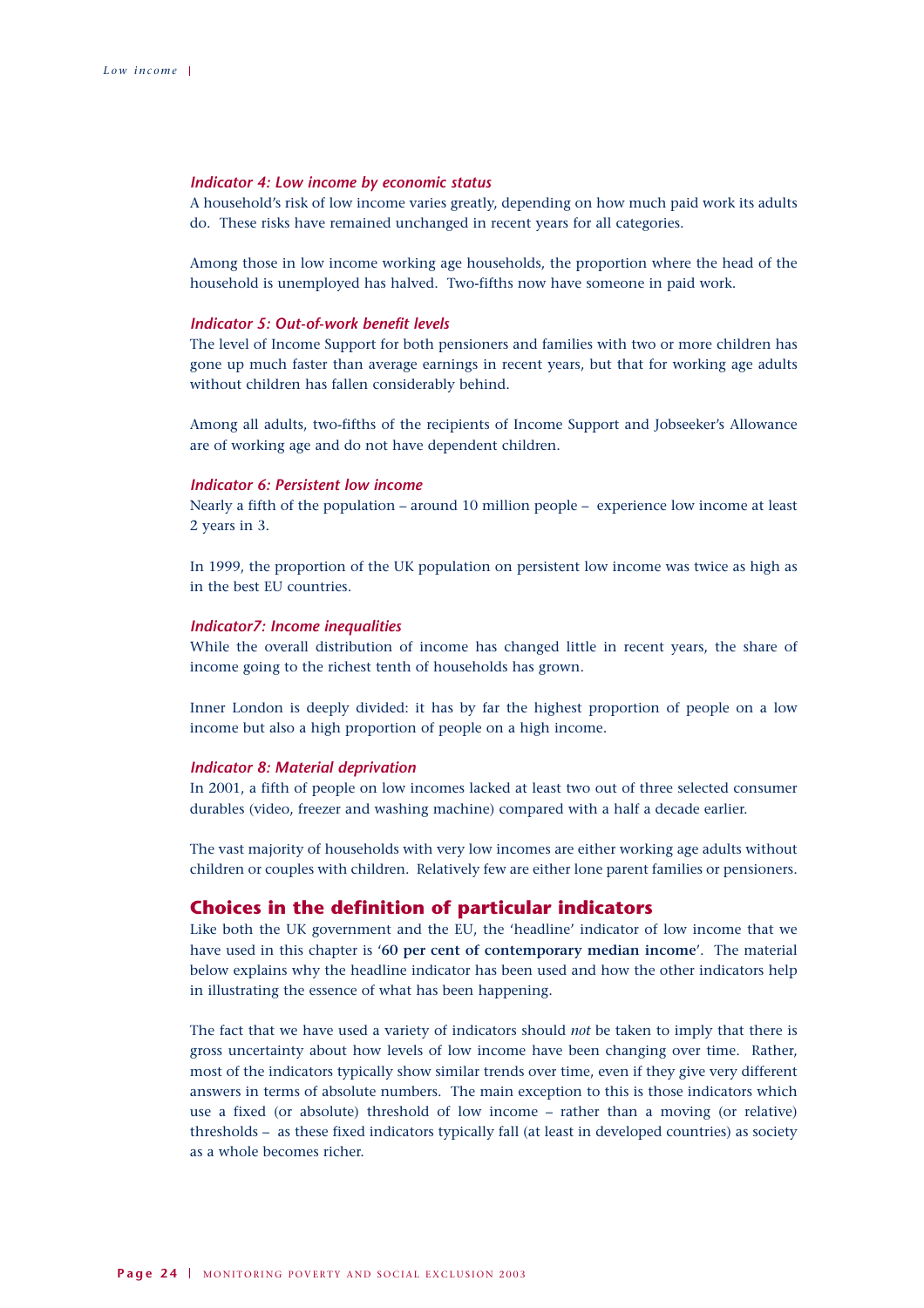#### *Why 'contemporary income'?*

It is generally accepted that poverty is concerned with a lack of possessions, or ability to do things, which are in some sense considered 'normal' or 'essential' in society.

What is considered 'normal' depends on the society in which the person lives. So, for example, a widely accepted indicator of Third World poverty is the numbers of people living on less than \$1 per day, on the grounds that people on such incomes are literally in danger of starving to death. This threshold is often termed 'absolute income poverty'. But the use of such a threshold in the UK would obviously be completely inappropriate - no one in the UK lives on incomes anywhere near this low and its use would imply that all people with incomes above \$1 per day did not suffer from serious deprivation.

What is considered 'normal' also changes over time. Levels of income that would have been considered adequate in the UK 100 years ago would certainly not be considered to be adequate nowadays. Rather, as society becomes richer, so norms change and the levels of income and resources that are considered to be adequate rises. Unless the poorest can keep up with growth in average incomes, they will progressively become more excluded from the opportunities that the rest of society enjoys.

The conclusion is that the main indicators of low income in the UK – and thus of income poverty – should be defined in terms of thresholds which rise or fall as average incomes rise or fall. Such thresholds are often termed 'moving thresholds' or indicators of 'relative poverty'. This conclusion is generally accepted by most researchers, by the EU and by the UK government.

However, sole reliance on moving thresholds can become misleading if average incomes either fall or if they rise dramatically over a sustained period of time. In the former case, even if the lowest incomes remained unchanged, this would clearly not represent an improvement in the capacity of the poorest to attain what society had become accustomed to as the norm. In the latter case (as has been the experience in Ireland over the last ten years or so), sole reliance on moving thresholds can give a misleading impression by suggesting that no progress has been made in reducing the extent of poverty. The conclusion is that the use of fixed thresholds combined with moving thresholds can help to provide a fuller picture of what is happening to the extent of income poverty.

#### *Why 'median income'?*

The main advantage of using median income as the definition of the average rather than mean income is that it is less sensitive to changes in the incomes for groups of the population. For example, if everybody below half mean income were given enough money to bring them up to half mean then, assuming all else was equal, the mean itself would rise. By contrast, if everybody below half of the median were given enough to bring them to that threshold, the median would still remain the same. This gives the median a practical advantage in terms of setting targets and goals for the numbers below a certain threshold. Furthermore, unlike the mean, the median is unaffected by changes in the incomes of the very rich and, in our view, this makes it a better indicator of what is considered normal in contemporary society.

#### *Why '60 per cent' as the main threshold?*

Until relatively recently, the most commonly used threshold of low income in the UK was '50 per cent of mean income'. The rationale for choosing 50 per cent was twofold. First, it represented a level of income which was of the same order of magnitude as independent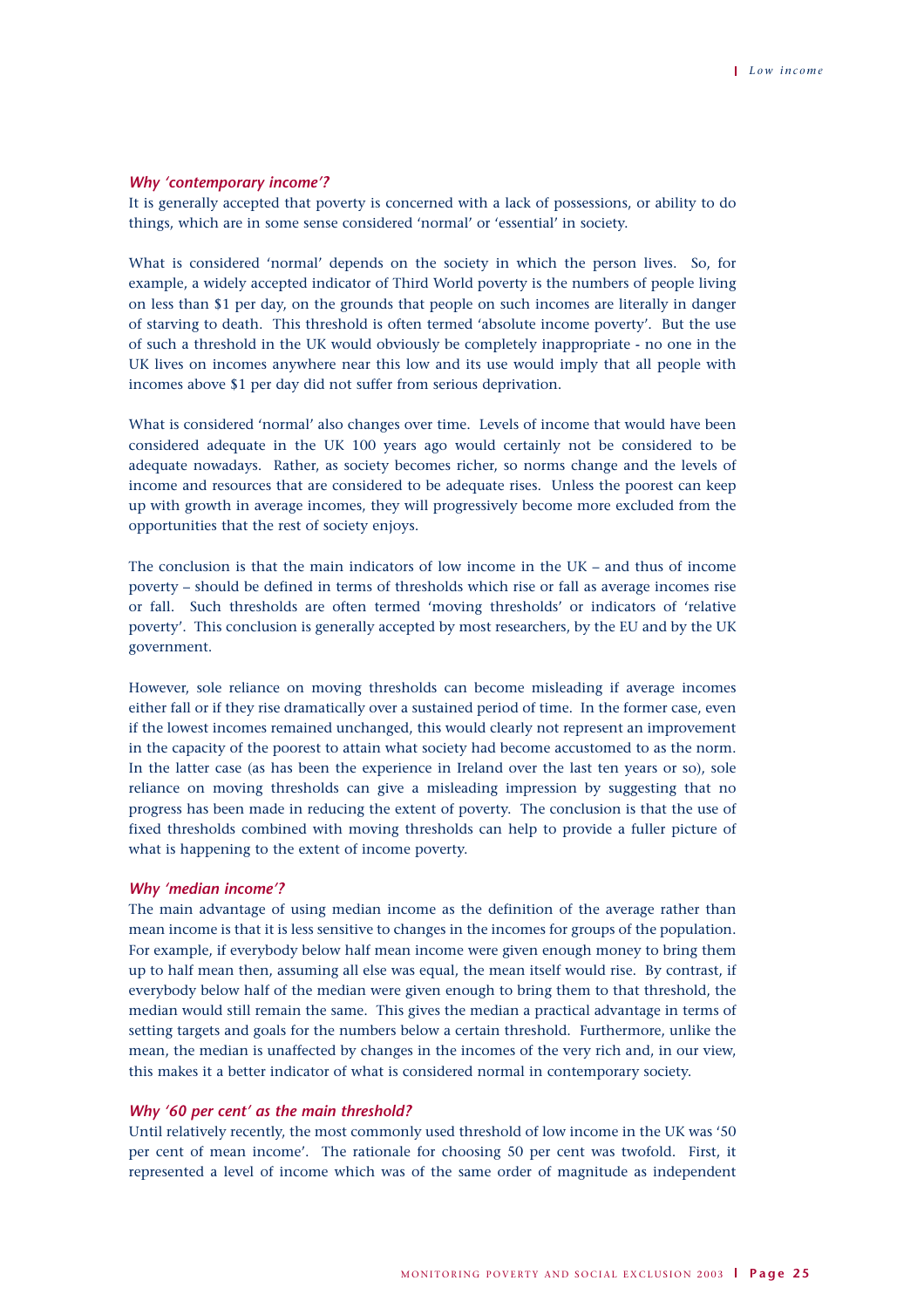experts' estimates of 'low, but acceptable' levels of income; and, second, it was arithmetically simple and relatively easy to understand. When it was understood that income thresholds should be defined in terms of the median rather than the mean, 60 per cent of median income was chosen as it was roughly the same income level as 50 per cent of the mean level that had been used in previous years.

#### **Technical matters**

#### *Housing costs*

In common with most other commentators, most of the data in this chapter is presented on an 'after housing costs' basis, which is disposable income after housing costs have been removed. The reasons for this are twofold: first, housing costs can vary considerably for people in otherwise identical circumstances (e.g. pensioners who have paid off their mortgage versus pensioners who are renting); and, second, unlike a 'before housing costs' basis, the 'after housing costs' calculations are not affected by such matters as whether housing benefit – which provides for the housing costs of many of the poorest – is considered to be income or not.

#### *Equivalisation*

Clearly, a lone adult does not require the same income as a family of four in order to have the same standard of living. However, importantly but less obviously, economies of scale mean that the family of four does not require four times the level of income: many costs can be shared. To estimate the numbers of people below particular income thresholds requires that these incomes are adjusted to reflect the family grouping and thus put on a like-for-like basis. This process is called 'equivalisation'. In the UK, there are agreed equivalisation scales. For example, the income of a single adult is multiplied by around 1.8 to put it on the same basis as a couple, and the income of a family of two adults plus two children is divided by around 1.5.12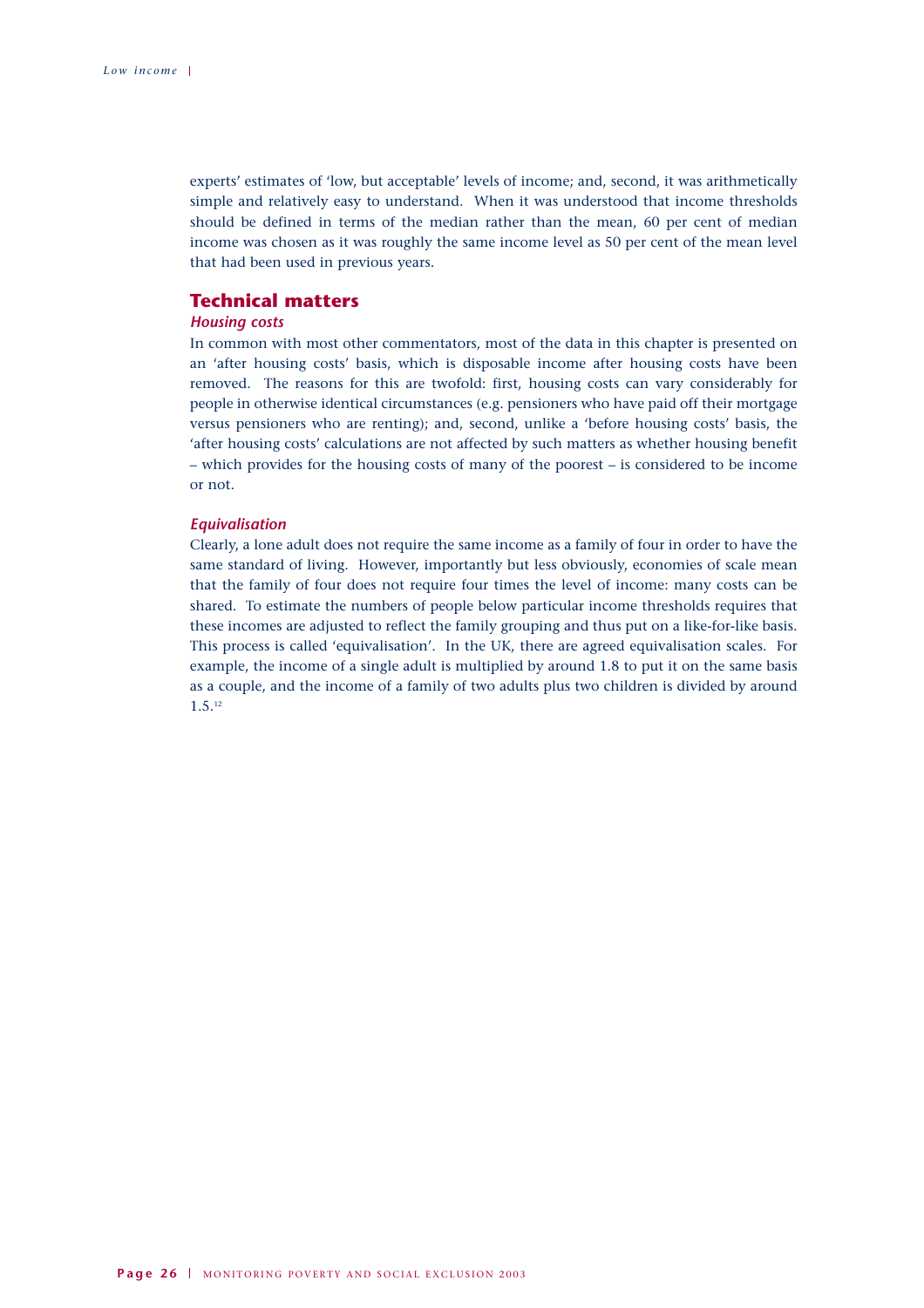|                                                                | Public Service Agreement 2002, DWP and Treasury, Target 1                                                                                                                                                                                                        |                             |                                                              | Reduce the number of children in low income households by at least a quarter by 2004, as a contribution towards<br>the broader target of halving child poverty by 2010 and eradicating it by 2020.                                                                                                                                                                                                                                                                                                                                                                                                                                                                                                                                                                                                                                                                                                                                                                                                                                                                                |
|----------------------------------------------------------------|------------------------------------------------------------------------------------------------------------------------------------------------------------------------------------------------------------------------------------------------------------------|-----------------------------|--------------------------------------------------------------|-----------------------------------------------------------------------------------------------------------------------------------------------------------------------------------------------------------------------------------------------------------------------------------------------------------------------------------------------------------------------------------------------------------------------------------------------------------------------------------------------------------------------------------------------------------------------------------------------------------------------------------------------------------------------------------------------------------------------------------------------------------------------------------------------------------------------------------------------------------------------------------------------------------------------------------------------------------------------------------------------------------------------------------------------------------------------------------|
|                                                                | Public Service Agreement 2002, DWP and Treasury, Target 2                                                                                                                                                                                                        |                             | receive maintenance for their children to 60% by March 2006. | Double the proportion of parents with Care on Income Support and income-based Jobseeker's Allowance who                                                                                                                                                                                                                                                                                                                                                                                                                                                                                                                                                                                                                                                                                                                                                                                                                                                                                                                                                                           |
|                                                                | Public Service Agreement 2002, DWP and Treasury, Target 5                                                                                                                                                                                                        | 2006 by 6 <sup>1</sup> /2%. |                                                              | Reduce the proportion of children in households with no one in work over the 3 years from Spring 2003 to Spring                                                                                                                                                                                                                                                                                                                                                                                                                                                                                                                                                                                                                                                                                                                                                                                                                                                                                                                                                                   |
|                                                                |                                                                                                                                                                                                                                                                  |                             |                                                              |                                                                                                                                                                                                                                                                                                                                                                                                                                                                                                                                                                                                                                                                                                                                                                                                                                                                                                                                                                                                                                                                                   |
| Selected major initiatives under way                           |                                                                                                                                                                                                                                                                  |                             |                                                              |                                                                                                                                                                                                                                                                                                                                                                                                                                                                                                                                                                                                                                                                                                                                                                                                                                                                                                                                                                                                                                                                                   |
| Policy                                                         | Starting dates                                                                                                                                                                                                                                                   | Key department              | Key delivery agency                                          | Budget/target/comment                                                                                                                                                                                                                                                                                                                                                                                                                                                                                                                                                                                                                                                                                                                                                                                                                                                                                                                                                                                                                                                             |
| National Minimum Wage                                          | October 2002: uprated<br>October 2000: uprated<br>October 2001: uprated<br>October 2003: uprated<br>April 1999: introduced                                                                                                                                       | Б                           | Inland Revenue and<br>employers                              | When first introduced, set at £3.60 per hour for those aged 22 years and over,<br>Wage affected 1.3 million jobs, rising to 1.5 million after the 2001 and 2002<br>For those aged 18 to 21, raised to £3.20 in October 2000, £3.50 in October<br>unless in an exempt category or on a registered training scheme (in which<br>The Low Pay Commission estimated that the original National Minimum<br>For those aged 22 and over, raised to £3.70 in October 2000, £4.10 in<br>October 2001, £4.20 in October 2002 and £4.50 in October 2003.<br>2001, £3.60 in October 2002 and £3.80 in October 2003.<br>case only £3.20). £3.00 per hour for those aged 18-21.<br>increases.                                                                                                                                                                                                                                                                                                                                                                                                    |
| (WFTC) (replaced Family Credit)<br>Working Families Tax Credit | combination of Working Tax<br>Credit and Child Tax Credit<br>October 1999: introduced<br>April 2003: replaced by a<br>October 2000: uprated<br>October 2001: uprated<br>October 2002: uprated<br>April 2001: uprated<br>April 2002: uprated<br>une 2002: uprated | Treasury and DWP            | Inland Revenue and<br>employers                              | hours worked (the minimum is 16 hours), childcare costs and levels of savings.<br>for a family with one full-time worker. No tax until £235 per week for families<br>eligibility for those with savings between £3,000 and £8,000, implying total<br>Minimum income quarantee raised to £208 in October 2000, £214 in April<br>The level of the credit is dependent on the number of children, how many<br>2001, £225 in October 2001, £227 in April 2002, £230 in June 2002 and<br>minimum of 16 hrs/week. It consisted of a basic element, an element for<br>For families/lone parents with one child or more, who are working for a<br>Only available to those with savings of less than £8,000, with decreased<br>with one full-timer (55p taper, down from 70p under the Family Credit<br>those working 30+ hours per week, and an element for each child.<br>When first introduced, guaranteed a weekly gross income of £200<br>Help towards childcare costs was also available.<br>expenditure of around £6 billion.<br>scheme that it replaced).<br>£237 in October 2002. |

*Relevant Public Service Agreement targets* 

Relevant Public Service Agreement targets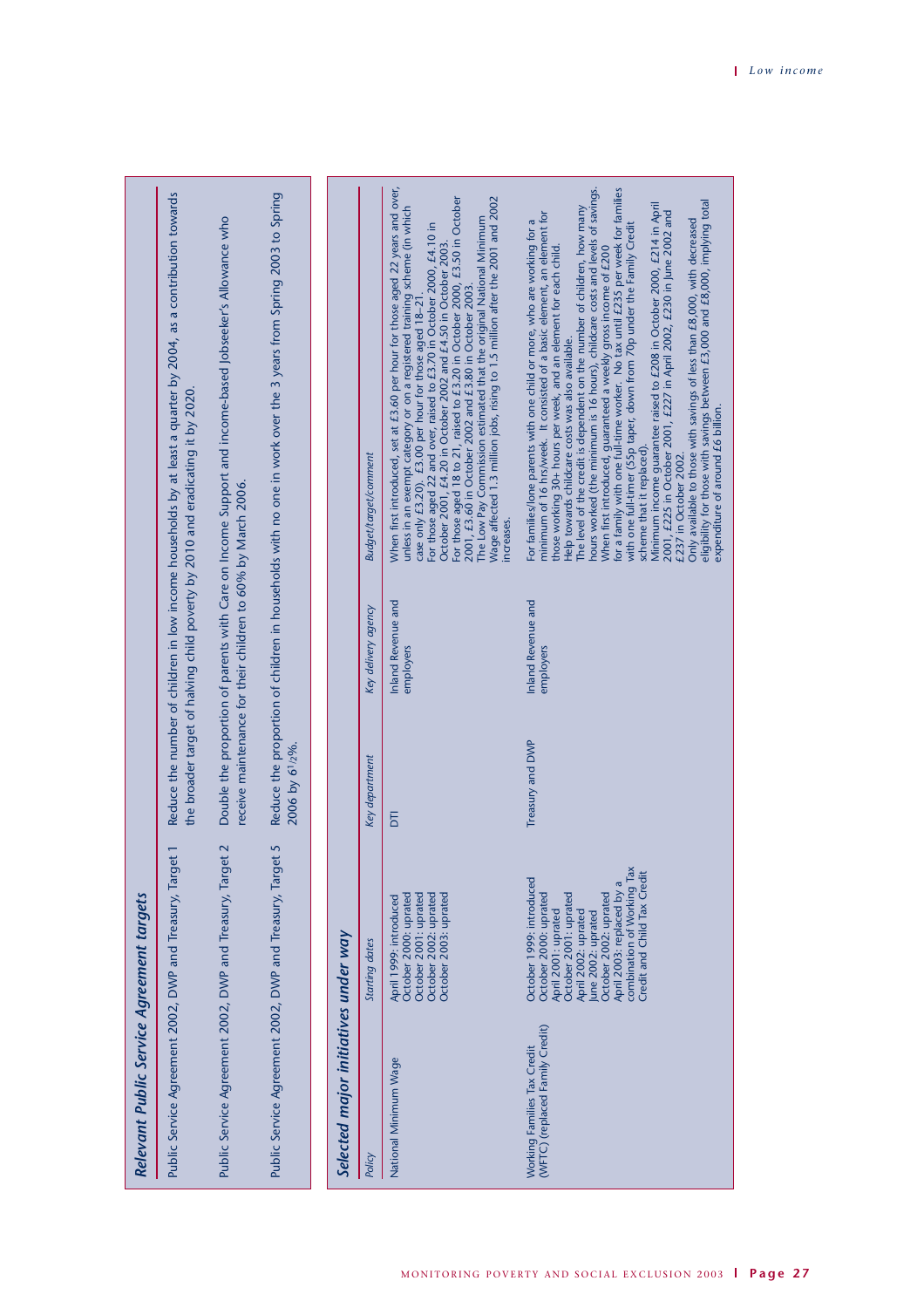| <b>Budget/target/comment</b> | In its final year (2002), Working Families Tax Credit paid an average of £86 a<br>October 1999) and £135 for one child and £200 for 2+ children (from April<br>ncluded a childcare allowance of up to 70% of childcare costs for working<br>parents, up to a limit of £100 for one child and £150 for 2+ children (from<br>week to 1.4 million households.<br>2001). | Maximum tax reduction of £529 per annum. This compares with £197 for the<br>Maximum amount for the family element will be given to those on an annual<br>income of £32,750 or less. For every £15 above this, £1 is deducted.<br>Payable to anyone paying tax who has a child aged 16 or under<br>(implemented as a reduction in the tax bill of the claimant).<br>Married Couples' Allowance which it replaced.<br>Replaced by Child Tax Credit in April 2003. | Originally guaranteed a weekly income of £231 for a couple with one child.<br>Minimum income guarantee raised to £246 in April 2001, £260 in April 2002,<br>Operated like the Working Families Tax Credit, except no children required<br>£263 in June 2002 and £264 in October 2002.<br>to be eligible. | Raised by £2.50 per week in November 1998, by a further £4.70 per week<br>in October 1999, by a further £1.10 per week in April 2000, by a further £4.35<br>per week in October 2000, and by a further £3.50 per week in April 2002. | . Workers with a disability who work at least 16 hours per week (maximum as<br>Subject to eligibility, the maximum is available for households with an average<br>· Households without dependent children where at least one partner is aged<br>least 16 hours per week (maximum of £70 per week if working at least 30<br>weekly income of up to £97 (about £5,000 a year). For each pound above<br>· Households with dependent children where at least one partner works at<br>25 or over and works at least 30 hours per week (maximum of £70 per<br>Increased the level of tax credits for people with dependent children<br>and extended them to some people without dependent children.<br>per the other family types plus up to £39 for the disability).<br>week if a couple and £41 per week if single).<br>this level, the amount of reduces by 37 pence.<br>hours and £58 if working 16-29 hours.).<br>Three types of family are eligible: |
|------------------------------|----------------------------------------------------------------------------------------------------------------------------------------------------------------------------------------------------------------------------------------------------------------------------------------------------------------------------------------------------------------------|-----------------------------------------------------------------------------------------------------------------------------------------------------------------------------------------------------------------------------------------------------------------------------------------------------------------------------------------------------------------------------------------------------------------------------------------------------------------|----------------------------------------------------------------------------------------------------------------------------------------------------------------------------------------------------------------------------------------------------------------------------------------------------------|--------------------------------------------------------------------------------------------------------------------------------------------------------------------------------------------------------------------------------------|------------------------------------------------------------------------------------------------------------------------------------------------------------------------------------------------------------------------------------------------------------------------------------------------------------------------------------------------------------------------------------------------------------------------------------------------------------------------------------------------------------------------------------------------------------------------------------------------------------------------------------------------------------------------------------------------------------------------------------------------------------------------------------------------------------------------------------------------------------------------------------------------------------------------------------------------------|
| Key delivery agency          |                                                                                                                                                                                                                                                                                                                                                                      | <b>Inland Revenue and</b><br>employers                                                                                                                                                                                                                                                                                                                                                                                                                          | Inland Revenue and<br>employers                                                                                                                                                                                                                                                                          | Inland Revenue and<br>employers                                                                                                                                                                                                      | <b>Inland Revenue and</b><br>employers                                                                                                                                                                                                                                                                                                                                                                                                                                                                                                                                                                                                                                                                                                                                                                                                                                                                                                               |
|                              |                                                                                                                                                                                                                                                                                                                                                                      | Treasury and DWP                                                                                                                                                                                                                                                                                                                                                                                                                                                | Treasury and DWP                                                                                                                                                                                                                                                                                         | Treasury and DWP                                                                                                                                                                                                                     | Treasury and DWP                                                                                                                                                                                                                                                                                                                                                                                                                                                                                                                                                                                                                                                                                                                                                                                                                                                                                                                                     |
| Starting dates               |                                                                                                                                                                                                                                                                                                                                                                      | April 2003: replaced by the<br>April 2001: introduced<br>Child Tax Credit                                                                                                                                                                                                                                                                                                                                                                                       | April 2003: replaced by the<br>October 1999: introduced<br>October 2002: uprated<br>October 2001: uprated<br>April 2002: uprated<br>April 2001: uprated<br>Working Tax Credit<br>une 2002: uprated                                                                                                       | April 2003: replaced by the<br>November 1998: uprated<br>October 1999: uprated<br>October 2000: uprated<br>April 2000: uprated<br>April 2002: uprated<br>Child Tax Credit                                                            | April 2003                                                                                                                                                                                                                                                                                                                                                                                                                                                                                                                                                                                                                                                                                                                                                                                                                                                                                                                                           |
| Policy                       |                                                                                                                                                                                                                                                                                                                                                                      | (replaced Married Couples'<br>Children's Tax Credit<br>Allowance)                                                                                                                                                                                                                                                                                                                                                                                               | (replaced Disability Working<br>Disabled Persons Tax Credit<br>Allowance)                                                                                                                                                                                                                                | Increase in Child Allowance<br>within Income Support                                                                                                                                                                                 | Working Families Tax Credit and<br>Disabled Persons Tax Credit)<br>Working Tax Credit (replaced                                                                                                                                                                                                                                                                                                                                                                                                                                                                                                                                                                                                                                                                                                                                                                                                                                                      |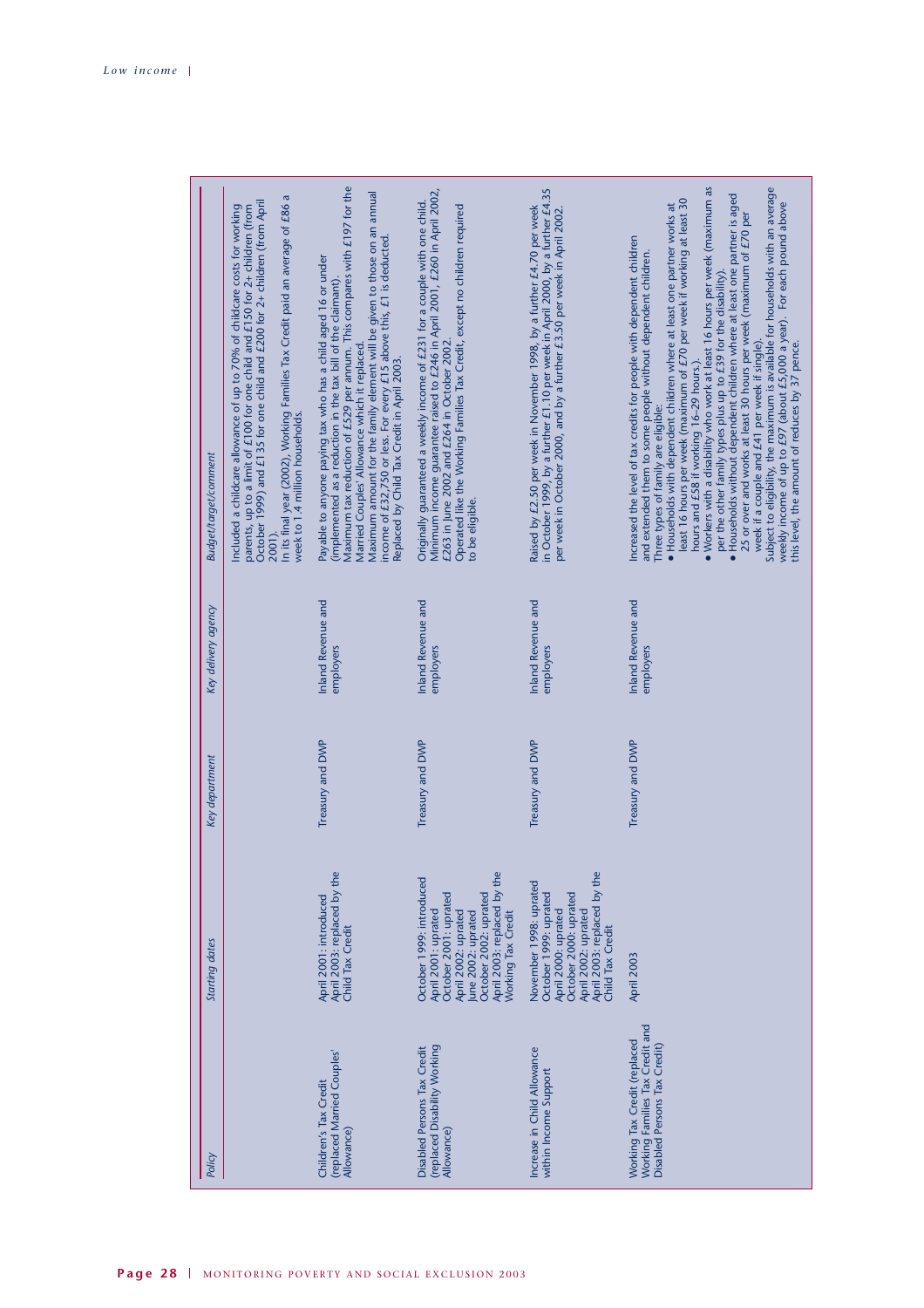|                       | those households where all partners work at least 16 hours per week (up to<br>70% of £135 of costs paid for one child and 70% of £200 for two or more<br>ncludes an additional component to help cover the costs of childcare for | income of anything up to £284 (£15,000 a year). Above this level, the credit<br>Subject to a mean-test, available to any household with dependent children<br>reduces by 37 pence for every extra £1 in income until all but £10 of it has<br>two adults and two children both over the age of 1 is £66 per week (about<br>(up to age 19 if child in full-time education), whether or not anyone in the<br>dependent child. So, for example, the maximum available to a family with<br>disappeared (£430 a week or £22,000 a year). The remaining £10 a week<br>Such a family would be entitled to this maximum with an average weekly<br>The maximum credit available depends upon the number and age of the<br>Working Families Tax Credit. Also replaced the child elements of Income<br>children in the household, but is around £10 per week plus £28 for each<br>family' element remains undiminished until household incomes exceed<br>Replaced the Children's Tax Credit and the child-related part of the | April 2000, to £15.50 in April 2001, to £15.75 in April 2002, and to £16.05 in<br>April 2003. Similar proportional rises for other children from £9.30 prior to<br>Raised to £14.40 for the eldest children in April 1999, to £15 in | Aims to create up to 900,000 accessible and affordable new childcare places<br>disadvantaged areas for every lone parent entering employment.<br>A budget of around £400 million each year from 2001/02 to 2003/04.<br>By December 2004, there should be a childcare place in the most | For pensioner couples, raised to £121.95 in April 2000, £140.55 in April 2001,<br>Budget estimated at £3.8 billion for 1999/00, £4.1 billion for 2000/01, and<br>pensioner couples, representing increases of around £4 and £7 respectively<br>For single pensioners, raised to £78.45 in April 2000, £92.15 in April 2001,<br>When introduced, set at £75 a week for single pensioners and £116.60 for<br>over the levels of Income Support that were previously available.<br>£149.80 in April 2002 and £155.80 in April 2003.<br>£98.15 in April 2002 and £102.10 in April 2003. |
|-----------------------|-----------------------------------------------------------------------------------------------------------------------------------------------------------------------------------------------------------------------------------|--------------------------------------------------------------------------------------------------------------------------------------------------------------------------------------------------------------------------------------------------------------------------------------------------------------------------------------------------------------------------------------------------------------------------------------------------------------------------------------------------------------------------------------------------------------------------------------------------------------------------------------------------------------------------------------------------------------------------------------------------------------------------------------------------------------------------------------------------------------------------------------------------------------------------------------------------------------------------------------------------------------------|--------------------------------------------------------------------------------------------------------------------------------------------------------------------------------------------------------------------------------------|----------------------------------------------------------------------------------------------------------------------------------------------------------------------------------------------------------------------------------------------------------------------------------------|-------------------------------------------------------------------------------------------------------------------------------------------------------------------------------------------------------------------------------------------------------------------------------------------------------------------------------------------------------------------------------------------------------------------------------------------------------------------------------------------------------------------------------------------------------------------------------------|
| Budget/target/comment | Savings are not taken into consideration.<br>children).                                                                                                                                                                           | Support and Jobseeker's Allowance.<br>around £1,000 per week.<br>household is working.<br>£3,500 a year).                                                                                                                                                                                                                                                                                                                                                                                                                                                                                                                                                                                                                                                                                                                                                                                                                                                                                                          | April 1999 to £10.75 in April 2003.                                                                                                                                                                                                  | by March 2004.                                                                                                                                                                                                                                                                         | £4.4 billion for 2002/03.                                                                                                                                                                                                                                                                                                                                                                                                                                                                                                                                                           |
| Key delivery agency   |                                                                                                                                                                                                                                   | <b>Inland Revenue</b>                                                                                                                                                                                                                                                                                                                                                                                                                                                                                                                                                                                                                                                                                                                                                                                                                                                                                                                                                                                              | Child Benefits Agency                                                                                                                                                                                                                | Local authorities                                                                                                                                                                                                                                                                      | Pension Service                                                                                                                                                                                                                                                                                                                                                                                                                                                                                                                                                                     |
| Key department        |                                                                                                                                                                                                                                   | Treasury and DWP                                                                                                                                                                                                                                                                                                                                                                                                                                                                                                                                                                                                                                                                                                                                                                                                                                                                                                                                                                                                   | Treasury                                                                                                                                                                                                                             | <b>DfES</b>                                                                                                                                                                                                                                                                            | DWP                                                                                                                                                                                                                                                                                                                                                                                                                                                                                                                                                                                 |
| <b>Starting dates</b> |                                                                                                                                                                                                                                   | April 2003                                                                                                                                                                                                                                                                                                                                                                                                                                                                                                                                                                                                                                                                                                                                                                                                                                                                                                                                                                                                         | April 1999: uprated<br>April 2000: uprated<br>April 2001: uprated<br>April 2002: uprated<br>April 2003: uprated                                                                                                                      | May 1998: introduced                                                                                                                                                                                                                                                                   | October 2003: replaced by<br>April 1999: introduced<br>April 2000: uprated<br>April 2001: uprated<br>April 2002: uprated<br>Pension Credit                                                                                                                                                                                                                                                                                                                                                                                                                                          |
| Policy                |                                                                                                                                                                                                                                   | Child Tax Credit (replaced<br>Children's Tax Credit)                                                                                                                                                                                                                                                                                                                                                                                                                                                                                                                                                                                                                                                                                                                                                                                                                                                                                                                                                               | Increases in Child Benefit                                                                                                                                                                                                           | National Childcare Strategy                                                                                                                                                                                                                                                            | Pensioners' Minimum Income<br><b>Cuarantee (MIC)</b>                                                                                                                                                                                                                                                                                                                                                                                                                                                                                                                                |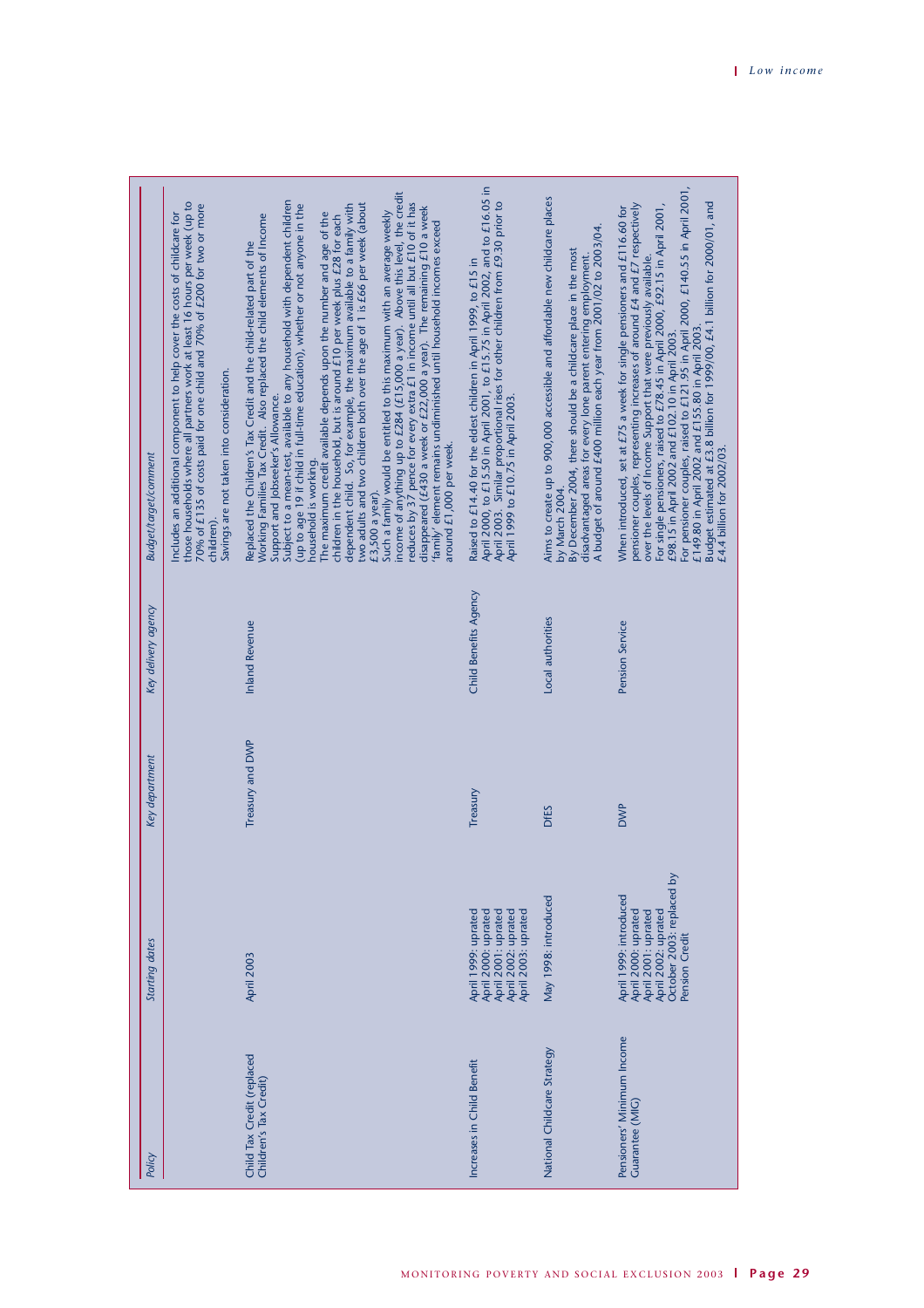|                       | A target of at least 3 million households receiving the Pension Credit by 2006.<br>that the Pension Credit will operate like the other tax credits, with a reduction<br>the individual losing a full pound in government benefit for every pound that<br>Income Guarantee, namely £102.10 for a single pensioner and £155.80 for a<br>Minimum Income Guarantee was a fixed guaranteed minimum income, with<br>The basic State Retirement Pension will be £77.45 for a single pensioner and<br>Retirement Pension, the maximum amount of Pension Credit will be £24.65<br>The main change from the Minimum Income Guarantee that it replaced is<br>The guaranteed minimum weekly income is the same as for the Minimum<br>Cost of the reform, including changes to Housing Benefit and Council Tax<br>of 40 pence for every additional £1 in pension income. In contrast, the<br>Benefit for pensioners, estimated at around £1 billion in 2003/04 and<br>£123.80 for a pensioner couple. So, for someone with the full State<br>for a single pensioner and £32.00 for a pensioner couple.<br>Depends on household, rather than individual, income.<br>their pension income was above this level. | Earnings less than £10,800 will qualify for S2P of 40% of £10,800 (minus the<br>An extension to SERPS and aims to double the income provided by SERPS for<br>between £24,600 and the upper earning limit. 2007: S2P will become a flat-<br>earnings between £10,800 and £24,600, or an additional 20% for earnings<br>rate top-up to the Basic State Pension (all individuals will receive 40% of<br>lower earning limit). An individual will qualify for an additional 10% of<br>18 million people are expected to benefit.<br>those on incomes of less than £10,800. |
|-----------------------|--------------------------------------------------------------------------------------------------------------------------------------------------------------------------------------------------------------------------------------------------------------------------------------------------------------------------------------------------------------------------------------------------------------------------------------------------------------------------------------------------------------------------------------------------------------------------------------------------------------------------------------------------------------------------------------------------------------------------------------------------------------------------------------------------------------------------------------------------------------------------------------------------------------------------------------------------------------------------------------------------------------------------------------------------------------------------------------------------------------------------------------------------------------------------------------------------|------------------------------------------------------------------------------------------------------------------------------------------------------------------------------------------------------------------------------------------------------------------------------------------------------------------------------------------------------------------------------------------------------------------------------------------------------------------------------------------------------------------------------------------------------------------------|
| Budget/target/comment | £2 billion in 2004/05.<br>pensioner couple.                                                                                                                                                                                                                                                                                                                                                                                                                                                                                                                                                                                                                                                                                                                                                                                                                                                                                                                                                                                                                                                                                                                                                      | £10,800                                                                                                                                                                                                                                                                                                                                                                                                                                                                                                                                                                |
| Key delivery agency   | Pension Service                                                                                                                                                                                                                                                                                                                                                                                                                                                                                                                                                                                                                                                                                                                                                                                                                                                                                                                                                                                                                                                                                                                                                                                  | Pension Service                                                                                                                                                                                                                                                                                                                                                                                                                                                                                                                                                        |
| Key department        | <b>DWP</b>                                                                                                                                                                                                                                                                                                                                                                                                                                                                                                                                                                                                                                                                                                                                                                                                                                                                                                                                                                                                                                                                                                                                                                                       | <b>DWP</b>                                                                                                                                                                                                                                                                                                                                                                                                                                                                                                                                                             |
| Starting dates        | October 2003                                                                                                                                                                                                                                                                                                                                                                                                                                                                                                                                                                                                                                                                                                                                                                                                                                                                                                                                                                                                                                                                                                                                                                                     | April 2002: introduced                                                                                                                                                                                                                                                                                                                                                                                                                                                                                                                                                 |
| Policy                | (replaced Pensioners' Minimum<br>ncome Guarantee)<br>Pension Credit                                                                                                                                                                                                                                                                                                                                                                                                                                                                                                                                                                                                                                                                                                                                                                                                                                                                                                                                                                                                                                                                                                                              | Second State Pension                                                                                                                                                                                                                                                                                                                                                                                                                                                                                                                                                   |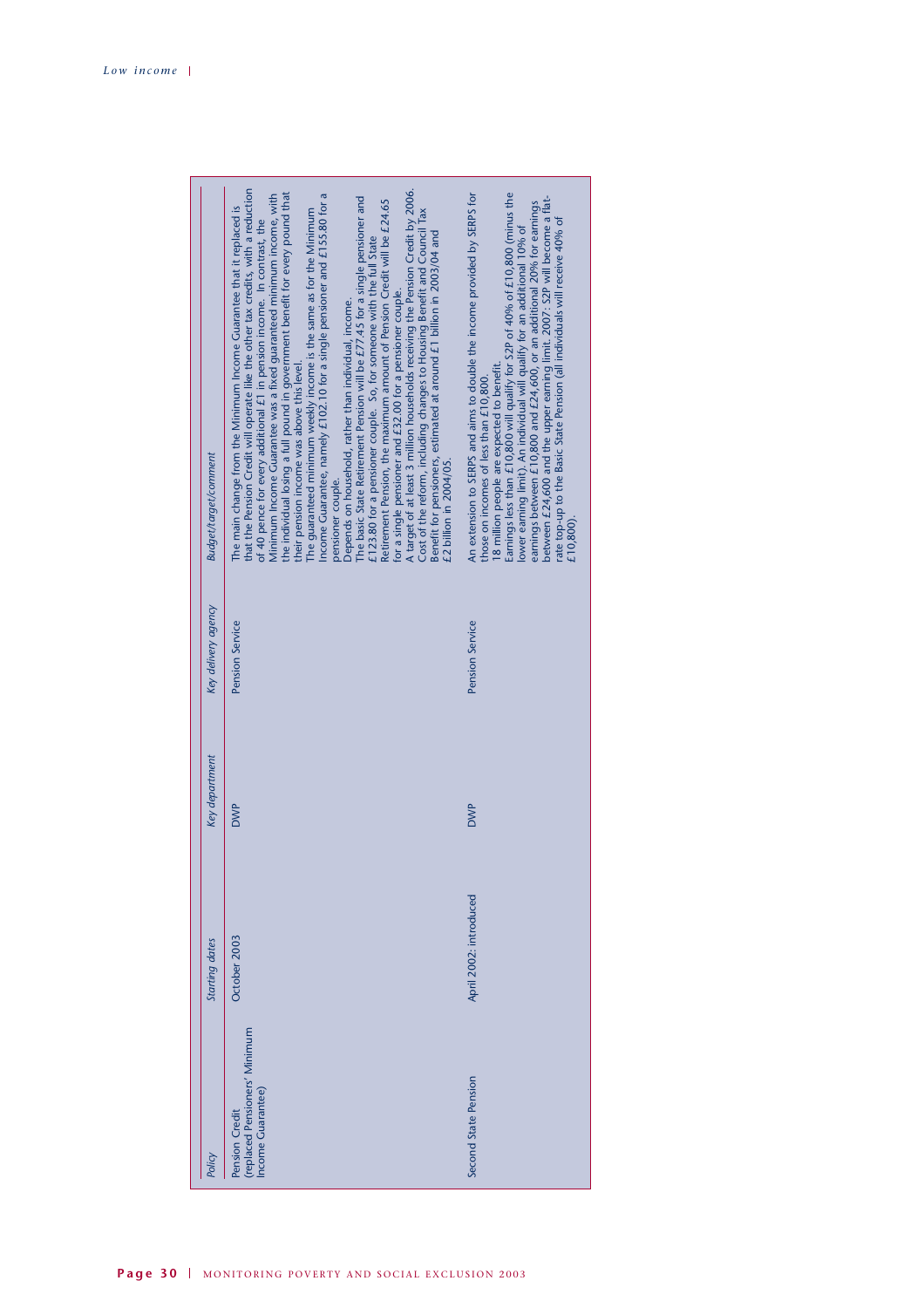## **Individuals with low income**

**The number of people on a low income is now lower than at any time during the 1990s, but is still much greater than in the 1980s.**



#### **The numbers of people below a fixed 1996/97 low income threshold has fallen by a third since 1996.**



The first graph shows the number of people below 50 per cent and 60 per cent of the contemporary median income for each year since 1979. 'Income' is disposable household income after housing costs. All data is equivalised (adjusted) to account for variation in household size and composition.

The second graph provides three measures of low income. The bars show the number of people below 60 per cent of contemporary median income for each year since 1979 (i.e. these are the same as the bars in the first graph). This can be termed the number of people in 'relative low income'. The line from 1996/97 onwards shows the number of people below a fixed threshold of 60 per cent of 1996/97 median income (adjusted for price inflation) – the 1996/97 threshold was chosen as it is one of the thresholds used by the government. The line from 1979 to 1994/95 shows the number of people below a fixed threshold of 50 per cent of 1979 mean income (adjusted for price inflation). Note that 50 per cent of mean, rather than 60 per cent of median, is used because this was the threshold of low income commonly used at the time. Data for 1980, 1982 to 1986 and 1998/90 have not been published by DWP and thus the figures for these years have been interpolated from the previous and subsequent year figures.

The data in both graphs relates to Great Britain. The self-employed are included in the statistics.

*Overall adequacy of the indicator: high. The Family Resources Survey and Family Expenditure Survey are both well-established annual government surveys, designed to be representative of the population as a whole.*

**Indicator 1**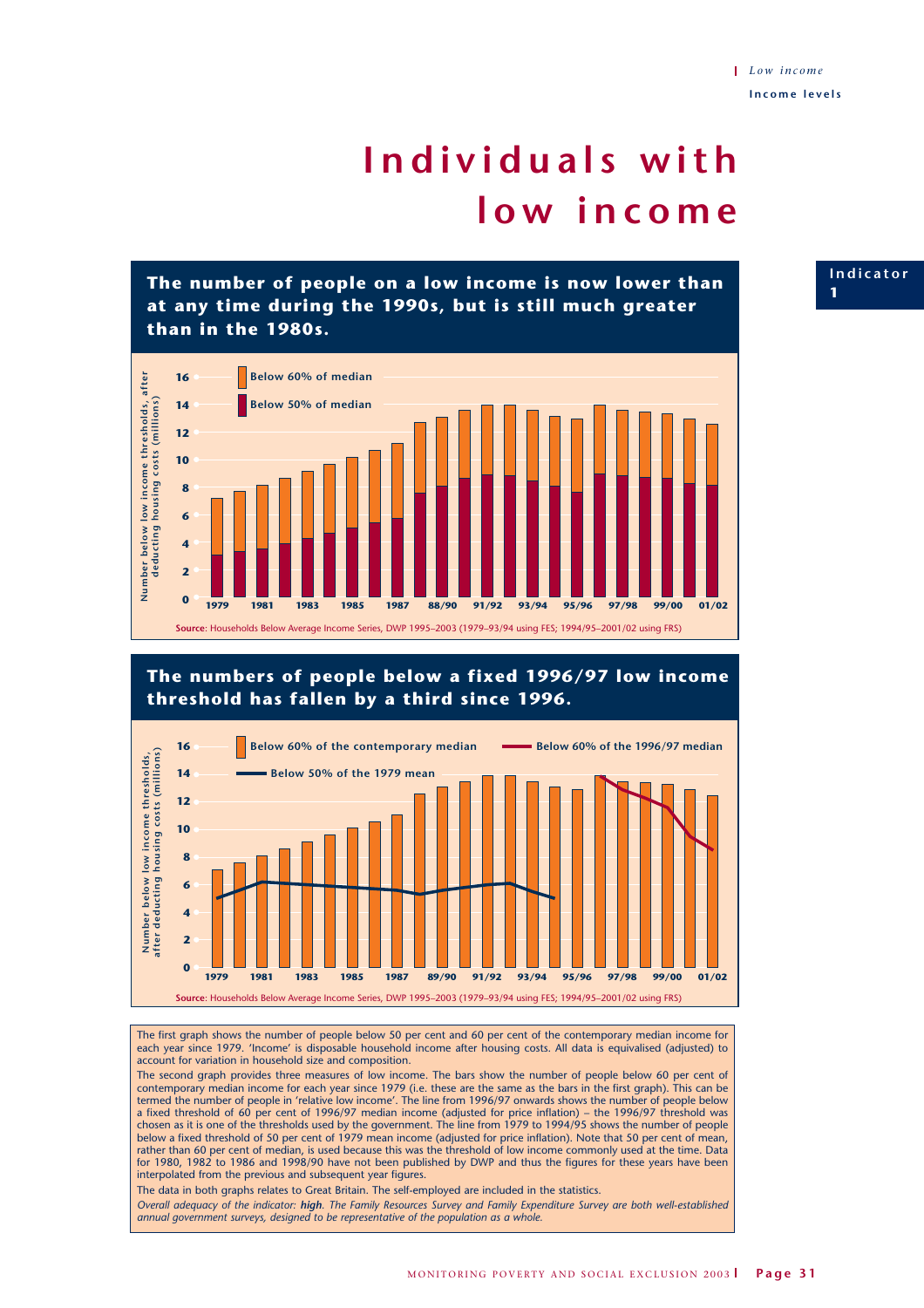## **The location of low income**



**London and the North East continue to have a higher proportion of people on low income than the other regions. The South East and East continue to have a smaller proportion.**



**In 1999, the UK had a greater proportion of its population on low income than any other EU country except for Greece and Portugal.**



The first graph shows the proportion of the population on low income by region. For each region, the first column shows<br>the average proportion on low income between 1994/95 and 1996/97 and the second column shows the avera

'Income' is disposable household income after housing costs. All data is equivalised (adjusted) to account for variation in household size and composition.

The second graph shows the proportion of people in EU countries with an equivalised income that was less than 60 per<br>cent of the median for their country in 1999 on a 'before housing costs' basis. The EU average shown is w

*results.*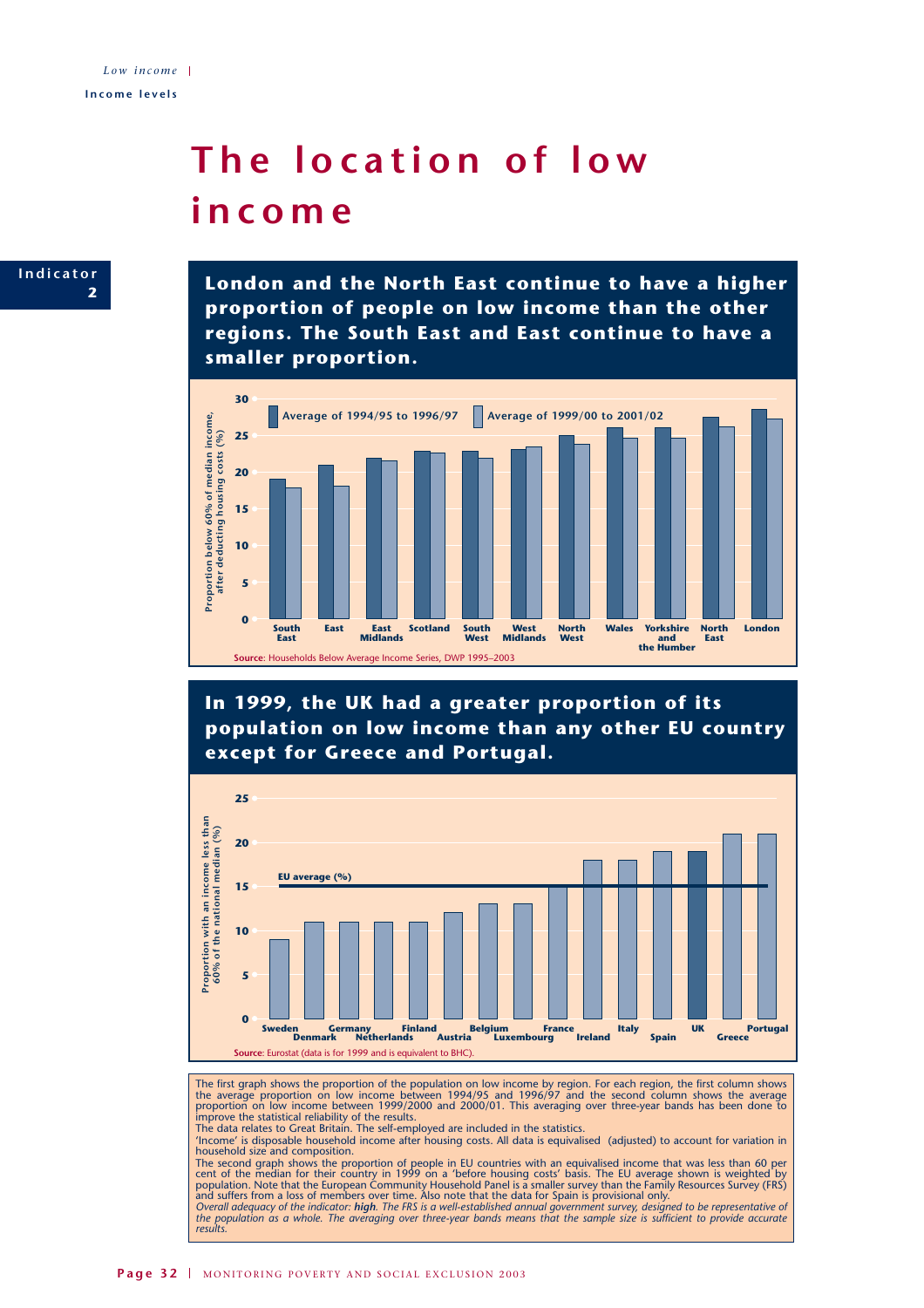## **Low income by type of person**

**Despite recent falls, children and pensioners continue to be more likely than working age adults to live in low income households.**



#### **Almost a third of all people in low income households are working age adults without dependent children.**



The first graph shows the risk of a person being in a low income household, with data shown separately for children, working age adults and pensioners.

The second graph shows, for the latest year, a breakdown of the people in low income households according to whether they are children, working age adults with dependent children, working age adults without dependent children, or pensioners.

'Income' is disposable household income after housing costs. All data is equivalised (adjusted) to account for variation in household size and composition.

The data source for both graphs is Households Below Average Income, based on the Family Resources Survey (FRS), and relates to Great Britain. The self-employed are included in the statistics.

*Overall adequacy of the indicator: high. The FRS is a well-established annual government survey, designed to be representative of the population as a whole.*

#### **Indicator 3**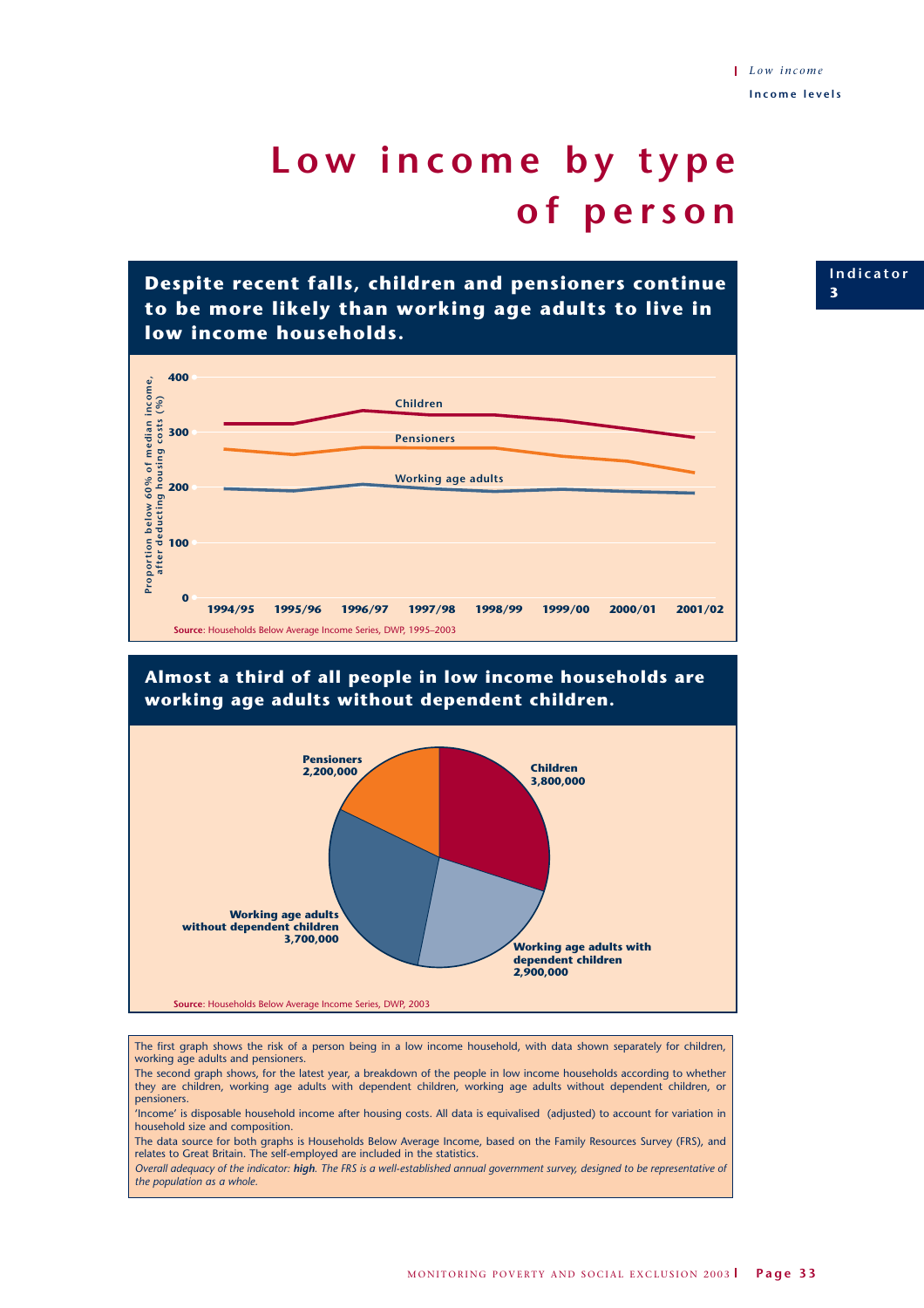### **Low income by economic status**



**A household's risk of low income varies greatly, depending on how much paid work its adults do. These risks have remained unchanged over recent years.**



**Among those in low income working age households, the proportion where the head of the household is employed has halved. Two-fifths now have someone in paid work.**



The first graph shows the risk of a household being on low income, with the data shown separately for the following<br>economic statuses: all working (single or couple, with one in full-time work and the other – if applicable part-time work); some working (includes households where no one is working full-time but one or more are working parttime); unemployed (head or spouse is unemployed) and other workless (includes long-term sick/disabled and lone parents). The second graph shows a breakdown of the low income households by economic status. The inner ring shows the average<br>for the three years 1994/95 to 1996/97 and the outer ring shows the average for the three years 1999/2000 with the first graph, self-employed households and households where the head or spouse is aged 60 or over are excluded from this analysis.

The data source for both graphs is Households Below Average Income, based on the Family Resources Survey (FRS), and<br>relates to Great Britain. 'Income' is disposable household income after housing costs. All data is equival account for variation in household size and composition.

*Overall adequacy of the indicator: high. The FRS is a well-established annual government survey, designed to be representative of the population as a whole.*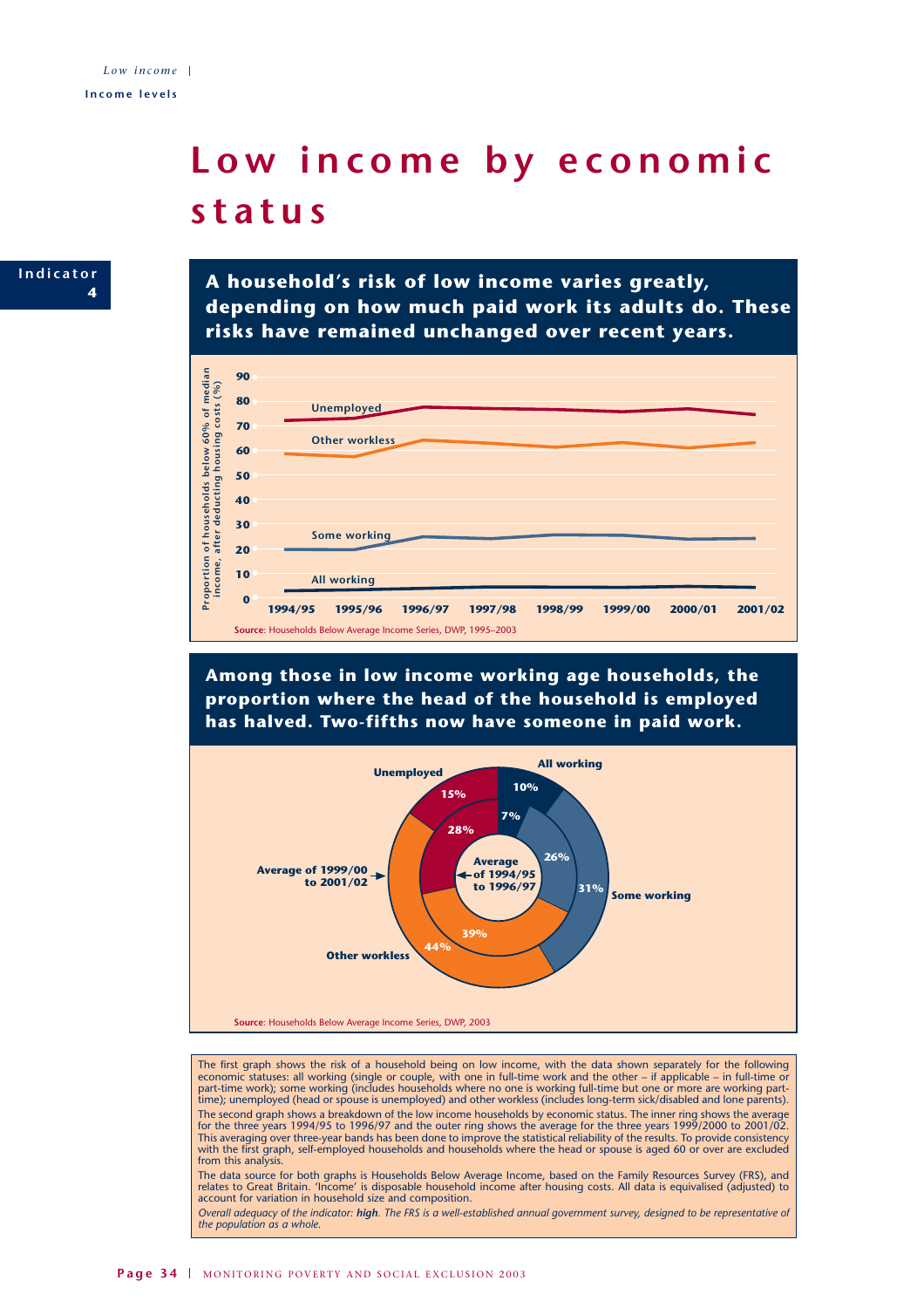## **Out-of-work benefit levels**

**Benefit levels for both pensioners and families with two or more children have gone up much faster than average earnings in recent years, but benefit levels for working age adults without children have fallen considerably behind.**



#### **Amongst all adults, two-fifths of the recipients of Income Support and Jobseeker's Allowance are of working age.**



The first graph shows how the maximum value of Income Support has varied over time for selected family types. The selected family types are pensioner couples, couples with two children aged less than 11, couples with one child aged less than 11 and couples with no children. In each case, the base year is 1994, at which point the value of the benefits is set to 100 per cent.

The figures cover the period 1994/2003 and are deflated by the growth in average earnings in each year. So, for example, the maximum value of Income Support for pensioner couples (effectively the Minimum Income Guarantee for pensioners) was £149.80 in April 2002 and £99.25 in April 1994, a growth of 51 per cent in money terms; over the same period, average earnings grew by 40 per cent, so the figure on the graph for April 2002 is 108 per cent (1.51/1.40).

The second graph provides a breakdown of the recipients of Income Support and Jobseeker's Allowance by family type for the quarter ending November 2002. The data is for Great Britain.

*Overall adequacy of the indicator: high. The statistics in the first graph are factual and those in the second graph are considered to be very reliable.*

**Indicator**

**5**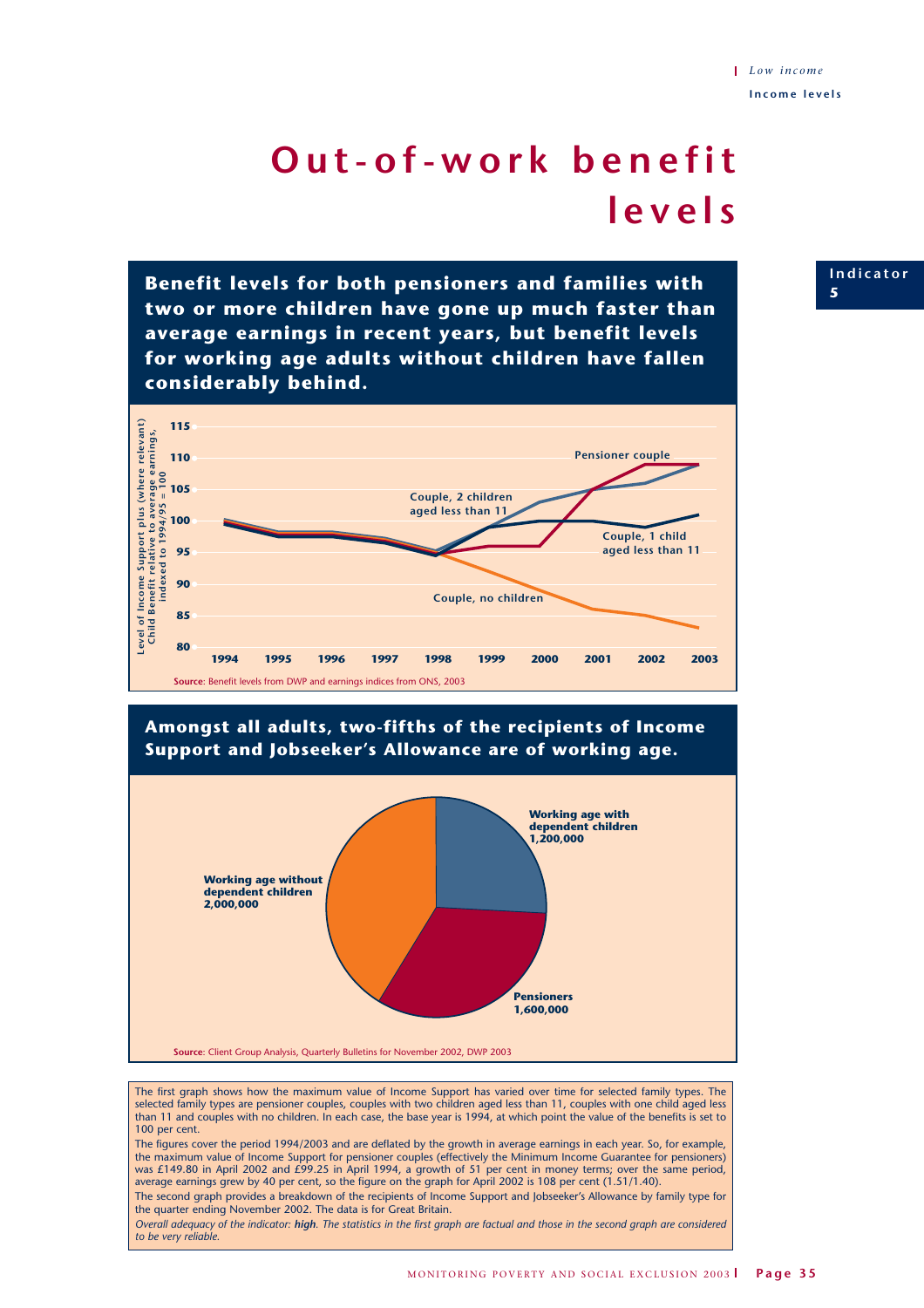### **Persistent low income**



**Nearly a fifth of the population – around 10 million people – experience low income at least two years in three.**



**In 1999, the proportion of the UK population on persistent low income was twice as high as in the best EU countries.**



The first graph shows the number of people on low income in at least two years out of three between 1991/93 and<br>1998/2000 (the latest years for which the analysis is available). The bars are split to show those on low inco years, those in two consecutive years only, and those in the first and third year only.

'Income' is net disposable income before housing costs, deflated and equivalised for the size of the household. Persons are<br>considered to have low income in a given year if they are among the poorest fifth of people in tha The data source is the British Household Panel Survey (BHPS) and relates to Great Britain.

The second graph shows the proportions of the population in persistent low income across the EU. In this graph, individuals<br>in persistent low income are defined as those whose income is below 60 per cent of the national me

*Overall adequacy of the indicator: medium. BHPS is a much smaller survey than the Family Resources Survey and suffers from a loss of members over time. Care is also required in interpreting the percentages since all that is recorded is the income of the individual at a point in each year, rather than continuously.*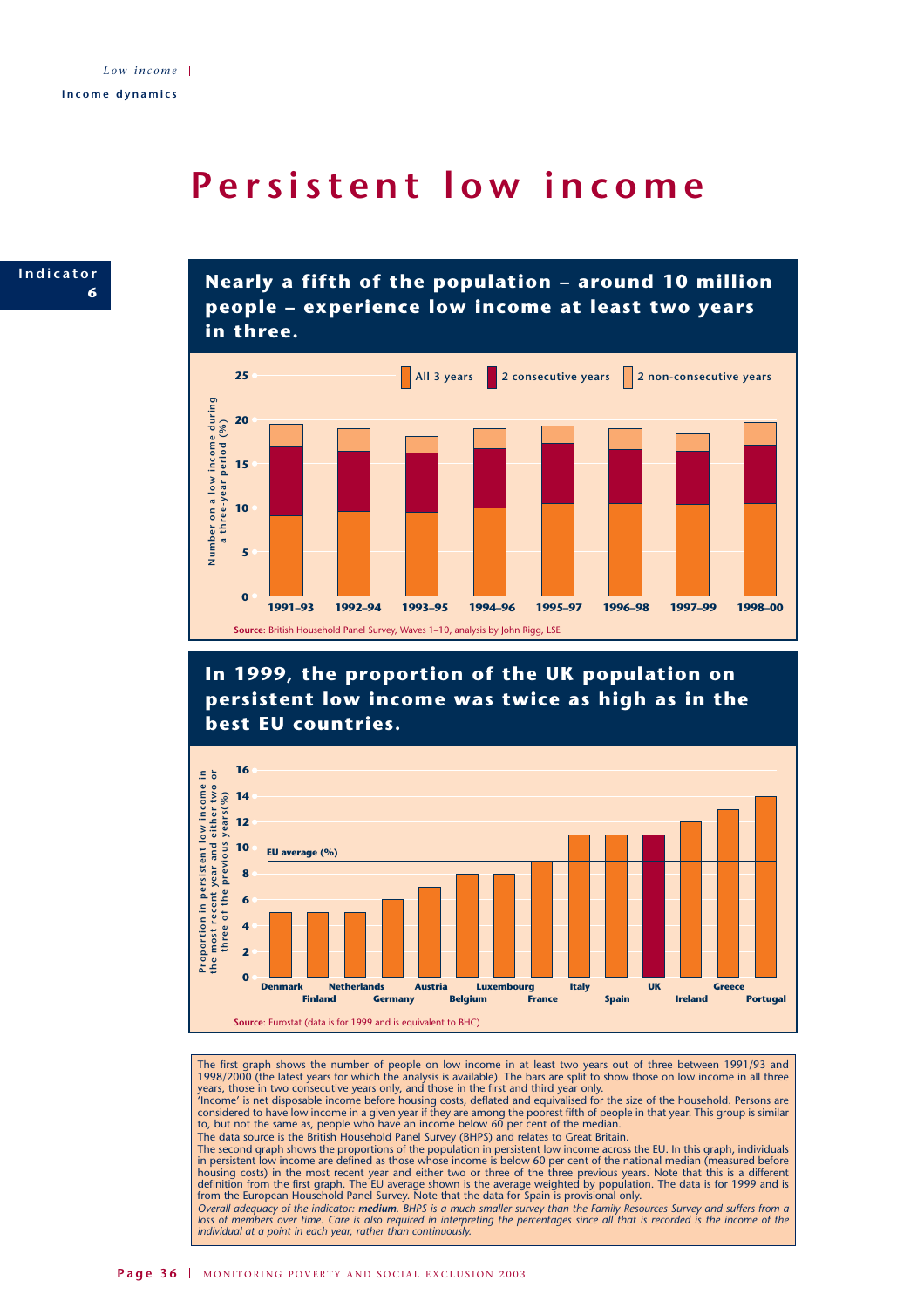## **Income inequalities**

**While the overall distribution of income has changed little in recent years, the share of income going to the richest tenth of households has grown somewhat.**



### **Inner London is deeply divided: it has by far the highest proportion of people on a low income but also a high proportion of people on a high income.**



The first graph shows the share of the total income of the population for selected income deciles (tenths), namely the two poorest deciles and the two richest deciles. The shares added up for all ten deciles therefore total 100 per cent of the total income.

The second graph shows the proportion of the population whose income is in the lowest and highest income quintiles (fifths) in each region in Great Britain in 2000/01. Inner and Outer London are presented separately as the results are so different  $(2000/01)$  is the first year for which such a separation has been possible).

The data source for all the graphs is Households Below Average Income, based on the Family Resources Survey (FRS), and relates to Great Britain. The self-employed are included in the statistics.

'Income' is disposable household income after housing costs. All data is equivalised (adjusted) to account for variation in household size and composition.

*Overall adequacy of the indicator: high. The FRS is a well-established annual government survey, designed to be representative of the population as a whole.*

**Indicator 7**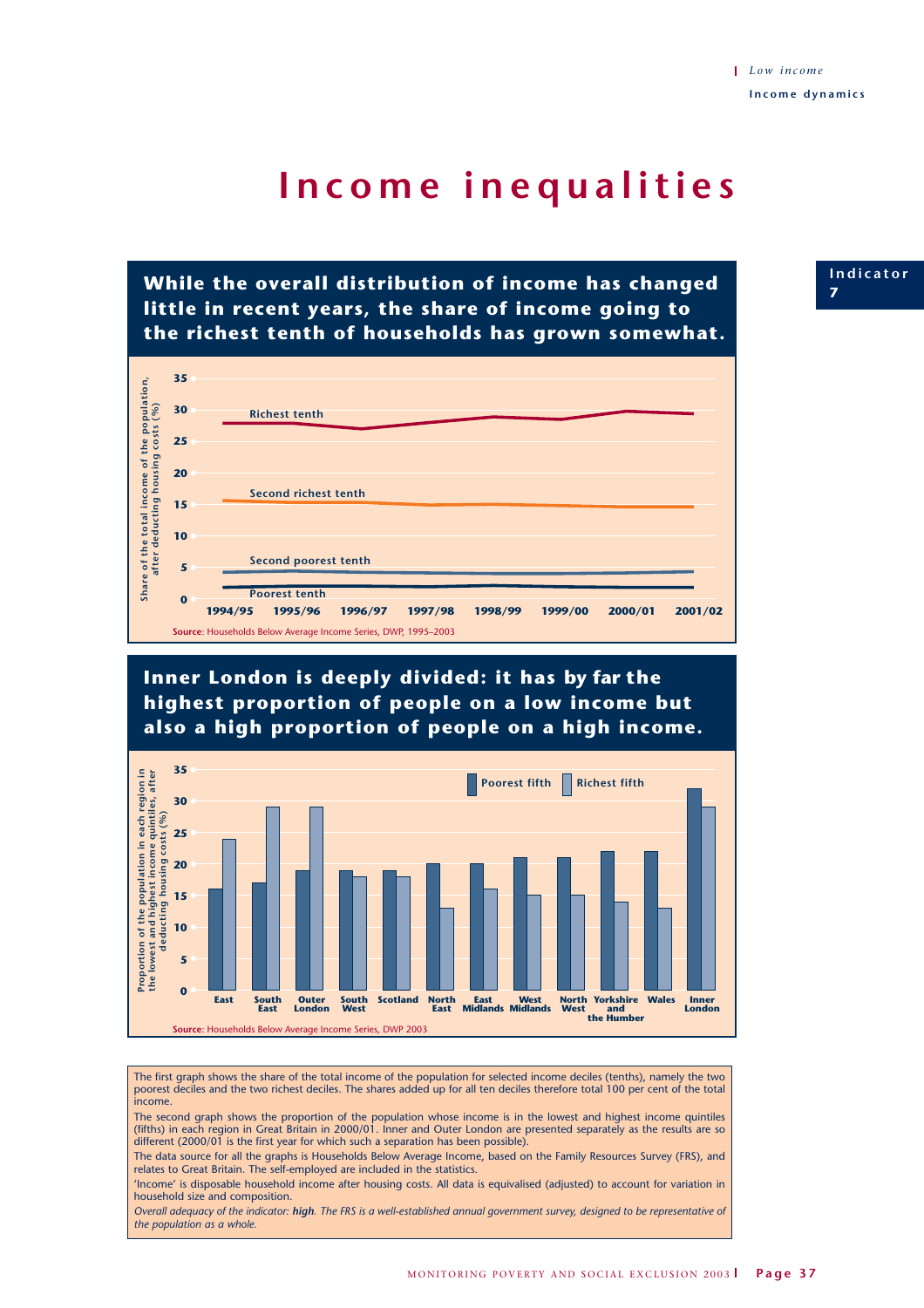## **Material deprivation**



**In 2001, a fifth of people on low incomes lacked at least two out of three selected consumer durables (video, freezer and washing machine) compared with half a decade earlier.**



**The vast majority of households with very low incomes are either working age adults without children or couples with children. Relatively few are either lone parent families or pensioners.**



The first graph shows the proportion of people who in 2001 lacked at least two out of three selected consumer durables<br>(video, freezer and washing machine), with the data shown separately for people in the poorest fifth of for people on average incomes.

The data source is the British Household Panel Survey (BHPS). The data relates to the United Kingdom.<br>Videos, freezers and washing machines were selected from a longer list tracked by BHPS as they are all durables that th contemporary Britain.

The second graph shows numbers of those on relative low income in the latest year, grouped by the household's family<br>type and divided according to how much money the household would have needed each week to reach the thres

*over time indicate that the specific results shown are very reliable. The choice of consumer durables in the analysis is, however, largely driven by the data availability and is somewhat arbitrary.*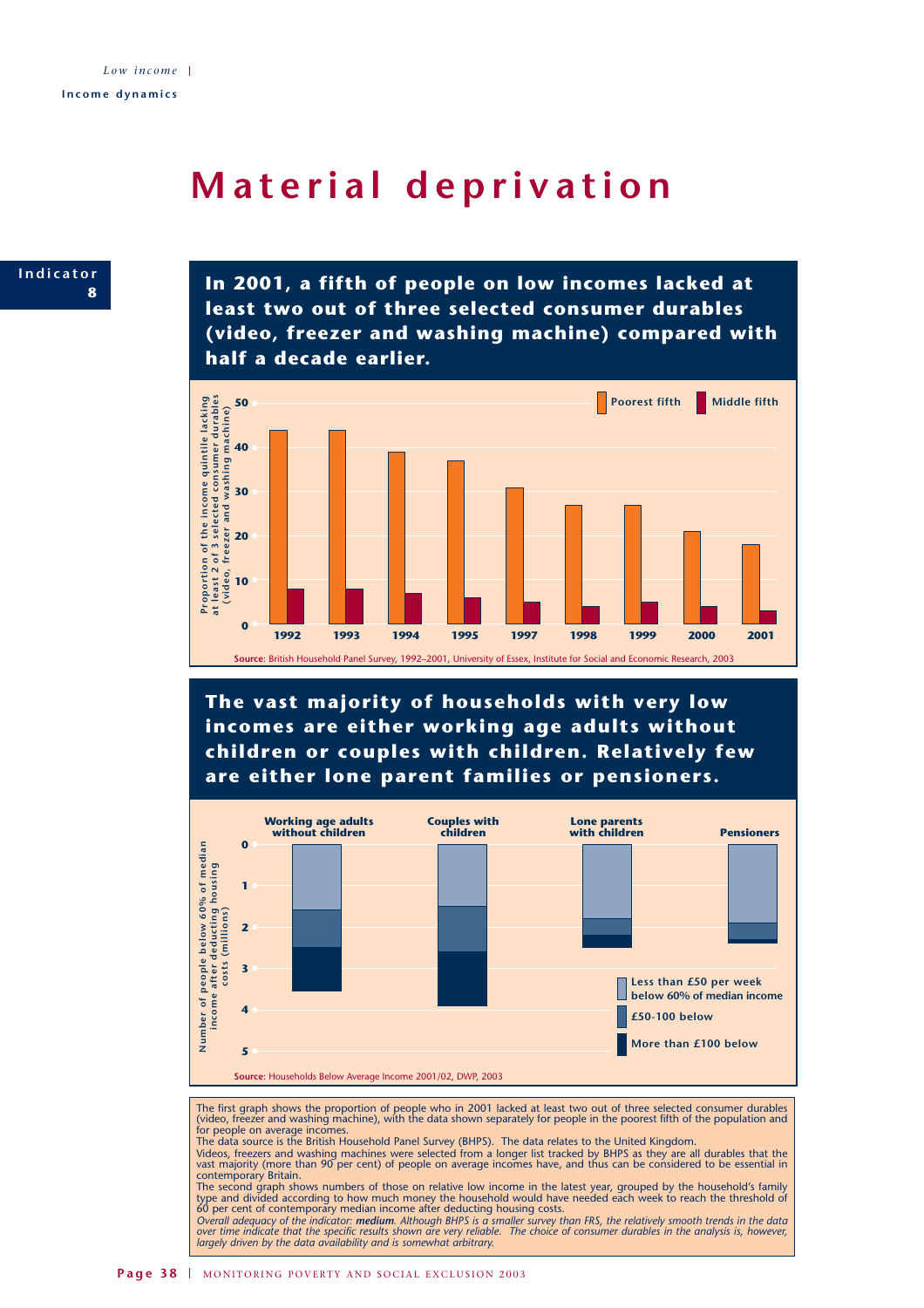# **2 Children**

### **How the indicators were chosen**

#### *Health and well-being*

The first indicator of health inequalities is '**the proportion of babies that are of low birth weight**', with the proportions shown separately by social class. Low birth-weight babies are at risk of severe neuro-cognitive deficits and pulmonary problems. Low birth weight is also associated with ill health in later life, affecting growth, cognitive development and susceptibility to diabetes and heart disease.<sup>13</sup>

The second indicator of health inequalities – new to this year's report – is '**the proportion of children who die in their first year of life**', with the proportions again shown separately by social class. Infant mortality has traditionally been used as a major indicator of health and, while infant mortality rates dropped sharply in the 1970s and 1980s, the rate of progress over the last decade has been much slower.

One economically vulnerable group is girls who give birth as teenagers.14 The final healthrelated indicator is '**the number of births to girls conceiving under 16 years of age**', with the second graph illustrating the differences in prevalence by social class.

#### *Education*

As discussed in the chapter on young adults, those without educational qualifications are at a higher risk of being on low pay than other adults. More generally, success in acquiring formal qualifications bolsters self-esteem and enhances a healthy development of selfidentity. The first educational indicator is '**the proportion of 16-year-olds with no or poor GCSEs**', with the thresholds for poor GCSEs being failing to obtain above a grade D.

It is widely agreed that attainment of qualifications and skills during the teenage years is strongly influenced by attainment or otherwise of basic numeracy and literacy skills at an earlier age. The second educational indicator is '**the proportion of 11-year-olds failing to achieve Level 4 at Key Stage 2 in English and maths**'.

Permanent school exclusions have been the focus of public attention in recent years and a high proportion of children excluded from school, particularly those at secondary level, do not return to mainstream education. The final education indicator is '**the number of children permanently excluded from school**'.15

#### *Social cohesion*

Children growing up in low income households face heightened risks of a range of negative outcomes in later life, including lower school attendance, lower educational qualifications, more contact with the police and lower earnings.16 The concern with children's economic circumstances also arises because of the high number of children in poor households.17 The chosen indicator is '**the number of children living in workless households**'.

The second indicator, '**the proportion of children who are eligible for free school meals who are in the fifth of schools with the highest concentration of such children**', shows the extent to which children from low income households are concentrated in particular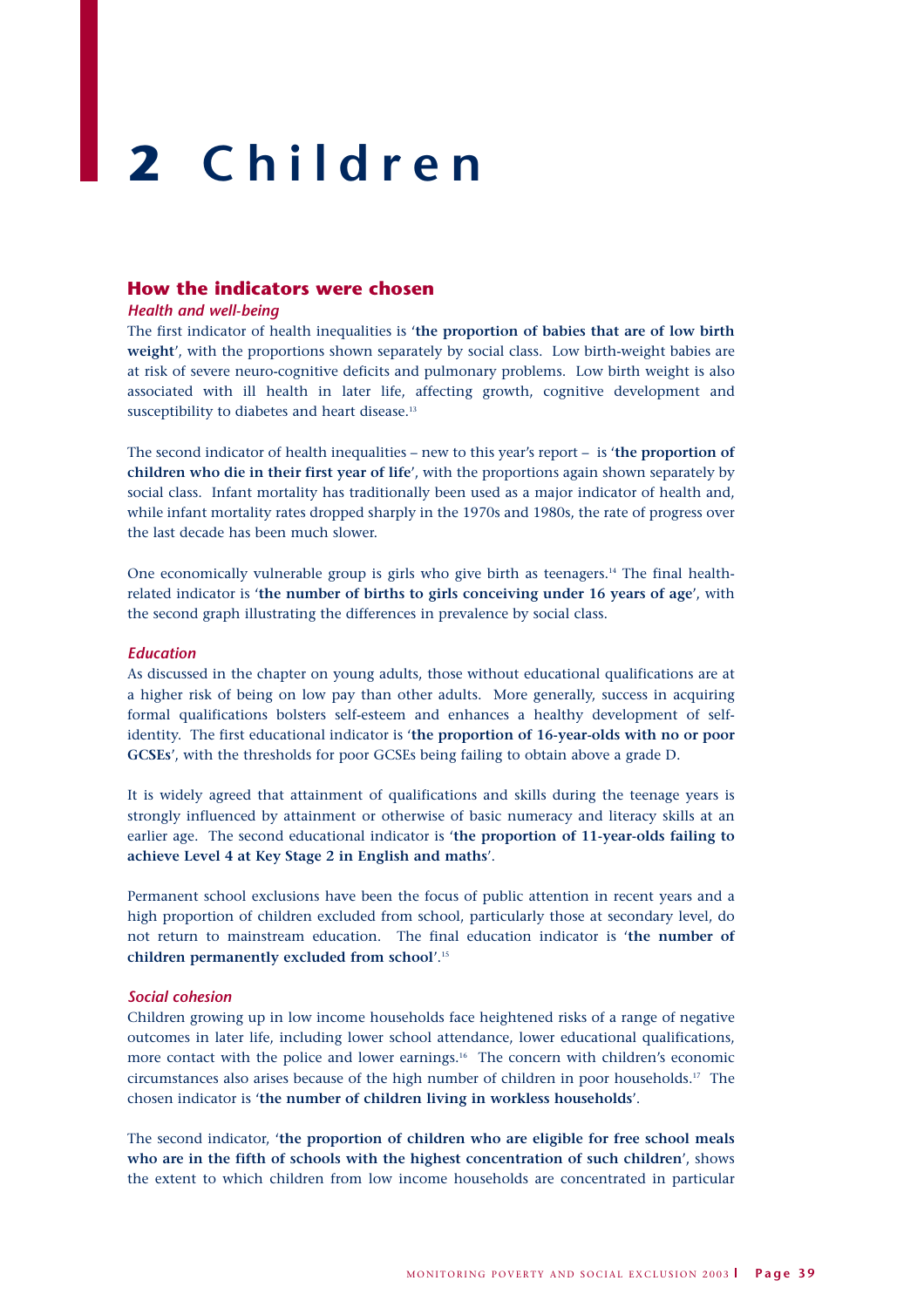schools. Such concentrations imply that children grow up with very different perspectives on the extent of poverty, with poor children mixing largely with other poor children and richer children mixing with comparatively fewer poor children. The second graph for this indicator looks at another factor which varies considerably between different groups of children and which is known to be associated with adverse socio-economic conditions, namely the dental care of young children.

The final indicator of social cohesion is '**the number of children in custodial care**'. High reconviction rates of those aged under 17 discharged from custody<sup>18</sup> illustrate the heightened risks of young offenders developing criminal careers which may exclude them from mainstream society on a long-term basis.

#### **What the indicators show**

#### *Indicator 9: Low birth-weight babies*

Babies born to parents from manual backgrounds continue to be more likely to have a low birth weight than those born to parents from non-manual backgrounds.

Babies born to lone parents are more likely to be of low birth weight than babies born to couples.

#### *Indicator 10: Infant mortality*

The rate of infant deaths among those from manual social backgrounds has remained unchanged over the last decade, whereas the rate for those from non-manual social backgrounds has fallen.

The rate of infant deaths is one and a half times as great in the West Midlands as in the East and South East.

#### *Indicator 11: Births to girls conceiving under age 16*

The number of births to girls conceiving under age 16 has fallen by a fifth since 1996.

Teenage motherhood is four times as common among those from manual social backgrounds as for those from non-manual backgrounds.

#### *Indicator 12: Low attainment at school (16-year-olds)*

While results have improved over the last decade, 25 per cent (150,000) of 16-year-olds still obtain no GCSEs above a D and 4 per cent (25,000) get no grades at all.

The proportion of 16-year-olds with no or poor GCSEs ranges from a third in Yorkshire and the Humber and the North East to a fifth in the South.

#### *Indicator 13: Low attainment at school (11-year-olds)*

The rapid rate of progress in the literacy and numeracy of 11-year-olds that occurred during the second half of the 1990s – including those in deprived schools – has slowed in recent years.

In contrast to the GCSE results in the previous indicator, the proportion of 11-year-olds failing to reach Level 4 at Key Stage 2 is similar in all regions.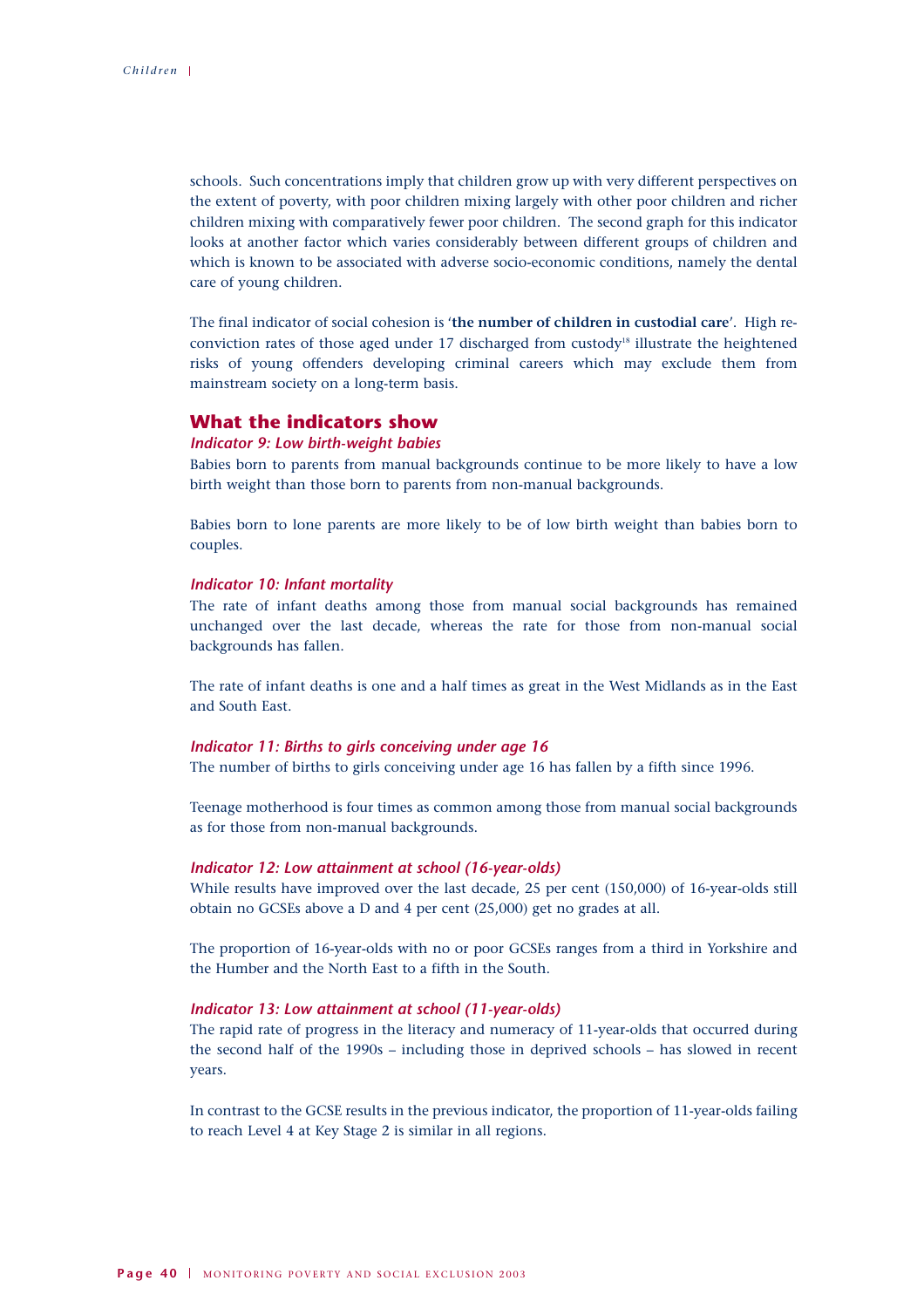#### *Indicator 14: School exclusions*

In 2001/02, the number of permanent exclusions rose for the second consecutive year.

The rate of permanent exclusions of black pupils has halved in recent years, but they are still three times as likely to be excluded as white pupils.

#### *Indicator 15: Children in workless households*

Around 2 million children still live in workless households. This number fell by a fifth from 1994 to 2000, but is unchanged since then.

Two-fifths of all lone parents do not have paid work.

#### *Indicator 16: Concentration of poor children*

Half of all the children who are eligible for free school meals are concentrated in a fifth of the schools.

Five-year-olds in Scotland, Wales and the North West have, on average, twice as many missing, decayed or filled teeth as 5-year-olds in the West Midlands and South East.

#### *Indicator 17: In young offender institutions*

The number of children 16 or less who are in custody is one and a half times greater than a decade ago.

The proportion of children aged 16 or less from the West Midlands who are in young offender institutions is three times as great as from the South West.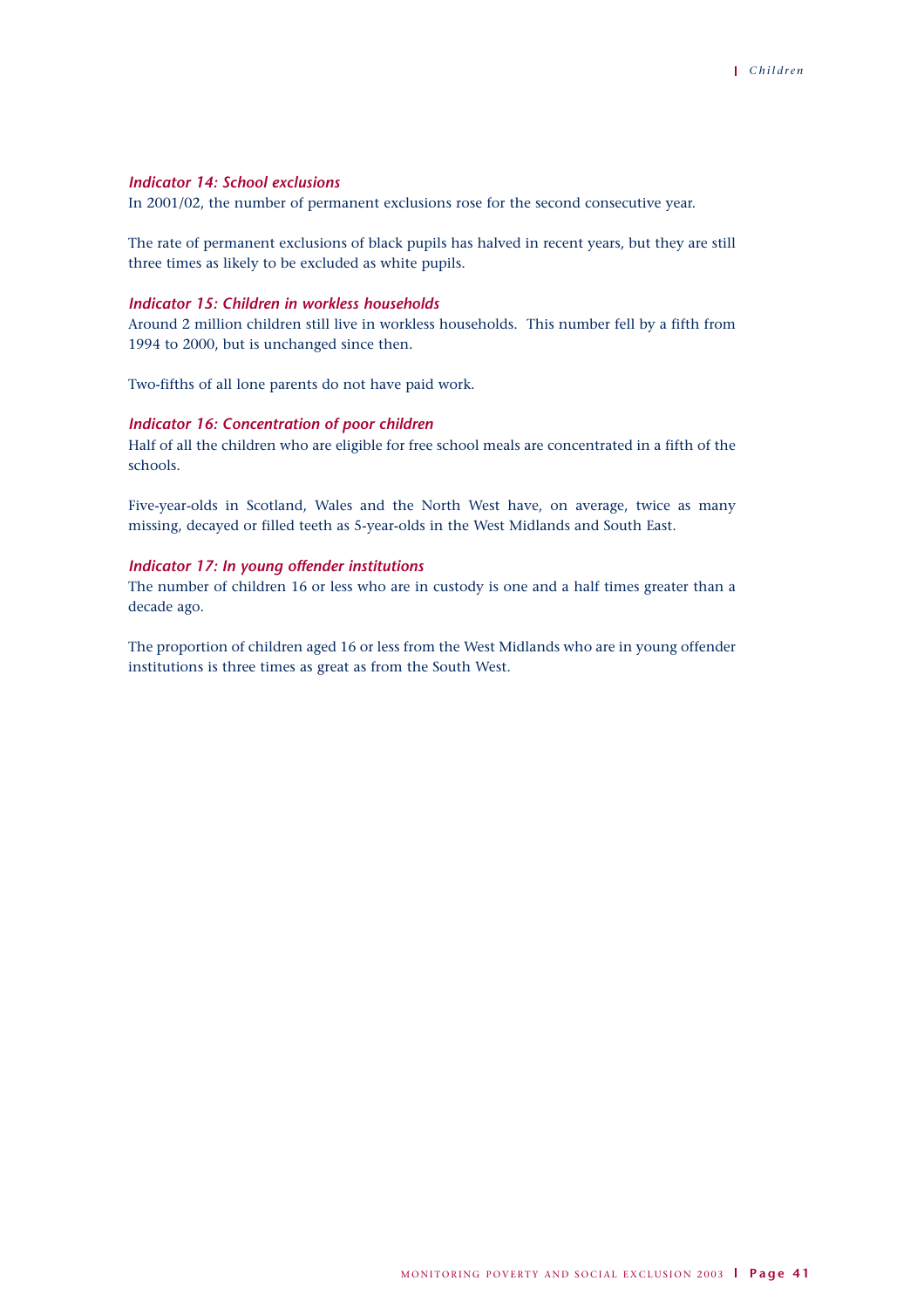| 10 Infant mortality<br>Indicators 9 Low birth-weight babies; | access to crisis and CAMHS services, and reduce the mortality rate from suicide and undetermined injury by at least<br>mprove life outcomes of adults and children with mental health problems through year on year improvements in<br>Public Service Agreement 2002, Department of Health,<br>Target 7<br>Relevant Public Service Agreement targets | By 2010 reduce inequalities in health outcomes by 10% as measured by infant mortality and life expectancy at birth.<br>20% by 2010.<br>Public Service Agreement 2002, Department of Health,<br>Target 11 | $\bullet$ an increase in the proportion of young children aged 0 to 5 with normal levels of personal, social and emotional<br>an increase in the proportion of children having normal levels of communication, language and literacy at the<br>end of the Foundation Stage and an increase in the proportion of young children with satisfactory speech and<br>language development at age 2 years; and<br>a 12% reduction in the proportion of young children living in households where no one is working.<br>In fully operational programmes, achieve by 2005-06:<br>development for their age;<br>Public Service Agreement 2002, Sure Start, Childcare and<br>Early Years, Target 1 (part) | Selected major initiatives under way | Budget/target/comment<br>Key delivery agency<br>Key department<br>Starting dates<br>Policy | By May 2003, around 500 Sure Start programmes were in action, reaching up<br>Budget of £450 million for 1999/2000 to 2001/02, and a further £580 million<br>support parents in their role and in developing their employment aspirations.<br>Aims: to increase the availability of childcare for all children; to improve NHS,<br>health, education and emotional development for young children; and to<br>to one-third of under fours living in poverty.<br>for the period to 2004.<br>voluntary sector, NHS<br>Local authorities,<br>and government<br>regional offices<br>Sure Start Unit<br>June 1999: introduced<br>Sure Start for children aged 0 to 4<br>and their families in selected areas | Initial rate was £200, increased to £300 in Autumn 2000, and to £500 in April<br>Grants for parents who provide evidence that health advice has been received<br>from a professional and who are in receipt of qualifying benefits.<br>2002. Not uprated since April 2002.<br>Jobcentre Plus<br><b>DWP</b><br>(replacing maternity payment<br>March 2000 : introduced<br>Autumn 2000: uprated<br>April 2002: uprated<br>scheme)<br>Sure Start Maternity Grant | together preventative services that recognise the value of partnership working<br>Focused on developing services that support multi-agency working, bringing<br>Works with children, primarily aged 5 to 13, who are showing early signs of<br>beneficiaries of such services. Particular objectives and activities are locally<br>between the voluntary, community and statutory sectors as well as the<br>A budget of £450 million over 3 years.<br>being at risk of social exclusion.<br>determined.<br>Local partnerships<br>Children and Young<br>People's Unit<br>2001: announced<br>Children's Fund |
|--------------------------------------------------------------|------------------------------------------------------------------------------------------------------------------------------------------------------------------------------------------------------------------------------------------------------------------------------------------------------------------------------------------------------|----------------------------------------------------------------------------------------------------------------------------------------------------------------------------------------------------------|------------------------------------------------------------------------------------------------------------------------------------------------------------------------------------------------------------------------------------------------------------------------------------------------------------------------------------------------------------------------------------------------------------------------------------------------------------------------------------------------------------------------------------------------------------------------------------------------------------------------------------------------------------------------------------------------|--------------------------------------|--------------------------------------------------------------------------------------------|-------------------------------------------------------------------------------------------------------------------------------------------------------------------------------------------------------------------------------------------------------------------------------------------------------------------------------------------------------------------------------------------------------------------------------------------------------------------------------------------------------------------------------------------------------------------------------------------------------------------------------------------------------------------------------------------------------|---------------------------------------------------------------------------------------------------------------------------------------------------------------------------------------------------------------------------------------------------------------------------------------------------------------------------------------------------------------------------------------------------------------------------------------------------------------|------------------------------------------------------------------------------------------------------------------------------------------------------------------------------------------------------------------------------------------------------------------------------------------------------------------------------------------------------------------------------------------------------------------------------------------------------------------------------------------------------------------------------------------------------------------------------------------------------------|
|                                                              |                                                                                                                                                                                                                                                                                                                                                      |                                                                                                                                                                                                          |                                                                                                                                                                                                                                                                                                                                                                                                                                                                                                                                                                                                                                                                                                |                                      |                                                                                            |                                                                                                                                                                                                                                                                                                                                                                                                                                                                                                                                                                                                                                                                                                       |                                                                                                                                                                                                                                                                                                                                                                                                                                                               |                                                                                                                                                                                                                                                                                                                                                                                                                                                                                                                                                                                                            |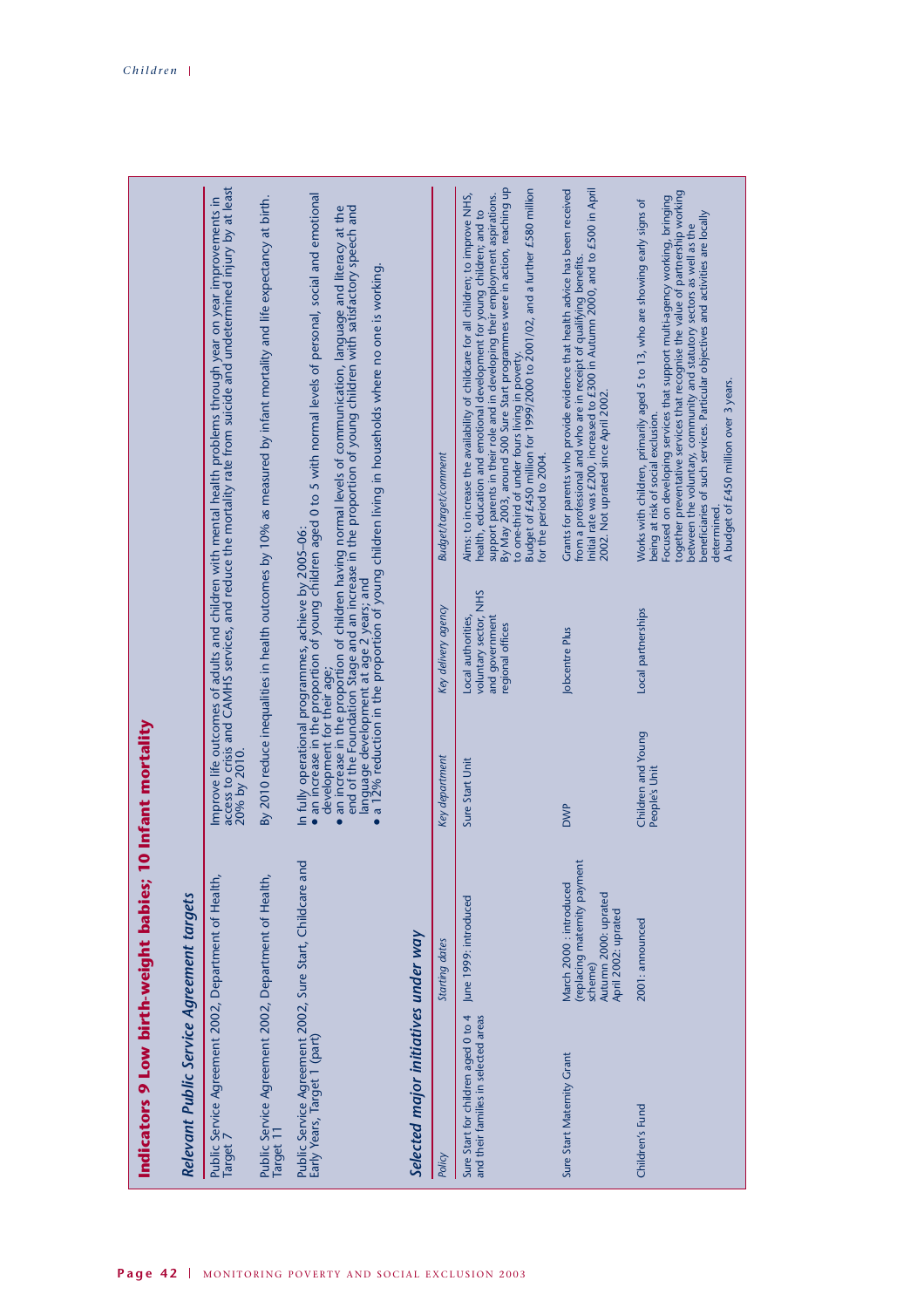| Indicators 12 and 13 Low attainment at school<br>(part)<br>April 2001: pilot programme<br>Public Service Agreement 2002, Department of Health, Target 9<br>Indicator 11 Births to girls conceiving<br>2002: extended to 2006<br>Relevant Public Service Agreement targets<br>Relevant Public Service Agreement targets<br>Public Service Agreement 2002, Sure Start, Childcare and<br>Selected major initiatives under way<br>Starting dates<br>Public Service Agreement 2002, DfES, Target 5<br>Public Service Agreement 2002, DfES, Target 2<br>Public Service Agreement 2002, DfES, Target 1<br>1999<br>Teenage Pregnancy Strategy<br>Early Years, Target 1 (part)<br>Sure Start Plus<br>Policy | Improve life chances for children, including by:<br>Raise standards in schools and colleges so that:<br>Raise standards in English and maths so that:<br>(80% in science);<br>to 2006; and<br>Key department<br>Sure Start Unit<br>under age 16<br>舌 | Raise standards in English, maths, ICT and science in secondary education so that:<br>• reducing the under-18 conception rate by 50% by 2010.<br>In fully operational programmes, achieve by 2005-06:<br>Schools, clinics, social<br>voluntary sector and<br><b>Health Action Zones</b><br>Key delivery agency<br>Local authorities,<br>services, etc | $\overline{\mathbf{c}}$<br>$\bullet$ by 2004 85% of 11-year-olds achieve level 4 or above and 35% achieve Level 5 or above with this level of performance sustained<br>. between 2002 and 2006 the proportion of those aged 16 who get qualifications equivalent to 5 GCSEs at grades A* to C rises by<br>A pilot programme to provide support for pregnant teenagers and teenage<br>percentage points each year on average and in all schools at least 20% of pupils achieve this standard by 2004 rising to 25% by<br>$\bullet$ by 2004 75% of 14-year-olds achieve Level 5 or above in English, maths and ICT (70% in science) nationally, and by 2007 85%<br>parents and to reduce risk of long term poverty and social exclusion from<br>reduce the number by 15% by 2004; and to increase the participation of<br>Aims: to halve the number of pregnancies in the under-18s by 2010, and<br>● by 2007, the number of schools where fewer than 60% of 14-year-olds achieve Level 5 or above is significantly reduced; and<br>● by 2007 90% of pupils reach Level 4 in English and maths by age 12.<br>teenage mothers in education, training or work to 60% by 2010.<br>● by 2006, the number of schools in which fewer than 65% of pupils achieve Level 4 or above is significantly reduced.<br>$\bullet$ a 6 percentage point reduction in the proportion of mothers who continue to smoke during pregnancy.<br>Budget of £24 million in 2003/2004.<br>Budget/target/comment<br>teenage pregnancy. |
|----------------------------------------------------------------------------------------------------------------------------------------------------------------------------------------------------------------------------------------------------------------------------------------------------------------------------------------------------------------------------------------------------------------------------------------------------------------------------------------------------------------------------------------------------------------------------------------------------------------------------------------------------------------------------------------------------|------------------------------------------------------------------------------------------------------------------------------------------------------------------------------------------------------------------------------------------------------|-------------------------------------------------------------------------------------------------------------------------------------------------------------------------------------------------------------------------------------------------------------------------------------------------------------------------------------------------------|-----------------------------------------------------------------------------------------------------------------------------------------------------------------------------------------------------------------------------------------------------------------------------------------------------------------------------------------------------------------------------------------------------------------------------------------------------------------------------------------------------------------------------------------------------------------------------------------------------------------------------------------------------------------------------------------------------------------------------------------------------------------------------------------------------------------------------------------------------------------------------------------------------------------------------------------------------------------------------------------------------------------------------------------------------------------------------------------------------------------------------------------------------------------------------------------------------------------------------------------------------------------------------------------------------------------------------------------------------------------------------------------------------------------------------------------------------------------------------------------------------------|
|                                                                                                                                                                                                                                                                                                                                                                                                                                                                                                                                                                                                                                                                                                    | 2006; and                                                                                                                                                                                                                                            |                                                                                                                                                                                                                                                                                                                                                       | · the proportion of 19-year-olds who achieve this standard rises by 3 percentage points<br>between 2002 and 2004, with a further increase of 3 percentage points by 2006.                                                                                                                                                                                                                                                                                                                                                                                                                                                                                                                                                                                                                                                                                                                                                                                                                                                                                                                                                                                                                                                                                                                                                                                                                                                                                                                                 |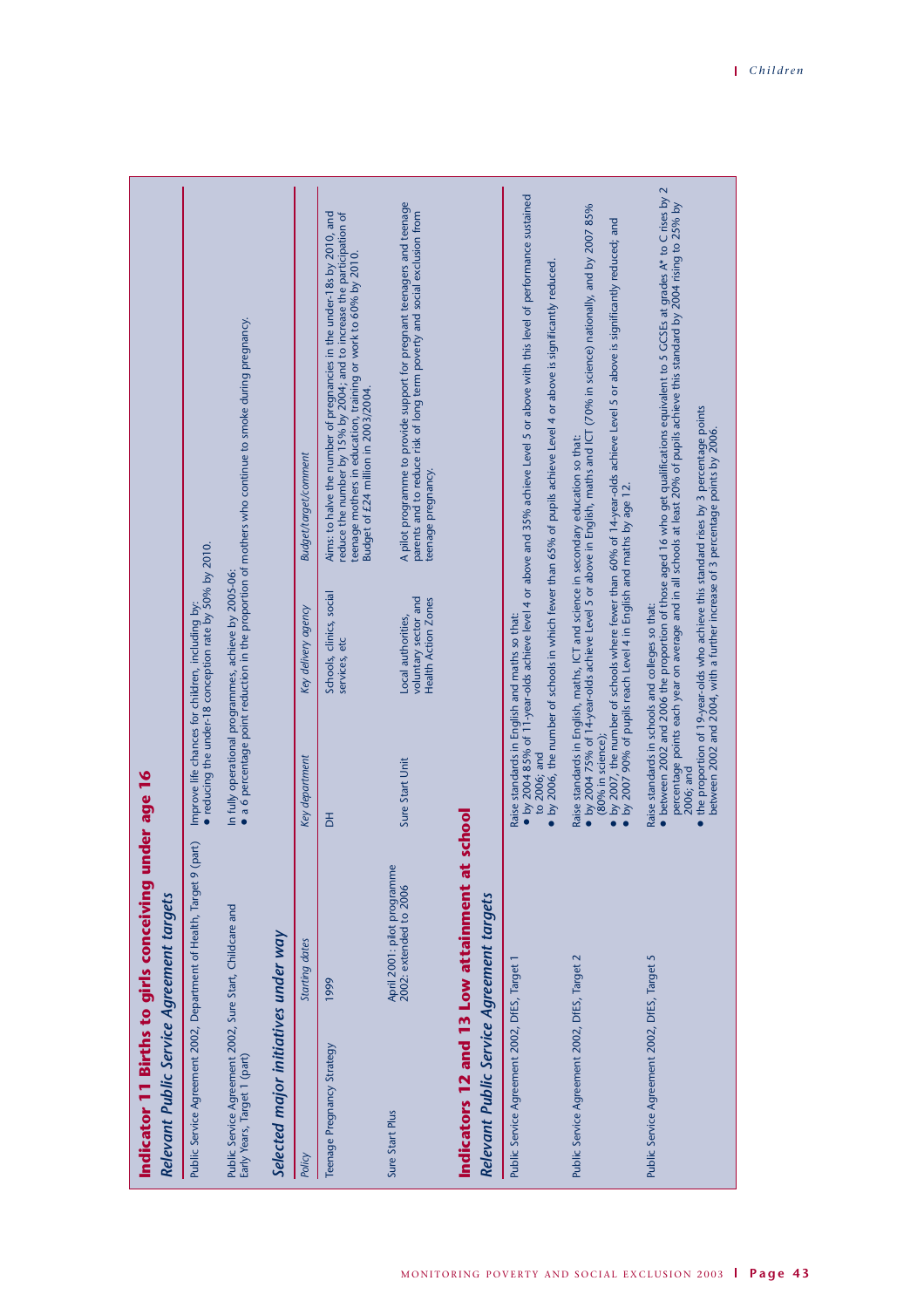| Reduce the number of children in low income households by at least a quarter by 2004, as a contribution towards the broader target<br>Reduce the proportion of children in households with no one in work over the 3 years from Spring 2003 to Spring 2006 by 6 1/2%.<br>Aim of Education Action Zones (EAZs) is to raise standards in<br>to produce a strategy with the LEA to reduce absence levels.<br>2. By 2002, to reduce time lost through truancy by a third.<br>. narrowing the gap between the proportions of children in care and their peers who are cautioned or convicted.<br>excluded pupils. Budget of £470 million for 2003-2006.<br>Budget/target/comment<br>literacy and numeracy.<br>community.<br>Targets:<br>maths.<br>level.<br>of halving child poverty by 2010 and eradicating it by 2020.<br>Schools, LEAs and Police<br>Improve life chances for children, including by:<br>Key delivery agency<br>School-led local<br>partnerships<br>Schools<br>DfES and Home Office<br>Key department<br>For details of relevant major initiatives, see those listed in the income and adult chapters.<br>Key department<br><b>DfES</b><br><b>DfES</b><br>Indicator 15 Children in workless households<br>ions<br>(part)<br>and numeracy period introduced<br>September 1998: literacy hour<br>Indicator 17 In young offender instituti<br>Public Service Agreement 2002, Department of Health, Target 9<br>September 1999: LEAs set<br>Public Service Agreement 2002, DWP and Treasury, Target 5<br>new targets for schools<br>Public Service Agreement 2002, DWP and Treasury, Target 1<br>Relevant Public Service Agreement targets<br>Successive rounds<br>Starting dates<br>Indicator 14 School exclusions<br>from 1998<br>Excellence in Cities Action Zones<br>National Literacy and Numeracy<br>Tackling truancy and exclusion<br>Strategies including Summer<br>Education Action Zones and<br>in schools<br><b>Schools</b><br>Policy | Selected major initiatives under way |                |                     |                                                                                                                                                                                                                                                                                                                                                                                                                                                                   |
|------------------------------------------------------------------------------------------------------------------------------------------------------------------------------------------------------------------------------------------------------------------------------------------------------------------------------------------------------------------------------------------------------------------------------------------------------------------------------------------------------------------------------------------------------------------------------------------------------------------------------------------------------------------------------------------------------------------------------------------------------------------------------------------------------------------------------------------------------------------------------------------------------------------------------------------------------------------------------------------------------------------------------------------------------------------------------------------------------------------------------------------------------------------------------------------------------------------------------------------------------------------------------------------------------------------------------------------------------------------------------------------------------------------------------------------------------------------------------------------------------------------------------------------------------------------------------------------------------------------------------------------------------------------------------------------------------------------------------------------------------------------------------------------------------------------------------------------------------------------------------------------------------------------------------------------------------------|--------------------------------------|----------------|---------------------|-------------------------------------------------------------------------------------------------------------------------------------------------------------------------------------------------------------------------------------------------------------------------------------------------------------------------------------------------------------------------------------------------------------------------------------------------------------------|
|                                                                                                                                                                                                                                                                                                                                                                                                                                                                                                                                                                                                                                                                                                                                                                                                                                                                                                                                                                                                                                                                                                                                                                                                                                                                                                                                                                                                                                                                                                                                                                                                                                                                                                                                                                                                                                                                                                                                                            | Policy                               | Starting dates | Key delivery agency | Budget/target/comment                                                                                                                                                                                                                                                                                                                                                                                                                                             |
|                                                                                                                                                                                                                                                                                                                                                                                                                                                                                                                                                                                                                                                                                                                                                                                                                                                                                                                                                                                                                                                                                                                                                                                                                                                                                                                                                                                                                                                                                                                                                                                                                                                                                                                                                                                                                                                                                                                                                            |                                      |                |                     | EAZs receive up to £1 million per year. EiC AZs receive up to £350,000 per year.<br>achievers, effective learners and major contributors to the regeneration of the<br>disadvantaged urban and rural areas, so that young people can become high<br>educational problems of the major cities where standards have been low.<br>Aim of Excellence in Cities Action Zones (EiC AZs) is to address the<br>By mid-2003, there were 72 statutory EAZs and 102 EiC AZs. |
|                                                                                                                                                                                                                                                                                                                                                                                                                                                                                                                                                                                                                                                                                                                                                                                                                                                                                                                                                                                                                                                                                                                                                                                                                                                                                                                                                                                                                                                                                                                                                                                                                                                                                                                                                                                                                                                                                                                                                            |                                      |                |                     | By 2004: 85% of 11-year-olds to be at Level 4 at Key Stage 2 in English and<br>2,300 summer schools operative by 2000, of which 1,800 were devoted to<br>£240 million over 3 years (+ £16 million for summer schools).                                                                                                                                                                                                                                            |
|                                                                                                                                                                                                                                                                                                                                                                                                                                                                                                                                                                                                                                                                                                                                                                                                                                                                                                                                                                                                                                                                                                                                                                                                                                                                                                                                                                                                                                                                                                                                                                                                                                                                                                                                                                                                                                                                                                                                                            |                                      |                |                     |                                                                                                                                                                                                                                                                                                                                                                                                                                                                   |
|                                                                                                                                                                                                                                                                                                                                                                                                                                                                                                                                                                                                                                                                                                                                                                                                                                                                                                                                                                                                                                                                                                                                                                                                                                                                                                                                                                                                                                                                                                                                                                                                                                                                                                                                                                                                                                                                                                                                                            |                                      |                |                     | 1. By 2002, to reduce the number of exclusions by a third from their 1997/98<br>permanent and fixed term exclusions and to ensure high quality provision for<br>By September 2002, schools most affected by unaccounted absenteeism had<br>The National Behaviour and Attendance Strategy aims include: to reduce                                                                                                                                                 |
|                                                                                                                                                                                                                                                                                                                                                                                                                                                                                                                                                                                                                                                                                                                                                                                                                                                                                                                                                                                                                                                                                                                                                                                                                                                                                                                                                                                                                                                                                                                                                                                                                                                                                                                                                                                                                                                                                                                                                            |                                      |                |                     |                                                                                                                                                                                                                                                                                                                                                                                                                                                                   |
|                                                                                                                                                                                                                                                                                                                                                                                                                                                                                                                                                                                                                                                                                                                                                                                                                                                                                                                                                                                                                                                                                                                                                                                                                                                                                                                                                                                                                                                                                                                                                                                                                                                                                                                                                                                                                                                                                                                                                            |                                      |                |                     |                                                                                                                                                                                                                                                                                                                                                                                                                                                                   |
|                                                                                                                                                                                                                                                                                                                                                                                                                                                                                                                                                                                                                                                                                                                                                                                                                                                                                                                                                                                                                                                                                                                                                                                                                                                                                                                                                                                                                                                                                                                                                                                                                                                                                                                                                                                                                                                                                                                                                            |                                      |                |                     |                                                                                                                                                                                                                                                                                                                                                                                                                                                                   |
|                                                                                                                                                                                                                                                                                                                                                                                                                                                                                                                                                                                                                                                                                                                                                                                                                                                                                                                                                                                                                                                                                                                                                                                                                                                                                                                                                                                                                                                                                                                                                                                                                                                                                                                                                                                                                                                                                                                                                            |                                      |                |                     |                                                                                                                                                                                                                                                                                                                                                                                                                                                                   |
|                                                                                                                                                                                                                                                                                                                                                                                                                                                                                                                                                                                                                                                                                                                                                                                                                                                                                                                                                                                                                                                                                                                                                                                                                                                                                                                                                                                                                                                                                                                                                                                                                                                                                                                                                                                                                                                                                                                                                            |                                      |                |                     |                                                                                                                                                                                                                                                                                                                                                                                                                                                                   |
|                                                                                                                                                                                                                                                                                                                                                                                                                                                                                                                                                                                                                                                                                                                                                                                                                                                                                                                                                                                                                                                                                                                                                                                                                                                                                                                                                                                                                                                                                                                                                                                                                                                                                                                                                                                                                                                                                                                                                            |                                      |                |                     |                                                                                                                                                                                                                                                                                                                                                                                                                                                                   |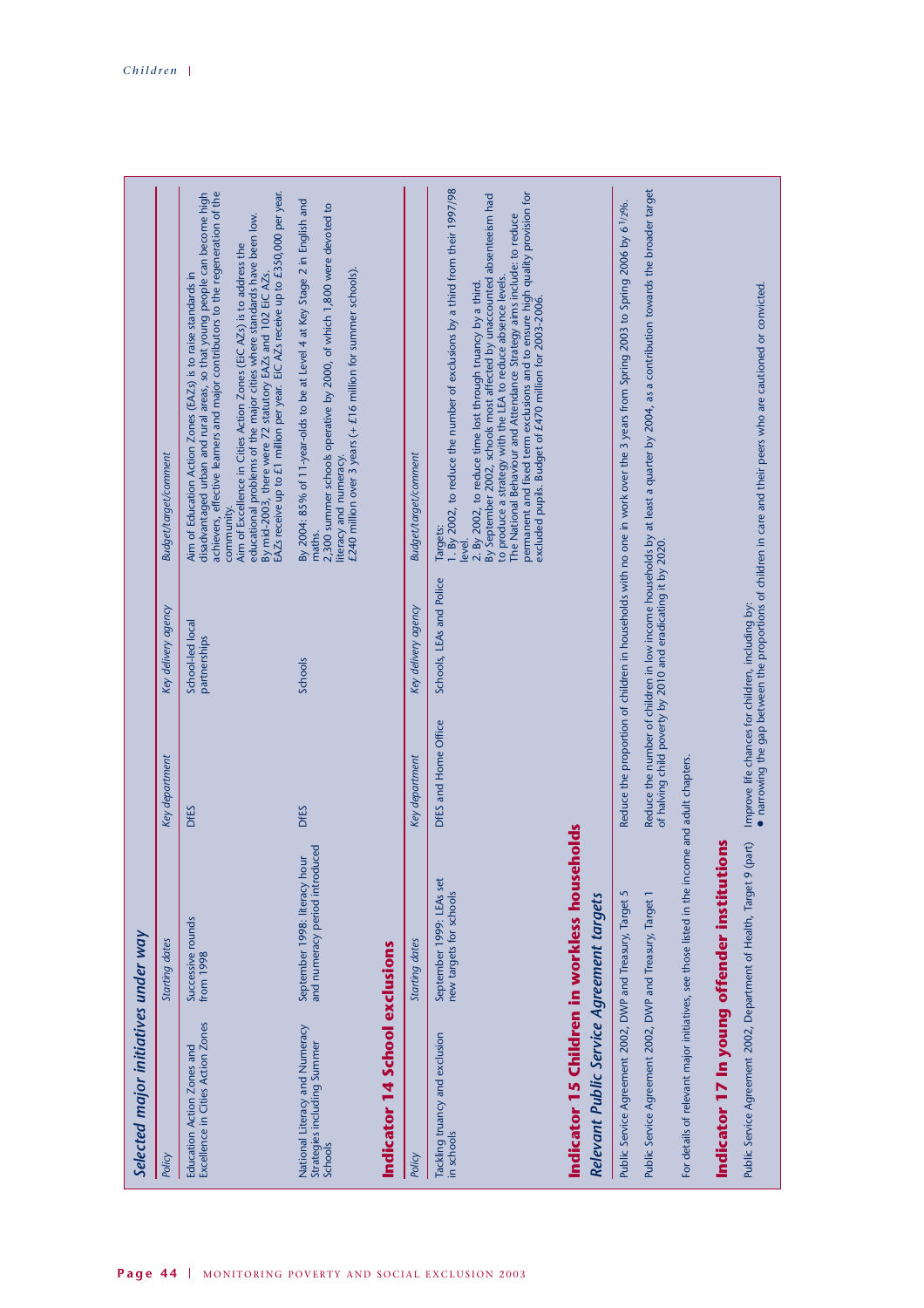## **Low birth-weight babies**

**Babies born to parents from manual backgrounds continue to be more likely to have a low birth weight than those born to parents from non-manual backgrounds.**





The first graph shows the proportion of babies born each year who are defined as having a low birth weight, i.e. less than  $2^{1/2}$  kg ( $\overline{5}^{1/2}$  lbs). The proportions are shown separately for babies whose fathers are in social classes I to IIINM and IIIM to V. The data is based on a 10 per cent sample coded to father's occupation and excludes sole registrations by mothers. The second graph shows these proportions for the latest year according to the parents' marital status at the time of registration of the birth. The data is based on a 100 per cent count of live births.

The data source for both graphs is ONS DH3 statistics and relates to England and Wales. The data is for live births only (i.e. it excludes still-births).

*Overall adequacy of the indicator: limited. The data itself is large and reputable, but classification by the social class of the father may be problematic since no data is included where no details are known about the father.*

#### **Indicator 9**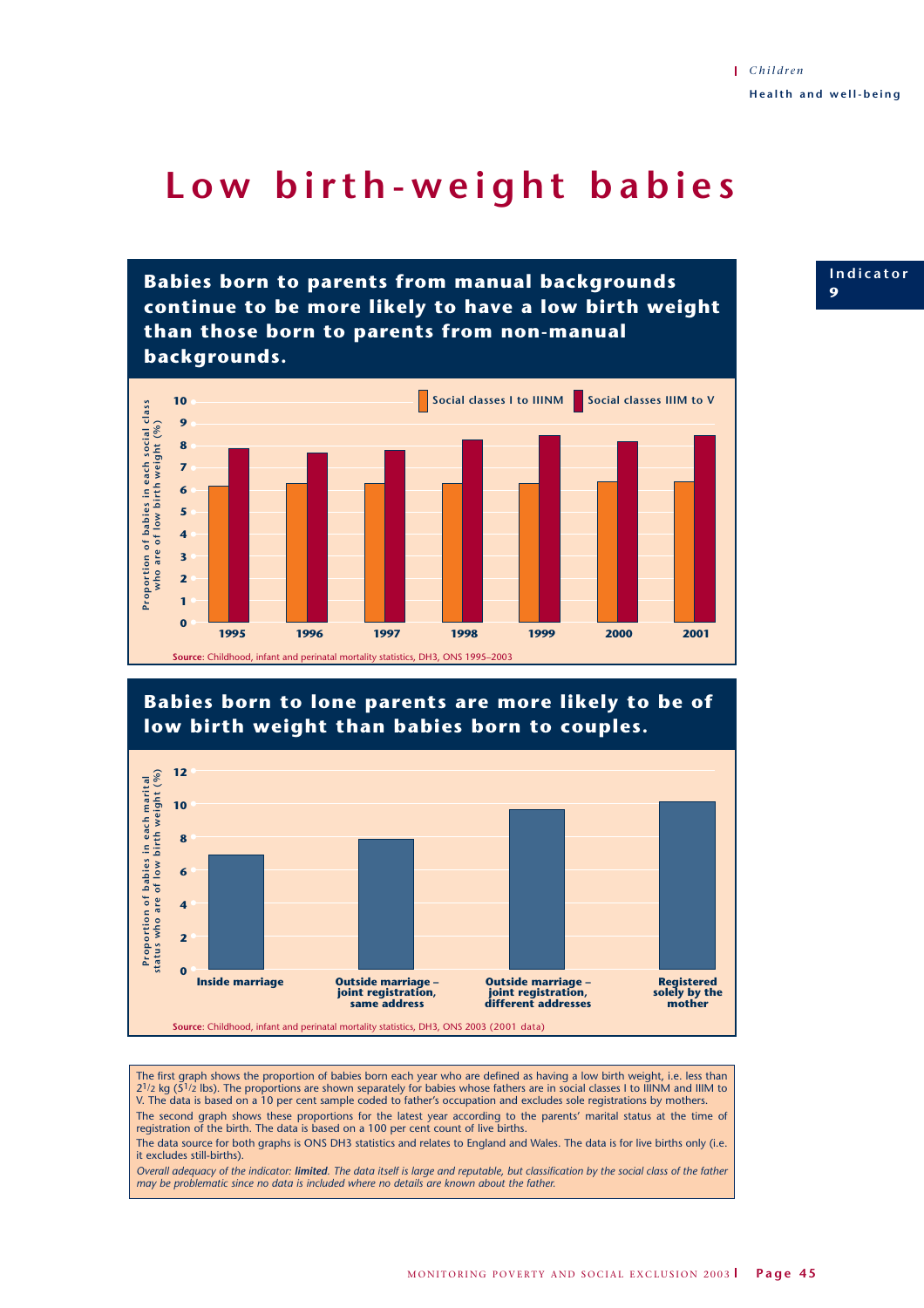## **Infant mortality**



**The rate of infant deaths among those from manual social backgrounds has remained unchanged over the last decade, whereas the rate for those from non-manual social backgrounds has fallen.**



### **The rate of infant deaths is one and a half times as great in the West Midlands as in the East and South East.**



The first graph shows the annual number of infant deaths per 1,000 live births, with the data shown separately for social classes I-IIINM and IIIM-V, coded according to the social class of the father.

Infant deaths are deaths that occur at ages under one year. The data relates to Great Britain and is based on year of<br>occurrence. Cases where the social class of the father is unknown have been excluded from the analysis. England and Wales is based on a 10 per cent sample of live births. The data for Scotland is a 100 per cent sample. Social<br>class analysis for the Scottish 2001 data is not available on the same basis as earlier years, and t available for the years 1993 to 1995, and therefore the average figures for 1996 to 2000 have been assumed to apply for these years.

The second graph shows the number of infant deaths per 1,000 live births by region. The data is averaged for the three years 1999, 2000 and 2001.

*Overall adequacy of the indicator: high. The sample sizes are substantial and relatively few (5 per cent) have not been coded to a social class. Any shortcomings in the social class analysis of the Scottish data have a negligible effect on the overall figures.*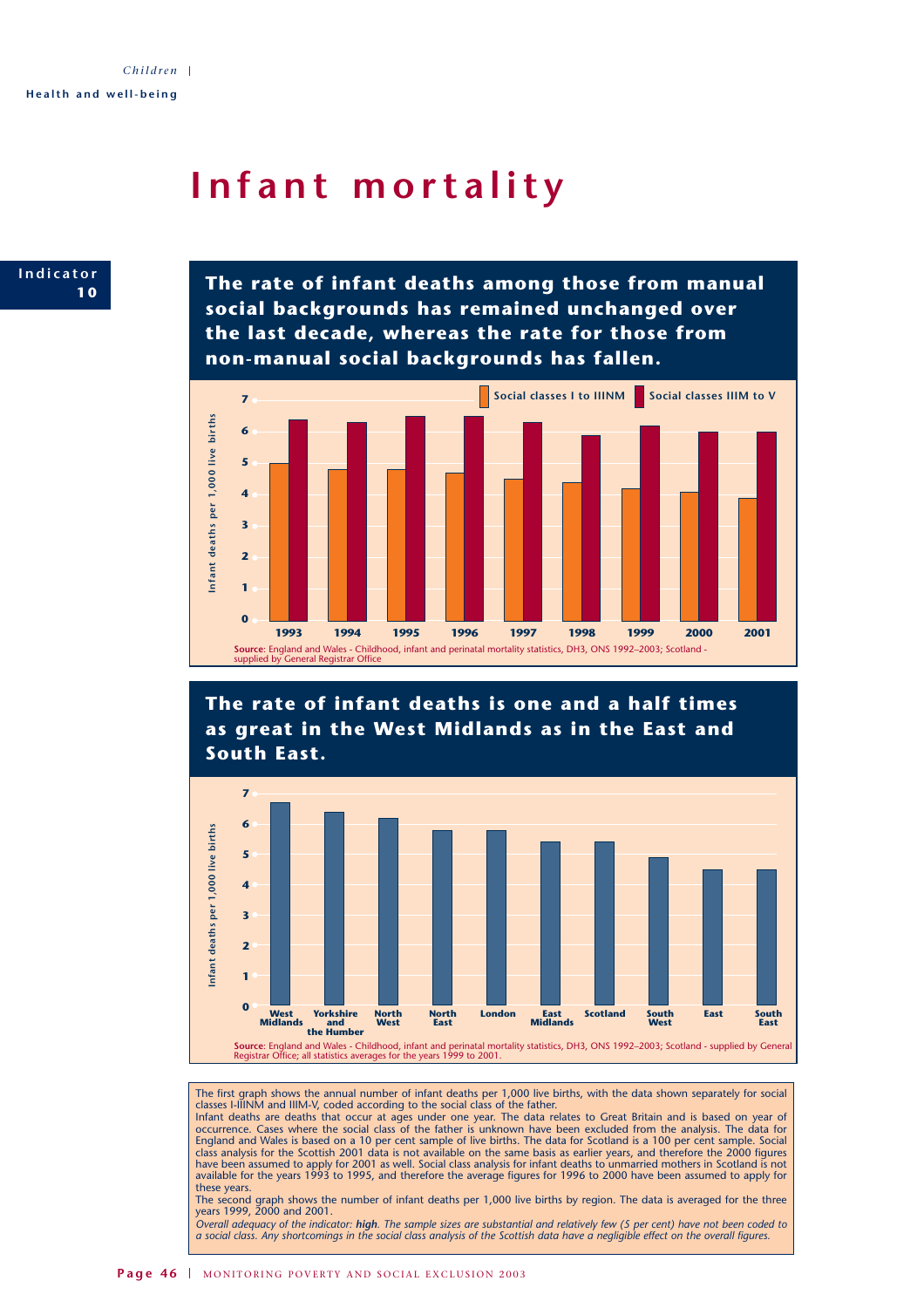**Indicator**

**1 1**

# **Births to girls conceiving under age 16**



**Teenage motherhood is four times as common amongst those from manual social backgrounds as for those from non-manual backgrounds.**



The first graph shows the number of births per year to girls under the age of 16.

The data relates to Great Britain. English and Welsh conceptions leading to births are counted during the actual year of conception, whilst Scottish conceptions are counted after the birth of the child, which is commonly in the calendar year following conception.

Note that the figures for 2001 are provisional.

The second graph shows the number of live births to women aged 15 to 19 in each social class as a proportion of the total live births to women of that social class. The data source is the DH3 mortality statistics from ONS, and relates to England and Wales. It combines five years' data from 1997 to 2001.

The analysis is based on the recorded social class of the father of the baby. As such, it does not include the 25 per cent of births to women aged 15 to 19 who were sole registrations.

*Overall adequacy of the indicator: medium. The collection of the conception and births statistics is an established process. A further graph showing how the conception rate for females aged 15 to 17 varies by region can be found at www.poverty.org.uk.*

MONITORING POVERTY AND SOCIAL EXCLUSION 2003 **Page 47**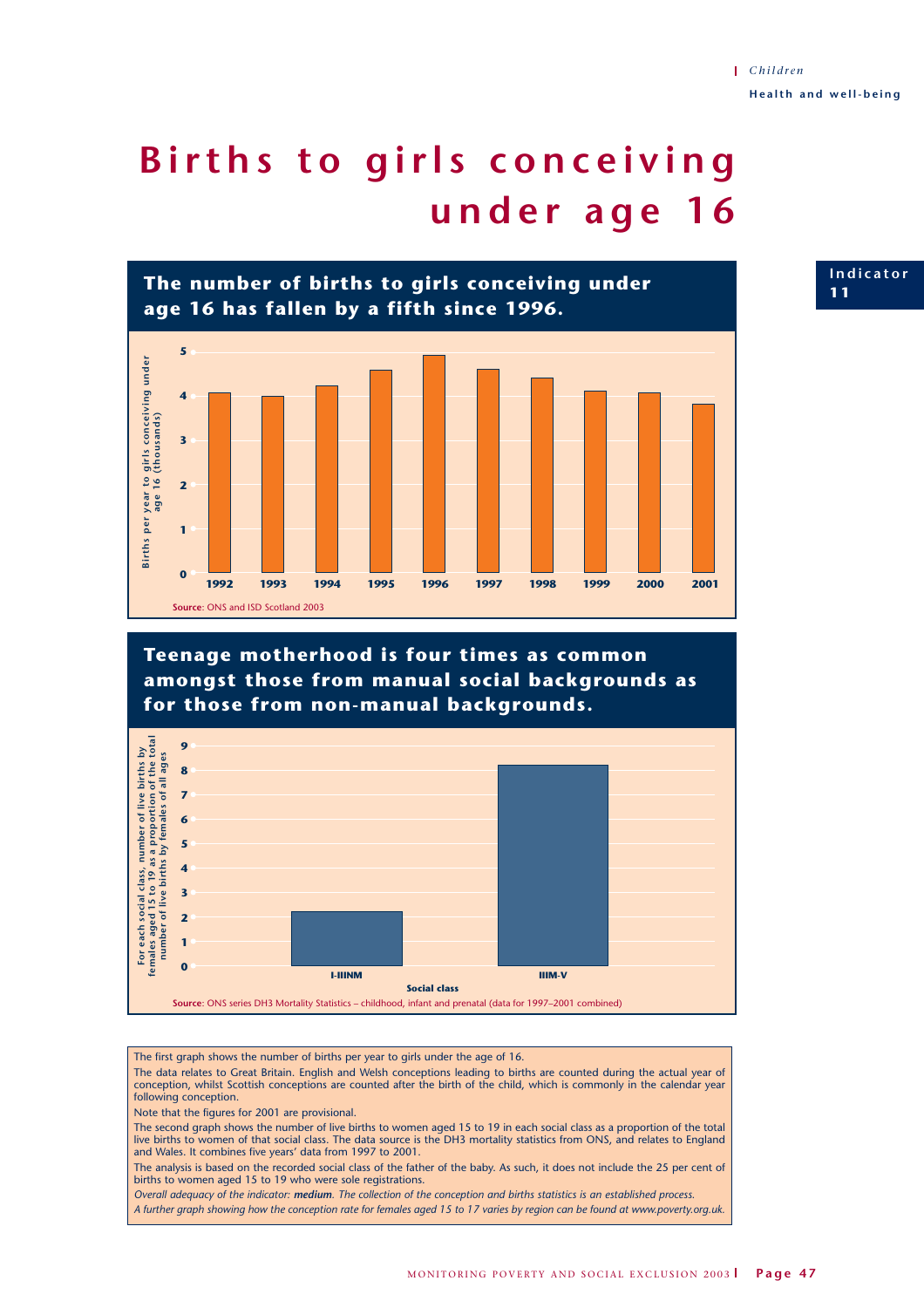## **Low attainment at school (16-year-olds)**



**While results have improved over the last decade, 25 per cent (150,000) of 16-year-olds still obtain no GCSEs above a D and 4 per cent (25,000) get no grades at all.**



**The proportion of 16-year-olds with no or poor GCSEs ranges from a third in Yorkshire and the Humber and the North East, to a fifth in the South.**



The first graph shows the proportion of students (defined as pupils aged 15 at 31 August in the calendar year prior to sitting the exams) failing to obtain at least one GCSE at grade C or above in England and Wales. The numbers are split between those who obtain no GCSE grade at all, either because they hadn't been entered for exams or achieved no passes, and those who obtain grades but none higher than D.

The data sources for this graph are the DfES and the Welsh Assembly, and the data relates to England and Wales. The data covers all schools.

The second graph shows how the proportions of students failing to obtain at least one GCSE at grade C or above in 2002 varies by region. The data source is DfES and relates to England only. The data is for maintained schools only. *Overall adequacy of the indicator: medium. While the data itself is sound enough, the choice of the particular level of exam success is a matter of judgement.*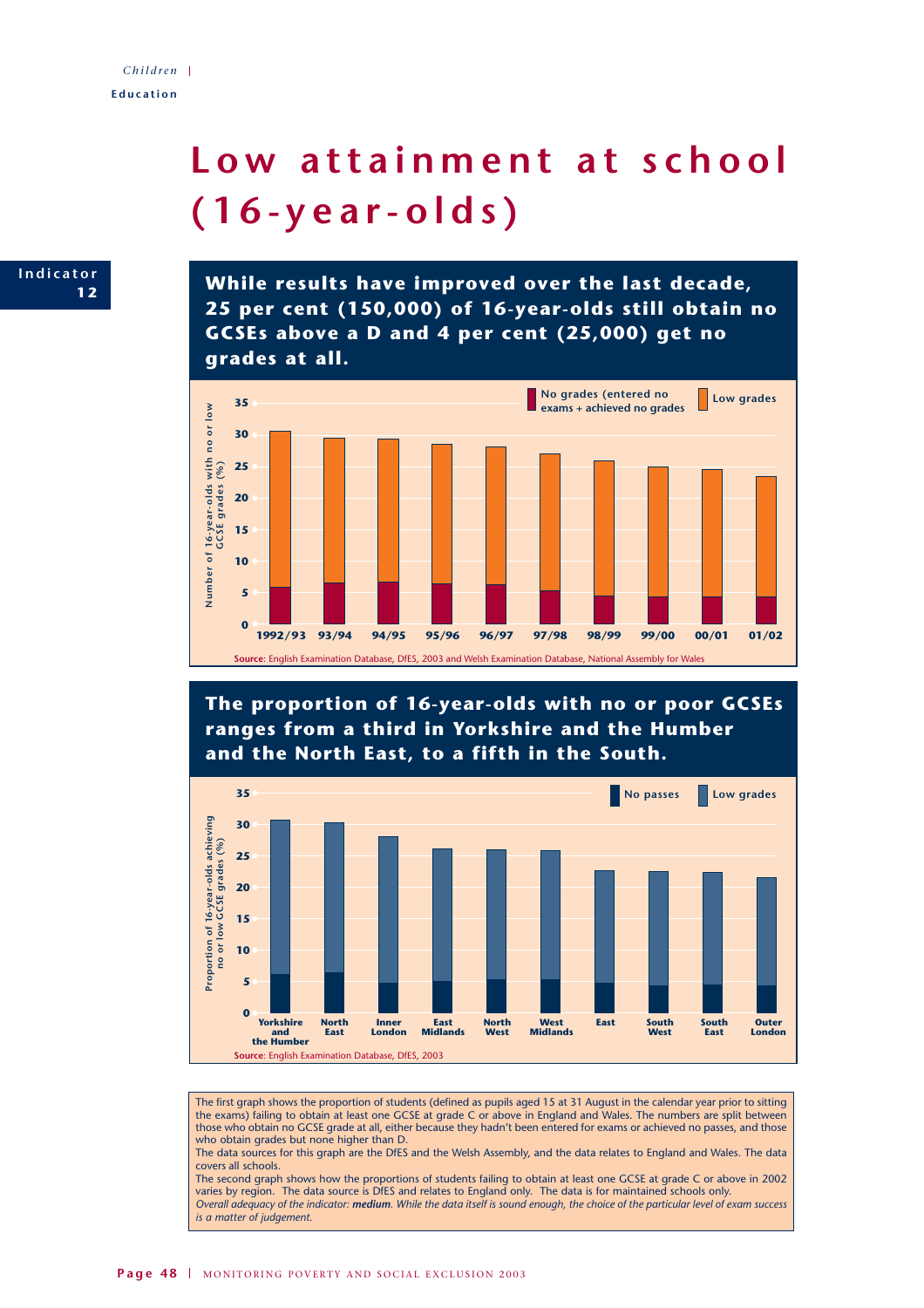# **Low attainment at school (11-year-olds)**

**The rapid rate of progress in the literacy and numeracy of 11-year-olds that occurred during the second half of the 1990s – including those in deprived schools – has slowed in recent years.**



### **In contrast to the GCSE results in the previous indicator the proportion of 11-year-olds failing to reach Level 4 at Key Stage 2 is similar in all regions.**



The first graph compares the proportion of children failing to reach Level 4 at Key Stage 2 (11 years old) in schools that have at least 35 per cent of pupils on free school meals with that for all maintained mainstream schools. The graph shows maths and English separately, and shows changes over time. The 35 per cent threshold is a level commonly used by the government itself when looking at examination results (e.g. see http://www.dfes.gov.uk/statistics/DB/SBU/b0337/308- 01.htm) for schools with a high level of children with free school meals.

The second graph shows how the proportions of children failing to reach Level 4 at Key Stage 2 in 2002 varies by region, with the data again shown separately for maths and English.

The data source for both graphs is DfES and relates to England. It covers all LEA maintained schools, excluding pupil referral units and hospital schools.

*Overall adequacy of the indicator: medium. While the data itself is sound enough, the choice of the particular level of exam success is a matter of judgement.*

#### **Indicator 1 3**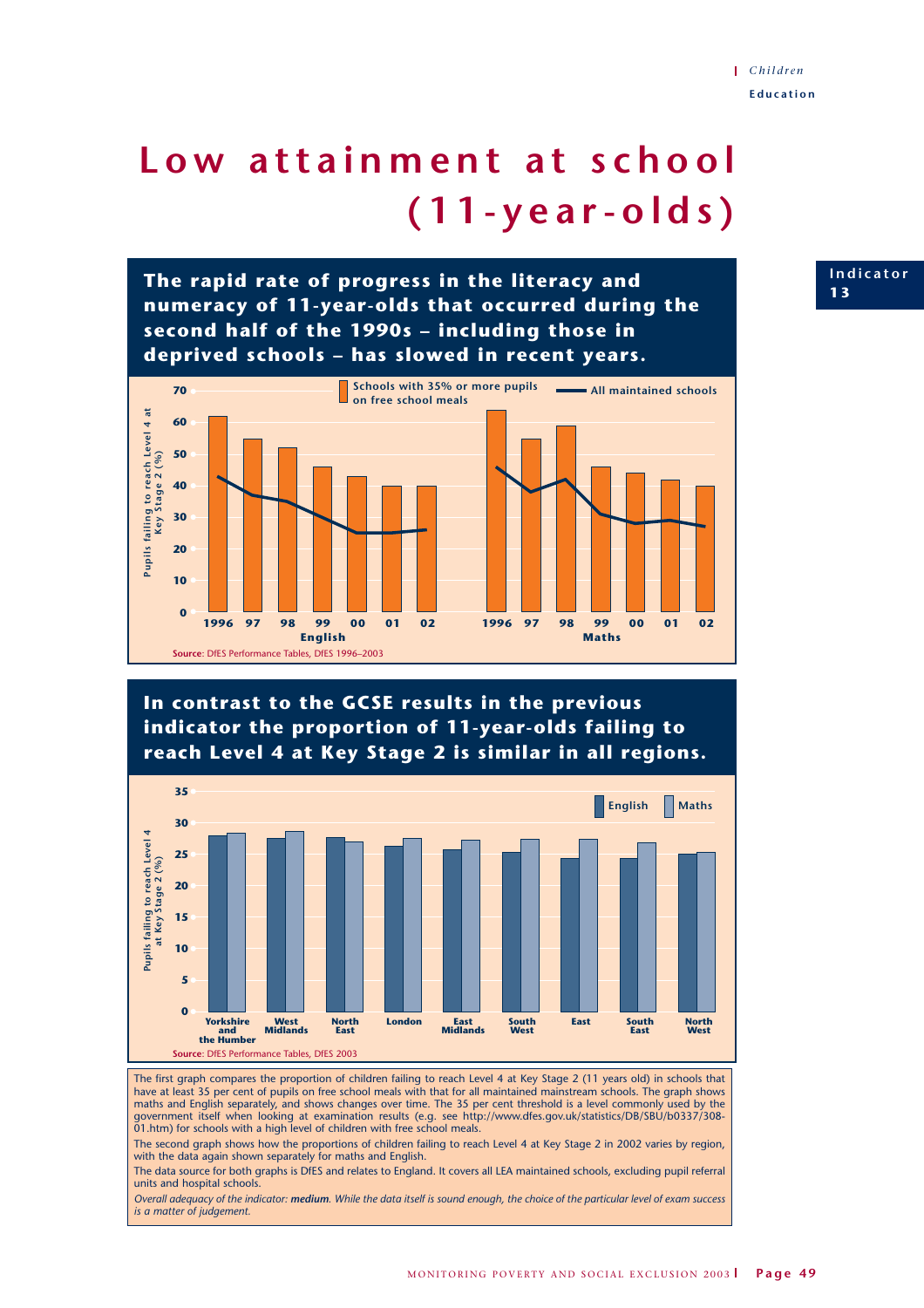## **School exclusions**

**Indicator 1 4**

**In 2001/02 the number of permanent exclusions rose for the second year in a row.**



**The rate of permanent exclusions of black pupils has halved in recent years, but they are still three times more likely to be excluded than white pupils.**



The first graph shows the number of pupils permanently excluded from primary, secondary and special schools. The data relates to Great Britain.

Data is not available for Scotland and Wales prior to 1994/95. In Scotland the data (referred to as 'removals from register') was collected from local authorities via a new survey from 1998/99. Previously, this information had been collected from<br>individual schools. Data from 1994/95 to 1997/98 are therefore not strictly comparable with the more The second graph shows the rate of exclusion for children from different ethnic backgrounds in 1997/98 and 2000/01 (the latest year for which data is available). The data relates to England only.

Overall adequacy of the indicator: **medium**. Data prior to 1994/95 was collected on a voluntary basis, and the rise in the early<br>1990s may in part be due to this change in the method of collection. Exclusions are also susc

*A further graph showing how the rate of permanent exclusions varies by region can be found at www.poverty.org.uk.*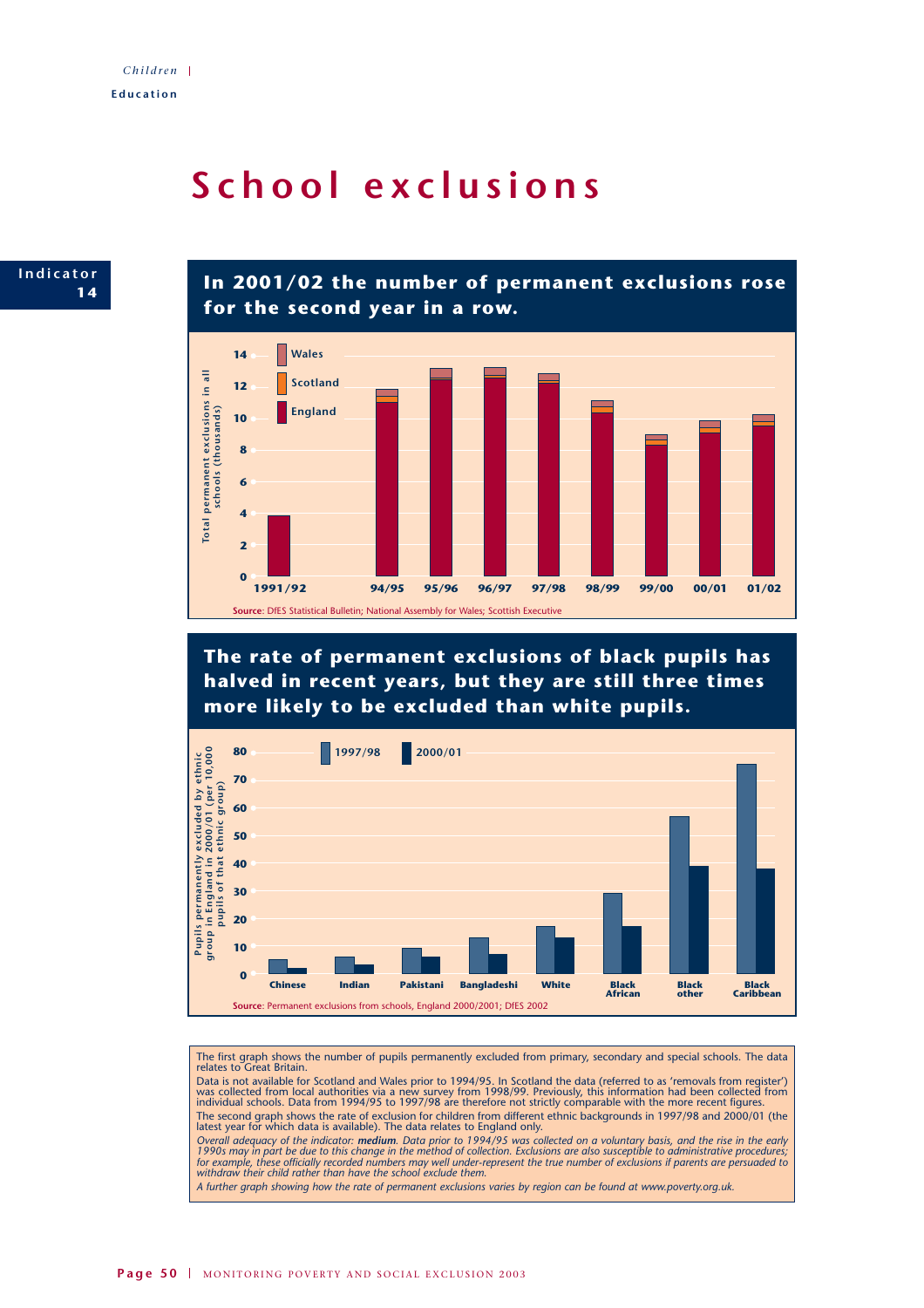# **Children in workless households**





The first graph shows the number of dependent children living in households in which none of the working age adults have paid employment.

The second graph shows, for the latest year, the proportion of households in each family type where none of the working age adults have paid employment.

The data source for both graphs is the Labour Force Survey (LFS) and the data for each year is from the Spring Quarter. The data relates to the United Kingdom and is not seasonally adjusted.

Dependent children are those aged less than 16. Working age households are those with at least one person of working age. Households made up of students and those in which the head of household is retired are excluded.

*Overall adequacy of the indicator: high. The LFS is a well-established, quarterly government survey, designed to be representative of the population as a whole.* 

#### **Indicator 1 5**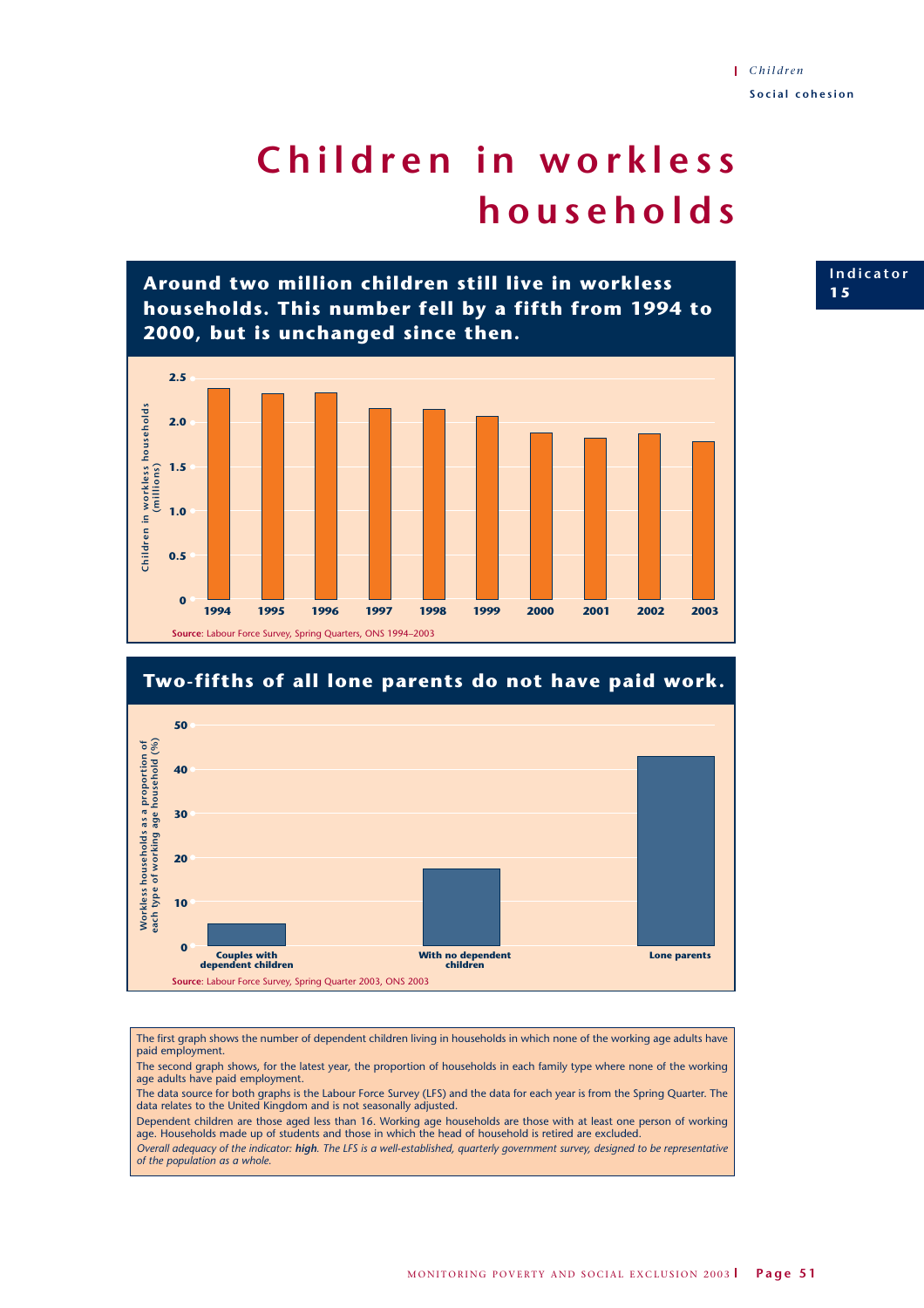# **Concentration of poor children**



**Half of all the children who are eligible for free school meals are concentrated in a fifth of the schools.**



**Five-year-olds in Scotland, Wales and North West have, on average, twice as many missing, decayed or filled teeth as 5-year-olds in the West Midlands and South East.**



The first graph tries to measure the extent to which poor children are concentrated in particular schools. It shows the proportion of children eligible for free school meals who are in the fifth of schools with the highest concentrations of such children.

The data source is New Policy Institute (NPI) calculations based on DfES data. The data relates to England.

The second graph shows how the average number of missing, decayed or filled teeth for 5-year-olds varies by Regional Health Authority (2001 boundaries).

The data source is a survey of around 160,000 5-year-olds conducted by the British Association for the Study of Community Dentistry. The data relates to Great Britain, with the data for England and Wales being for 2001/02 and the data for Scotland being for 1999 (the latest currently available).

*Overall adequacy of the indicator: limited. While the underlying data is sound, its relationship to other aspects of poverty and social exclusion is not immediately clear.*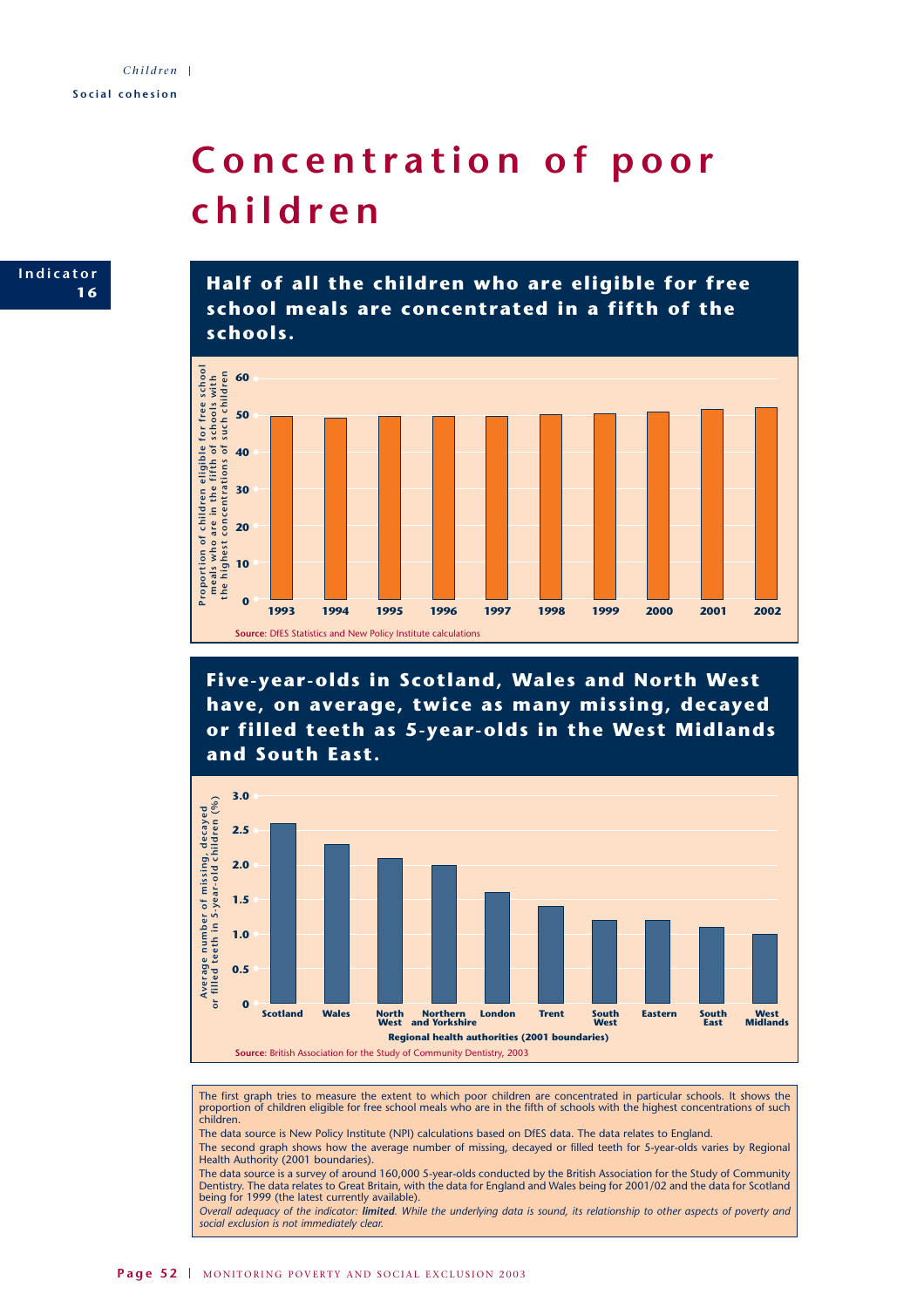# **In young offender institutions**

**The number of children aged 16 or less who are in custody is one and three-quarter times greater than a decade ago.**



### **The proportion of children aged 16 or less from the West Midlands who are in young offender institutions is three times as great as from the South East.**



The first graph shows the number of children aged 16 or younger who are held in young offender institutions, prisons, or

local authority secure accommodation units.<br>The data source for the data on young offenders, institutions and prisons is Home Office prison statistics, except for 2002<br>where the source is the Youth Justice Board. The figur

The data source for the data on local authority secure units is the Department of Health. The figures are for the number of children accommodated 31st March of each year.

The data relates to England and Wales (note that data for Wales for local authority secure units is from 1997 onwards only). The second graph shows, for the year 2002, how the proportion of children aged 16 or younger who are under sentence<br>and in young offender institutions varies by region. The data source is the Youth Justice Board. The figu

#### **Indicator 1 7**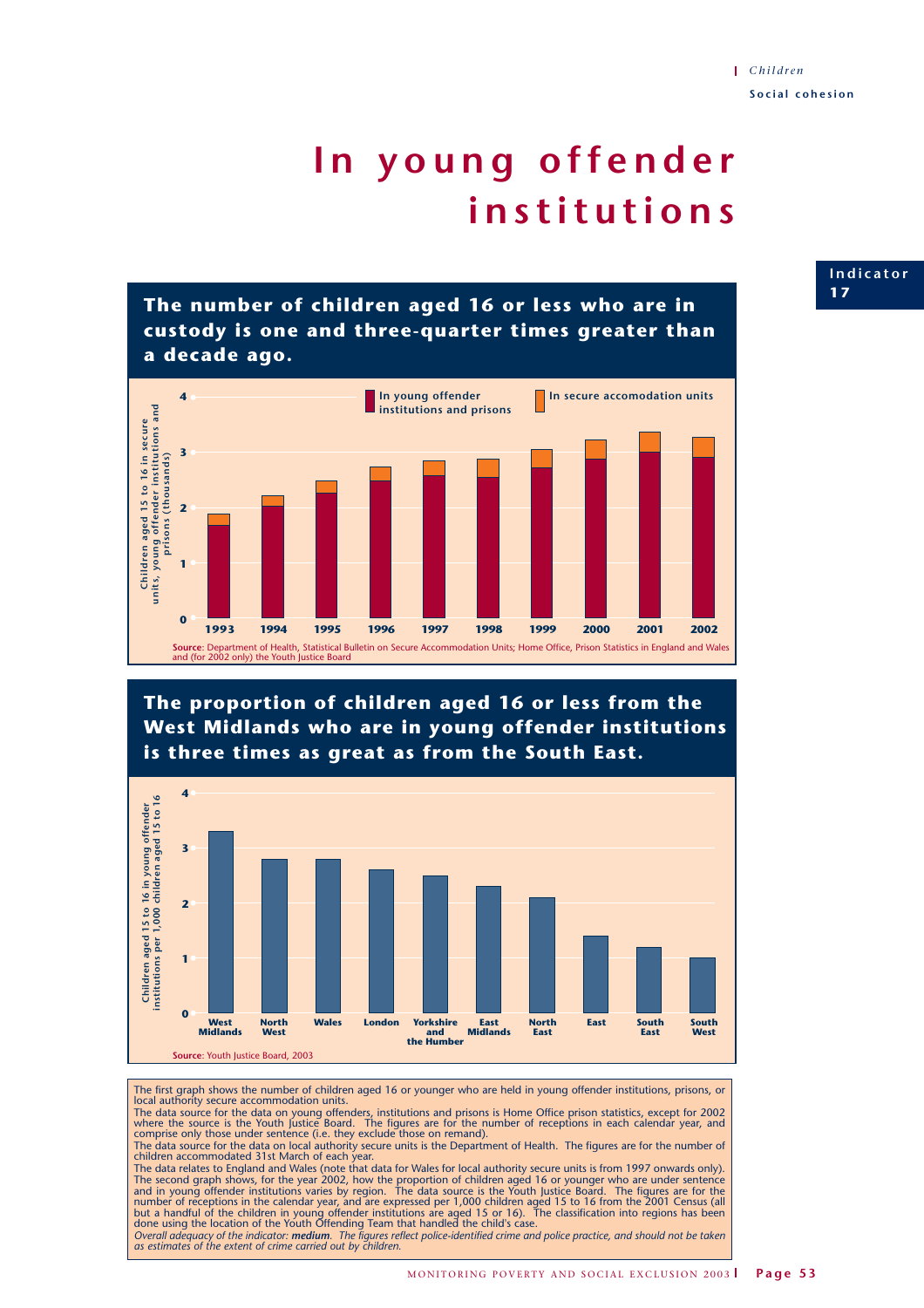# **3 Y oung adults**

#### **How the indicators were chosen**

This chapter concerns young adults aged 16 to 24. This age group has often been ignored with much of the literature, focusing on either children or adults. In part, this is because it is widely believed that young adults are healthy and resilient. But the transition from childhood to adulthood is a critical life stage and, as with children, the well-being of this age group is an important determinant of health and well-being later in life.

#### *Exclusion from work*

There is a great diversity of economic circumstances among young adults. Some, especially students, remain dependent on their parents well into their early 20s, while others become parents themselves in their late teens. Whereas the well-paid young man or woman with few commitments can have a large part of their income available for discretionary expenditure, many of those who are not in education, training or work are effectively excluded from all the usual sources of income.

The unemployment rate among young adults is significantly higher than for older working age adults. As with other age groups, unemployment for young people is a major cause of low income and deprivation. The first indicator is '**the unemployment rate among people aged under 25**'.

Low wages disproportionately affect young adults and the second indicator is '**the number of 18- to 21-year-olds on low rates of pay**', this being the only age group for which low pay statistics are currently available.

The third indicator is '**the proportion of school leavers who are not in education or training**', this being an indicator of the number of people who are no longer developing their skills and thus are more likely to suffer from low pay at work both now and in the future. Note that the relationship between qualifications and pay is further examined in the indicators on barriers to work, discussed below.

#### *Health and well-being*

The indicator here focuses on a particular area, misuse of drugs, where recent trends have caused considerable concern, and where reported rates stand out when compared internationally.19 The precise indicator is '**the number of young adults aged 15 to 24 starting drug treatment episodes**'. Apart from the serious health consequences that can arise from drug addiction, drug addicts are at increased risk of suicide and of developing mental health difficulties.<sup>20</sup> While there are problems with this indicator, especially the fact that it will in part reflect the availability of agencies to help with the problem, it is the best statistic available for tracking what appear to have been sharply growing numbers of one very vulnerable group.

#### *Barriers to work*

The first barrier to work concerns lack of educational qualifications and the indicator adopted is '**the number of 19-year-olds who do not have at least an NVQ Level 2 or equivalent**'. The inclusion of this subject continues one of the core themes of the chapter on children – namely, that education is an important element in reducing the intergenerational transmission of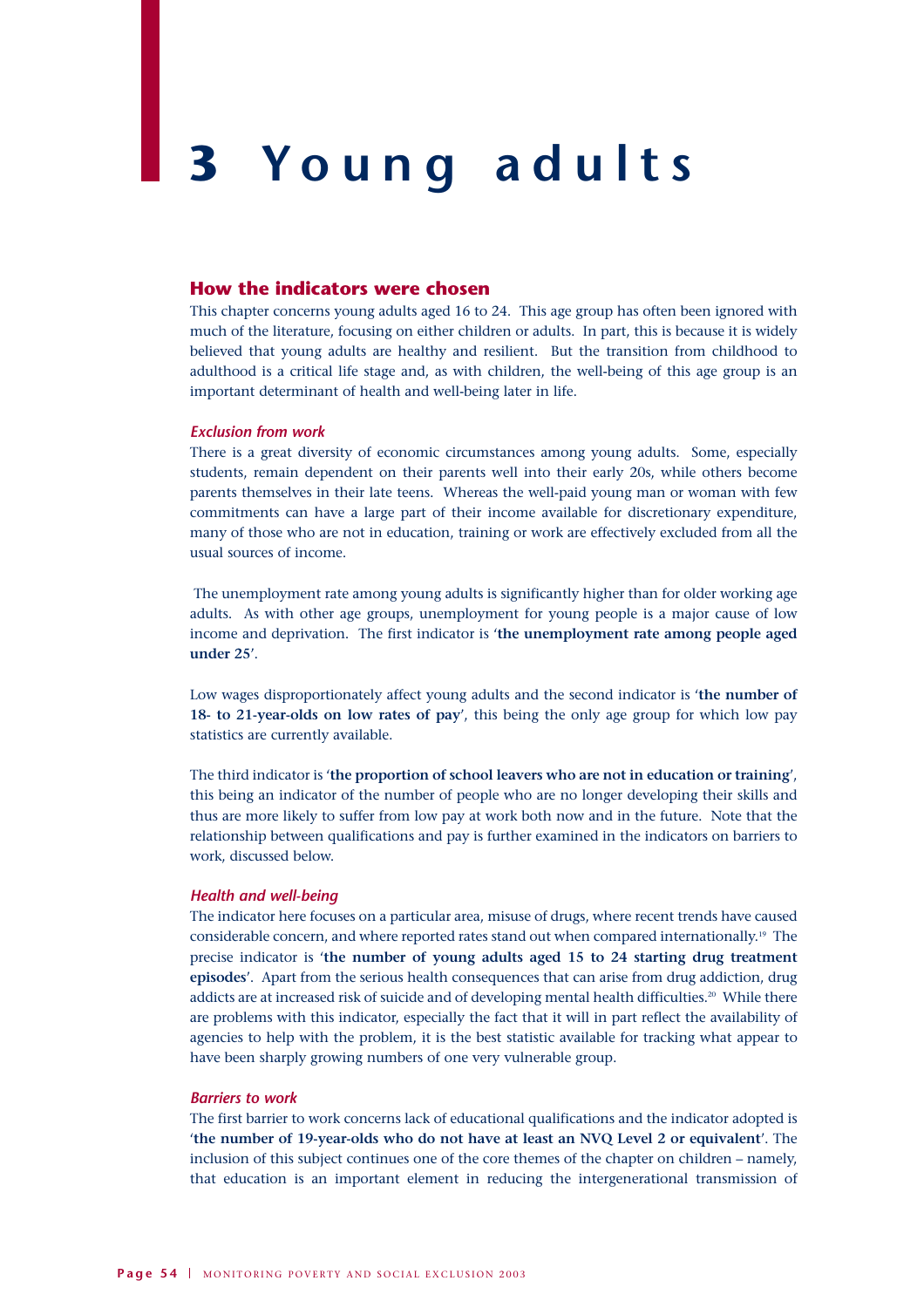disadvantage. The second graph for this indicator provides an analysis of the relationship between level of educational qualification and level of pay in later life.

The second barrier to work concerns criminality among young adults, with the indicator being '**the number of 18- to 20-year-olds convicted of an indictable offence**'. As well as employer discrimination, the barriers which face ex-offenders include the low levels of skills and qualifications among offenders, their poor self-esteem, and behavioural and health problems which can reduce their chances of securing a job.<sup>21</sup>

#### **What the indicators show**

#### *Indicator 18: Unemployment*

The unemployment rate for 18- to 24-year-olds has fallen by a third over the last decade. But it is now two and a half times the rate for older workers, which has halved over the same period.

Unemployment rates for 18- to 24-year-olds in Wales and the North East are double the rates in the South (excluding London).

#### *Indicator 19: Low pay*

The number of young adults aged 18 to 21 on very low pay did not change much between 1998 and 2002. A quarter of a million are paid less than the minimum wage for those aged 22 and over.

Three-quarters of young adults on low pay work in the distribution, hotel and restaurant trades.

#### *Indicator 20: Destination of school leavers*

The number of 16-year-olds not in education or training has been falling, but is still 1 in 6 of all 16-year-olds.

The proportion of 16-year-olds in England not in education or training ranges from a fifth in the North East to an eighth in the South East.

#### *Indicator 21: Problem drug users treated*

The number of problem drug users aged 15 to 24 starting treatment has almost doubled since 1993.

The number of problem drug users aged 15 to 24 starting treatment in Northern and Yorkshire is four times the level of that in the East and South East.

#### *Indicator 22: Without a basic qualification*

One in four 19-year-olds (200,000 people) still fail to achieve a basic level of qualification. One in twelve (60,000 people) have no qualifications at all.

Half of all 24- to 29-year-old employees with no qualifications earn less than £200 per week. This compares with a third of those with GCSEs but without NVQ2 or equivalent, and a sixth of those with NVQ2 or better qualifications.

#### *Indicator 23: With a criminal record*

The number of 18- to 20-year-olds found guilty of an indictable offence has remained broadly unchanged since 1993.

Black young adults are seven times as likely as white young adults to be in prison.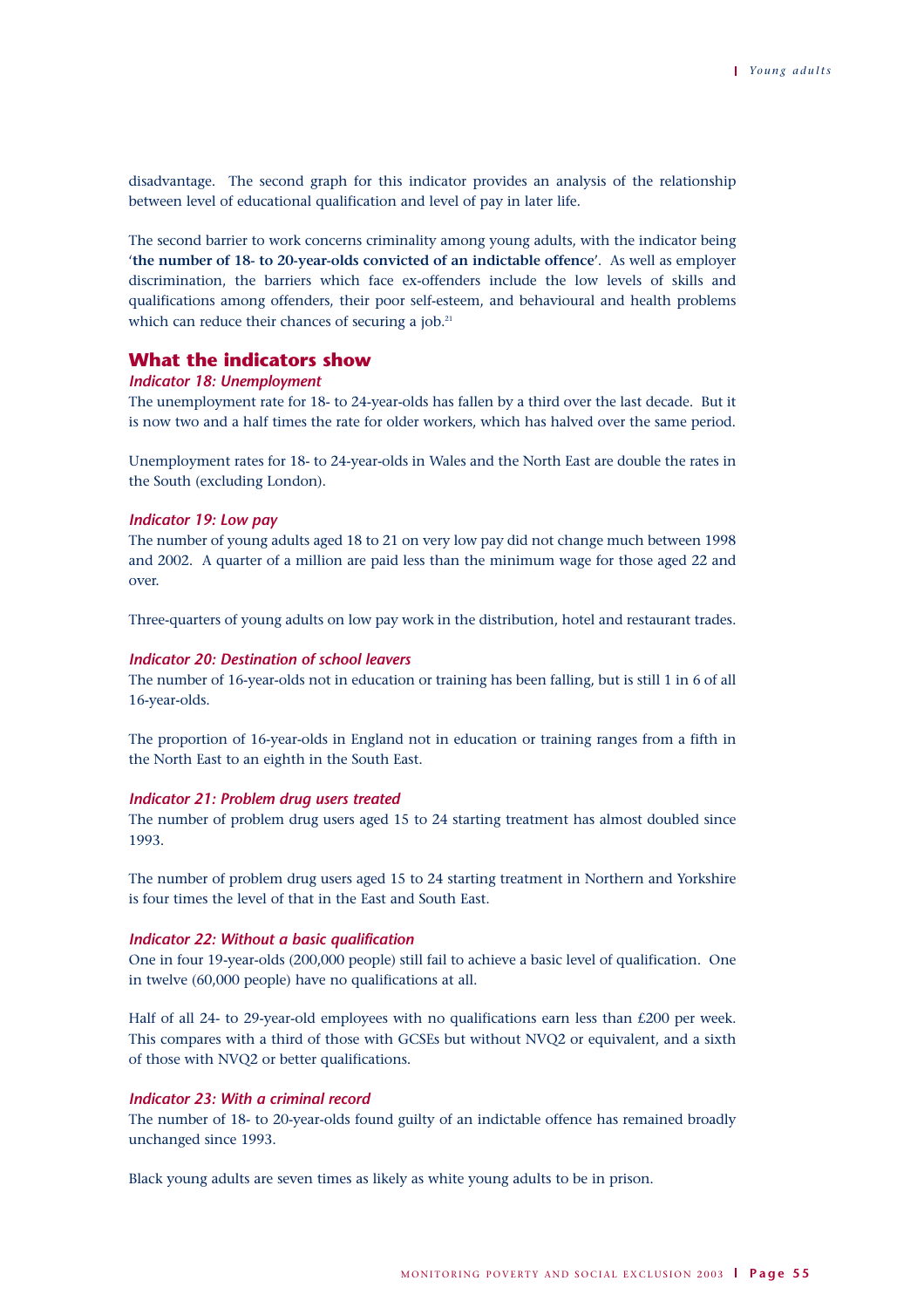| Selected major initiatives under way                             | Indicator 18 Unemployment                                                                           |                                                                                                           |                                                     |                                                                                                                                                                                                                                                                                                                                                                                                                                                                                                                                                                                                                                                                                                                                                                                                                                                                                        |
|------------------------------------------------------------------|-----------------------------------------------------------------------------------------------------|-----------------------------------------------------------------------------------------------------------|-----------------------------------------------------|----------------------------------------------------------------------------------------------------------------------------------------------------------------------------------------------------------------------------------------------------------------------------------------------------------------------------------------------------------------------------------------------------------------------------------------------------------------------------------------------------------------------------------------------------------------------------------------------------------------------------------------------------------------------------------------------------------------------------------------------------------------------------------------------------------------------------------------------------------------------------------------|
| Policy                                                           | Starting dates                                                                                      | Key department                                                                                            | Key delivery agency                                 | Budget/target/comment                                                                                                                                                                                                                                                                                                                                                                                                                                                                                                                                                                                                                                                                                                                                                                                                                                                                  |
| New Deal for 18- to 24-year-olds                                 | April 2001: made permanent<br>2002: Job Centre Plus rollout<br>April 1998: introduced<br>nationwide | DfES/DWP                                                                                                  | voluntary sector<br>Job Centre Plus,<br>businesses, | Government figures are that 430,000 young people moved into jobs by<br>March 2003, 80% of which were sustained jobs and 20% lasted less than 13<br>Budget of £2.6 billion from 1998 to 2004.<br>weeks.                                                                                                                                                                                                                                                                                                                                                                                                                                                                                                                                                                                                                                                                                 |
| Indicator 19 Low pay                                             | For details of relevant major initiatives, see those listed in the income chapter.                  |                                                                                                           |                                                     |                                                                                                                                                                                                                                                                                                                                                                                                                                                                                                                                                                                                                                                                                                                                                                                                                                                                                        |
| Relevant Public Service Agreement targets                        | <b>Indicators 20 Destination of school leavers;</b>                                                 |                                                                                                           | 22 Without a basic qualification                    |                                                                                                                                                                                                                                                                                                                                                                                                                                                                                                                                                                                                                                                                                                                                                                                                                                                                                        |
| Public Service Agreement 2002, DfES, Target 5                    |                                                                                                     | Raise standards in schools and colleges so that:<br>increase of 3 percentage points by 2006.<br>2006; and |                                                     | $\bullet$ between 2002 and 2006 the proportion of those aged 16 who get qualifications equivalent to 5 GCSEs at grades A* to C rises by<br>percentage points each year on average and in all schools at least 20% of pupils achieve this standard by 2004 rising to 25% by<br>$\bullet$ the proportion of 19-year-olds who achieve this standard rises by 3 percentage points between 2002 and 2004, with a further                                                                                                                                                                                                                                                                                                                                                                                                                                                                    |
| Public Service Agreement 2002, DfES, Target 9                    |                                                                                                     | by 2004.                                                                                                  |                                                     | Improve the basic skill levels of 1.5 million adults between the launch of Skills for Life in 2001 and 2007, with a milestone of 750,000                                                                                                                                                                                                                                                                                                                                                                                                                                                                                                                                                                                                                                                                                                                                               |
| Public Service Agreement 2002, DfES, Target 10                   |                                                                                                     |                                                                                                           |                                                     | Reduce by at least 40% the number of adults in the UK workforce who lack NVQ2 or equivalent qualifications by 2010. Working<br>towards this, 1 million adults already in the workforce to achieve Level 2 between 2003 and 2006.                                                                                                                                                                                                                                                                                                                                                                                                                                                                                                                                                                                                                                                       |
| Selected major initiatives under way                             |                                                                                                     |                                                                                                           |                                                     |                                                                                                                                                                                                                                                                                                                                                                                                                                                                                                                                                                                                                                                                                                                                                                                                                                                                                        |
| Policy                                                           | Starting dates                                                                                      | Key department                                                                                            | Key delivery agency                                 | Budget/target/comment                                                                                                                                                                                                                                                                                                                                                                                                                                                                                                                                                                                                                                                                                                                                                                                                                                                                  |
| attainment of 14- to 19-year-olds<br>Improving participation and | December 1997: introduced<br>September 2000: widened                                                | <b>DfES</b>                                                                                               | Careers service; schools                            | • Increase the percentage of pupils obtaining 5 or more CCSEs at grade $A^{\ast}-C$<br>(including English and maths by 2004. By 2004, 92% of 16-year-olds<br>$\bullet$ Increase the percentage of pupils obtaining 5 or more GCSEs at grade A*-C<br>· By 2007, 85% to achieve Level 5 or above in each of the Key Stage 3 tests<br>$\bullet$ By 2004, increase by 3 percentage points the number of 19-year-olds<br>achieving a qualification equivalent to NVQ Level 2 compared with 2002.<br>by 2 percentage points each year between 2002 and 2006. By 2004, all<br>Local Education Authorities to have a rate of at least 38% of 16-year-old<br>pupils obtaining five or more GCSEs at grade A*-C or equivalent.<br>in English, maths and ICT, and 80% in science.<br>should reach this standard.<br>Targets (19-year-olds):<br>Targets (16-year-olds):<br>Targets (14-year-olds): |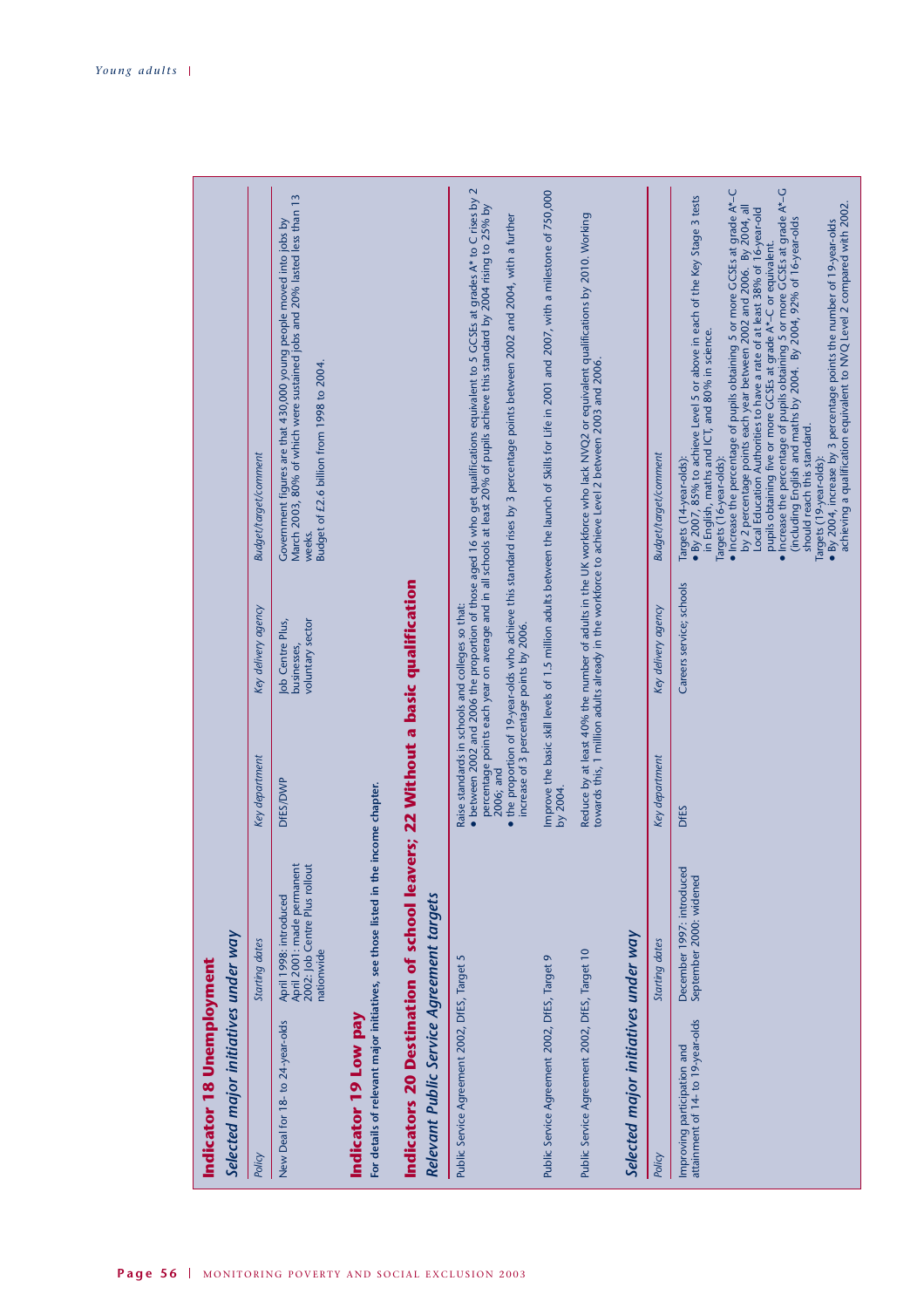| include a £30 weekly payment and periodic bonuses if the student keeps to<br>The scheme will be rolled out nationally from September 2004, and will<br>A budget of around £160 million for pilot schemes for 2001/02.<br>the terms of their 'learning agreement'. | A universal service providing advice, guidance and support for 13- to 19-year-<br>A key objective is to increase post-16 participation and to reduce the number<br>million) and the careers service (£210 million). A budget of £420 million for<br>olds, in particular to connect and reconnect with learning. Brings together<br>A budget of £320 million in 2001/02, covering both Connexions (£110<br>Various targets involving education, care, drugs, offending and teenage<br>2002/03, £460 million for 2003/04 and £455 million for 2004/05.<br>of young people not in education, employment or training.<br>new and existing services to a coherent whole. |                                                                            |                                                                                                                                                                                                                                    |                                                                                                                                                                                                                                                      |                                      |                       | 1. Reducing the use of Class A drugs and the illicit use of any drug among the<br>Local Drug Action Teams set up to develop and deliver local action plans to<br>A 10-year programme with a variety of targets. As updated in 2002, these<br>2. Increase the participation of problem drug users in drug treatment<br>programmes by 55% by 2004, and by 100% by 2008.<br>A budget of £31/2 billion for 2000 to 2004. |
|-------------------------------------------------------------------------------------------------------------------------------------------------------------------------------------------------------------------------------------------------------------------|---------------------------------------------------------------------------------------------------------------------------------------------------------------------------------------------------------------------------------------------------------------------------------------------------------------------------------------------------------------------------------------------------------------------------------------------------------------------------------------------------------------------------------------------------------------------------------------------------------------------------------------------------------------------|----------------------------------------------------------------------------|------------------------------------------------------------------------------------------------------------------------------------------------------------------------------------------------------------------------------------|------------------------------------------------------------------------------------------------------------------------------------------------------------------------------------------------------------------------------------------------------|--------------------------------------|-----------------------|----------------------------------------------------------------------------------------------------------------------------------------------------------------------------------------------------------------------------------------------------------------------------------------------------------------------------------------------------------------------------------------------------------------------|
|                                                                                                                                                                                                                                                                   |                                                                                                                                                                                                                                                                                                                                                                                                                                                                                                                                                                                                                                                                     |                                                                            |                                                                                                                                                                                                                                    |                                                                                                                                                                                                                                                      |                                      | Budget/target/comment |                                                                                                                                                                                                                                                                                                                                                                                                                      |
|                                                                                                                                                                                                                                                                   | pregnancy.                                                                                                                                                                                                                                                                                                                                                                                                                                                                                                                                                                                                                                                          |                                                                            |                                                                                                                                                                                                                                    |                                                                                                                                                                                                                                                      |                                      |                       | tackle drug misuse.<br>targets include:<br>under 25s.                                                                                                                                                                                                                                                                                                                                                                |
|                                                                                                                                                                                                                                                                   |                                                                                                                                                                                                                                                                                                                                                                                                                                                                                                                                                                                                                                                                     |                                                                            | Increase the participation of problem drug users in drug treatment programmes by 55% by 2004 and by 100% by 2008, and<br>increase year on year the proportion of users successfully sustaining or completing treatment programmes. | • reducing the use of Class A drugs and the frequent use of any illicit drug among all young people under the age of 25, especially<br>• reduce drug-related crime, including as measured by the proportion of offenders testing positive at arrest. |                                      |                       |                                                                                                                                                                                                                                                                                                                                                                                                                      |
| LEAs, schools, colleges,                                                                                                                                                                                                                                          |                                                                                                                                                                                                                                                                                                                                                                                                                                                                                                                                                                                                                                                                     |                                                                            |                                                                                                                                                                                                                                    |                                                                                                                                                                                                                                                      |                                      |                       |                                                                                                                                                                                                                                                                                                                                                                                                                      |
| careers service                                                                                                                                                                                                                                                   | <b>Local Connexions</b><br>partnerships                                                                                                                                                                                                                                                                                                                                                                                                                                                                                                                                                                                                                             |                                                                            |                                                                                                                                                                                                                                    |                                                                                                                                                                                                                                                      |                                      | Key delivery agency   | Drug Action Teams                                                                                                                                                                                                                                                                                                                                                                                                    |
|                                                                                                                                                                                                                                                                   |                                                                                                                                                                                                                                                                                                                                                                                                                                                                                                                                                                                                                                                                     |                                                                            |                                                                                                                                                                                                                                    | by the most vulnerable young people; and<br>Reduce the harm caused by drugs by:                                                                                                                                                                      |                                      |                       |                                                                                                                                                                                                                                                                                                                                                                                                                      |
|                                                                                                                                                                                                                                                                   | Connexions Service                                                                                                                                                                                                                                                                                                                                                                                                                                                                                                                                                                                                                                                  |                                                                            |                                                                                                                                                                                                                                    |                                                                                                                                                                                                                                                      |                                      |                       | Cabinet Office, Home                                                                                                                                                                                                                                                                                                                                                                                                 |
| <b>DfES</b>                                                                                                                                                                                                                                                       | National Unit for                                                                                                                                                                                                                                                                                                                                                                                                                                                                                                                                                                                                                                                   |                                                                            |                                                                                                                                                                                                                                    |                                                                                                                                                                                                                                                      |                                      | Key department        | Office, DH                                                                                                                                                                                                                                                                                                                                                                                                           |
|                                                                                                                                                                                                                                                                   |                                                                                                                                                                                                                                                                                                                                                                                                                                                                                                                                                                                                                                                                     |                                                                            | $\circ$                                                                                                                                                                                                                            |                                                                                                                                                                                                                                                      |                                      |                       |                                                                                                                                                                                                                                                                                                                                                                                                                      |
| September 2004: to be rolled out<br>September 1999: pilot schemes                                                                                                                                                                                                 | March 2003: extended to cover<br>April 2000: pilots<br>April 2001: phased launch                                                                                                                                                                                                                                                                                                                                                                                                                                                                                                                                                                                    |                                                                            |                                                                                                                                                                                                                                    |                                                                                                                                                                                                                                                      |                                      |                       |                                                                                                                                                                                                                                                                                                                                                                                                                      |
|                                                                                                                                                                                                                                                                   | all of England                                                                                                                                                                                                                                                                                                                                                                                                                                                                                                                                                                                                                                                      |                                                                            |                                                                                                                                                                                                                                    |                                                                                                                                                                                                                                                      |                                      | Starting dates        |                                                                                                                                                                                                                                                                                                                                                                                                                      |
| introduced<br>nationally                                                                                                                                                                                                                                          |                                                                                                                                                                                                                                                                                                                                                                                                                                                                                                                                                                                                                                                                     |                                                                            |                                                                                                                                                                                                                                    |                                                                                                                                                                                                                                                      |                                      |                       | 1998                                                                                                                                                                                                                                                                                                                                                                                                                 |
|                                                                                                                                                                                                                                                                   |                                                                                                                                                                                                                                                                                                                                                                                                                                                                                                                                                                                                                                                                     |                                                                            |                                                                                                                                                                                                                                    |                                                                                                                                                                                                                                                      |                                      |                       |                                                                                                                                                                                                                                                                                                                                                                                                                      |
|                                                                                                                                                                                                                                                                   |                                                                                                                                                                                                                                                                                                                                                                                                                                                                                                                                                                                                                                                                     |                                                                            |                                                                                                                                                                                                                                    |                                                                                                                                                                                                                                                      |                                      |                       |                                                                                                                                                                                                                                                                                                                                                                                                                      |
| Education Maintenance Allowance                                                                                                                                                                                                                                   | Connexions (replacing careers                                                                                                                                                                                                                                                                                                                                                                                                                                                                                                                                                                                                                                       | Relevant Public Service Agreement targets<br>Indicator 21 Problem drug use | Public Service Agreement 2002, Department of Health, Target                                                                                                                                                                        | Public Service Agreement 2002, Home Office, Target 6                                                                                                                                                                                                 | Selected major initiatives under way |                       | UK Anti-drugs Strategy                                                                                                                                                                                                                                                                                                                                                                                               |
|                                                                                                                                                                                                                                                                   | service)                                                                                                                                                                                                                                                                                                                                                                                                                                                                                                                                                                                                                                                            |                                                                            |                                                                                                                                                                                                                                    |                                                                                                                                                                                                                                                      |                                      | Policy                |                                                                                                                                                                                                                                                                                                                                                                                                                      |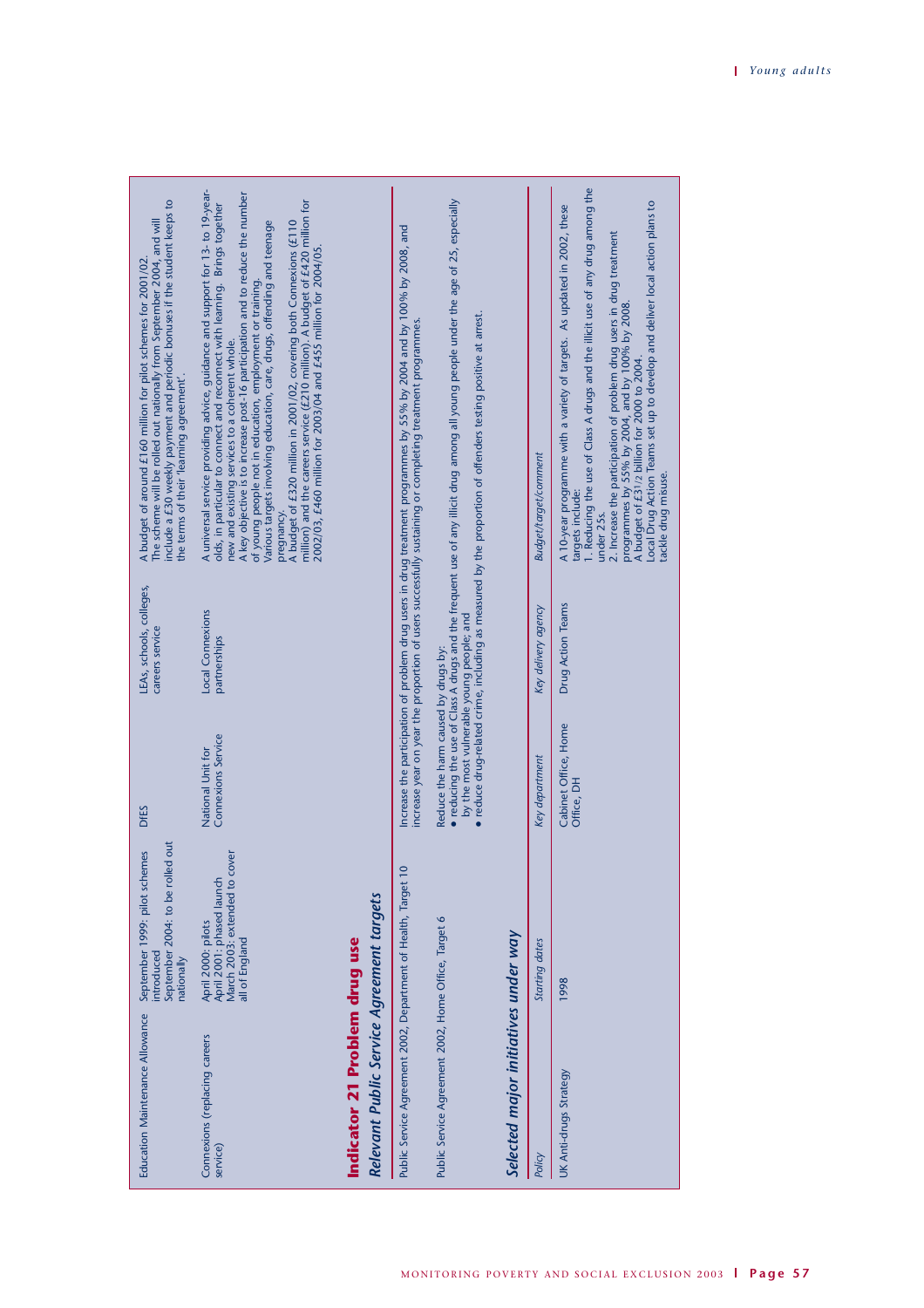## **Unemployment**



**The unemployment rate for 18- to 24-year-olds has fallen by a third over the last decade. But it is now two and a half times the rate for older workers, which has halved over the same period.**



**Unemployed rates for 18- to 24-year-olds in Wales and the North East are double the rates in the South (excluding London).**



The first graph shows the rate of unemployment for those aged 18 to 24 compared with those aged 25 to retirement. The second graph provides a breakdown of the rate of unemployment for those aged 18 to 24 by region. The figures are averages for the years 2001, 2002 and 2003.

The data source for both graphs is the Labour Force Survey (LFS) and the data for each year is from the Spring Quarter. The data relates to the United Kingdom and is not seasonally adjusted.

'Unemployment' is the ILO definition, which is used for the official UK unemployment numbers. The ILO unemployment rate is the percentage of the economically active population who are unemployed on the ILO measure (i.e. the total population for the relevant age group less those classified as economically inactive).

*Overall adequacy of the indicator: high. The LFS is a well-established, three monthly government survey, designed to be representative of the population as a whole.*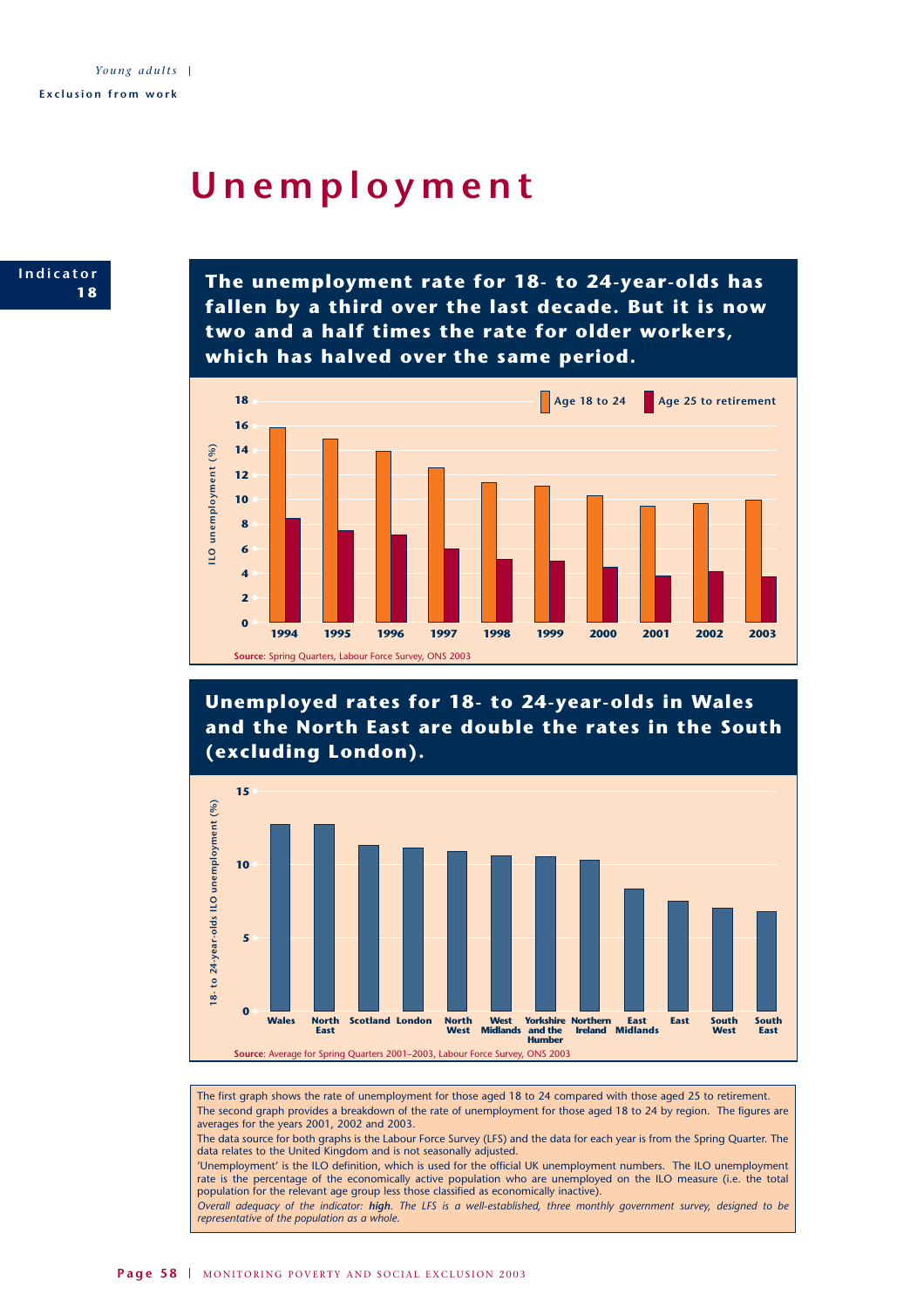### **Low pay**

**The number of young adults aged 18 to 21 on very low pay did not change much between 1998 and 2002. A quarter of a million are paid less than the minimum wage for those aged 22 and over.**



### **Three-quarters of young adults on low pay work in the distribution, hotel and restaurant trades.**



The first graph shows the estimated number of employees aged 18 to 21 who were paid below various hourly rate of pay<br>in each year shown. No data is available for years before 1998 and the available data distinguishes betwe and 22+ age groups.

The first threshold is the national minimum wage for those aged 18 to 21. The second threshold is the national minimum<br>wage for those aged 22+. The third threshold aims to reflect inflation and rises in 10p increments from 1998 to £4.40 in 2002.

The second graph shows the distribution of employees aged 16 to 24 earning less than £4.40 per hour across different sectors of the economy. The data source is LFS and relates to the United Kingdom. The data is from a direct question in the Spring Quarter of LFS 2002 and includes only those people who answered this question.

Overall adequacy of the indicator: **limited**. The LFS and NES are well-established government surveys, designed to be<br>representative of the population as a whole. However, neither survey accurately measures low pay in its methods for combining and adjusting the data are not available for public scrutiny, and the underlying dataset itself is not publicly<br>available. In other words, outside researchers now have to rely on whatever data ONS dec **Indicator 1 9**

The figures in the graph are from published ONS statistics, which were themselves derived from a combination of data from the Labour Force Survey (LFS) and New Earnings Survey (NES), with adjustments by the ONS.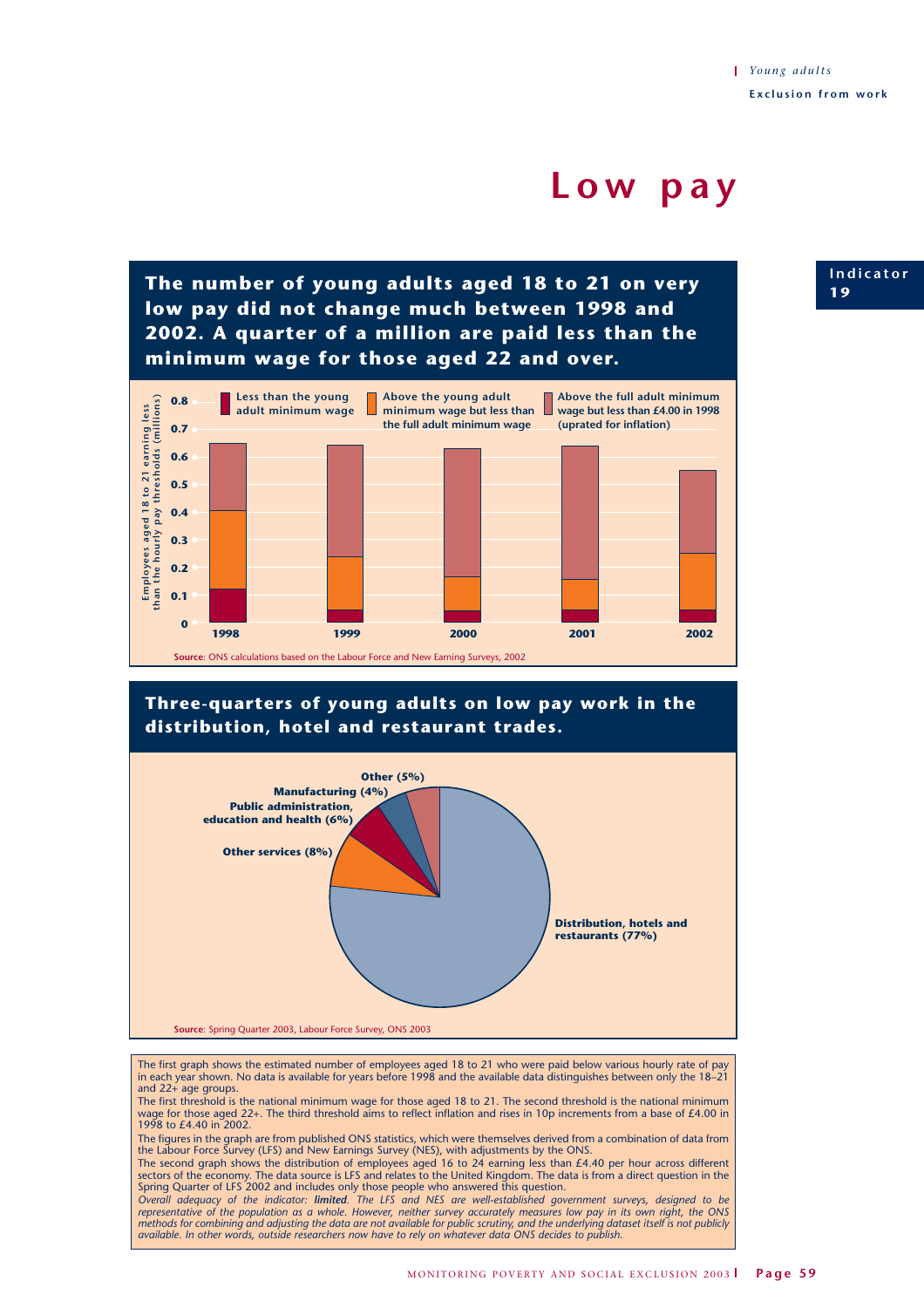# **Destination of school leavers**



**The proportion of 16-year-olds in England not in education or training ranges from a fifth in the North East to an eighth in the South East.**



The first graph shows the proportion of year 11 pupils who are not in full-time education or training. The second graph shows, for the latest year, how the proportions who are not in full-time education or training vary by region.

The data source for both graphs is the Connexions Careers Service Activity Survey. The data relates to England only. 'Out of contact or no response' effectively means that Connexions has lost contact with the person, in which case it has been assumed that the person is not in either full-time education or training.

*Overall adequacy of the indicator: high. The Careers Service Activity Survey is a well-established government survey.* 

*A further graph showing how the proportions not in full-time education vary by ethnic group can be found at www.poverty.org.uk.*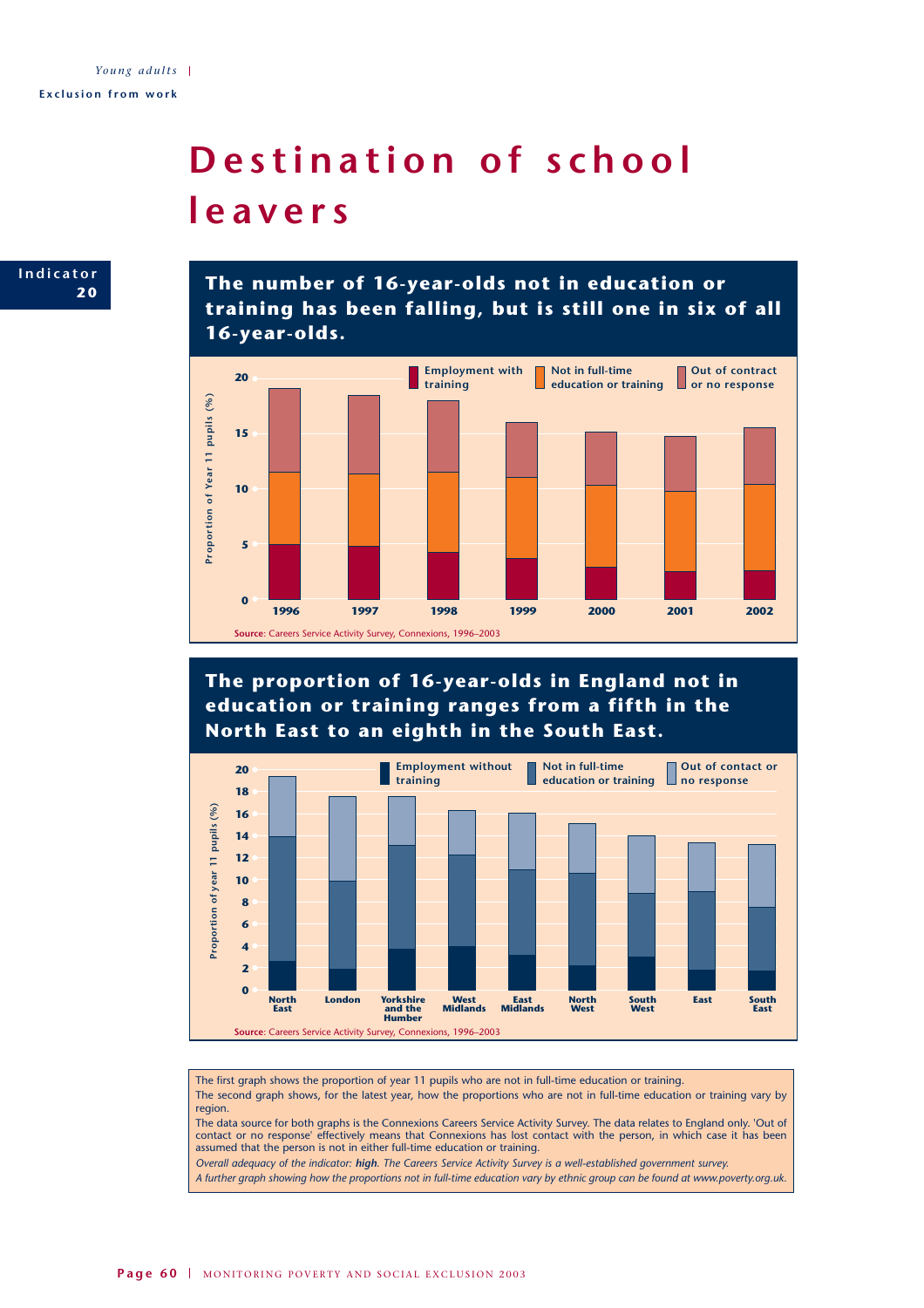## **Problem drug use**



**The number of problem drug users aged 15 to 24 starting treatment in Northern and Yorkshire is four times the level of that in the East and South East.**



The first graph shows the number of 15- to 24-year-olds in Great Britain starting an episode with any agency offering services to drug mis-users for each of the six month periods shown. An 'episode' is defined as a person presenting to a treatment agency for the first time, or after a break in contact of six months or more. Note that a new way of counting treatment episodes was introduced in April 1997. Some of the earlier data for Scotland is estimated because of 'missing data' in one of the databases.

The second graph shows, for the latest year, a breakdown of these episodes by Regional Health Authority (2001 boundaries), expressed as a proportion of 15- to 24-year-olds in that region.

*Overall adequacy of the indicator: limited. The numbers count individuals presenting for treatment in each six-month period, but do not include those in treatment who presented in an earlier six-month period. Furthermore, services such as needle-exchange schemes, outreach work and most services for those in prison are excluded. Finally, many problem drug users do not present for treatment at all. So, in summary, it is not at all clear that trends in recorded drug treatment episodes are a true reflection of trends in drug usage.*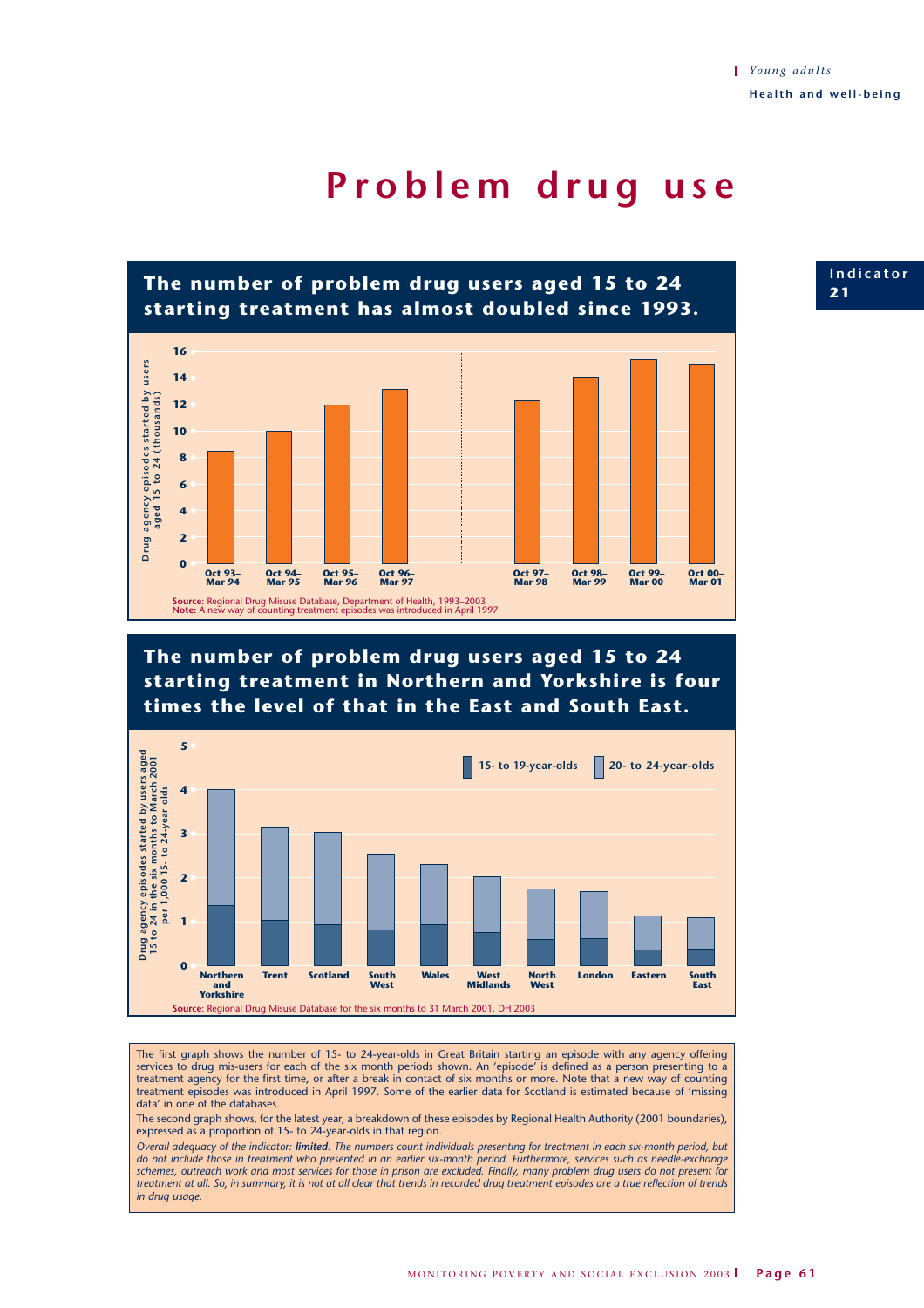# **Without a basic qualification**



**One in four 19-year-olds (200,000 people) still fails to achieve a basic level of qualification. One in twelve (60,000 people) has no qualifications at all.**



**Half of all 24- to 29-year-old employees with no qualifications earn less than £200 per week. This compares with a third of those with GCSEs but without NVQ2 or equivalent, and a sixth of those with NVQ2 or better qualifications.**



The first graph shows the proportion of 19-year-olds without a basic qualification, with the data shown separately for those without NVQ2 or equivalent, and for those without any GCSEs at grade G or above. DfES equivalence scales have been used to translate academic qualifications into their vocational equivalents. So, for example,

'NVQ2 or equivalent' includes those with five GCSEs at grade C or above, GNVQ level 2, two AS levels or one A level. The second graph shows the proportion of 24- to 29-year-olds who are in employment who have an average weekly gross pay<br>of less than £200, with the data broken down by level of highest qualification. The figures are averag students often are).

The data source for both graphs is the Labour Force Survey (LFS) and the data for each year is from the Spring Quarter. The<br>data relates to the United Kingdom and is not seasonally adjusted. Respondents who did not answer perform the analysis have been excluded from the relevant graphs.

Overall adequacy of the indicator: **high**. The LFS is a well-established, quarterly survey designed to be representative of the population<br>as whole. Note, however, that the low pay data in the second graph is considered by *data in the first graph.*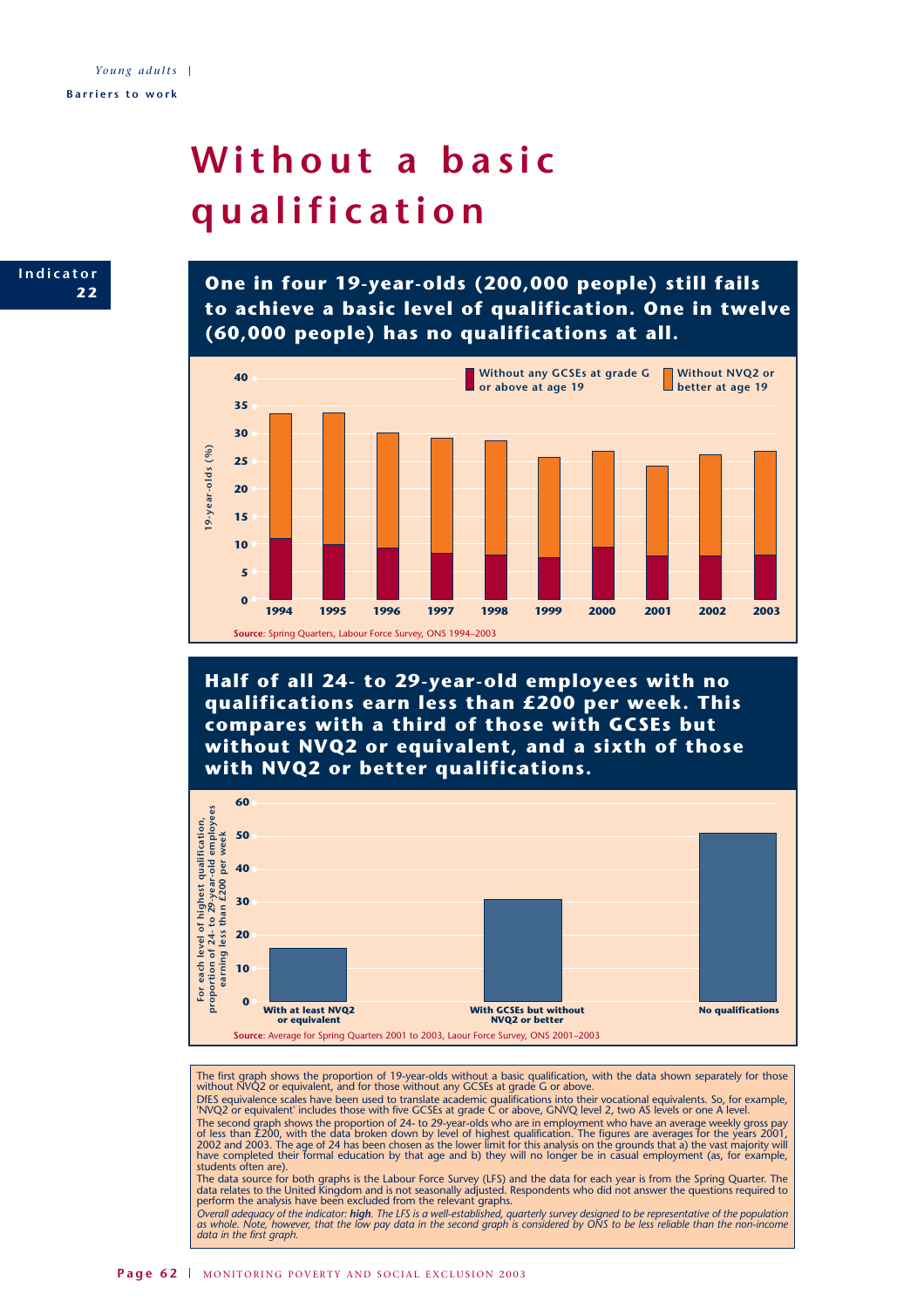## **With a criminal record**



### **Black young adults are seven times as likely as white young adults to be in prison.**



The first graph shows the number of young men and women aged 18 to 20 who were convicted of an indictable offence in each year. The data source is the Home Office's Criminal Statistics and relates to England and Wales. The second graph shows the likelihood of being in prison under sentence across different ethnic groups in England and Wales in June 2001. These likelihoods are expressed in terms of the number of offenders aged 20 or younger sentenced and in prison in June 2001 per 1,000 population aged 16 to 20 of the relevant ethnic group. The data source is the Home Office Prison Statistics for England and Wales. *Overall adequacy of the indicator: medium. The data is dependent upon administrative practices of the police and the judicial system.*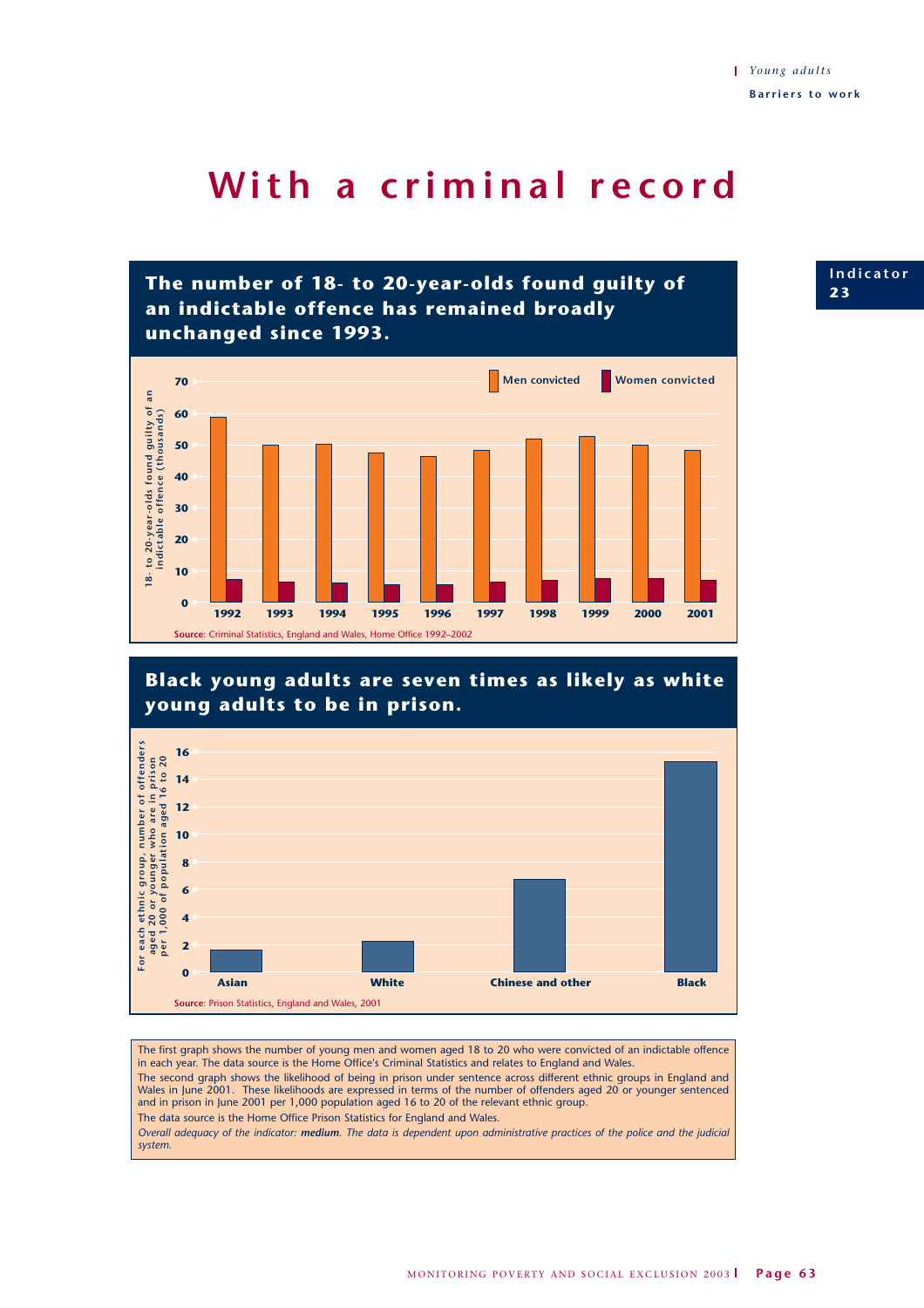# **4 Adults**

#### **How the indicators were chosen**

Those aged from 25 to retirement age make up about half of the total population. Although they are in some ways the least vulnerable of all age groups, they are often under considerable and multiple pressures to support others, as well as themselves.

#### *Exclusion from work*

The first indicator is '**the numbers of people who would like paid work but do not have it**'. This indicator recognises that it is not sufficient to look only at those officially unemployed since they are actually a minority of working age adults who would like to have a job.

The second indicator, new to this year's report, is '**the number of jobs in the manufacturing, construction and other production industries**'. While the total number of jobs has been growing over the last decade, the mix of these jobs has also been changing. This has potentially important implications for poverty. In particular, production, construction and other production industries are typically dominated by full-time male manual jobs and the loss of such jobs can have a severe impact on the income of many households where the man is often the major earner of the household.

#### *Disadvantaged at work*

Even with the introduction of the National Minimum Wage, the pay of some workers is not, by itself, sufficient to take their families out of low income. The last 20 years has seen a gap open up between average earnings and the earnings of the lowest paid. The chosen low pay indicator is '**the number of working age adults on low rates of pay**', with trends for a selection of low pay thresholds shown.

The recently introduced system of tax credits is a major government initiative to tackle the continuing problems of low pay. These tax credits are more generous than the previous system of benefits that they replaced in terms of both the numbers of people who are eligible and the amounts of money that they are eligible for. The second indicator, new to this year's report, is '**the number of people in receipt of the Working Families Tax Credit**'. While this indicator does not meet the criterion of it being obvious which is the desired direction for change over time, it is clear that the trends in the last few years have been driven by the changes in eligibility rather than any underlying changes in need and thus that upward trends are currently to be desired.

Frequent moves in and out of low paid employment has become the experience of many workers, predominantly those with below average skill levels. The chosen indicator of work insecurity is '**the proportion of people making a new claim for unemployment benefit who were last claiming less than six months ago**'. The second graph for this indicator shows the proportion of temporary employees who would like a permanent job.

Work-related training and gaining new qualifications are both means of reducing the chances of negative labour market outcomes.22 The chosen indicator on training is the '**the chance of receiving job-related training by level of qualification**', which examines the inequality in access to training between those with and without qualifications.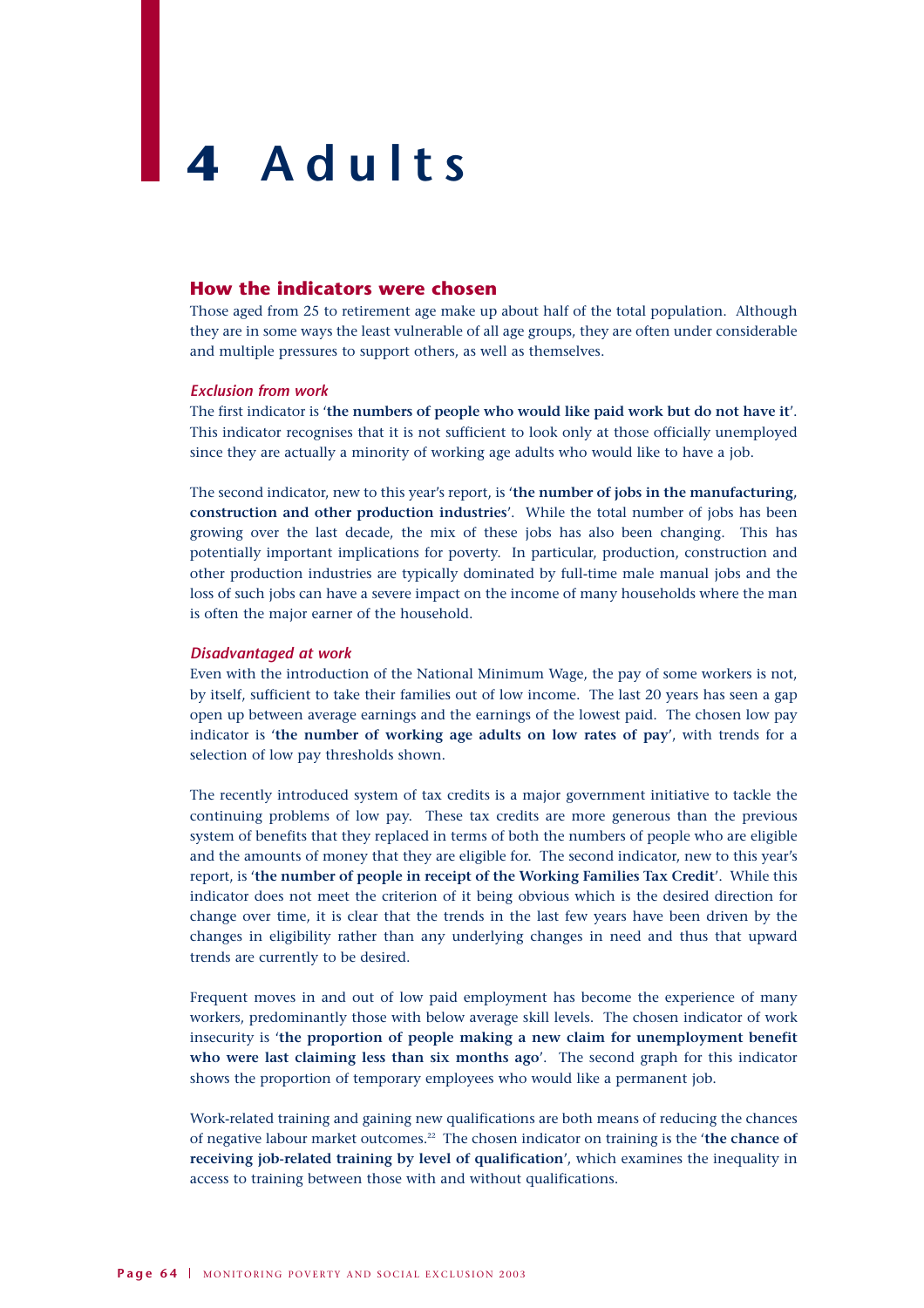#### *Health and well-being*

The first health indicator is '**the proportion of those aged under 65 who die each year**', providing an overall indicator of premature death, with the second graph showing the inequalities between different parts of the country.

The second indicator is the '**the proportion of working age women who are obese.**' Obesity is a major risk factor for a range of lethal diseases, including heart disease, non-insulin dependent diabetes, high blood pressure and osteoarthritis<sup>23</sup> and, in the case of women, differs substantially by level of household income.

The third indicator is '**the proportion of the working age population who report a limiting long-standing illness, disability or infirmity.**' The biggest group of people who are economically inactive but want paid work are the long-term sick and disabled $^{24}$  and the prevalence of such illness or disability is much greater among those on lower incomes than among those on higher incomes.

Depression is one of the most common forms of mental illness, and its effects can spread into all dimensions of a person's life including their work, home and social environments. Triggers identified for development of depression include unemployment, redundancy or the threat of it, and financial difficulties.25 The chosen indicator of mental health is '**the proportion of adults classified at being at high risk of developing mental illness**', where this proportion differs substantially by level of household income.

#### **What the indicators show**

#### *Indicator 24: Individuals wanting paid work*

Whereas the number officially unemployed has halved over the last decade, the number who are 'economically inactive', but want work has remained unchanged.

The proportion of the working age population wanting paid work is one and a half times greater in the North East, London and Scotland as in the East and South East.

#### *Indicator 25: Jobs*

While the total number of jobs has been rising, the number of jobs in manufacturing, construction and other production industries has been falling.

Production, construction, energy and agriculture are the areas which are dominated by fulltime male jobs.

#### *Indicator 26: Low pay*

The number of people aged 22 and over on very low pay fell sharply in 2002, following only moderate falls between 1998 and 2001.

More than half of female employees in manual occupations, sales, cooking, cleaning and caring earn less than £250 per week.

#### *Indicator 27: In receipt of tax credits*

The introduction of tax credits means that the number of working families who are in receipt of in-work benefits has more than doubled since 1994.

The proportion of families in London who are in receipt of tax credits is less than half that in the North of England.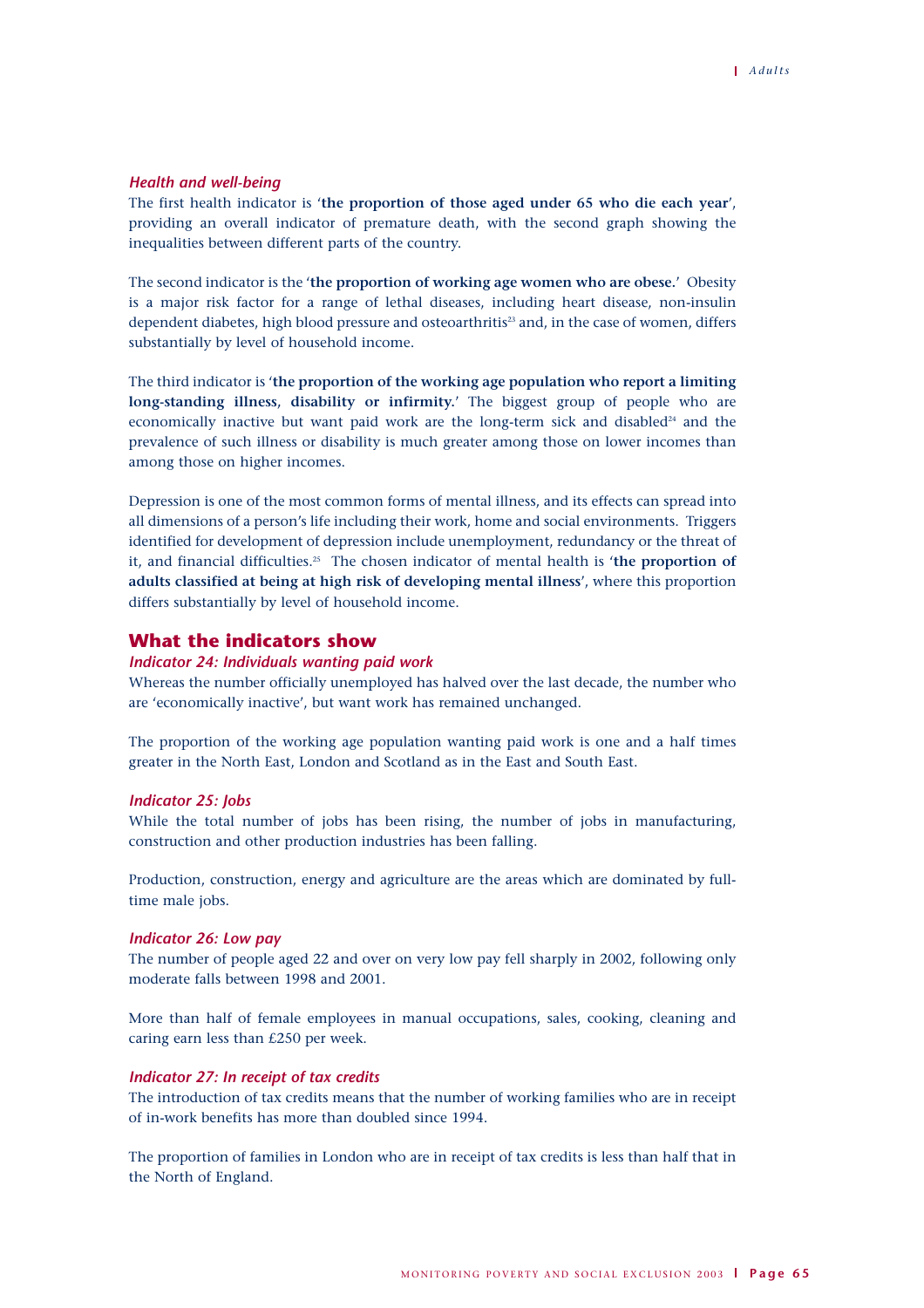#### *Indicator 28: Insecure at work*

Two-fifths of those making a new claim for Jobseeker's Allowance were last claiming less than six months ago.

Only 1 in 10 part-time employees want a full-time job – but a third of temporary employees would like a permanent job.

#### *Indicator 29: Access to training*

One in 10 people without qualifications receiving some job-related training in any threemonth period. This compares to 1 in 3 for those with qualifications.

The proportion of people receiving job training is much greater for those with higher educational qualifications than for those with other qualifications.

#### *Indicator 30: Premature death*

Premature deaths fell by 15 per cent in the ten years to 2001. They are, however, still one and a half times as common among men as among women.

Premature deaths of men are much higher in Scotland than elsewhere.

#### *Indicator 31: Obesity*

A quarter of women aged 25 to 64 are now obese.

Women from below average income households are much more likely to be obese than women from richer households. There is less difference for men.

#### *Indicator 32: Limiting long-standing iIlness or disability*

A quarter of adults aged 45 to 64 suffer a long-standing illness or disability which limits their activity.

More than a third of adults aged 45 to 64 on below average incomes have a limiting longstanding illness or disability, twice the rate for those on above average incomes.

#### *Indicator 33: Mental health*

The proportion of adults aged 25 to 64 who are at high risk of developing a mental illness is lower than a decade ago. Women are more at risk than men.

Adults in the poorest fifth are twice as likely to be at risk of developing a mental illness as those on average incomes.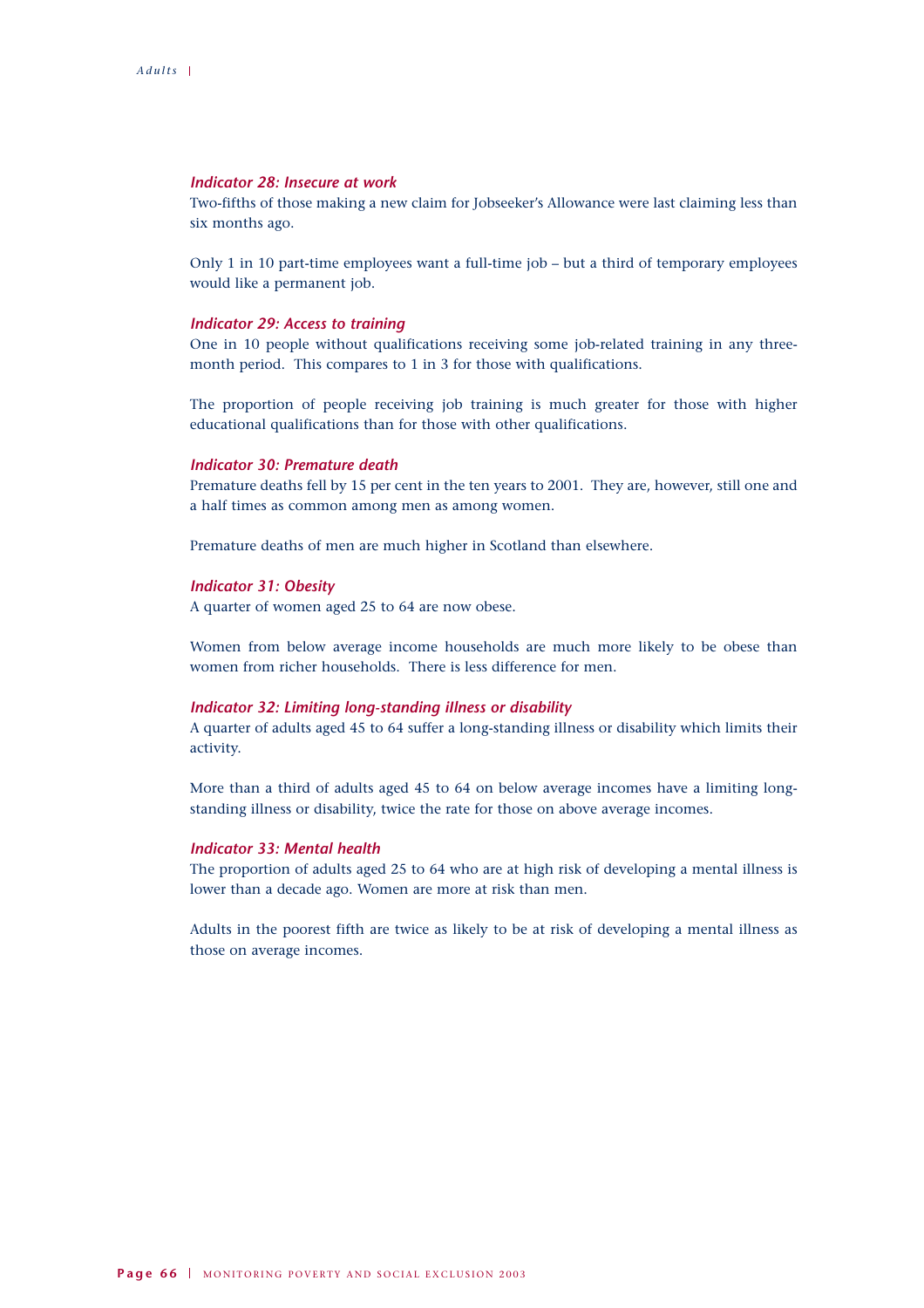| work<br>Indicator 24 Individuals wanting paid<br>Relevant Public Service Agreement targets | Demonstrate progress by Spring 2006 on increasing the employment rate and reducing the unemployment rate over the economic<br>cycle.<br>Public Service Agreement 2002, DWP, Target 3 | Over the 3 years to Spring 2006, increase the employment rates of disadvantaged areas and groups, taking account of the economic<br>districts with the poorest initial labour market position, and significantly reduce the difference between their employment rates and<br>cycle – lone parents, ethnic minorities, people aged 50 and over, those with the lowest qualifications, and the 30 local authority<br>the overall rate.<br>Public Service Agreement 2002, DWP, Target 4 | significantly reduce the difference between their employment rate and the overall rate. Work to improve the rights of disabled people<br>In the 3 years to 2006, increase the employment rate of people with disabilities, taking account of the economic cycle, and<br>and to remove barriers to their participation in society.<br>Public Service Agreement 2002, DWP, Target 7 | Selected major initiatives under way | Budget/target/comment<br>Key delivery agency<br>Key department<br>Starting dates | Government figures are that 150,000 people moved into jobs by March 2003,<br>80% of which were sustained jobs and 20% lasted less than 13 weeks.<br>Employment Service<br>DfES/DWP<br>2001, extended to the under 25s<br>une 1998: introduced for those<br>enhanced New Deal in April<br>April 2001: became the<br>25 and over | between April 2001 and March 2003, of which around 30% moved into jobs.<br>Government figures are that around 80,000 people entered the scheme<br>A budget of £20 million each year from 2000/01 to 2004.<br>Jobcentre Plus with variety<br>of local partnerships<br>DfES/DWP<br>September 1998: introduced<br>April 2001: extended | June 2003. Around half of the leavers from the scheme leave for employment<br>Government figures are that 210,000 lone parents had found employment by<br>A budget of £100 million for 2001/02, £180 million for 2002/03 and £250<br>Aims to achieve an overall 70% employment for lone parents by 2010.<br>and a third leave for other reasons but remain on Income Support.<br>million for 2003/04.<br>Jobcentre Plus with variety<br>of local partnerships<br>DfES/DWP<br>October 1998: national rollout.<br>October 2001: uprated and<br>luly 1997: prototype.<br>April 2000: uprated<br>extended | A voluntary scheme and, overall, 1 million people are eligible to participate.<br>Government figures are that around 100,000 people have moved into jobs<br>Includes payments of tax-free employment credit, a training grant, and<br>A budget of £20 million for each year from 2000/01 until 2004<br>support and advice.<br>since April 2000.<br>Jobcentre Plus with variety<br>of local partnerships<br>DfES/DWP<br>November 1999: pathfinders<br>April 2000: implementation | Aimed to move 3,000 eligible people into work in 2000/01 and a further<br>A budget of £20 million for each year from 2000/01 until 2004.<br>3,000 in 2001/02.<br>Jobcentre Plus with variety<br>of local partnerships<br>DfES/DWP<br>April 2000: became mandatory<br>February 1999: started |
|--------------------------------------------------------------------------------------------|--------------------------------------------------------------------------------------------------------------------------------------------------------------------------------------|--------------------------------------------------------------------------------------------------------------------------------------------------------------------------------------------------------------------------------------------------------------------------------------------------------------------------------------------------------------------------------------------------------------------------------------------------------------------------------------|-----------------------------------------------------------------------------------------------------------------------------------------------------------------------------------------------------------------------------------------------------------------------------------------------------------------------------------------------------------------------------------|--------------------------------------|----------------------------------------------------------------------------------|--------------------------------------------------------------------------------------------------------------------------------------------------------------------------------------------------------------------------------------------------------------------------------------------------------------------------------|-------------------------------------------------------------------------------------------------------------------------------------------------------------------------------------------------------------------------------------------------------------------------------------------------------------------------------------|-------------------------------------------------------------------------------------------------------------------------------------------------------------------------------------------------------------------------------------------------------------------------------------------------------------------------------------------------------------------------------------------------------------------------------------------------------------------------------------------------------------------------------------------------------------------------------------------------------|---------------------------------------------------------------------------------------------------------------------------------------------------------------------------------------------------------------------------------------------------------------------------------------------------------------------------------------------------------------------------------------------------------------------------------------------------------------------------------|---------------------------------------------------------------------------------------------------------------------------------------------------------------------------------------------------------------------------------------------------------------------------------------------|
|                                                                                            |                                                                                                                                                                                      |                                                                                                                                                                                                                                                                                                                                                                                                                                                                                      |                                                                                                                                                                                                                                                                                                                                                                                   |                                      | Policy                                                                           | New Deal for the long-term<br>unemployed                                                                                                                                                                                                                                                                                       | New Deal for disabled people                                                                                                                                                                                                                                                                                                        | New Deal for lone parents                                                                                                                                                                                                                                                                                                                                                                                                                                                                                                                                                                             | New Deal for the over 50s                                                                                                                                                                                                                                                                                                                                                                                                                                                       | New Deal for partners of<br>unemployed people                                                                                                                                                                                                                                               |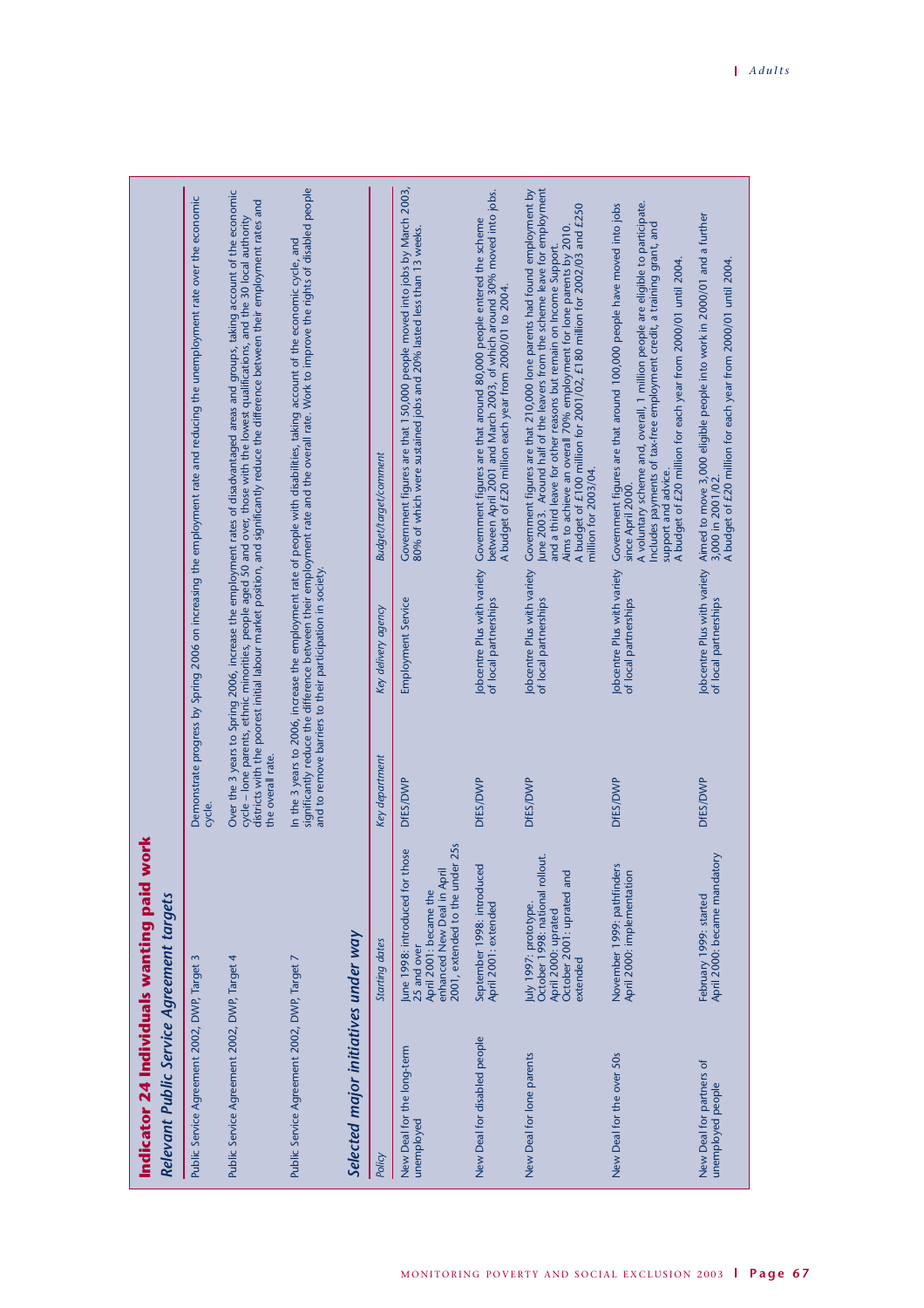|                                              | Relevant Public Service Agreement targets                                                                  |                |                                                                                     |                                                                                                                                                                                                                                                                     |
|----------------------------------------------|------------------------------------------------------------------------------------------------------------|----------------|-------------------------------------------------------------------------------------|---------------------------------------------------------------------------------------------------------------------------------------------------------------------------------------------------------------------------------------------------------------------|
| Public Service Agreement 2002, DTI, Target 9 |                                                                                                            |                |                                                                                     | By 2006, working with all departments, bring about measurable improvements in gender equality across a range of indicators, as part<br>of the government's objectives on equality and social inclusion.                                                             |
|                                              | For details of relevant major initiatives, see those listed in the income chapter.                         |                |                                                                                     |                                                                                                                                                                                                                                                                     |
| <b>Indicator 30 Premature death</b>          |                                                                                                            |                |                                                                                     |                                                                                                                                                                                                                                                                     |
|                                              | Public Service Agreement 2002, Department of Health, Target 6<br>Relevant Public Service Agreement targets |                | 75; from cancer by at least 20% in people under 75.                                 | Reduce substantially the mortality rates from the major killer diseases by 2010: from heart disease by at least 40% in people under                                                                                                                                 |
|                                              | Public Service Agreement 2002, Department of Health, Target 7                                              |                |                                                                                     | Improve life outcomes of adults and children with mental health problems through year on year improvements in access to crisis and<br>CAMHS services, and reduce the mortality rate from suicide and undetermined injury by at least 20% by 2010.                   |
|                                              | Selected major initiatives under way                                                                       |                |                                                                                     |                                                                                                                                                                                                                                                                     |
| Policy                                       | Starting dates                                                                                             | Key department | Key delivery agency                                                                 | Budget/target/comment                                                                                                                                                                                                                                               |
| Health Action Zones                          | April 1998: first wave<br>April 1999: second wave                                                          | H              | (NHS, Local authorities,<br>voluntary and private<br>Health partnerships<br>sectors | There are 26 zones that will operate for 7 years and collectively cover around<br>Aims to improve health and to modernise services in areas of high health<br>A budget of £320 million for the 3 years from 1999/00.<br>need and deprivation.<br>13 million people. |
| <b>Indicator 33 Mental health</b>            |                                                                                                            |                |                                                                                     |                                                                                                                                                                                                                                                                     |
|                                              | Selected major initiatives under way                                                                       |                |                                                                                     |                                                                                                                                                                                                                                                                     |
| Policy                                       | Starting dates                                                                                             | Key department | Key delivery agency                                                                 | Budget/target/comment                                                                                                                                                                                                                                               |
| Modernising Mental Health Services 1999      |                                                                                                            | 舌              | Health authorities                                                                  | The only specific target is on suicides: to reduce the rate of suicides by at least<br>Aims to reduce mental health problems, including depression.<br>A budget of £700 million for 1999 to 2002.<br>20% by 2010.                                                   |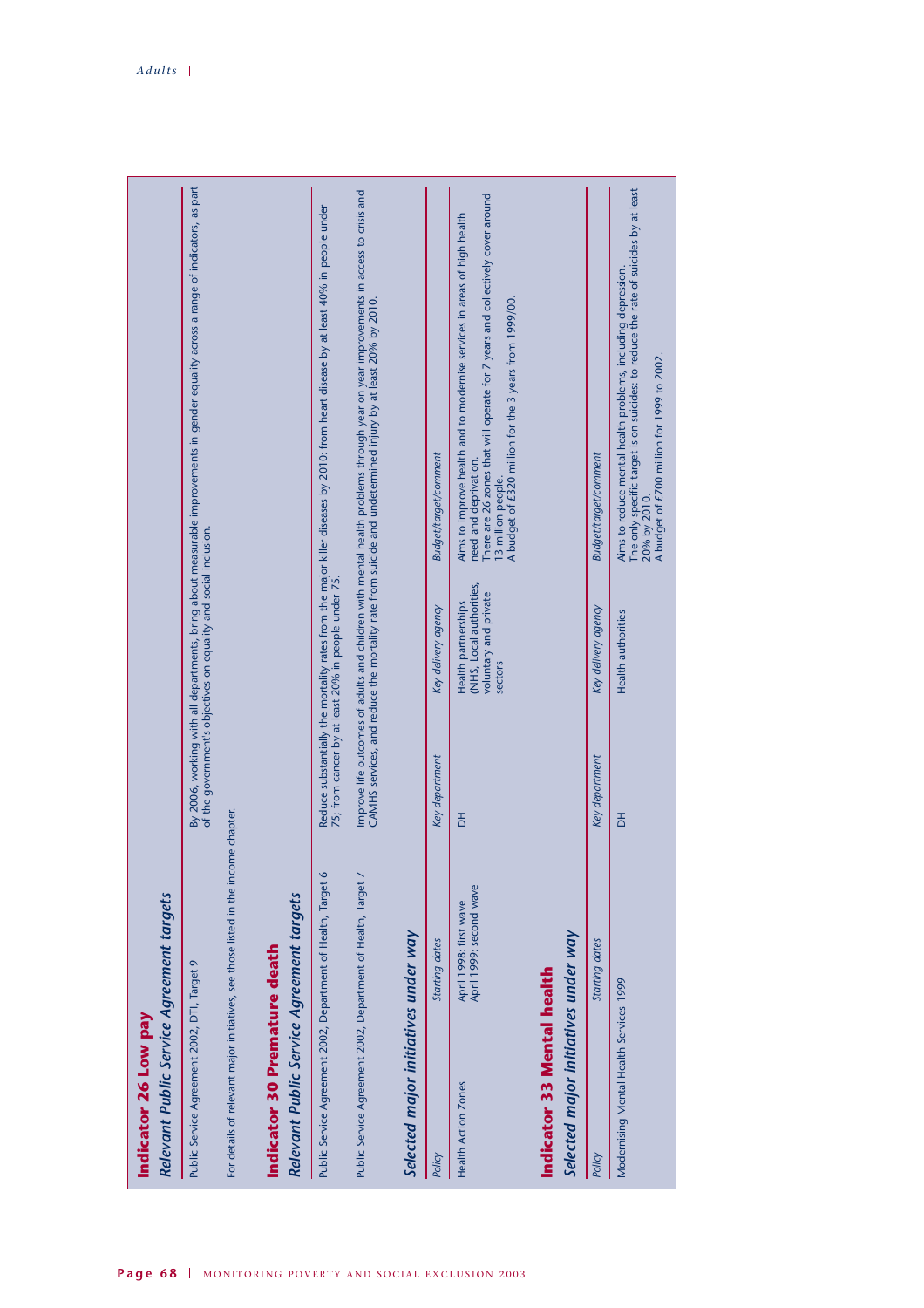# **Individuals wanting paid work**

**Whereas the number officially unemployed has halved over the last decade, the number who are 'economically inactive' but want work has remained unchanged.**



**The proportion of the working age population wanting paid work is one and a half times greater in the North East, London and Scotland as in the East and South East.**



The first graph shows the number of people aged 25 to retirement wanting work. It is divided between the unemployed (as defined by the ILO) and those counted as 'economically inactive' who, nevertheless, want paid work.<br>The second graph shows the proportion of the population aged 25 to retirement who want paid work by region. The figures<br>ar

Note that the ILO unemployment rates in these graphs are not the same as in some of the other indicators, as it is percentage

of the total population (whereas, in other indicators, it is expressed as a percentage of the economically active population). *Overall adequacy of the indicator: high. The LFS is a well-established, quarterly government survey of 60,000 households, designed to be representative of the population as a whole.* 

*A further graph showing how the proportion wanting paid work varies by ethnic group can be found at www.poverty.org.uk.*

#### **Indicator 2 4**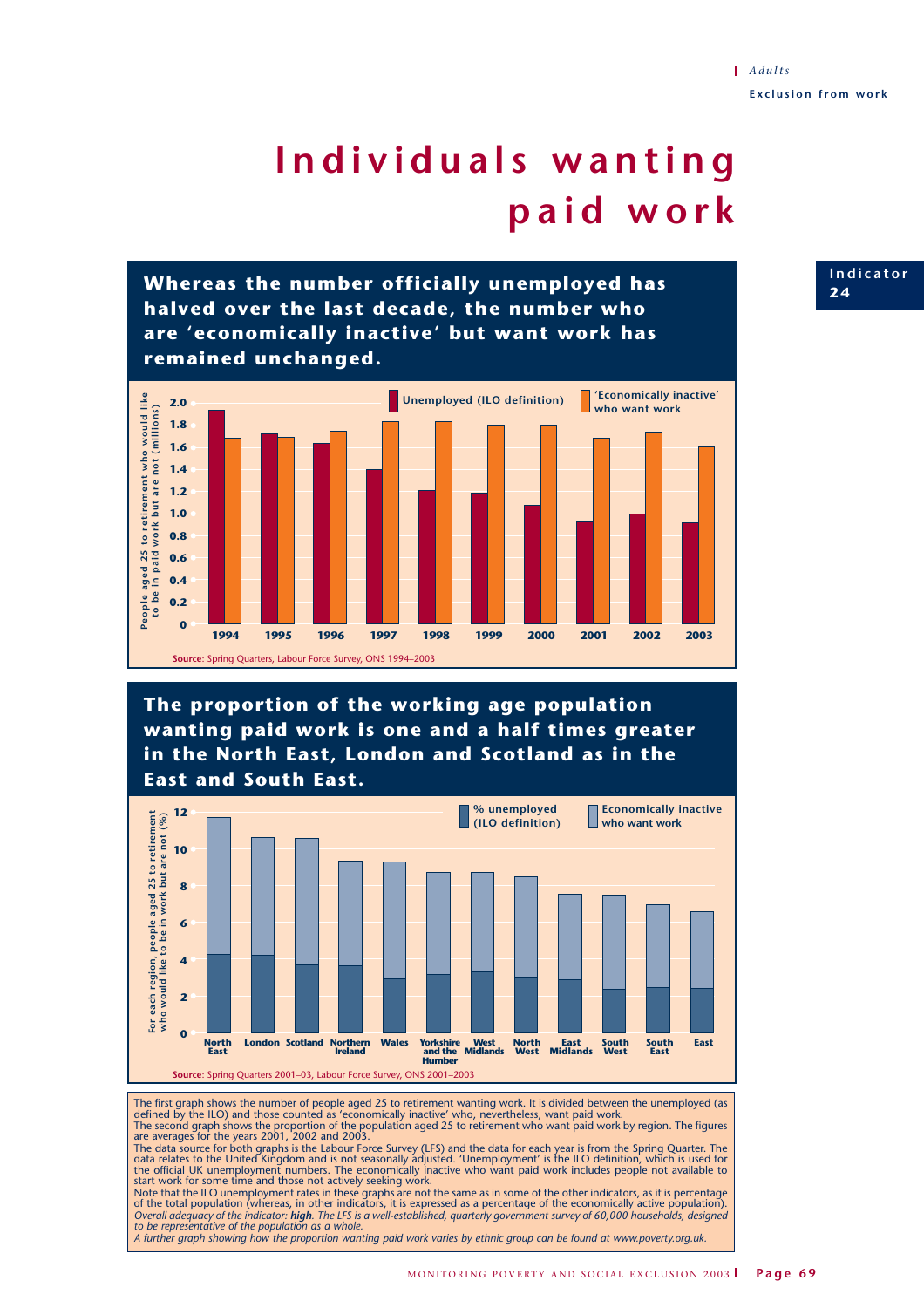# **Jobs**



**While the total number of jobs has been rising, the number of jobs in manufacturing, construction and other production industries has been falling.**



### **Production, construction, energy and agriculture are the areas which are dominated by full-time male jobs.**



The first graph shows total number of jobs over time, with the data broken down into four sectors, namely: manufacturing, construction and other production industries (sec codes A–F); wholesale, retail, hotels and restaurants (sec codes G–H); finance and other business activities (sec codes I–K); and public sector and other community services (sec codes L–Q). The data source is the Labour Force Survey (LFS) and relates to the United Kingdom. The second graph shows, for the latest year (2001), how the total number of jobs in each sector is divided between fulltime male jobs, full-time female jobs and part-time jobs (both sexes combined).

The data source is the Annual Business Inquiry (ABI) and relates to Great Britain.

*Overall adequacy of the indicator: high. LFS is a well-established, quarterly government survey, designed to be representative of the population as a whole.* 

*A further graph showing how the number of different types of jobs has changed by region can be found at www.poverty.org.uk.*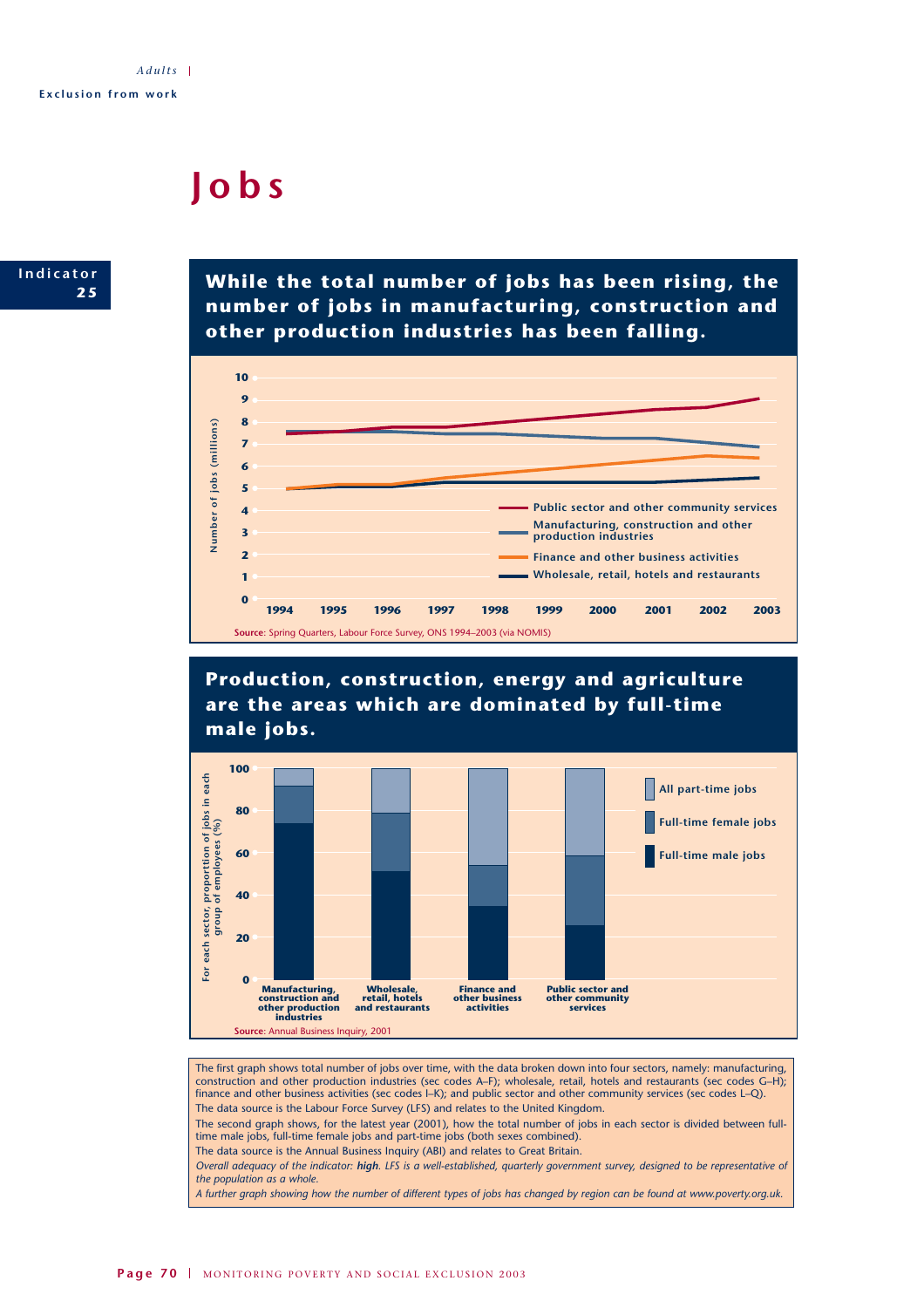### **Low pay**

### **The number of people aged 22 and over on very low pay fell sharply in 2002, following only moderate falls between 1998 and 2001. 3.0**



### **More than half of female employees in manual occupations, sales, cooking, cleaning and caring earn less than £250 per week.**



The first graph shows the estimated number of employees aged 22 to retirement age who were paid below various hourly rates of pay in each year shown. No data is available for years before 1998, and the available data distinguishes between only the  $18$  to 21 and 22+ age groups.

The first threshold is the national minimum wage. The second threshold aims to reflect inflation and rises in 10p increments from a base of £4.00 in 1998 to £4.40 in 2002.

The figures are from published ONS statistics, which were themselves derived from a combination of data from the Labour Force Survey (LFS) and New Earnings Survey (NES), with adjustments by the ONS.

The second graph shows, for 2002, how the proportion of employees paid less than £250 per week varies by occupation and gender. The data source is NES and relates to Great Britain.

Overall adequacy of the indicator: **limited**. The LFS and NES are well-established government surveys, designed to be<br>representative of the population as a whole. However, neither survey accurately measures low pay in its *methods for combining and adjusting the data are not available for public scrutiny. The underlying dataset itself is also not publicly available. In other words, outside researchers now have to rely on whatever data ONS decides to publish.*

*A variety of further graphs focusing on differences in pay between industries and between men and women can be found on www.poverty.org.uk.*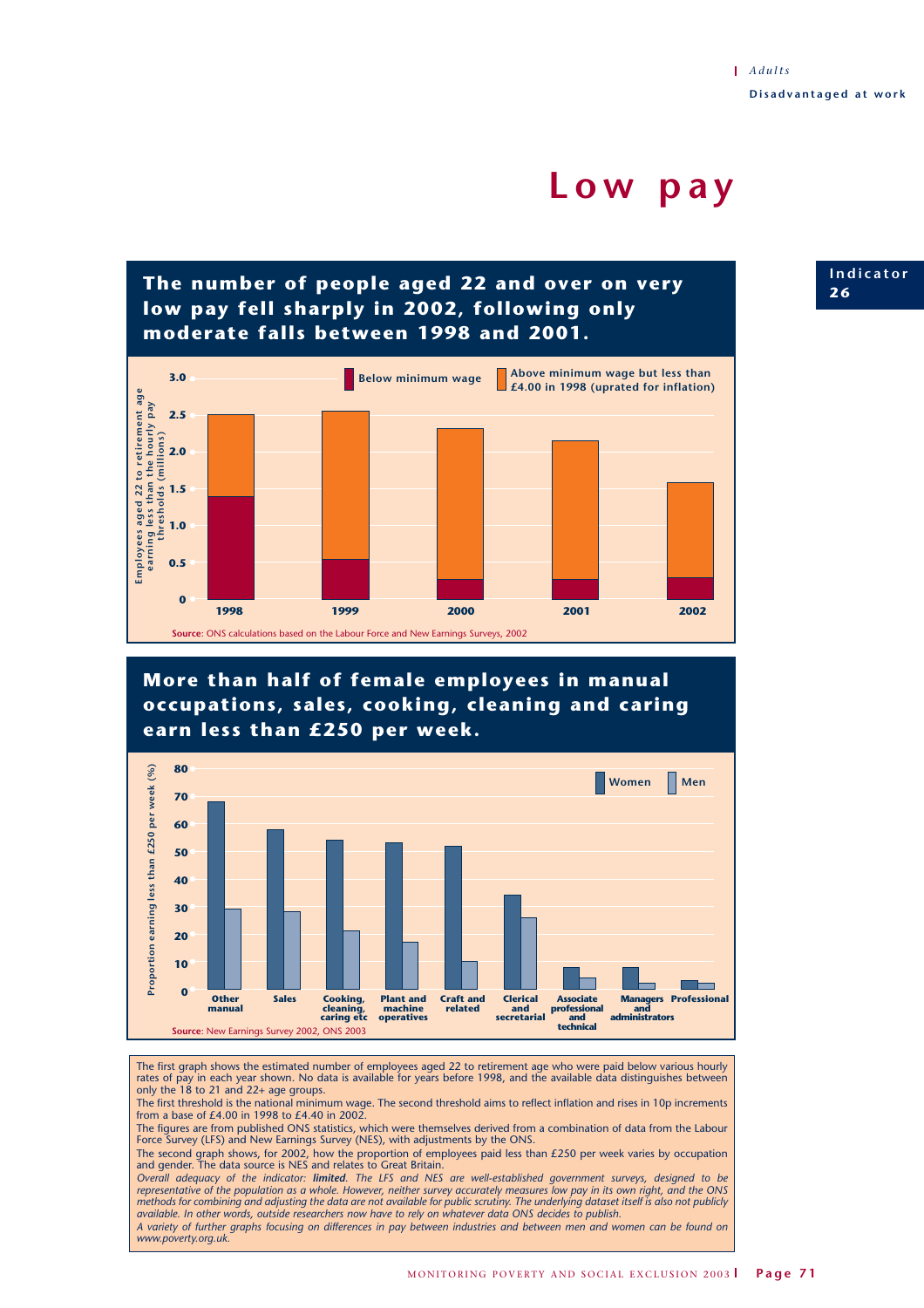## **In receipt of tax credits**



**The introduction of tax credits means that the number of working families who are in receipt of in-work benefits has more than doubled since 1994.**



### **The proportion of families in London who are in receipt of tax credits is less than half that in the North of England.**



The first graph shows the number of recipients of Family Credit (1994 to 1999) and its replacement, the Working Families Tax Credit (2000 onwards), in May of each year, both being expressed as a proportion of all women of working age. The second graph shows, for the latest year, how the number of recipients of the Working Families Tax Credit varies by region, with the data again expressed as a proportion of all women of working age. The data in both graphs relates to Great Britain. The data source for the Family Credit numbers is the Information Analysis Directorate of DWP, with the estimates based on a 5 per cent sample of recipients. The data source for the Working Families Tax Credit numbers is geographic analyses by the Inland Revenue, with the estimates based on a 5 per cent sample of recipients for May 2000 and a 100 per cent sample of recipients for May 2001 and 2002. The source for the number of women of working age is ONS revised population estimates – which take account of the 2001 Census. *Overall adequacy of the indicator: high. The data on both Family Credit and the Working Families Tax Credit is considered to be very reliable.*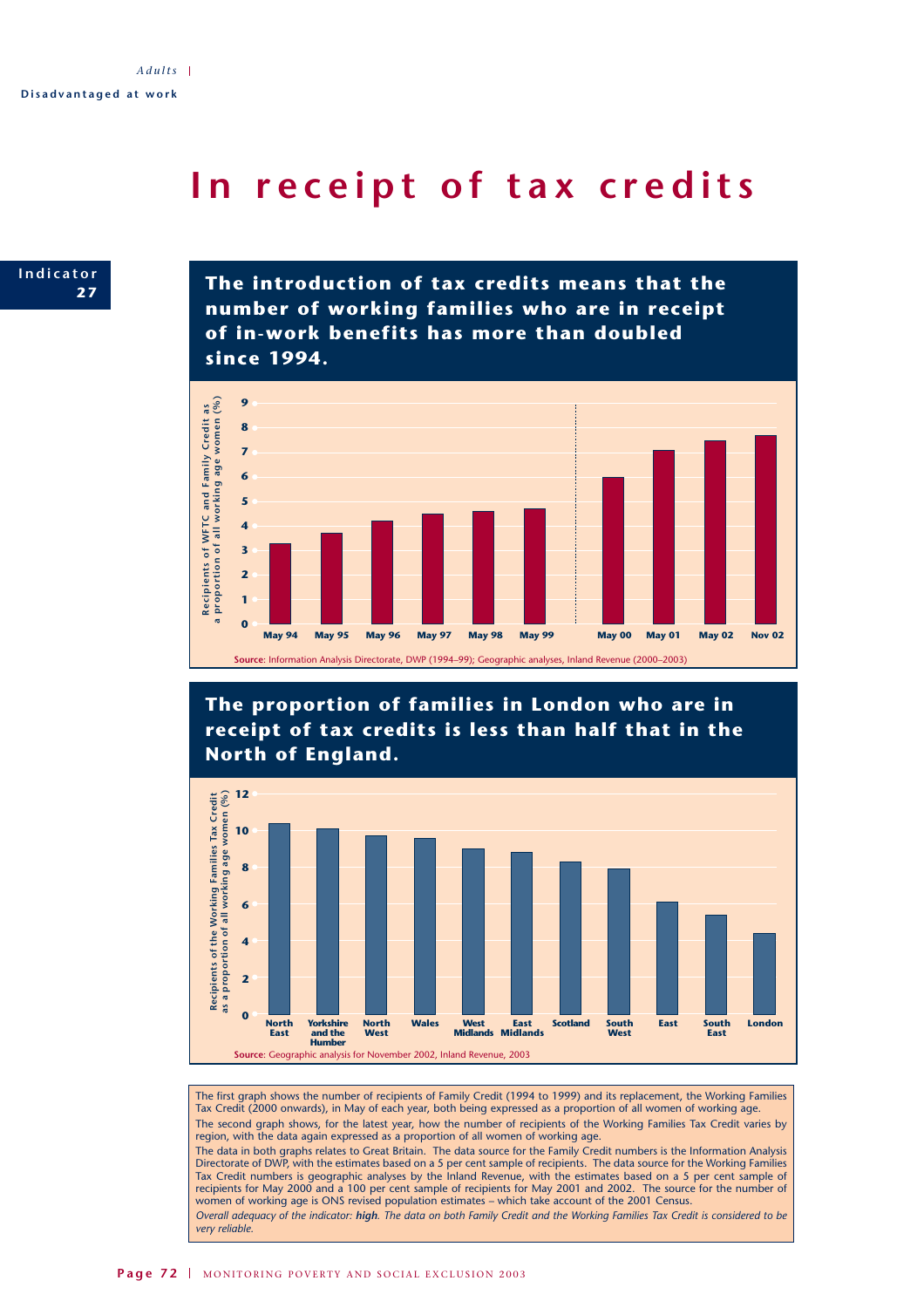# **Insecure at work**



**Only one in ten part-time employees want a full-time job, but a third of temporary employees would like a permanent job.**



The first graph tries to measure job insecurity. It shows the probability that someone who makes a new claim for Jobseeker's Allowance was last claiming that benefit less than six months previously. Figures are shown separately for men and women. The data relates to Great Britain and, for each year, is taken from the first quarter of the Joint Unemployment and Vacancies Operating System (JUVOS) cohort.

The second graph shows data for all employees aged 25 to retirement in part-time and temporary jobs (shown separately) by reason for the part-time or temporary employment. The data source is the 2003 Spring Quarter of the Labour Force Survey (LFS). The data relates to the United Kingdom and is not seasonally adjusted.

*Overall adequacy of the indicator: high. Note, however, that while the claimant count data is sound, the narrower definition of unemployment that it represents means that it understates the extent of short-term working interspersed with periods of joblessness.* 

**Indicator 2 8**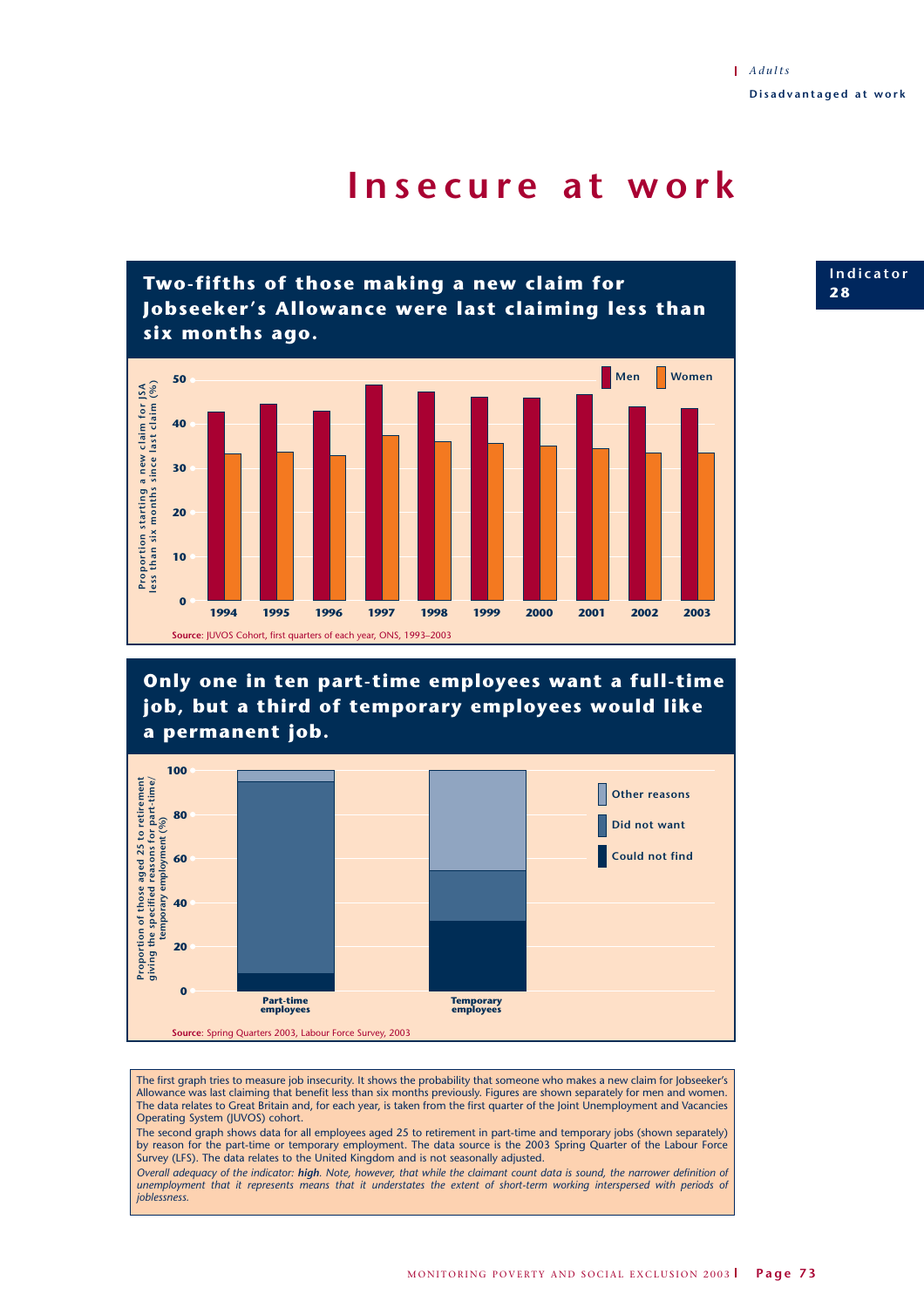# **Access to training**



**One in ten people without qualifications received some job-related training in any three-month period. This compares with one in three for those with qualifications.**



**The proportion of people receiving job-related training is much greater for those with higher educational qualifications than for those with other qualifications.**



The first graph shows the proportion of employees aged 25 to retirement age and economically active who have received<br>some job-related training in the previous three months, according to whether they have some educational

The second graph breaks down the latest year data according to the level of the employees' highest qualification. DfES equivalence scales have been used to translate vocational qualifications into their academic equivalents.

The data source for both graphs is the Labour Force Survey (LFS) and the data for each year is from the Spring Quarter. The data relates to the United Kingdom and is not seasonally adjusted.

Training includes both that paid for by employers and by employees themselves.

Overall adequacy of the indicator: **medium**. The LFS is a well-established, quarterly government survey, designed to be<br>representative of the population as a whole. But a single, undifferentiated notion of 'training', with *nature, lessens the value of the indicator.*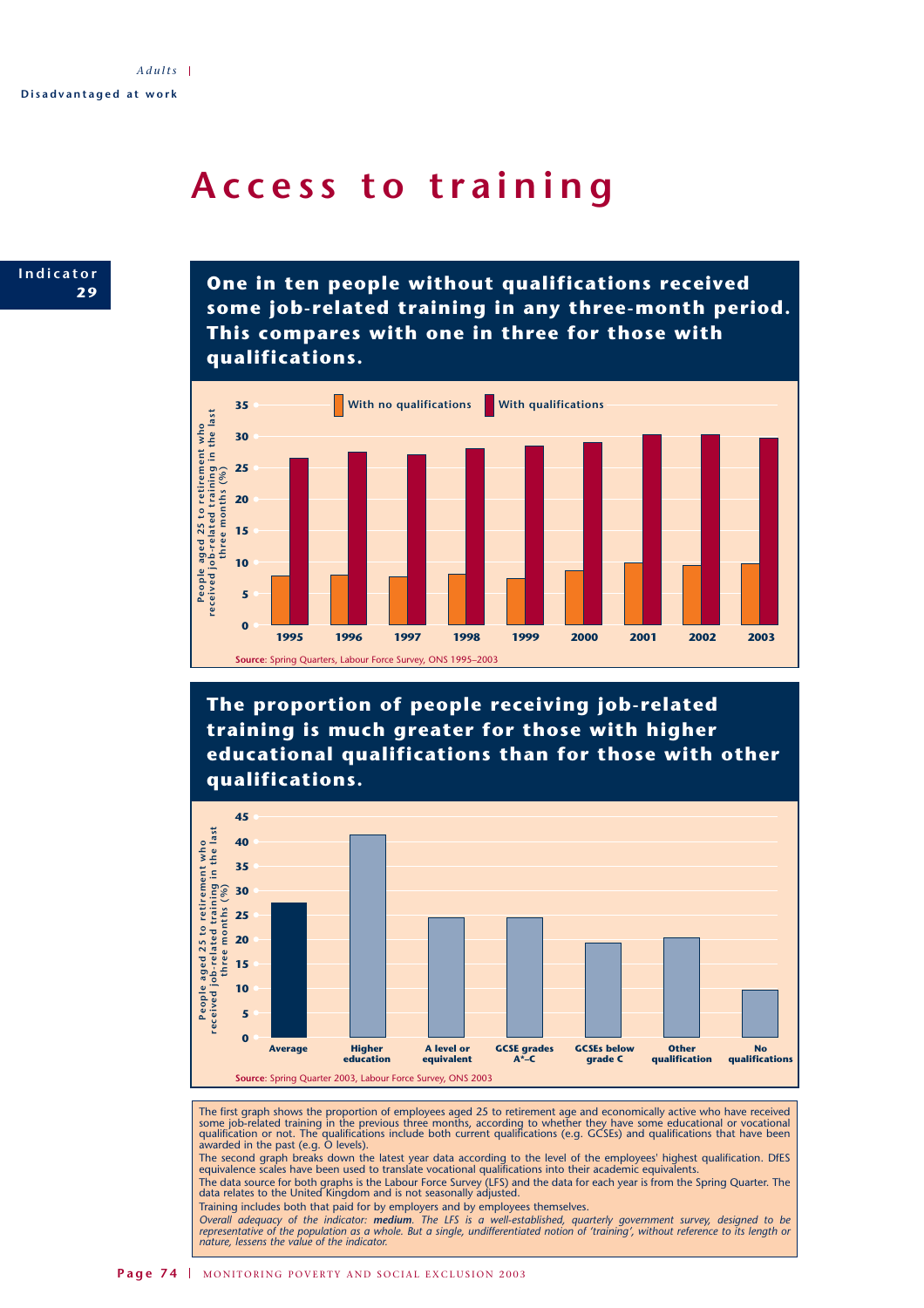# **Premature death**

**Premature deaths fell by 15 per cent in the ten years to 2001. They are, however, still one and a half times as common amongst men as among women.**



## **Premature deaths of men are much higher in Scotland than elsewhere.**



The first graph shows the number of deaths of people aged under 65 per 100,000 population aged under 65, with the data shown separately for males and females.

The second graph shows, for the latest year, how the proportion of the population aged under 65 who died varies by region. The data relates to Great Britain. In both graphs, the data has been standardised to the European population by both age and sex.

The data is actually published at local authority level. To combine the local authority figures and calculate regional figures, the 2001 Census population estimates for the numbers of males and females under 65 have been used as the weighting factors.

*Overall adequacy of the indicator: high. The underlying data are deaths organised according to the local authority area of residence of the deceased by the ONS, in England and Wales, and by the Registrar General for Scotland.* 

### **Indicator 3 0**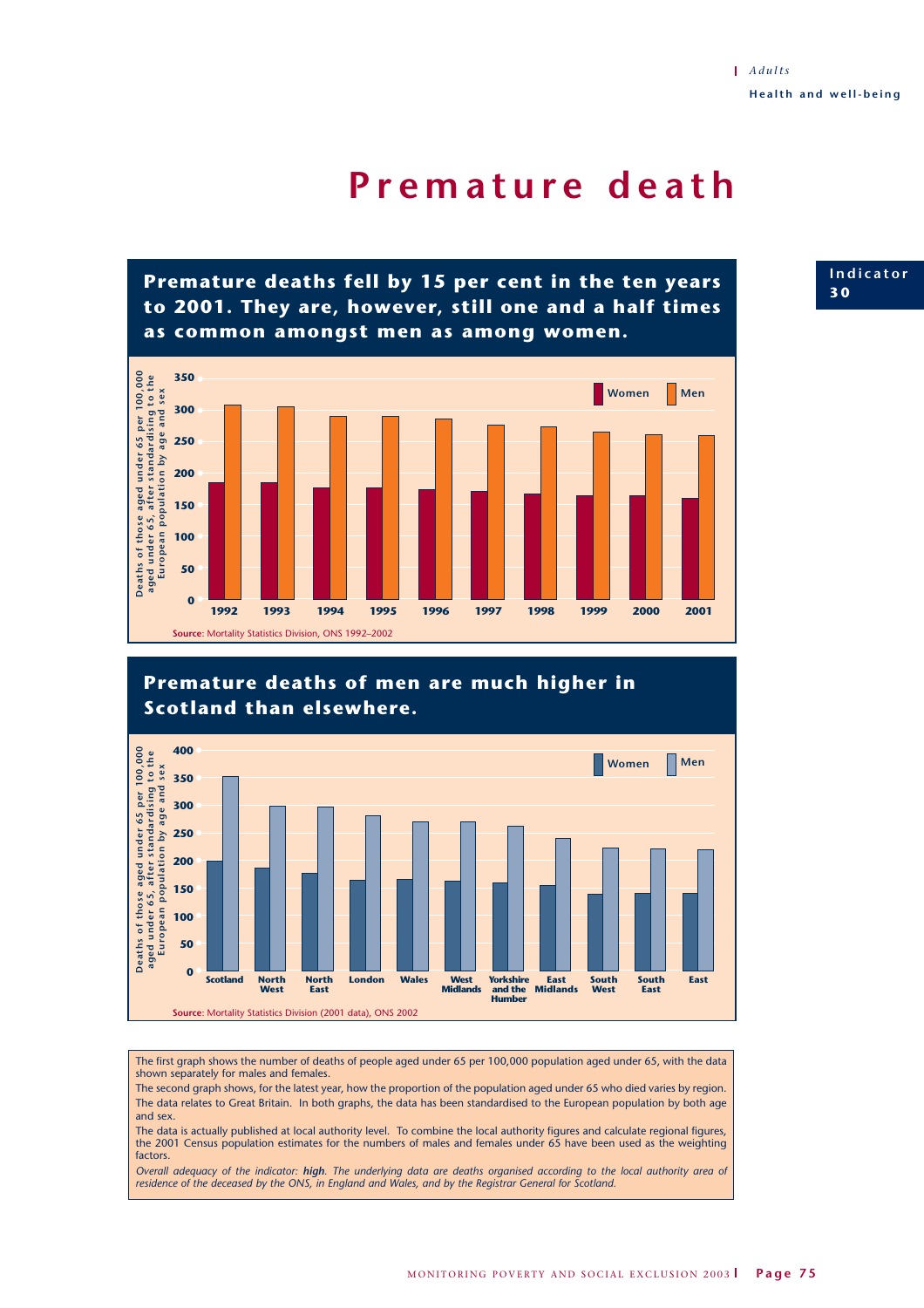# **Obesity**





**Women from below average income households are much more likely to be obese than women from richer households. There is less difference for men.**



The first graph shows the proportion of women aged 25 to 64 who are obese, where obesity is defined as having a body mass index greater than 30 kg/m². Only 'valid body mass index' values have been included (i.e. those where the interviewer was content that both the weight and height measurements were reliable). Only the statistics for women are shown, and not those for men, because it is only for women that the prevalence of obesity varies according to levels of income and social class.

Note that the equivalent graph in previous years was for the 16 to 64 age group, but this has been adjusted to 25 to 64 to bring it into line with the other graphs for adults (as opposed to young adults).

The second graph shows how the proportions for the latest year vary across income quintiles, with the data shown separately for men and women.

The data source for all the graphs is the Health Survey for England and relates to England only.

*Overall adequacy of the indicator: high. The Health Survey for England is a large survey that is designed to be representative of the population in England as a whole.* 

*A further graph showing risk of obesity by region can be found on www.poverty.org.uk.*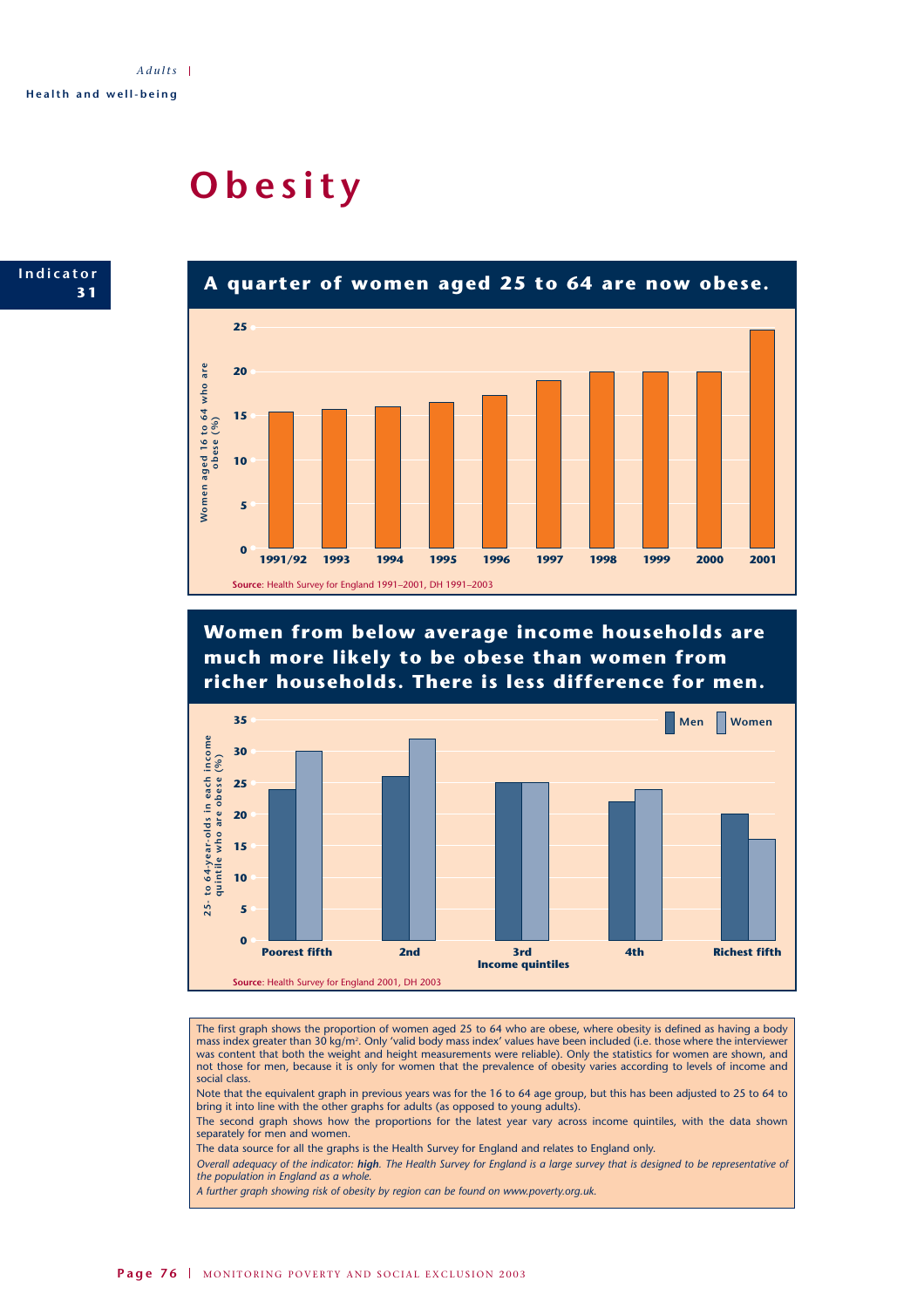# **Limiting long-standing illness or disability**

**More than a third of adults aged 45 to 64 on below average incomes have a limiting long-standing illness or disability, twice the rate for those on above average incomes.**



**The proportion of adults aged 50 to 64 who have a limiting long-standing illness ranges from more than a third in Wales, the North East and Northern Ireland to a fifth in the East and South East.**



The first graph shows how the proportion of adults aged 45 to 64 who report having a long-term illness or a disability that limits their activities varies by income. The data is shown separately for men and women. The data is from the General Household Survey (GHS) and relates to Great Britain.

The second graph shows how the proportion of those aged 50 to 64 who have a self-defined limiting long-standing illness varies by region. The data is from the 2001 Census and relates to England and Wales.

*Overall adequacy of the indicator: medium. While the GHS is a well-established government survey designed to be representative of the population as a whole, the inevitable variation in what respondents understand and interpret as 'long-standing' and 'limiting activity', diminishes the value of the indicator.*

*A further graph showing how the proportion of adults aged 45 to 64 reporting a limiting long-standing illness or disability has changed over time can be found at www.poverty.org.uk.*

## **Indicator 3 2**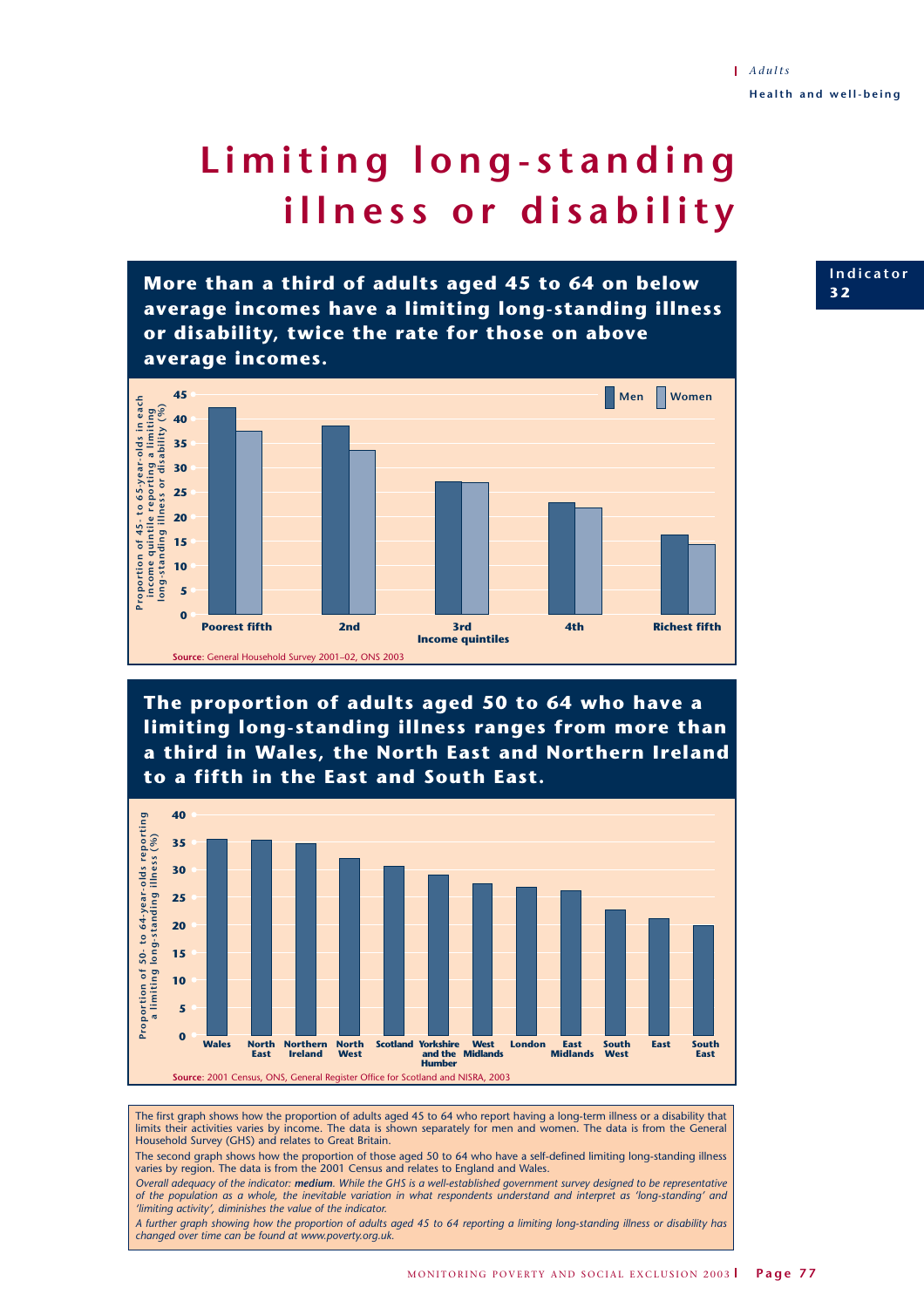# **Mental health**



**The proportion of adults aged 25 to 64 who are at high risk of developing a mental illness is lower than a decade ago. Women are more at risk than men.**



**Adults in the poorest fifth are twice as likely to be at risk of developing a mental illness as those on average incomes.**



The first graph shows the proportion of adults aged 25 to 64 who are classified as being at high risk of developing a mental illness. This is determined by asking informants a number of questions about general levels of happiness, depression, anxiety and sleep disturbance over the previous four weeks: these are designed to detect possible psychiatric morbidity. A score is constructed from the responses, and the figures published show those with a score of four or more. This is referred to as a 'high GHQ12 score'.

The second graph shows how the proportions for the latest year vary across income quintiles, with the data shown separately for men and women.

The data source is the Health Survey for England (HSE) and relates to England only.

*Overall adequacy of the indicator: high. The HSE is a large survey that is designed to be representative of the population in England as a whole.*

*A further graph showing risk of mental illness by region can be found on www.poverty.org.uk.*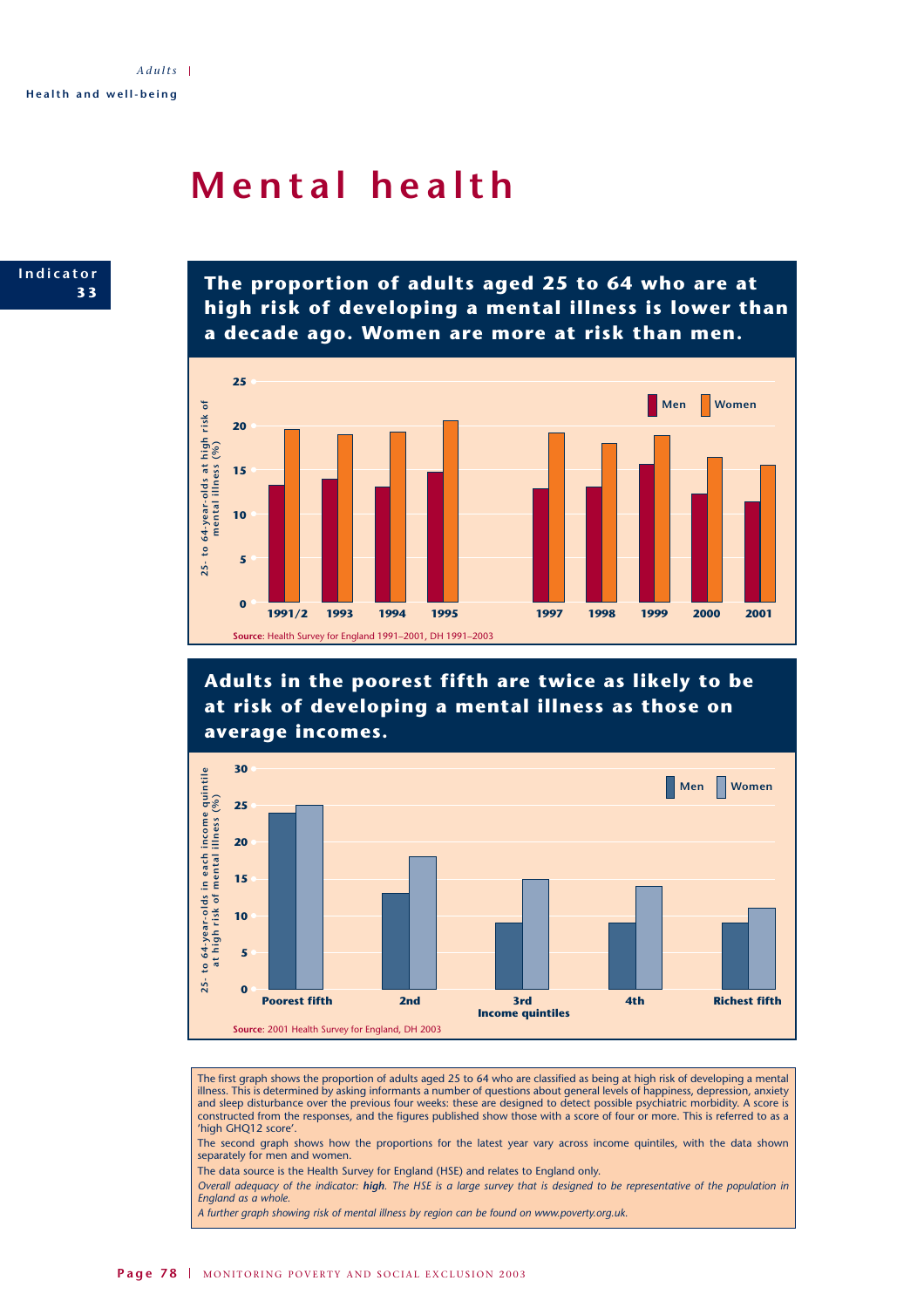# **5 Older people**

## **How the indicators were chosen**

#### *Economic circumstances*

Although pensioners on average enjoy better incomes than they have in the past, this rising average conceals a large minority who have no additional resources other than the state retirement pension and means-tested benefits. The first indicator of economic circumstances is '**the number of pensioners without any private income (i.e. no income other than the state retirement pension and other state benefits)**'.

The second graph for this indicator looks at the proportion of people of working age who are not contributing to a second pension, thus giving some indication about the likely extent to which future pensioners will be solely reliant on the state.

A new indicator in this year's report is '**the proportion of pensioner households who are entitled to means-tested state benefits who are not taking up these benefits**', covering the three major benefits of Income Support (the Minimum Income Guarantee), Council Tax Benefit and Housing Benefit. Older people's attitudes to claiming benefits are different from those of younger people and, for example, most of those not claiming the Council Tax Benefit to which they are entitled are pensioners.<sup>26</sup> Given that these benefits are targeted specifically at people with low income, any non-take-up is a cause for concern.

### *Health and well-being*

As with other age groups, health problems among older people are not evenly distributed but are concentrated among the poorest. While life expectancy has been increasing overall, in many cases the number of years free of sickness and pain have not.<sup>27</sup>

Failing health is an inevitable consequence of growing older, but some of the effects of poor health can be avoided, and preventative health care can reduce the overall burden of ill health suffered. Older people occupy much of the substandard housing in Britain, and the link between ill health and housing is strong for older people. This is particularly important because many older people spend such a lot of time at home. The first health-related indicator is '**the number of excess winter deaths among older people**', with the second graph analysing the prevalence of energy inefficient housing by level of income and housing tenure.

Many disabled people are aged over 60 and the prevalence of disability and long-standing illness is much greater among those with low incomes than among those with higher incomes. The second indicator is '**the proportion of older people reporting ill health or a disability which limits their activities**'.

Many older people suffer anxiety and depression, caused and compounded by bereavement, and indeed retirement itself, which for many is a disorientating and stressful experience. One symptom of anxiety and depression is fear of leaving the house and the third indicator is '**the proportion of older people feeling very unsafe out alone after dark**'.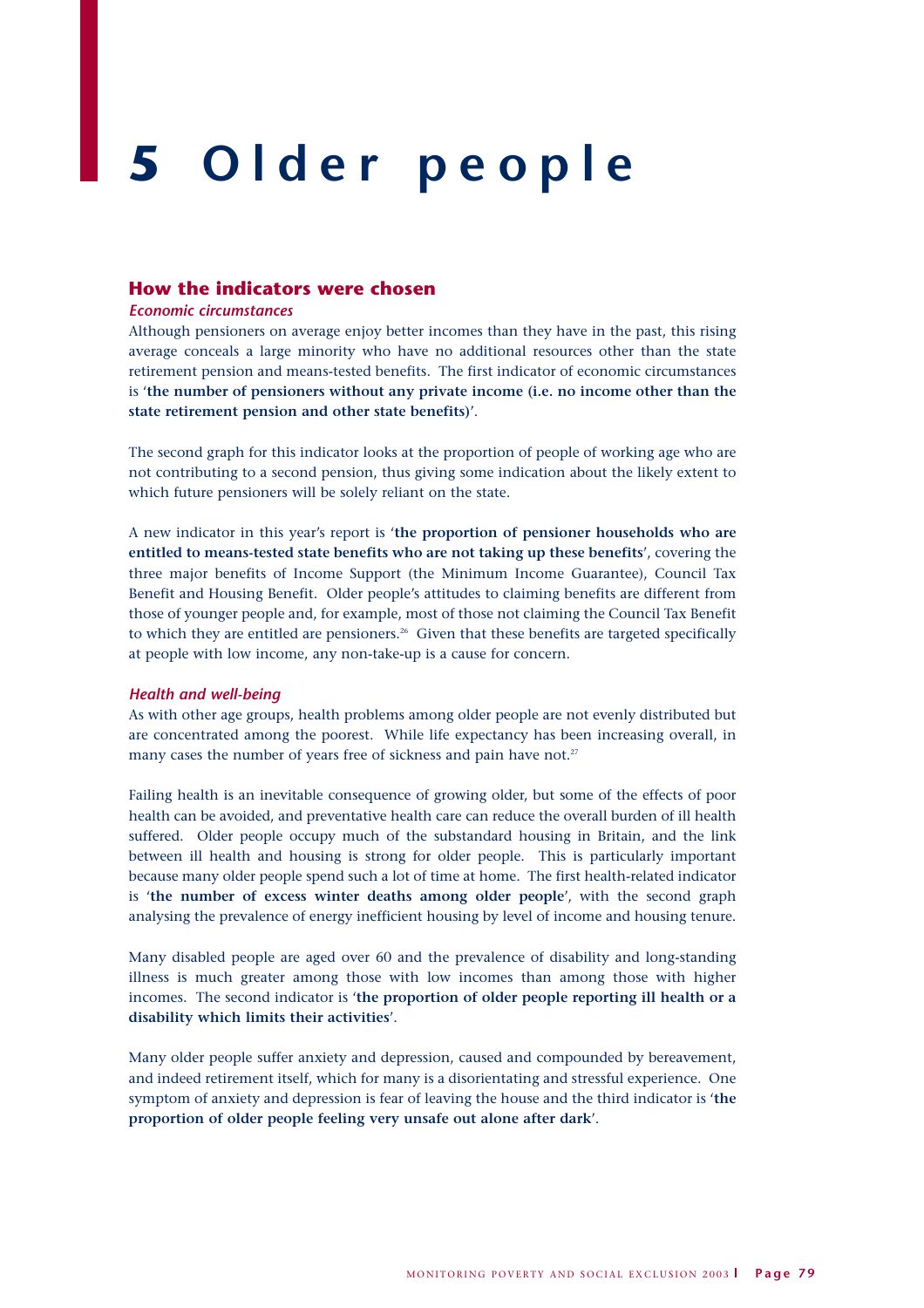#### *Access to services*

The quality and appropriateness of services that older people receive is critical to their wellbeing and quality of life.

Both the quality of the experience older people have at home and the feasibility of remaining at home will depend on the support that they receive.28 The first indicator is '**the proportion of those aged 75 and over who receive social services to help them to live independently at home**'.

A new indicator in this year's report is '**the proportion of rural pensioners without local access to selected essential services**'. The availability of many rural services has been declining for a number of years<sup>29</sup> and is a particular concern for pensioners given that only a minority of pensioner households – particularly single pensioners – have a car and can thus easily travel to distant services.

### **What the indicators show**

### *Indicator 34: No private income*

1.3 million pensioners (21 per cent of single pensioners and 8 per cent of pensioner couples) have no income other than state benefits.

The vast majority of working age adults on below average incomes are not contributing to a non-state pension (although many may belong to a non-contributory pension scheme).

### *Indicator 35: Benefit take-up*

In 2000/01, around a third of pensioner households (11/4 million households) were not taking up the council tax benefit to which they were entitled.

Of the estimated  $£1.4$  billion of unclaimed income-related benefits to which pensioners were entitled in 2000/01, the Minimum Income Guarantee accounted for almost a half, while Council Tax Benefit accounted for around a third.

### *Indicator 36: Excess winter deaths*

Each year 20,000 to 45,000 more people aged 65 or over die in winter months than in other months.

It is owner-occupiers and private renters on below average incomes who are the most likely to live in energy inefficient housing.

#### *Indicator 37: Limiting long-standing iIlness or disability*

Adults aged 65 to 74 on below average incomes are more likely to have a limiting longstanding illness or disability than those on above average incomes. For those aged 75 and over, this has ceased to be the case.

The proportion of adults aged 65 to 74 who have a limiting long-standing illness is highest in the North and Wales and lowest in the South.

### *Indicator 38: Anxiety*

Women aged 60 or over are three times as likely to feel very unsafe out at night as men.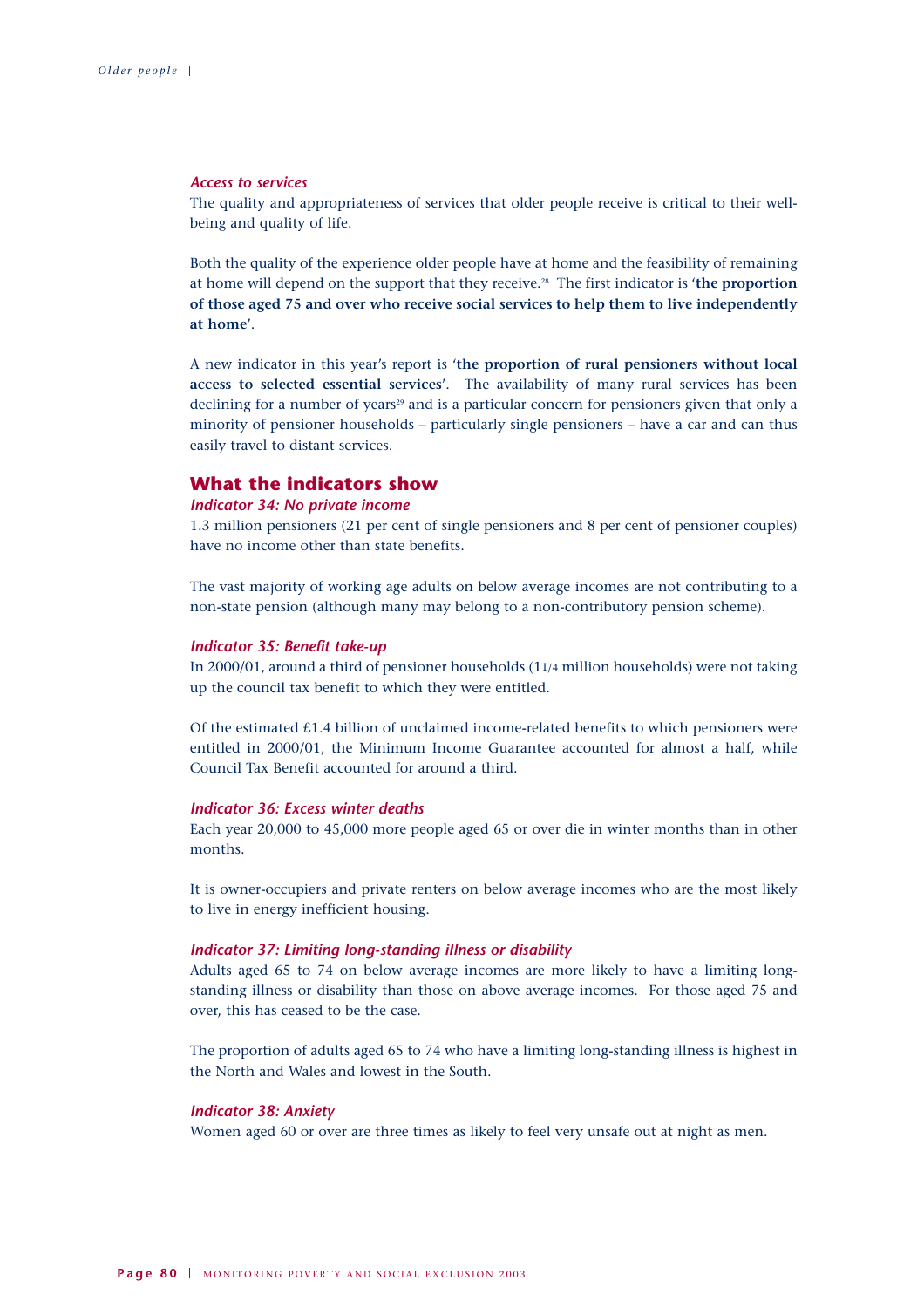Women from lower income households are one and a half times as likely to feel very unsafe out at night as women from higher income households.

### *Indicator 39: Help from social services to live at home*

The proportion of elderly households helped to live at home by social services continues to fall and is now down by two-fifths since 1994.

Unitary authorities and county councils support fewer pensioners to live independently at home than either urban or Welsh authorities.

## *Indicator 40: Rural access to services*

While four-fifths of the rural population have a shop in their parish, half of the people in parishes of less than 1,000 people do not.

More than half of single pensioners in rural areas do not have a car compared with 1 in 7 pensioner couples.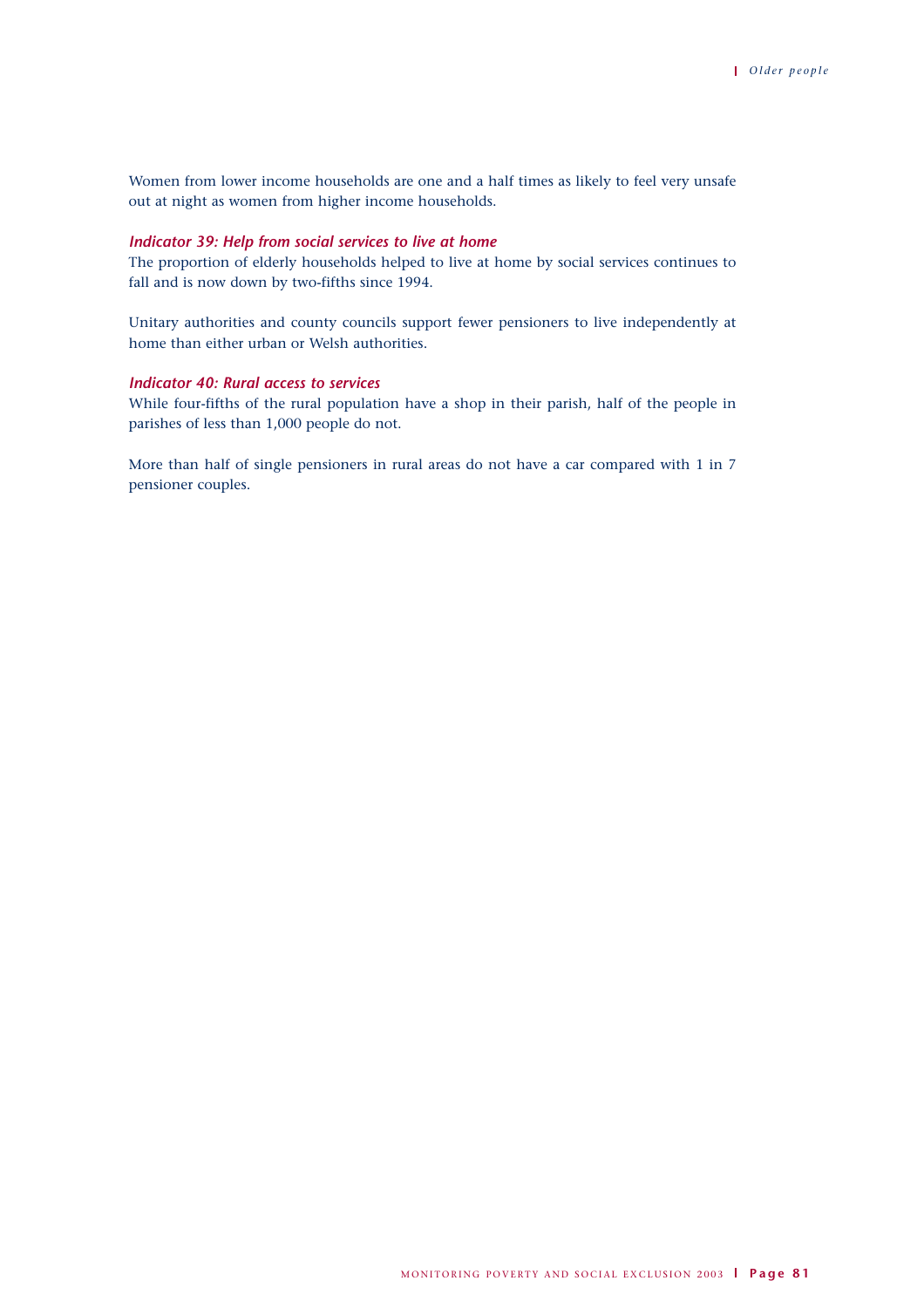|                                |                                                                                        |                                                                           | Budget/target/comment | Eligible households received £100 in 1999/00 and £200 in 2000/01, 2001/02,<br>and if there are others in the household who qualify. An additional payment<br>Income Based Jobseeker's Allowance. £100 if not in receipt of these benefits<br>and 2002/03 for single households or those in receipt of Income Support or<br>All pensioners in receipt of the State Retirement Pension or a social security<br>of £100 for eligible households with an individual of 80 years old or over.<br>benefit (excluding Child, Housing and Council Tax Benefits) are eligible.<br>Total government spending was £1.7 billion for 2001/02. | Interim target for England: by 2004, 800 000 households will be assisted by<br>Aims to improve heating and insulation of vulnerable households through<br>grants of up to £2,500. Average grant in 2001-2002 was £445.<br>Previously called the Home Energy Efficiency Scheme.<br>A budget of £600 million for 2000-2004.<br>Focused on the private sector.<br>the programme. | Aims to facilitate the efficient, integrated and appropriate delivery of practical<br>measures to alleviate fuel poverty and improve domestic energy efficiency in<br>Three-year budget of £7 million from a range of sources.<br>Five pilot schemes.<br>defined areas. | November 2002 to include seeking an end to fuel poverty for both vulnerable<br>households and non-vulnerable households living in social housing as far as<br>reasonably practicable by 2010.<br>Original aim to eliminate fuel poverty in vulnerable groups by 2010 in the UK<br>through improved energy efficiency and reduced fuel costs. Amended in<br>No specific budget. | Forces energy suppliers to focus at least 50% of energy savings on low-income<br>consumers. |
|--------------------------------|----------------------------------------------------------------------------------------|---------------------------------------------------------------------------|-----------------------|----------------------------------------------------------------------------------------------------------------------------------------------------------------------------------------------------------------------------------------------------------------------------------------------------------------------------------------------------------------------------------------------------------------------------------------------------------------------------------------------------------------------------------------------------------------------------------------------------------------------------------|-------------------------------------------------------------------------------------------------------------------------------------------------------------------------------------------------------------------------------------------------------------------------------------------------------------------------------------------------------------------------------|-------------------------------------------------------------------------------------------------------------------------------------------------------------------------------------------------------------------------------------------------------------------------|--------------------------------------------------------------------------------------------------------------------------------------------------------------------------------------------------------------------------------------------------------------------------------------------------------------------------------------------------------------------------------|---------------------------------------------------------------------------------------------|
|                                |                                                                                        |                                                                           | Key delivery agency   | Benefits Agency                                                                                                                                                                                                                                                                                                                                                                                                                                                                                                                                                                                                                  | Local authorities, health<br>bodies and voluntary<br>groups                                                                                                                                                                                                                                                                                                                   | other selected partners<br>Energy suppliers and                                                                                                                                                                                                                         | DTI, DEFRA and devolved<br>administrations                                                                                                                                                                                                                                                                                                                                     | Energy suppliers                                                                            |
|                                |                                                                                        |                                                                           | Key department        | DWP/Treasury                                                                                                                                                                                                                                                                                                                                                                                                                                                                                                                                                                                                                     | <b>DEFRA</b>                                                                                                                                                                                                                                                                                                                                                                  | DTI and DEFRA                                                                                                                                                                                                                                                           | DTI and DEFRA                                                                                                                                                                                                                                                                                                                                                                  | <b>DEFRA</b>                                                                                |
|                                | For details of relevant major initiatives, see those listed in the low income chapter. |                                                                           | Starting dates        | those<br>2003: annual payment for<br>1997/98: introduced<br>2000/01: uprated<br>aged 80 and over                                                                                                                                                                                                                                                                                                                                                                                                                                                                                                                                 | May 2000: introduced                                                                                                                                                                                                                                                                                                                                                          | 2001: pilot schemes introduced                                                                                                                                                                                                                                          | November 2001: launched                                                                                                                                                                                                                                                                                                                                                        | April 2002                                                                                  |
| Indicator 34 No private income |                                                                                        | Indicator 36 Excess winter deaths<br>Selected major initiatives under way | Policy                | (part of Fuel Poverty Initiative)<br>Winter Fuel Payments                                                                                                                                                                                                                                                                                                                                                                                                                                                                                                                                                                        | Warm Front                                                                                                                                                                                                                                                                                                                                                                    | Warm Zones                                                                                                                                                                                                                                                              | UK Fuel Poverty Strategy                                                                                                                                                                                                                                                                                                                                                       | Energy Efficiency Commitment                                                                |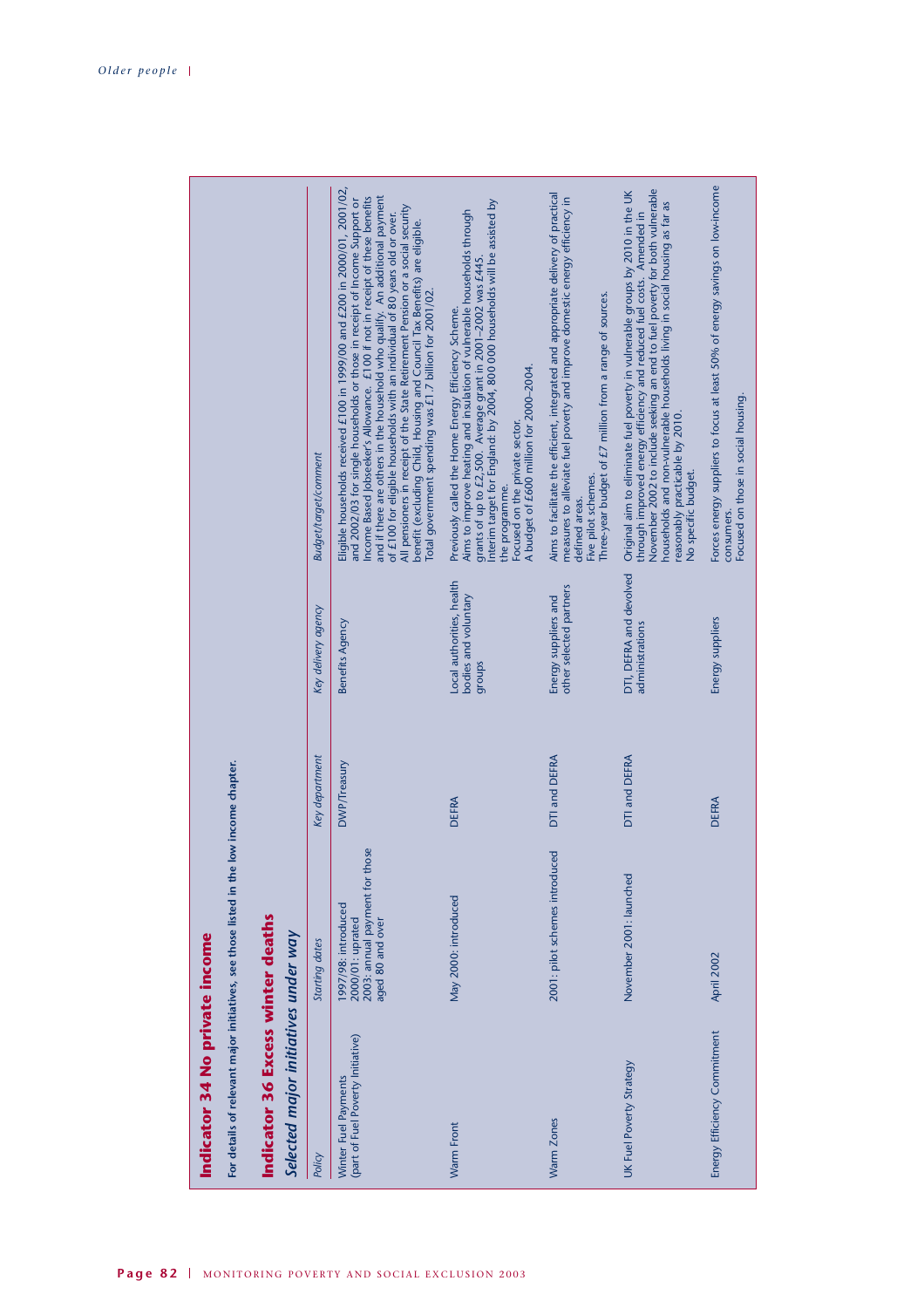| Relevant Public Service Agreement targets                     | Indicator 39 Help from social services to live at home                                                                  |                              |                                                     |                                                                                                                                                                                                                                                                                                                                                                                                                                                                                                                            |
|---------------------------------------------------------------|-------------------------------------------------------------------------------------------------------------------------|------------------------------|-----------------------------------------------------|----------------------------------------------------------------------------------------------------------------------------------------------------------------------------------------------------------------------------------------------------------------------------------------------------------------------------------------------------------------------------------------------------------------------------------------------------------------------------------------------------------------------------|
| Public Service Agreement 2002, Department of Health, Target 8 |                                                                                                                         | home or in residential care. |                                                     | March 2006 the number of those supported intensively to live at home to 30% of the total being supported by social services at<br>Improve the quality of life and independence of older people so that they can live at home wherever possible, by increasing by                                                                                                                                                                                                                                                           |
| Selected major initiatives under way                          |                                                                                                                         |                              |                                                     |                                                                                                                                                                                                                                                                                                                                                                                                                                                                                                                            |
| Policy                                                        | Starting dates                                                                                                          | Key department               | Key delivery agency                                 | Budget/target/comment                                                                                                                                                                                                                                                                                                                                                                                                                                                                                                      |
| Better Services for Vulnerable<br>People Initiative           | care<br>April 1999: Joint investment<br>April 2000: extended to all<br>plans for older people<br>October 1997<br>groups | Department of Health         | local authorities jointly<br>Health authorities and | £650 million over 3 years for the prevention and rehabilitation services.                                                                                                                                                                                                                                                                                                                                                                                                                                                  |
| Community Care (Delayed<br>Discharges) Act 2003               | 2003                                                                                                                    | Department of Health         | local authorities jointly<br>Health authorities and | certain community equipment services free of charge; ensuring 'seamless care'<br>between local authorities, acute trusts and primary care trusts; and facilitating<br>incentive for local authorities to assess hospital patients' need for community<br>care or carer's services as soon as possible; makes intermediate care and<br>the move of older people to a more homely environment after hospital<br>Aims to solve the problem of 'bed blocking' by: introducing a financial<br>treatment as quickly as possible. |
| Carers' Grant                                                 | 2002                                                                                                                    | Department of Health         | Local councils                                      | Local councils can use the grant to provide breaks for carers.<br>A budget of around £85 million for England in 2002/03.                                                                                                                                                                                                                                                                                                                                                                                                   |
| Indicator 40 Rural access to services                         |                                                                                                                         |                              |                                                     |                                                                                                                                                                                                                                                                                                                                                                                                                                                                                                                            |
| Selected major initiatives under way                          |                                                                                                                         |                              |                                                     |                                                                                                                                                                                                                                                                                                                                                                                                                                                                                                                            |
| Policy                                                        | Starting dates                                                                                                          | Key department               | Key delivery agency                                 | Budget/target/comment                                                                                                                                                                                                                                                                                                                                                                                                                                                                                                      |
| Rural Bus Challenge                                           | 1998                                                                                                                    | Department for<br>Transport  | Local authorities                                   | Budget of £200 million for new or improved rural bus services across England<br>Aims to provide 39 local authorities with money to launch 58 rural transport<br>in the current 3-year spending plan (2001/02-2003/04).<br>schemes across England to tackle social isolation.                                                                                                                                                                                                                                               |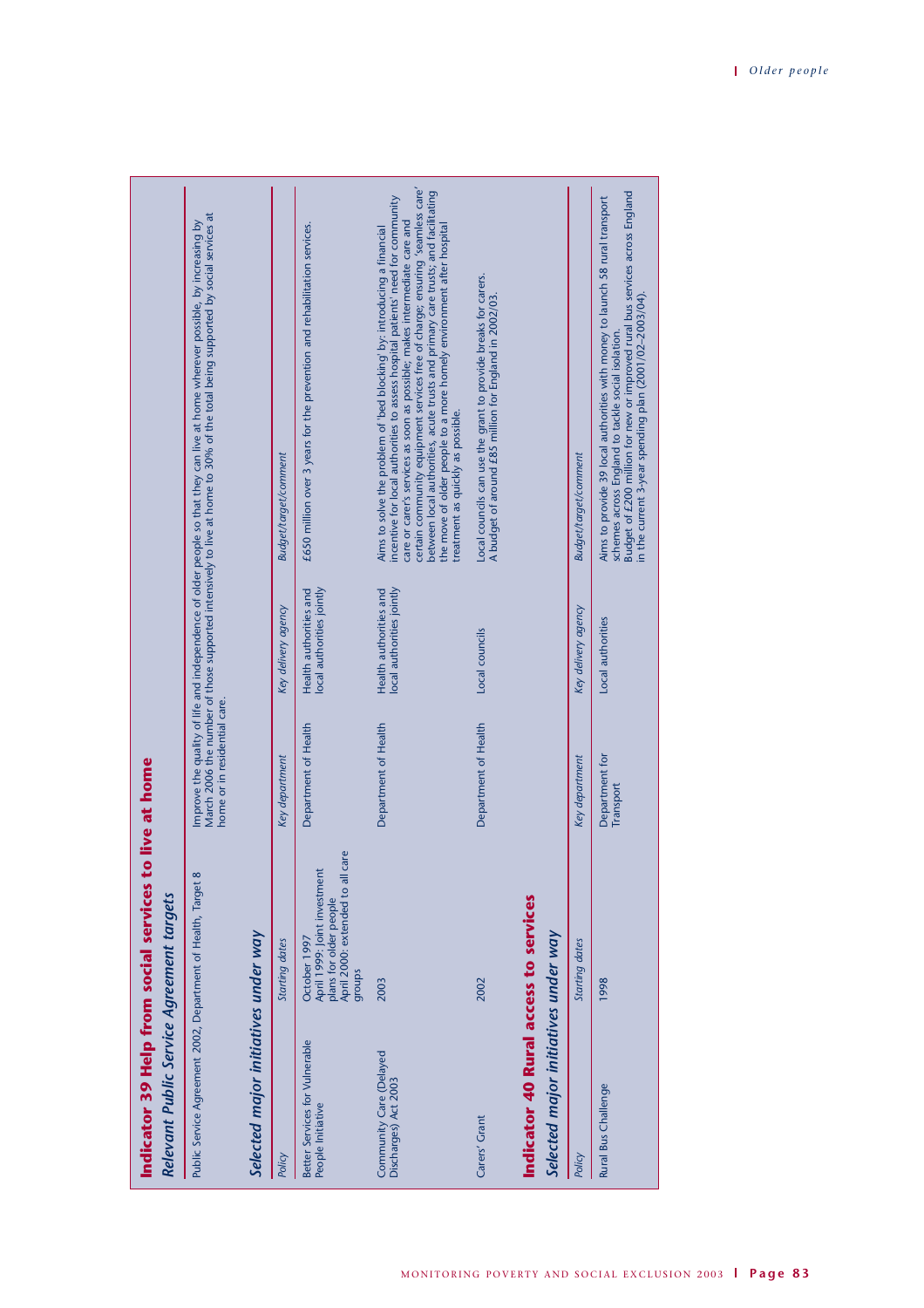# **No private income**



**1.3 million pensioners (21 per cent of single pensioners and 8 per cent of pensioner couples) have no income other than state benefits**



**The vast majority of working age adults on below average incomes are not contributing to a non-state pension (although many may belong to a noncontributory pension scheme).**



The first graph shows the number of pensioners with no income other than the state retirement pension and state benefits.<br>Note that the figures exclude all those with any other income, even if very small. So, for example, The second graph shows how the proportion of working age adults not contributing to a non-state pension in 2001/02<br>varies by income quintile. Note that 'not contributing to a pension' is not the same as 'not having a pensi The income quintiles are defined in terms of disposable household income after deducting housing costs with all data equivalised (adjusted) to account for variation in household size and composition. Overall adequacy of the indicator: **high**. The FRS is a well-established government survey designed to be representative of the<br>population as a whole. However, since it only covers people living in private households, and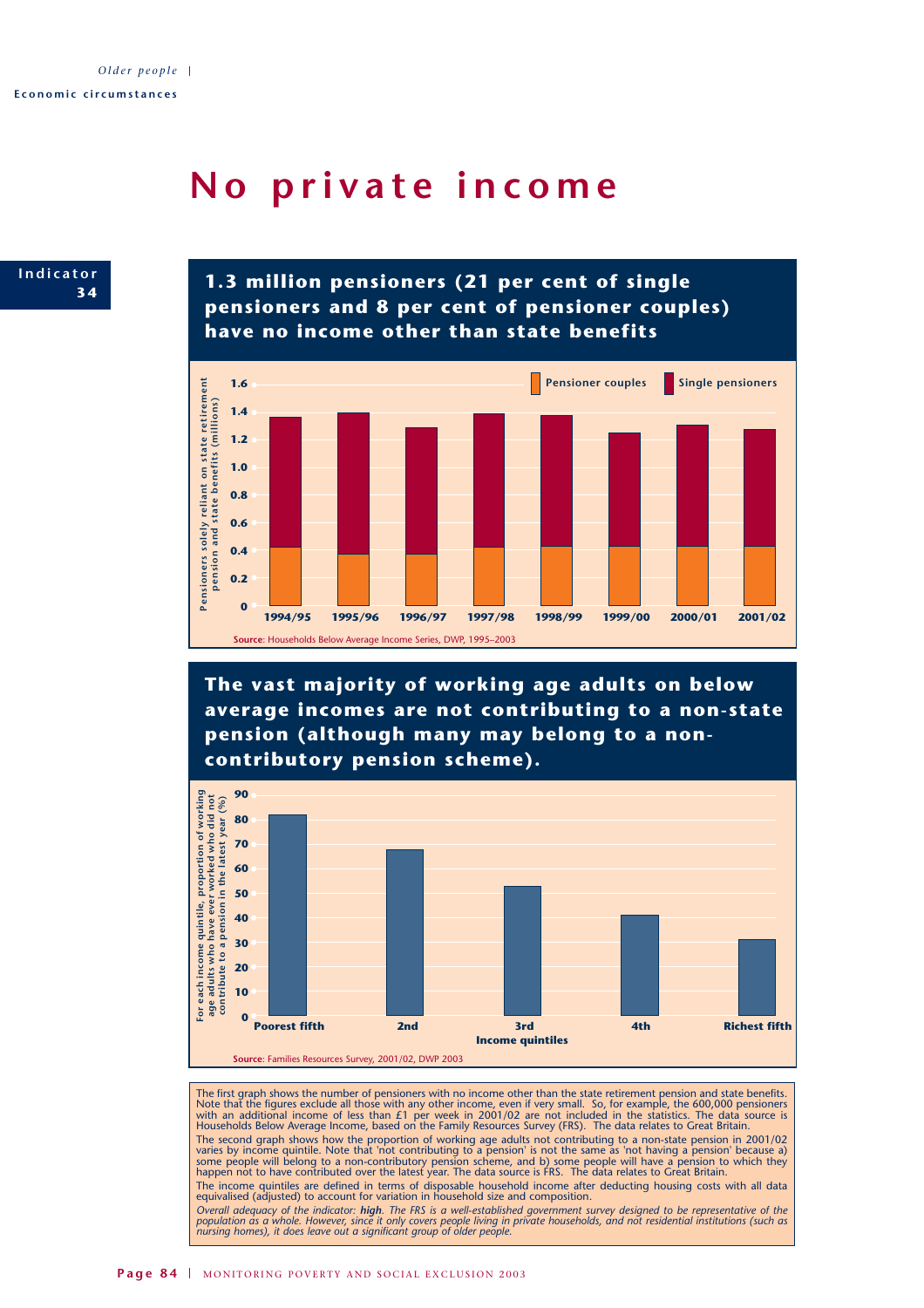# **Benefit take-up**

# **In 2000/01, around a third of pensioner households (1 <sup>1</sup> /4 million households) were not taking up the Council Tax Benefit to which they were entitled.**



**Of the estimated £1.4 billion of unclaimed income-related benefits to which pensioners were entitled in 2000/01, the Minimum Income Guarantee accounted for almost a half while Council Tax Benefit accounted for around a third.**



The first graph shows, for a number of selected benefits, the estimated proportion of pensioner households entitled to the benefit who were not taking up their entitlement. The benefits shown are the three major benefits of older people, namely Council Tax Benefit, Minimum Income Guarantee (part of Income Support) and Housing Benefit. In each case, the estimates are the averages for low-end and high-end estimates published by DWP.

The second graph shows, for the latest year, the estimated amounts of money not being taken-up by the pensioner<br>households. Again, the estimates in each case are the averages for the low-end and high-end estimates publishe In both graphs, the estimates are the mid-points of quite wide range estimates, so the figures for any particular benefit in any particular year are subject to considerable uncertainty.

The data source is the *Income Related Benefits: Estimates of Take-Up* series published by DWP. The data relates to Great Britain. *Overall adequacy of the indicator: medium. The figures are estimates only, based on the modelling of data from surveys such as the Family Resources Survey.*

### **Indicator 3 5**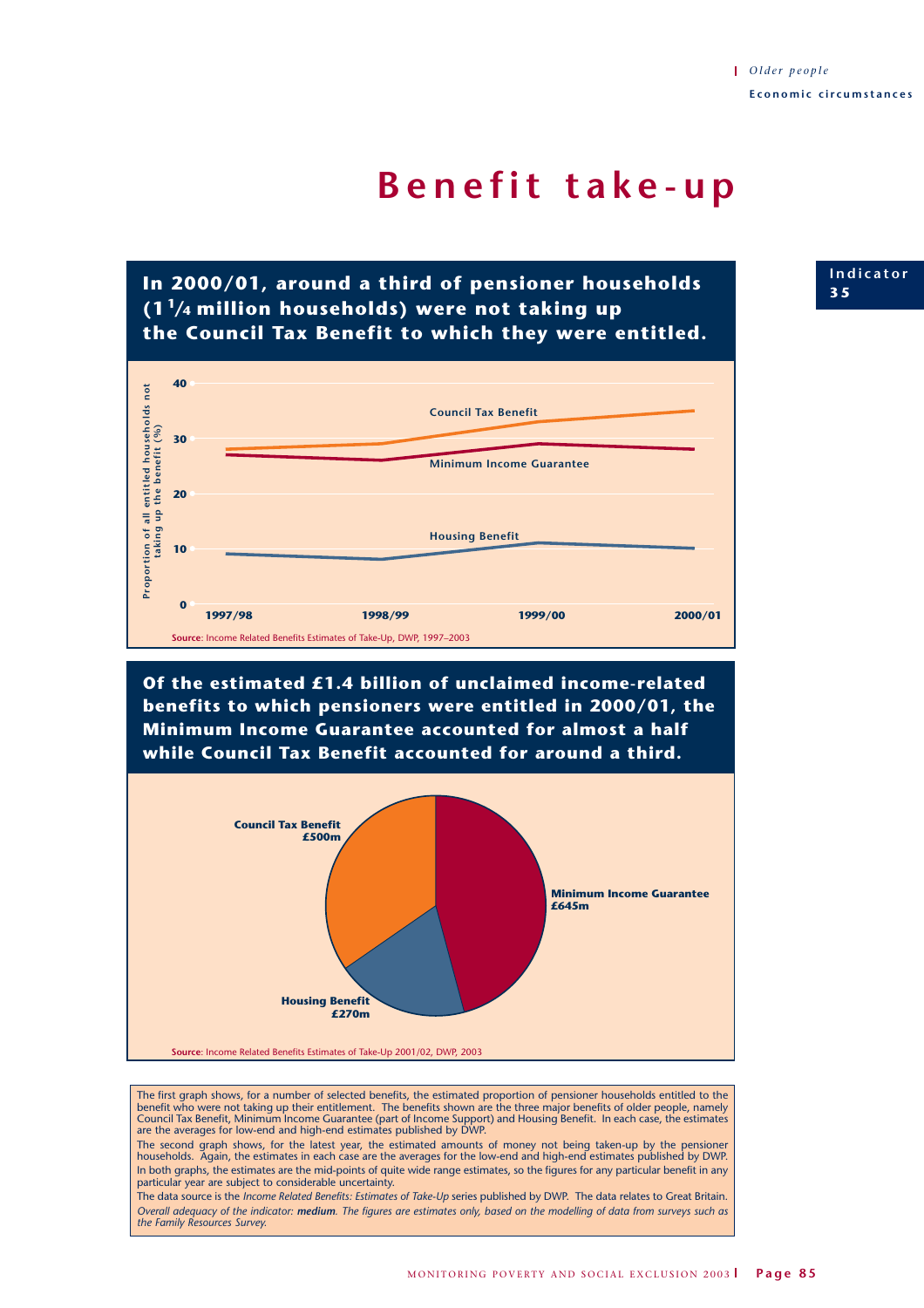# **Excess winter deaths**



**Each year, 20,000 to 45,000 more people aged 65 or over die in winter months than in other months.**



**It is owner-occupiers and private renters on below average incomes who are the most likely to live in energy inefficient housing.**



The first graph shows excess winter deaths each year in the 65 and above age group, where 'excess winter deaths' is defined as the difference between the number of deaths that occurred in winter (December to March) and the average number of<br>deaths during the preceding four months (August to November) and the subsequent four months (April to Jul

The second graph shows the proportion of retired people who live in homes with a Single Assessment Process (SAP) less than 30, with the data separated out by housing tenure and by level of household income. SAP ratings are a measure of<br>energy efficiency (the higher the SAP rating, the better) and the threshold of 30 has been used followin

*Overall adequacy of the indicator: medium. Whilst the data sources used here are reliable ones, there is no data providing evidence of a direct causal relationship between winter deaths and energy inefficient housing.* 

*A further graph showing how excess winter deaths vary by region can be found at www.poverty.org.uk.*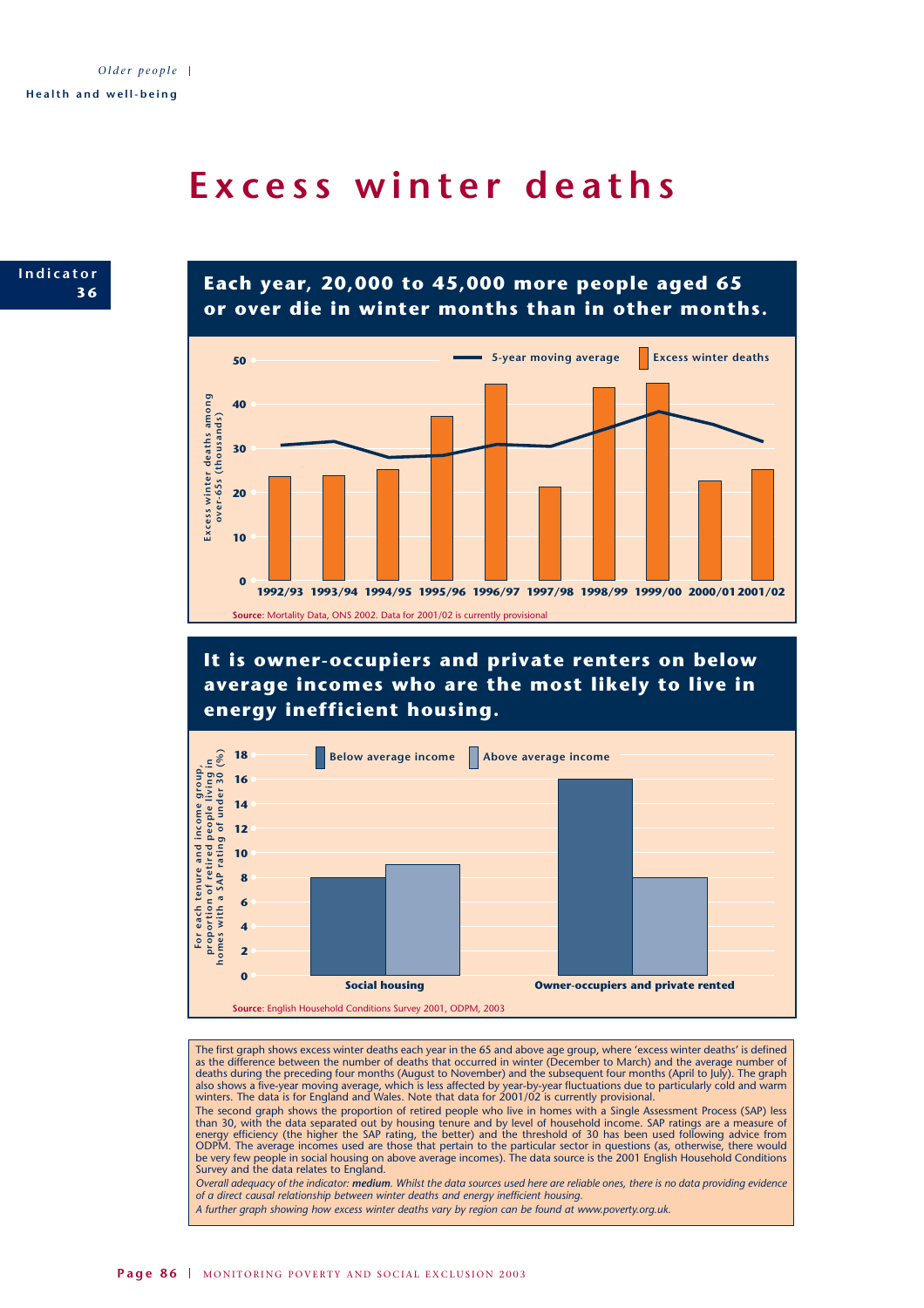# **Limiting long-standing illness or disability**

**Adults aged 65 to 74 on below average incomes are more likely to have a limiting long-standing illness or disability than those on above average incomes. For those aged 75 and over, this has ceased to be the case.**



# **The proportion of adults aged 65 to 74 who have a limiting long-standing illness is highest in the North and Wales and lowest in the South.**



The first graph shows how the proportion of people aged 65 and over, who report having a long-term illness or a disability that limits their activities, varies by income. The data is shown separately for those aged 65 to 74 and those aged 75+. The data is from the General Household Survey (GHS) and relates to Great Britain.

The second graph shows how the proportion of those aged 65 to 74 who have a self-defined limiting long-standing illness varies by region. The data is from the 2001 Census and relates to England and Wales.

*Overall adequacy of the indicator: medium. While the GHS is a well-established government survey designed to be representative of the population as a whole, the inevitable variation in what respondents understand and interpret as 'long-standing' and 'limiting activity', diminishes the value of the indicator.* 

*A further graph showing how the risk of limiting longstanding illness or disability has changed over time can be found at www.poverty.co.uk.*

*Older people* **Health and well-being**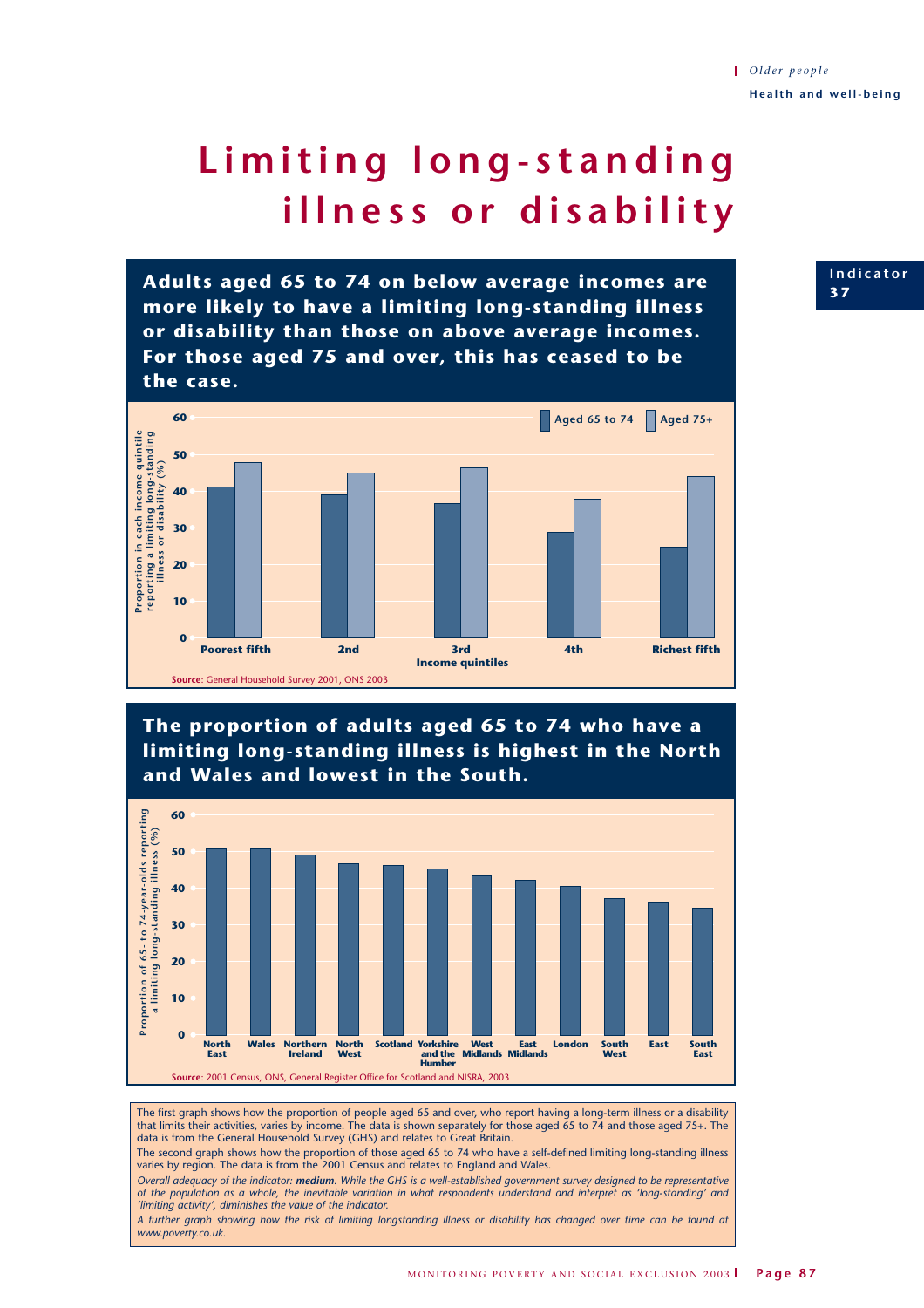# **Anxiety**

**Indicator 3 8**

**Women aged 60 or over are three times as likely to feel very unsafe out at night as men.**



**Women from lower income households are one and a half times as likely to feel very unsafe out at night as women from higher income households.**



The first graph shows the proportion of people aged 60 or over who say that they feel very unsafe walking alone in their area after dark, with the data shown separately for men and women.

The second graph shows, for the year 2000, a breakdown of the statistics according to whether the people lived in households with an annual income of more or less than £10,000.

The data source for both graphs is the British Crime Survey (BCS). The data relates to England and Wales. The reason that the second graph uses data for the year 2000 is that this is the latest data for which the actual dataset is currently available. *Overall adequacy of the indicator: medium. The BCS is a well-established annual government survey and the fact that the proportions feeling very unsafe have changed little over successive surveys suggests a degree of robustness to this result. However, it is unclear to what extent these feelings reflect anxiety more generally, or simply with respect to walking at night.*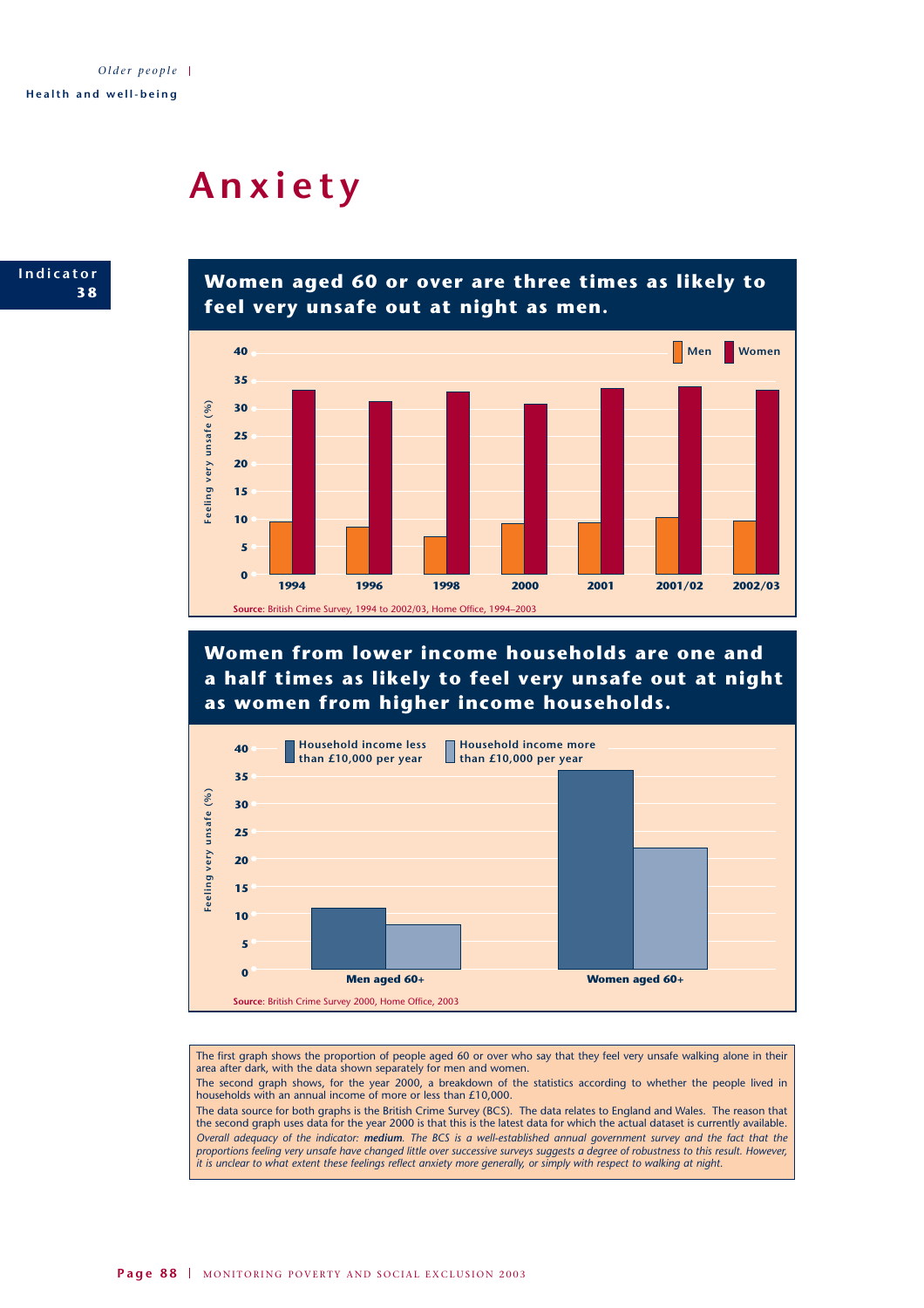# **Help from social services to live at home**



## **Unitary authorities and county councils support fewer pensioners to live independently at home than either urban or Welsh authorities.**



The first graph shows the proportion of households aged 75 and over receiving home help/care from their local authority. The statistics are collected by the DH from all local authority social services departments in England. 'Being helped to live at home' includes provision of the following services: traditional home help services, including home help provided by volunteers; practical services that assist the client to function as independently as possible and/or continue to live in their own homes; and overnight, live-in and 24-hour services. The data comes from the DH HH1 form and relates to England. Note that data is collected in a sample week in autumn of the year stated, and divided by the estimated population at 30 June in the same year.

The second graph counts local authorities in England and Wales according to whether they help an above or below average number to live at home, with the results shown by five types of authority. The data is for 2001/02 and relates to England and Wales.

*Overall adequacy of the indicator: medium. The underlying data has been collected for a number of years and can be considered reliable. However, comparisons between local authorities have to be qualified by the fact that statistics ought ideally to be measured in relation to need and levels of support from friends and relatives.* 

*A further graph showing how the number of people aged 65 and over helped to live at home varies by region can be found at www.poverty.org.uk.*

## **Indicator 3 9**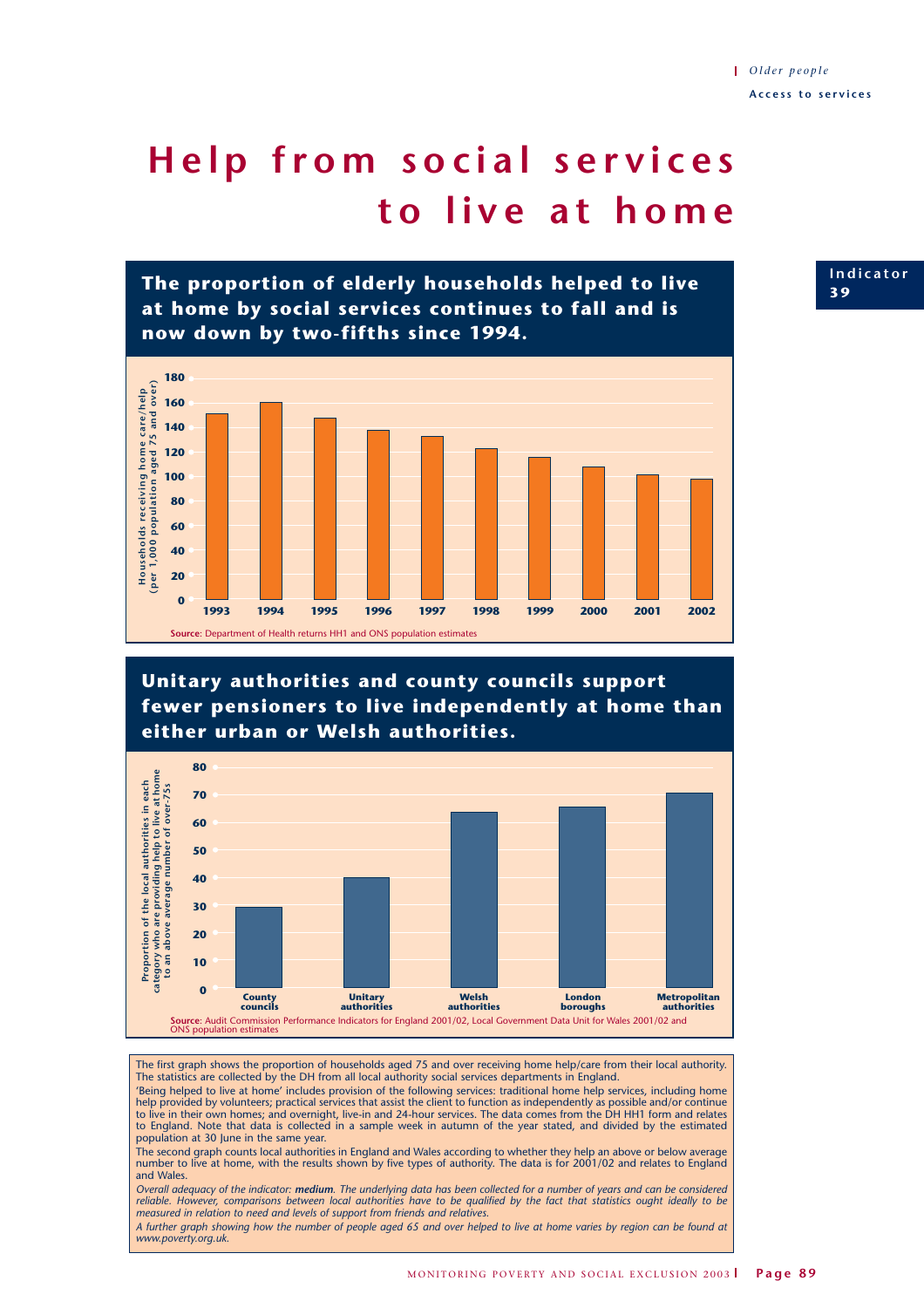# **Rural access to services**



**While four-fifths of the rural population have a shop in their parish, half of the people in parishes of less than 1,000 people do not.**



## **More than half of single pensioners in rural areas do not have a car compared with one in seven pensioner couples.**



The first graph shows the proportion of the rural population who have local access to selected services, with the data shown separately for people living in parishes of up to 1,000 people, from 1,000 to 2,999 people, and 3,000 or more people. These parish groupings have been chosen on the grounds that, collectively, they each make up about a third of the rural population. The selected services are two basic essential services (shop/store and GP surgery) and the two main transport services (buses and taxis/dial-a-ride).

The data source is the 2000 Rural Services Survey undertaken by the Countryside Agency and the data relates to England. The second graph shows the proportion of pensioners without a car, with the data shown separately for rural and urban districts and, within this, for single pensioners and pensioner couples.

The data source is the 2001 Census. The data relates to England. The classification of districts into rural and urban is that defined by the Countryside Agency.

*Overall adequacy of the indicator: high. The Rural Services Survey is a comprehensive and substantial survey, as is the Census.*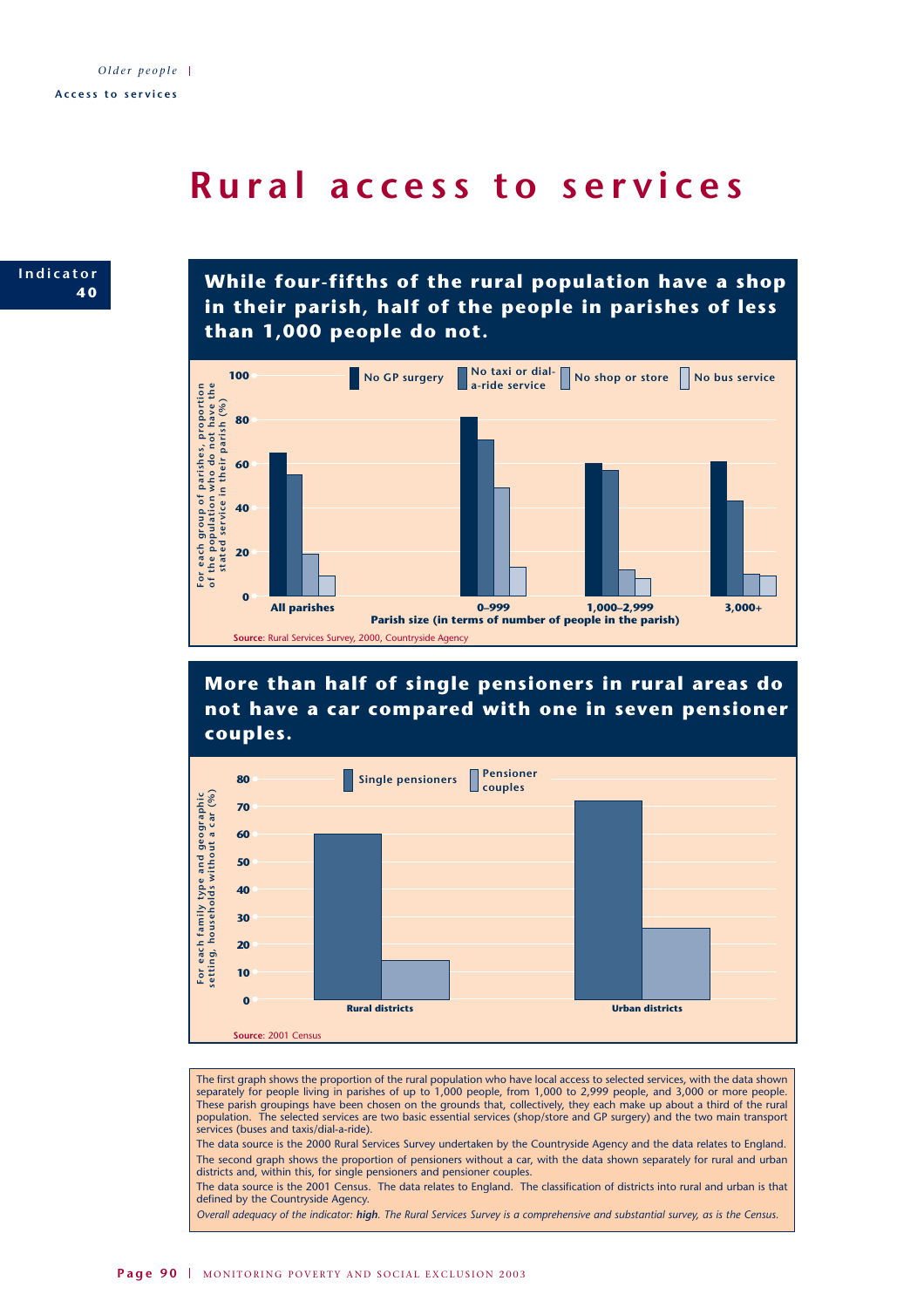# **6 Communities**

## **How the indicators were chosen**

The indicators in this chapter cover the physical and social environment in which people live, reflecting the fact that neither poverty nor social exclusion depend upon an individual's personal resources alone.

One sense in which 'community' is used here is spatial, pertaining to the local area. A second sense is that of a network of personal contacts, from family and friends, to colleagues and, in the most abstract, fellow citizens.

#### *Social cohesion*

The indicator, '**the proportion of households in social housing who have a low income**' shows the extent to which low income is concentrated and reflects the polarisation that exists between areas of housing with large numbers of workless households and areas with a high proportion of two-earner households.

#### *Access to services*

Gaining access is in many ways the opposite of being excluded, and the ability to travel is a crucial aspect of access. The indicator of access to transport is '**the level of expenditure on travel**', showing the variation in this level across the income distribution.

It is becoming increasingly important for people to have the benefits of modern financial services, which reduce costs and create access to a range of other benefits and conveniences. The indicator here is '**the proportion of households which have neither a bank nor building society account**', showing the variation in this proportion across the income distribution and for particular disadvantaged groups.

### *Crime*

Crime is the most commonly reported problem in people's neighbourhoods. In addition to the risk of crime being greater in certain types of area, some individuals and households are especially vulnerable to attack.

One of the most common crimes is that of burglary. The first crime-related indicator is '**the total number of burglaries**' with the second graph showing the extent of the greater vulnerability of particular groups to that crime.

Property crime is particularly serious for those on low income without household insurance who, by definition, are less able to replace stolen goods themselves. The second indicator is '**the proportion of households without household insurance**', with the second graph showing the variation in this proportion across the income distribution.

The third indicator shows '**the proportion of individuals expressing dissatisfaction with their neighbourhood**', also showing the variation in this proportion across the income distribution and between types of housing tenure.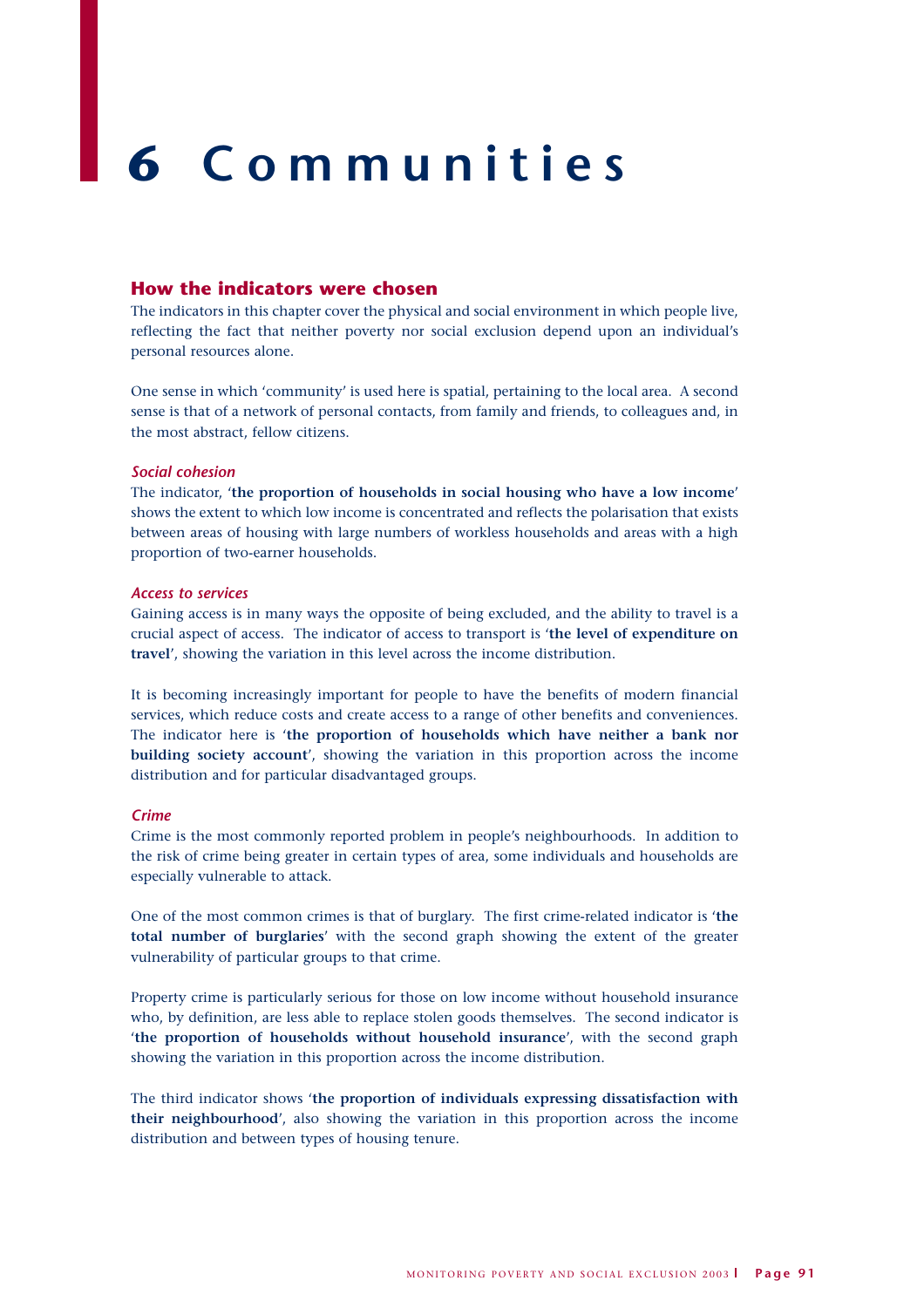#### *Housing*

The indicators in this section cover housing from a number of perspectives: living conditions, availability of amenities and modernisation of housing, pressure on housing stock, and insecurity of house occupation.

The physical conditions in which people live affect their health, relations between household members, and the development of children. The main reason for a home being classified as 'non-decent' is lack of a reasonable degree of thermal comfort.<sup>30</sup> The first housing indicator is '**the proportion of households which do not have central heating**'.

Overcrowding is associated with a higher rate of child accidents;<sup>31</sup> it encourages infection;<sup>32</sup> and the resulting lack of privacy can be a considerable cause of mental stress.33 The second indicator is '**the proportion of households which are over-crowded**'.

Homelessness causes, and is caused by, many other aspects of poverty and social exclusion, including financial problems, lack of work and deterioration in mental and physical health. It is also a much bigger problem than that of rough sleeping. $34$  Local authorities have a responsibility to provide accommodation for many of those accepted as homeless, who are given at least some form of temporary accommodation. The third housing indicator is '**the number of households living in temporary accommodation provided by a local authority**'.

Finally, although much less of an issue than in the early 1990s, mortgage debts continue to represent a problem for many people, with powerful detrimental effects on standards of living and on stress. The fourth indicator is '**the number of households over 12 months in arrears with their mortgage**'.

### **What the indicators show**

#### *Indicator 41: Concentration of poverty*

Half of all people in social housing are on low incomes compared with one in six of those in other housing tenures.

Almost half of heads of households aged between 25 and 54 in social rented housing are not in paid work compared with 1 in 10 of those in other housing tenures.

#### *Indicator 42: Transport*

Spending on travel by households on low incomes is only a quarter as much as that of households on average incomes.

People without a car living in small settlements are more likely to say that their public transport is bad than those living in major towns.

### *Indicator 43: Without a bank or building society account*

One in six of the poorest households still do not have any type of bank or building society account, even given the apparent improvement in 2001/02. This is four times the rate for households on average incomes.

Lone parent, unemployed, sick, disabled and black households are all much more likely to have no account than the average household.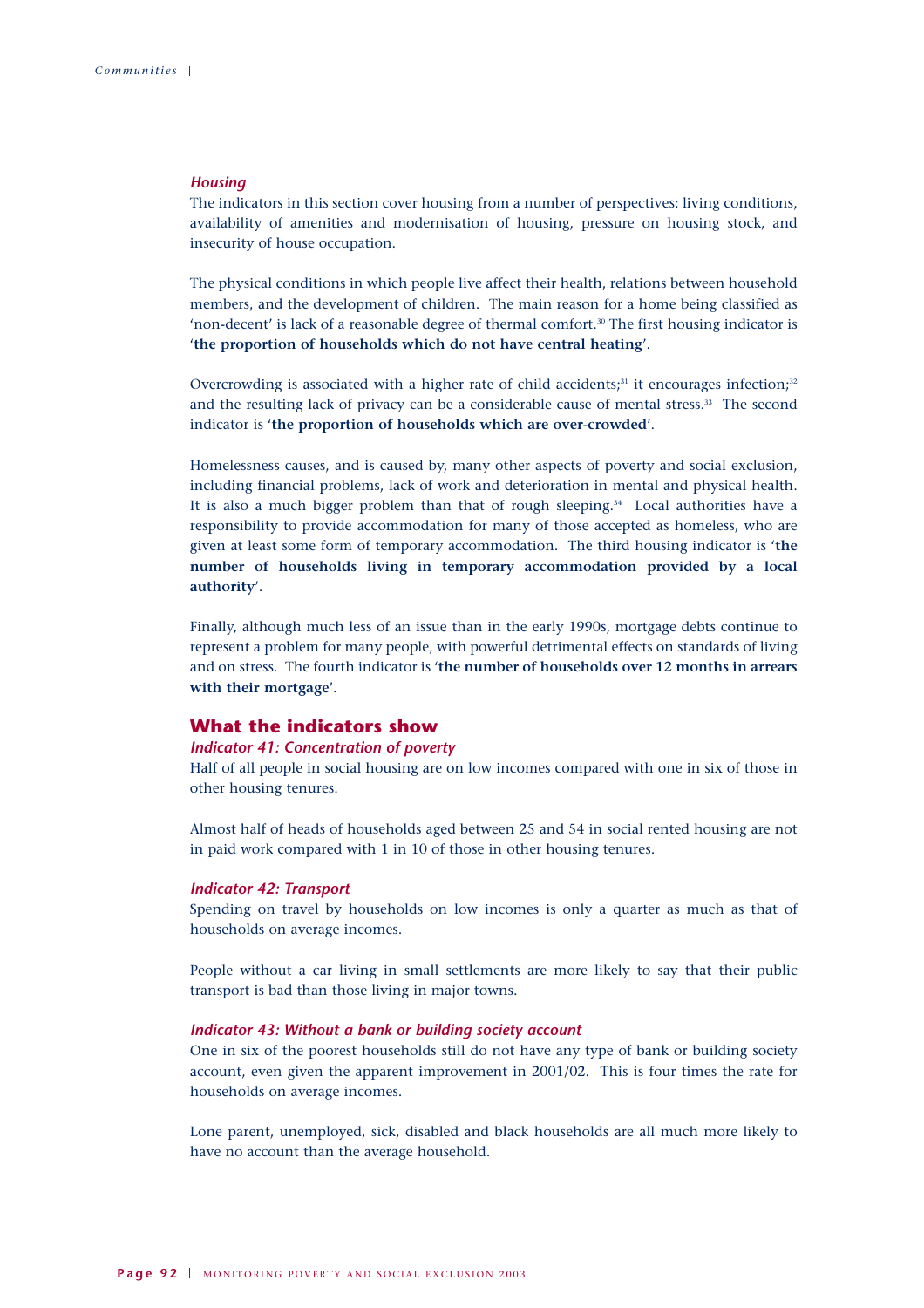### *Indicator 44: Burglaries*

The number of burglaries is just over half the level of a decade ago.

The burglary rate is three times as high in Yorkshire and the Humber as in Wales.

### *Indicator 45: Without household insurance*

Households with no insurance cover are much more likely to be burgled than those with insurance.

Half of the poorest households are uninsured, compared with one in five for households on average incomes.

#### *Indicator 46: Dissatisfaction with local area*

Low income households are twice as likely to feel very dissatisfied with the area they live in as richer households.

A third of social tenant households report that one or more of crime, vandalism and graffiti is a serious problem in their area, almost twice the rate as that for owner-occupiers.

#### *Indicator 47: Without central heating*

Although poorer households remain more likely to lack central heating, the proportion who do so is now actually less than that for households on average incomes in 1995/96.

The proportion of households without central heating is three times greater in Yorkshire than in the North East.

### *Indicator 48: Overcrowding*

The proportion of people living in overcrowded conditions fell by more than a third between 1990 and 1998 but has not fallen since then.

A third of adults living in overcrowded conditions neither own nor rent the property they are living in.

### *Indicator 49: Homelessness*

The number of households in temporary accommodation continues to rise sharply.

Statutory homelessness occurs across the country but is much more prevalent in London.

#### *Indicator 50: Mortgage arrears*

The number of mortgage holders in serious arrears is at its lowest for more than a decade.

One in seven working age heads of households with a mortgage is in an economically vulnerable position – in part-time work, unemployed or economically inactive.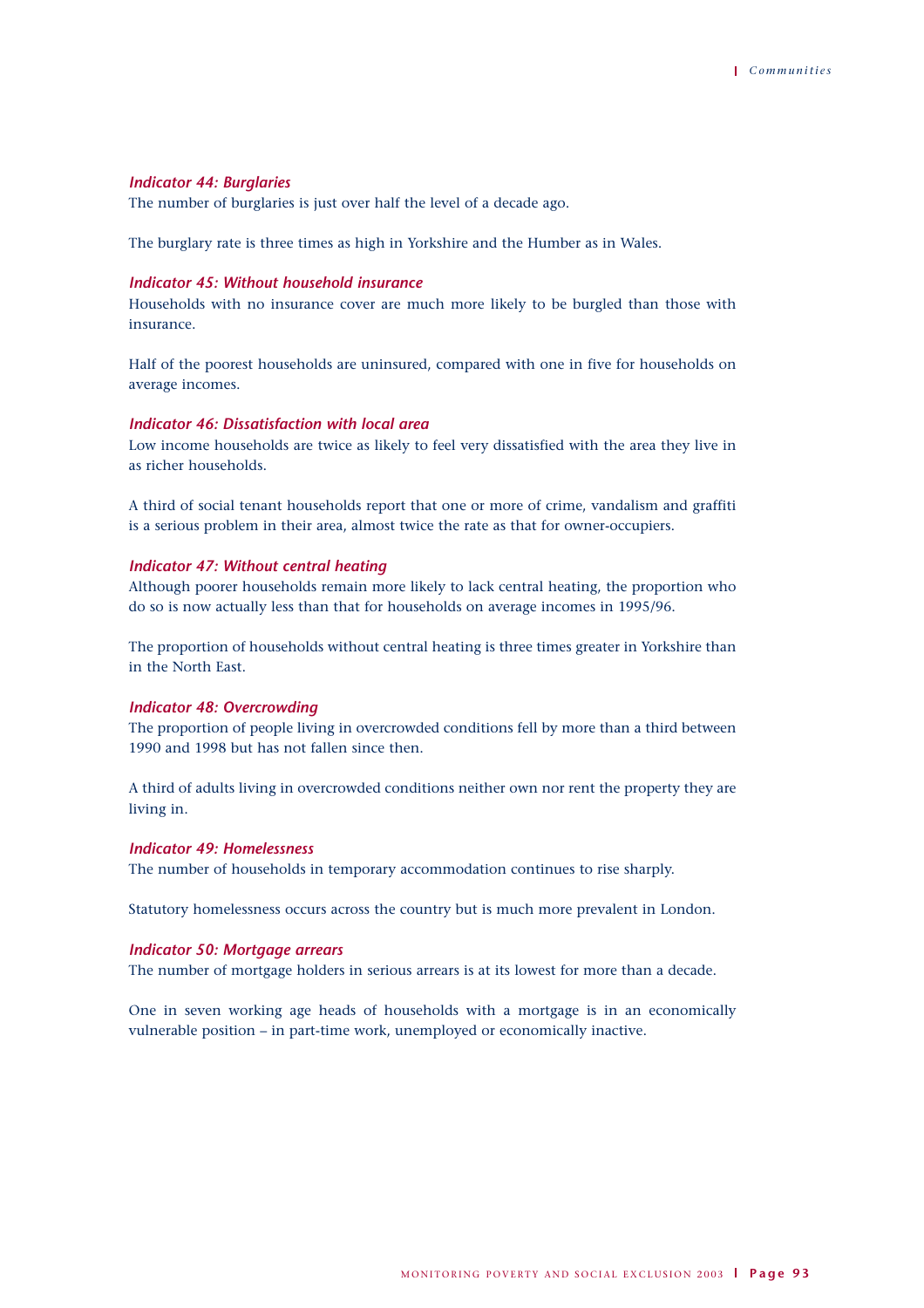| Under SRB rounds 1-6, 1,000 schemes have been approved worth £5.5 billion<br>The original objectives were to improve employment prospects, address social<br>their strategies within 11 overall targets (which include a reduction of 10% in<br>the deprivation of those wards that are currently in the bottom 20% of the<br>From March 2001, RDAs were given more flexibility in the development of<br>exclusion, promote sustainable regeneration, protect the environment and<br>infrastructure, and support and promote economic growth.<br>n SRB support over their lifetime of up to 7 years.<br>regions identified by the Indices of Deprivation).<br>A budget of £1.7 billion in 2003/2004.<br>Budget/target/comment<br>Regional Development<br>Key delivery agency<br>Agencies (RDAs)<br>ODPM; interdepartmental<br>Key department<br>1994: introduced, with successive<br>there<br>Development Agencies Single<br>subsumed into the Regional<br>2001: announcement that<br>will be no further rounds -<br>rounds over the years<br>Selected major initiatives under way<br><b>Starting dates</b><br>Programme<br>Single Regeneration Budget | 20% improvement in moving selected groups into work. There are 15 zones<br>people who would otherwise return to the New Deal for Young People for a<br>Each zone is situated in an area of high unemployment and aims to get 15-<br>second or subsequent time in existing Employment Zone areas.<br>Government figures are Employment Zones had helped 37,000 people into<br>From October 2003, the Employment Zone approach is being extended to<br>A budget of £250 million for 1998-2003.<br>work by May 2003.<br>in total<br>voluntary and private<br>Partnership of public,<br>sector organisations<br>DfES (DWP also involved)<br>March 2002: extended to<br>February 1998: initiated<br>March 2004<br>Employment Zones | between 2001 and 2004 in the number of households living in social housing<br>with a 10-year timeframe, funding of £20-50 million, and some local flexibility<br>A budget of £800 million over 1999-2002, with a 10-year commitment of £2<br>Each initiative focuses on a small geographic area of up to 4,000 households,<br>An initiative to tackle deprivation in selected areas. Aims to reduce poor job<br>England only, with the devolved assemblies/parliaments having their own<br>Within this, there are a variety of targets including a reduction by a third<br>prospects, high levels of crime, educational underachievement and poor<br>health in 39 of the poorest neighbourhoods.<br>that does not meet defined standards.<br>in how the money is spent.<br>programmes.<br>billion.<br>community and voluntary<br>organisations and local<br>authorities. RDAs also<br>Partnerships of local<br>people, business,<br>involved<br><b>ODPM</b> leads a cross-<br>Whitehall initiative<br><u>be</u><br>ms<br>2000: implementation begi<br>2001: announced there will<br>1999: 22 new areas invited<br>1998: first round of 17<br>in the first round areas<br>to bid for funding<br>no further rounds<br>areas announced<br>New Deal for Communities |
|--------------------------------------------------------------------------------------------------------------------------------------------------------------------------------------------------------------------------------------------------------------------------------------------------------------------------------------------------------------------------------------------------------------------------------------------------------------------------------------------------------------------------------------------------------------------------------------------------------------------------------------------------------------------------------------------------------------------------------------------------------------------------------------------------------------------------------------------------------------------------------------------------------------------------------------------------------------------------------------------------------------------------------------------------------------------------------------------------------------------------------------------------------|-------------------------------------------------------------------------------------------------------------------------------------------------------------------------------------------------------------------------------------------------------------------------------------------------------------------------------------------------------------------------------------------------------------------------------------------------------------------------------------------------------------------------------------------------------------------------------------------------------------------------------------------------------------------------------------------------------------------------------|-----------------------------------------------------------------------------------------------------------------------------------------------------------------------------------------------------------------------------------------------------------------------------------------------------------------------------------------------------------------------------------------------------------------------------------------------------------------------------------------------------------------------------------------------------------------------------------------------------------------------------------------------------------------------------------------------------------------------------------------------------------------------------------------------------------------------------------------------------------------------------------------------------------------------------------------------------------------------------------------------------------------------------------------------------------------------------------------------------------------------------------------------------------------------------------------------------------------------------------------------------------------|
|                                                                                                                                                                                                                                                                                                                                                                                                                                                                                                                                                                                                                                                                                                                                                                                                                                                                                                                                                                                                                                                                                                                                                        |                                                                                                                                                                                                                                                                                                                                                                                                                                                                                                                                                                                                                                                                                                                               |                                                                                                                                                                                                                                                                                                                                                                                                                                                                                                                                                                                                                                                                                                                                                                                                                                                                                                                                                                                                                                                                                                                                                                                                                                                                 |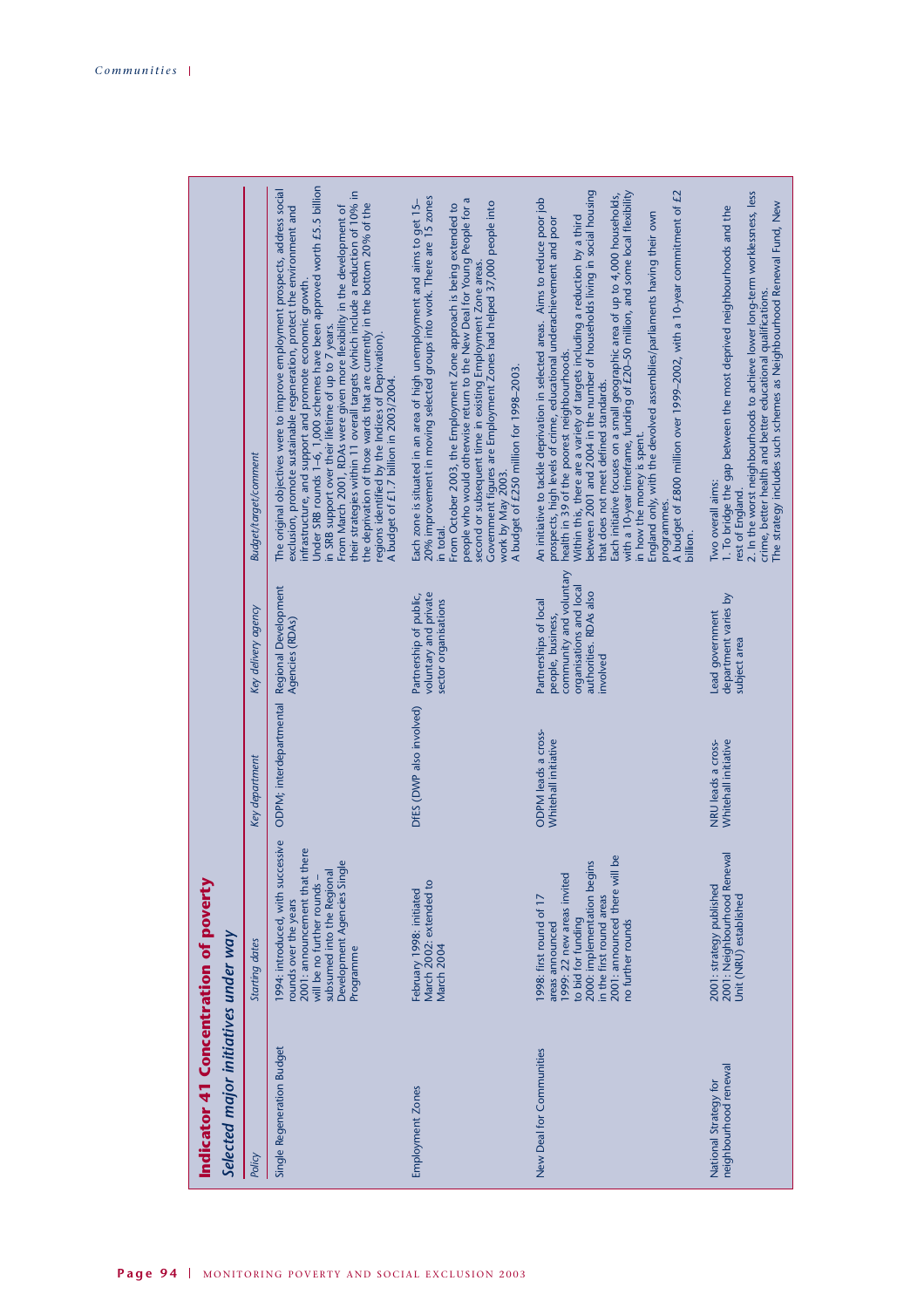| A central concept is that of 'floor targets' which no neighbourhoods should be<br>year thereafter, £45 million for Neighbourhood Management and £50 million<br>2001/02 to 2003/04 (for the 88 most deprived wards) and £400 million per<br>example: a budget of £900 million to Neighbourhood Renewal Fund from<br>below. These floor targets cover the full range of government activity and<br>many are incorporated into the relevant Public Service Agreements (for<br>Budget: funds are divided between various components of NRU. For<br>Deal for Communities, Local Strategic Partnerships, Neighbourhood<br>Management, Street Wardens and Community Chests.<br>health, education, etc).<br>for Community Chest. | <b>Budget/target/comment</b> | Budget of £200 million for new or improved rural bus services across England<br>Aims to provide 39 local authorities with money to launch 58 rural transport<br>in the current 3-year spending plan (2001/02-2003/04).<br>schemes across England to tackle social isolation. | <b>Budget/target/comment</b> | Most banks now provide basic bank accounts (no overdraft facilities, but<br>direct debit and cash card available). | it is intended that the normal method of payment will be into a bank account.<br>Automated Credit Transfer (ACT). By the end of the migration period in 2005,<br>Major banks expected to contribute up to £180 million to the cost of running<br>Aims: to modernise welfare payments (i.e. benefits, pensions and tax credits)<br>Also envisages people being able to access their basic bank accounts at post<br>An joint initiative between the government and the Post Office to provide<br>by making payments directly into bank accounts, reducing administrative<br>costs and fraud; to increase financial inclusion; and to provide a means of<br>generating replacement business for the Post Office network, helping to<br>From April 2003, benefit payments are being migrated to payment by<br>access to basic bank accounts at post offices.<br>the Post Office accounts.<br>ensure it remains viable.<br>offices. |
|--------------------------------------------------------------------------------------------------------------------------------------------------------------------------------------------------------------------------------------------------------------------------------------------------------------------------------------------------------------------------------------------------------------------------------------------------------------------------------------------------------------------------------------------------------------------------------------------------------------------------------------------------------------------------------------------------------------------------|------------------------------|------------------------------------------------------------------------------------------------------------------------------------------------------------------------------------------------------------------------------------------------------------------------------|------------------------------|--------------------------------------------------------------------------------------------------------------------|--------------------------------------------------------------------------------------------------------------------------------------------------------------------------------------------------------------------------------------------------------------------------------------------------------------------------------------------------------------------------------------------------------------------------------------------------------------------------------------------------------------------------------------------------------------------------------------------------------------------------------------------------------------------------------------------------------------------------------------------------------------------------------------------------------------------------------------------------------------------------------------------------------------------------------|
|                                                                                                                                                                                                                                                                                                                                                                                                                                                                                                                                                                                                                                                                                                                          | Key delivery agency          |                                                                                                                                                                                                                                                                              | Key delivery agency          | Banks and building<br>societies                                                                                    | individual post offices<br>The Post Office and                                                                                                                                                                                                                                                                                                                                                                                                                                                                                                                                                                                                                                                                                                                                                                                                                                                                                 |
|                                                                                                                                                                                                                                                                                                                                                                                                                                                                                                                                                                                                                                                                                                                          | Key department               | Department for Transport Local authorities                                                                                                                                                                                                                                   | Key department               | Treasury                                                                                                           | $\overline{5}$                                                                                                                                                                                                                                                                                                                                                                                                                                                                                                                                                                                                                                                                                                                                                                                                                                                                                                                 |
|                                                                                                                                                                                                                                                                                                                                                                                                                                                                                                                                                                                                                                                                                                                          | Starting dates               | Indicator 43 Without a bank or building society account<br>1998                                                                                                                                                                                                              | Starting dates               | October 2000: all banks to<br>have such accounts                                                                   | April 2003: start of rollout<br>2001: announced                                                                                                                                                                                                                                                                                                                                                                                                                                                                                                                                                                                                                                                                                                                                                                                                                                                                                |
| Selected major initiatives under way<br>Indicator 42 Transport                                                                                                                                                                                                                                                                                                                                                                                                                                                                                                                                                                                                                                                           | Policy                       | Selected major initiatives under way<br>Rural Bus Challenge                                                                                                                                                                                                                  | Policy                       | Basic bank accounts                                                                                                | Universal Banking Services                                                                                                                                                                                                                                                                                                                                                                                                                                                                                                                                                                                                                                                                                                                                                                                                                                                                                                     |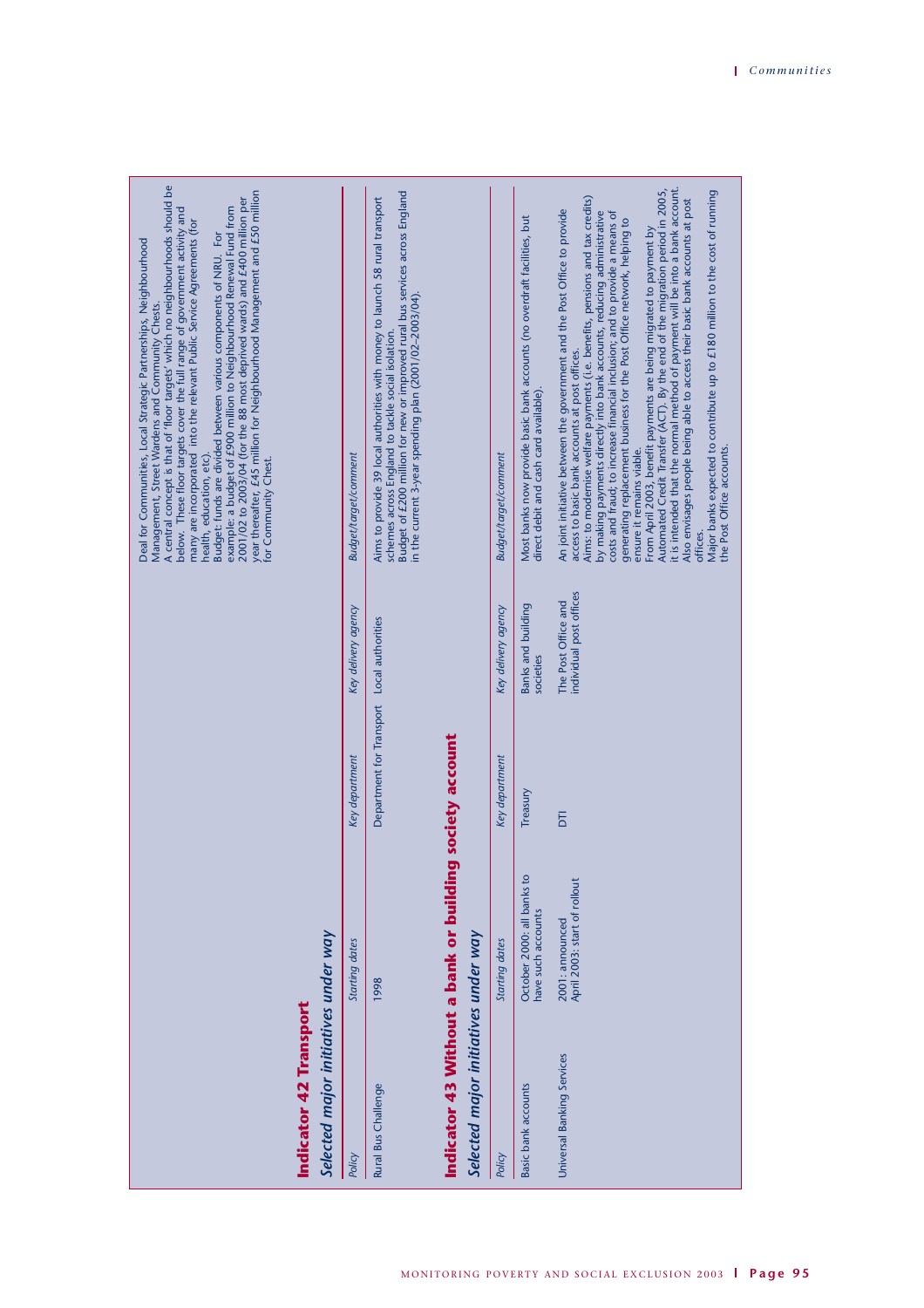| Reduce crime and the fear of crime; improve performance overall, including by reducing the gap between the highest crime Crime<br>Relevant Public Service Agreement targets<br>Public Service Agreement 2002, Home Office, Target 1<br>Indicator 44 Burglaries | robbery in the 10 Street Crime Initiative areas by 14% from 1999-2000 to 2005; and maintain that level.<br>and Disorder Reduction Partnership areas and the best comparable areas; and reduce:<br>· domestic burglary by 25% from 1998/99 to 2005;<br>· vehicle crime by 30% from 1998/99 to 2004;<br>Selected major initiatives under way | <b>Budget/target/comment</b><br>Key delivery agency<br>Key department<br>Starting dates<br>Policy | An umbrella scheme covering 15 separate projects aimed at the Government's<br>baseline, with no local authority area having a rate more than three times the<br>Local Crime and Disorder Reduction Partnerships now receive direct funding,<br>A budget of £250 million for 2000-2003, with a further £150 million for the<br>A particular target is to reduce domestic burglary by 25% from a 1998/99<br>with a budget of £84 million a year.<br>general crime reduction targets.<br>national average by 2005.<br>CCTV initiative.<br>Police, and prison service<br>Home Office<br>ndividual projects have varying<br>April 1999: initiated<br>Now finished<br>start dates<br>Crime Reduction Programme | applicants needed levels of burglaries 11/2 times the national average and are<br>national average and schemes were limited to a duration of 1 year. Round 3<br>Round 1 and 2 applicants needed to have a level of burglaries twice the<br>Between 1999 and 2002, an estimated 2 million homes were covered,<br>Aimed to reduce burglary nationally by targeting areas with the worst<br>preventing an estimated 15,000 burglaries per year.<br>domestic burglary problems.<br>of unlimited duration.<br>Local partnerships<br>Home Office<br>October 1999: round 2<br>April 2000: round 3<br>April 1999: round 1<br>Now finished<br>Reducing Burglary Initiative |  |  |  |  |  |
|----------------------------------------------------------------------------------------------------------------------------------------------------------------------------------------------------------------------------------------------------------------|--------------------------------------------------------------------------------------------------------------------------------------------------------------------------------------------------------------------------------------------------------------------------------------------------------------------------------------------|---------------------------------------------------------------------------------------------------|----------------------------------------------------------------------------------------------------------------------------------------------------------------------------------------------------------------------------------------------------------------------------------------------------------------------------------------------------------------------------------------------------------------------------------------------------------------------------------------------------------------------------------------------------------------------------------------------------------------------------------------------------------------------------------------------------------|-------------------------------------------------------------------------------------------------------------------------------------------------------------------------------------------------------------------------------------------------------------------------------------------------------------------------------------------------------------------------------------------------------------------------------------------------------------------------------------------------------------------------------------------------------------------------------------------------------------------------------------------------------------------|--|--|--|--|--|
|----------------------------------------------------------------------------------------------------------------------------------------------------------------------------------------------------------------------------------------------------------------|--------------------------------------------------------------------------------------------------------------------------------------------------------------------------------------------------------------------------------------------------------------------------------------------------------------------------------------------|---------------------------------------------------------------------------------------------------|----------------------------------------------------------------------------------------------------------------------------------------------------------------------------------------------------------------------------------------------------------------------------------------------------------------------------------------------------------------------------------------------------------------------------------------------------------------------------------------------------------------------------------------------------------------------------------------------------------------------------------------------------------------------------------------------------------|-------------------------------------------------------------------------------------------------------------------------------------------------------------------------------------------------------------------------------------------------------------------------------------------------------------------------------------------------------------------------------------------------------------------------------------------------------------------------------------------------------------------------------------------------------------------------------------------------------------------------------------------------------------------|--|--|--|--|--|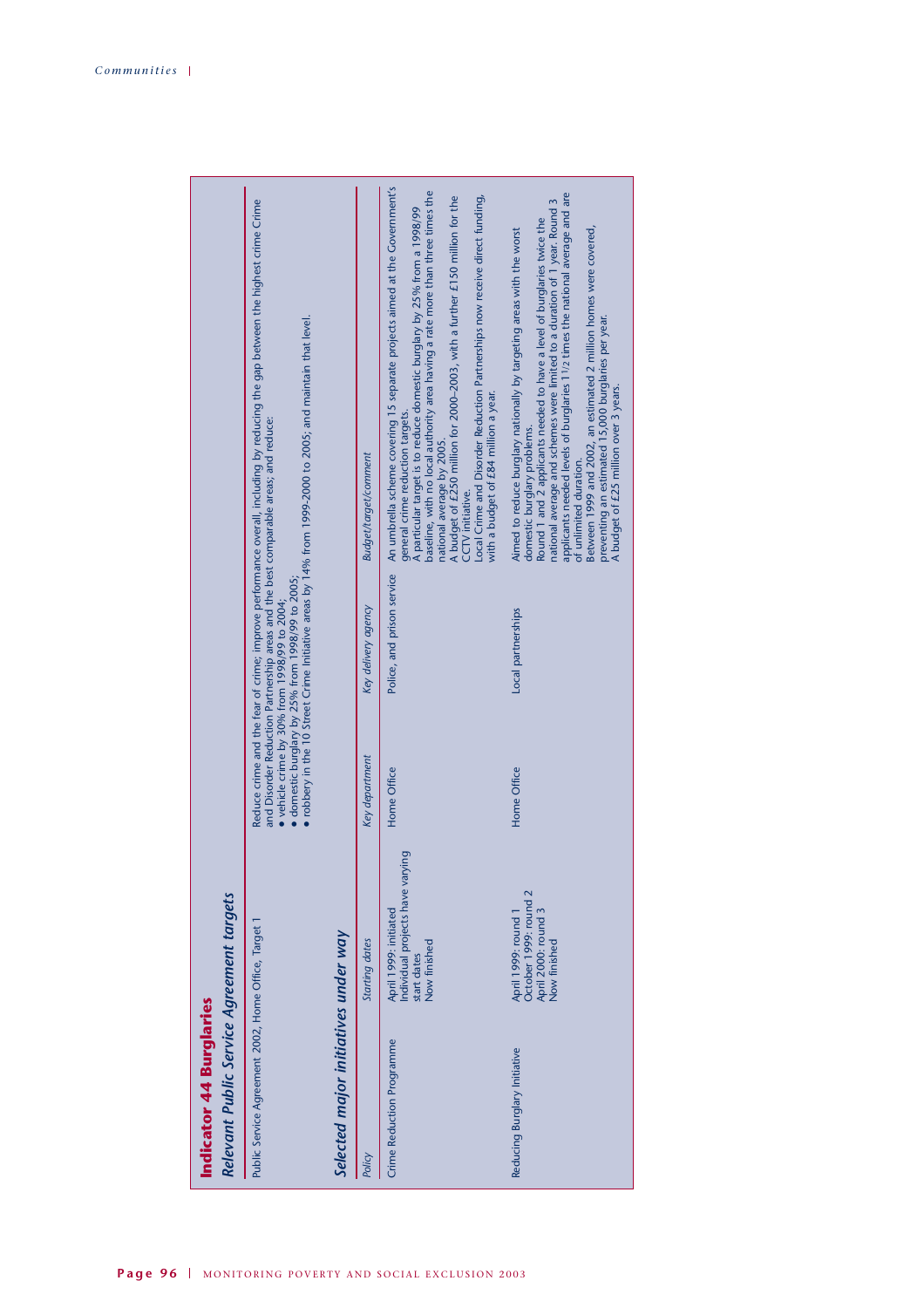| Indicator 47 Without central heating<br>Relevant Public Service Agreement targets |                                |                |                                                             |                                                                                                                                                                                                                                                                                                                                                                               |
|-----------------------------------------------------------------------------------|--------------------------------|----------------|-------------------------------------------------------------|-------------------------------------------------------------------------------------------------------------------------------------------------------------------------------------------------------------------------------------------------------------------------------------------------------------------------------------------------------------------------------|
| Public Service Agreement 2002, DEFRA, Target 6                                    |                                |                |                                                             | Reduce fuel poverty among vulnerable households by improving the energy efficiency of 600,000 homes between 2001 and 2004.                                                                                                                                                                                                                                                    |
| Public Service Agreement 2002, Office Of The Deputy Prime Minister,<br>Target 6   |                                |                |                                                             | By 2010, bring all social housing into decent condition with most of this improvement taking place in deprived areas, and increase<br>the proportion of private housing in decent condition occupied by vulnerable groups.                                                                                                                                                    |
| Selected major initiatives under way                                              |                                |                |                                                             |                                                                                                                                                                                                                                                                                                                                                                               |
| Policy                                                                            | Starting dates                 | Key department | Key delivery agency                                         | Budget/target/comment                                                                                                                                                                                                                                                                                                                                                         |
| Warm Front                                                                        | May 2000: introduced           | <b>DEFRA</b>   | Local authorities, health<br>bodies and voluntary<br>groups | Interim target for England: by 2004, 800,000 households will be assisted by<br>Aims to improve heating and insulation of vulnerable households through<br>grants of up to £2,500. Average grant in 2001-2002 was £445.<br>Previously called the Home Energy Efficiency Scheme.<br>A budget of £600 million for 2000-2004.<br>Focused on the private sector.<br>the programme. |
| Warm Zones                                                                        | 2001: pilot schemes introduced | DTI and DEFRA  | other selected partners<br>Energy suppliers and             | Aims to facilitate the efficient, integrated and appropriate delivery of practical<br>measures to alleviate fuel poverty and improve domestic energy efficiency in<br>Three-year budget of £7 million from a range of sources.<br>5 pilot schemes.<br>defined areas.                                                                                                          |
| UK Fuel Poverty Strategy                                                          | November 2001: launched        | DTI and DEFRA  | DTI, DEFRA and devolved<br>administrations                  | November 2002 to include seeking an end to fuel poverty for both vulnerable<br>Original aim to eliminate fuel poverty in vulnerable groups by 2010 in the UK<br>households and non-vulnerable households living in social housing as far as<br>through improved energy efficiency and reduced fuel costs. Amended in<br>reasonably practicable by 2010.<br>No specific budget |
| Energy Efficiency Commitment                                                      | April 2002                     | <b>DEFRA</b>   | Energy suppliers                                            | Forces energy suppliers to focus at least 50% of energy savings on low-income<br>Focused on those in social housing.<br>consumers.                                                                                                                                                                                                                                            |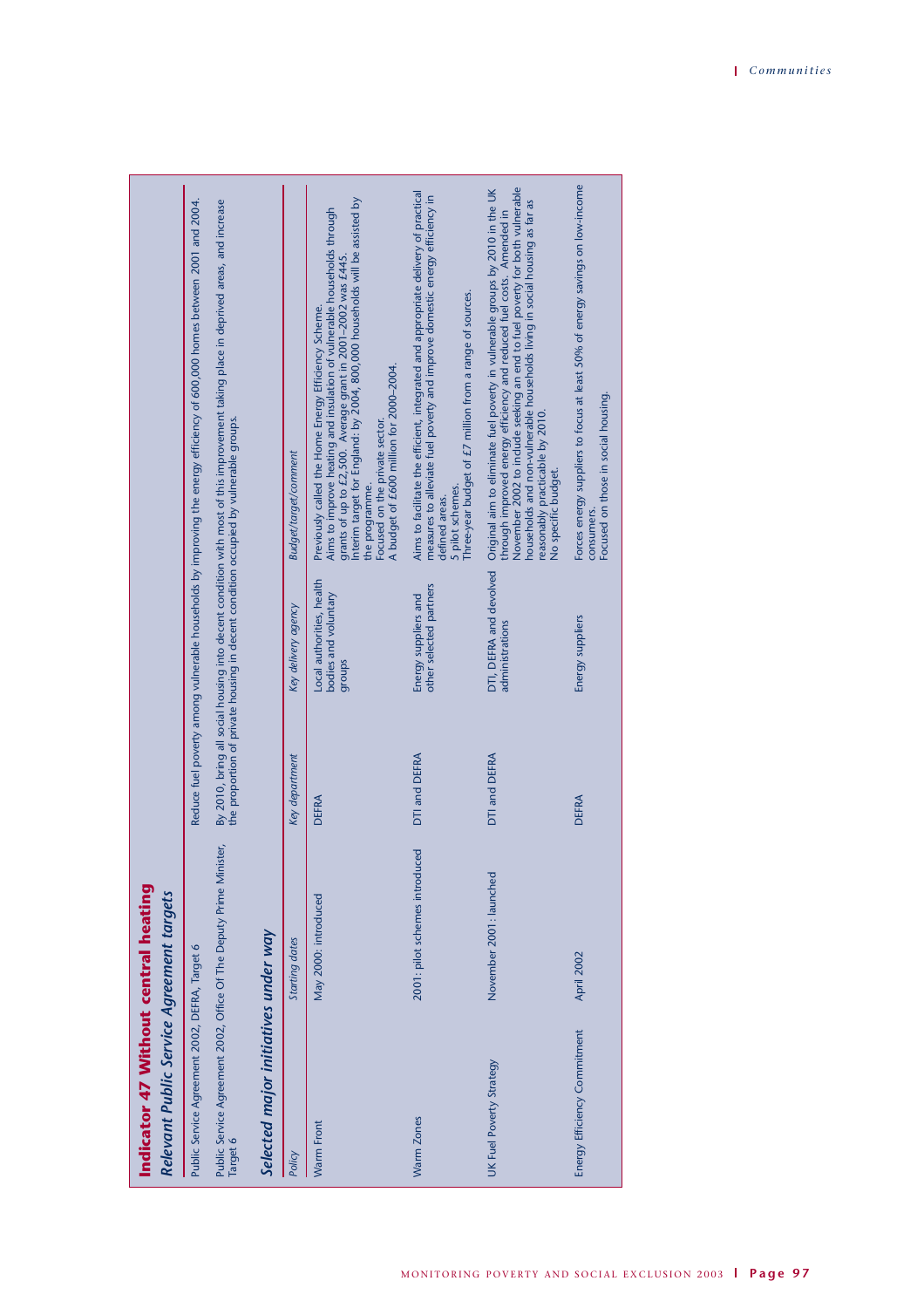| Indicators 48 Overcrowding; 49 Homelessness<br>Selected major initiatives under way |                |                |                                                                                                                      |                                                                                                                                                                                                                                                                                                                                                                                                                                                                                                                                                                                                                                                                                         |
|-------------------------------------------------------------------------------------|----------------|----------------|----------------------------------------------------------------------------------------------------------------------|-----------------------------------------------------------------------------------------------------------------------------------------------------------------------------------------------------------------------------------------------------------------------------------------------------------------------------------------------------------------------------------------------------------------------------------------------------------------------------------------------------------------------------------------------------------------------------------------------------------------------------------------------------------------------------------------|
| Policy                                                                              | Starting dates | Key department | Key delivery agency                                                                                                  | Budget/target/comment                                                                                                                                                                                                                                                                                                                                                                                                                                                                                                                                                                                                                                                                   |
| Housing Investment Programme<br>(HIP) reforms                                       | Gradual        | <b>ODPM</b>    | Local authorities                                                                                                    | (1) By March 2002, to reduce the backlog of council house repairs by at least<br>250,000 with more than 11/2 million council houses benefiting from the new<br>the bulk of capital resources are allocated to local authorities through a cross-<br>From 2002/03, HIP became part of the Single Capital Pot process whereby<br>An overall budgetary allocation of £2.65 billion in 2001/02 (HIP = £0.98<br>(2) To reduce the number of people sleeping rough by two-thirds from<br>billion, MRA = $£1.67$ billion) and £2.55 billion in 2002/03.<br>current levels by 2002 (achieved).<br>A variety of targets including:<br>service Basic Credit Approval.<br>nvestment by March 2002. |
| elease council house sale monies<br>The capital receipts initiative to              | 997            | <b>ODPM</b>    | Local authorities                                                                                                    | Aims include tackling poor housing and poor health in run down estates.<br>A budget of £1.3 billion over the 3 years to 1999/00.                                                                                                                                                                                                                                                                                                                                                                                                                                                                                                                                                        |
| Homelessness Act 2002                                                               | March 2002     | <b>ODPM</b>    | Local authorities, housing<br>authorities, social services<br>authorities                                            | At around the same time, the Homelessness Directorate was formed, bringing<br>together the Rough Sleepers Unit, the Bed-and-Breakfast Unit. In 2002/03, it<br>Aims to improve both the provision for those who are homeless (primarily by<br>(through the introduction of a statutory duty on local authorities to conduct<br>had a budget of £100 million and it will be spending £260 million over the<br>extending local authorities' duty to provide housing to a larger group of<br>homeless people) and the quality and coherence of preventative work<br>nomelessness reviews and compile homelessness strategies).<br>next 3 years.                                             |
| Supporting People Programme                                                         | April 2003     | <b>ODPM</b>    | Working partnership of<br>service users, support<br>authorities, NHS and<br>agencies and local<br>probation services | The type of provision offered includes housing management, housing-related<br>support (such as independent living skills), home care, meals services and<br>Aims to improve housing-related support services for vulnerable people<br>including those who might be at risk of homelessness.<br>personal care.                                                                                                                                                                                                                                                                                                                                                                           |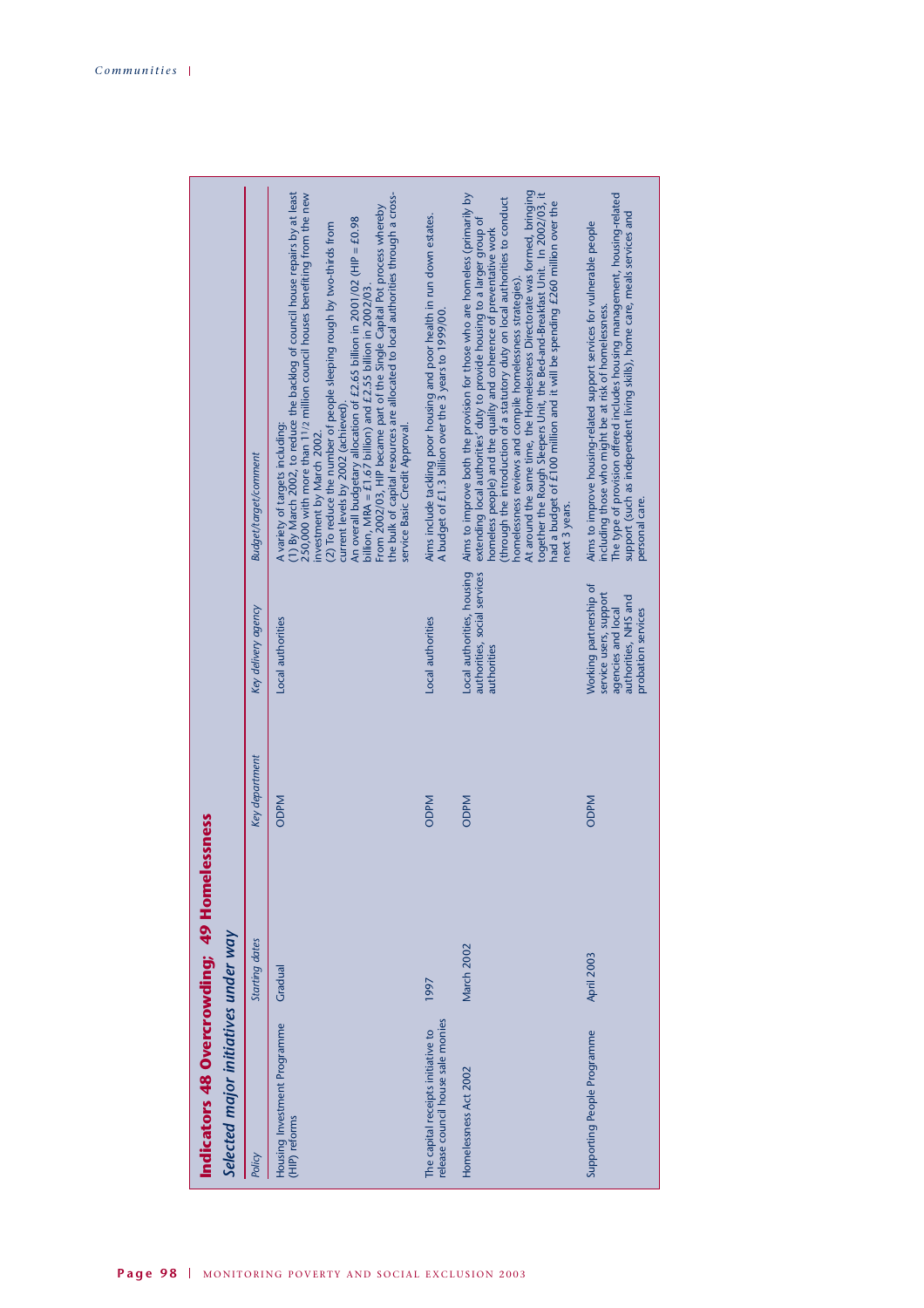# **Concentration of poverty**

**Half of all people in social housing are on low incomes compared with one in six of those in other housing tenures.** income,  $(%)$ **Proportions below 60% of median income, after deducting housing costs (%) Households who are social renting Other households 60** Proportions below 60% of median i<br>after deducting housing costs ( **50 40 30 20 10 0 1994/95 1995/96 1996/97 1997/98 1998/99 2000/01 2001/02 1999/00 Source**: Households Below Average Income Series, DWP, 1995–2003

**Almost half of heads of household aged between 25 and 54 in social rented housing are not in paid work compared with one in ten of those in other housing tenures.**



The first graph shows the proportion of people in low income households for people in social housing compared with people in other housing tenures.

The data source is Households Below Average Income, based on the Family Resources Survey (FRS) and the data relates to<br>Great Britain. Income is disposable household income after deducting housing costs. All data is equiva account for variation in household size and composition. The self-employed are included in the calculations. The second graph shows the proportion of households where the 'household reference person' (which is the person with the highest income in the household) is not in paid work, with the data broken down by age group as well as housing tenure.

The data source is the 2001 Census and the data relates to the United Kingdom.

*Overall adequacy of the indicator: high. The FRS is a well-established annual government survey, designed to be representative of the population as a whole.* 

*A further graph showing how proportion of households without paid work varies by region can be found at www.poverty.org.uk.*

**Indicator 4 1**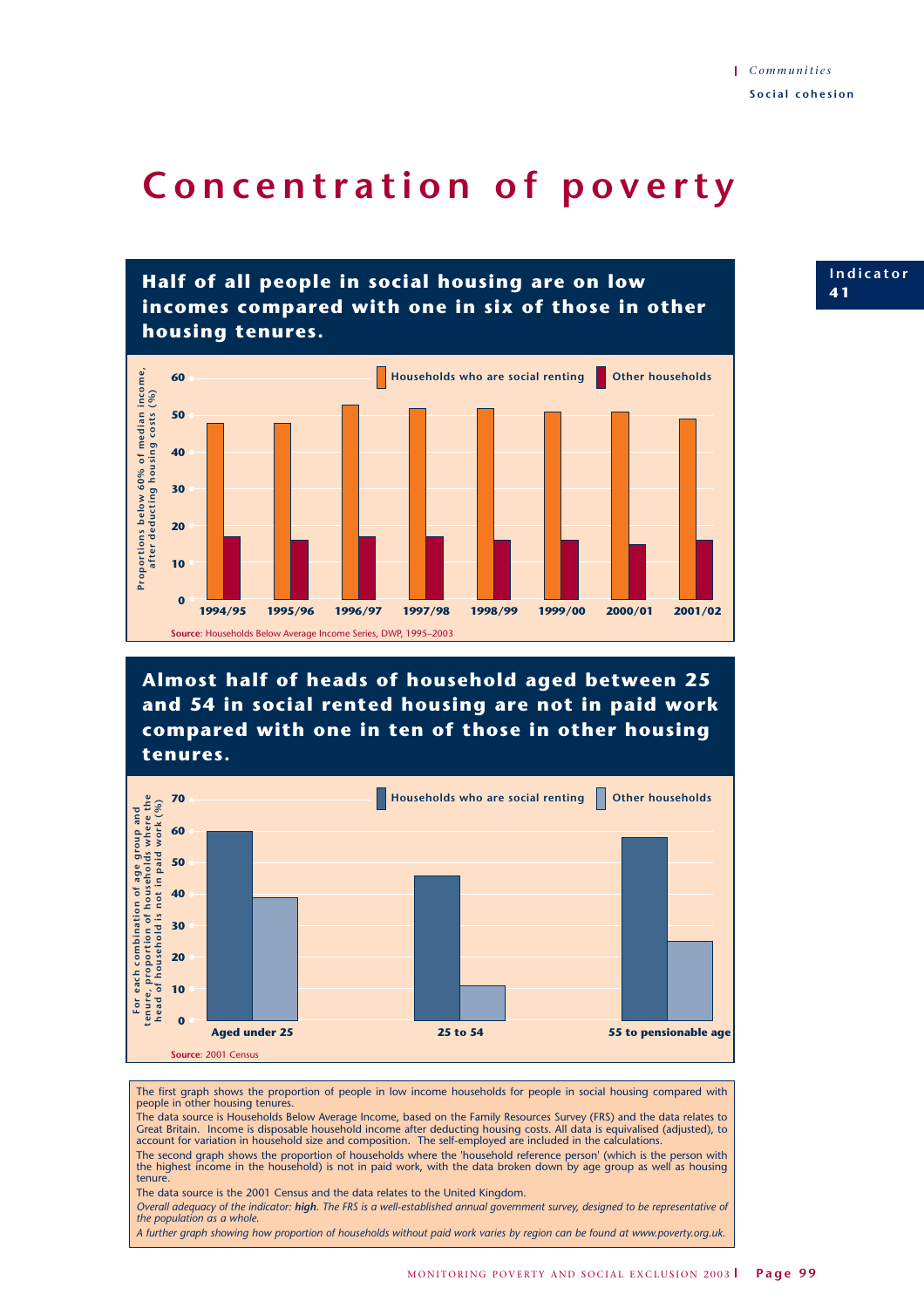# **Transport**



**Spending on travel by households on low incomes is only a quarter as much as that of households on average incomes.**



**People without a car living in small settlements are more likely to say that their public transport is bad than those living in major towns.**



The first graph shows weekly household spending on travel (on motoring, fares and other travel costs), with separate figures for households in the poorest fifth of the income distribution and for households on average incomes (middle fifth of the income distribution).

The data source is the Expenditure and Food Survey (EFS) and is unweighted. The data relates to the United Kingdom and is at prices for the latest year shown (with previous years' data inflated by the Retail Price Index excluding housing costs). Income is gross weekly household income.

The second graph shows the proportion of those households who do not have access to a car who say that public transport is bad in their area.

The data source is the 2000/01 Survey of English Housing (SEH) and the data is for England only.

*Overall adequacy of the indicator: medium. The EFS and SEH are both well-established annual government surveys, designed to be nationally representative, but it is not clear that the data fully captures the problems of transport in relation to poverty and social exclusion.*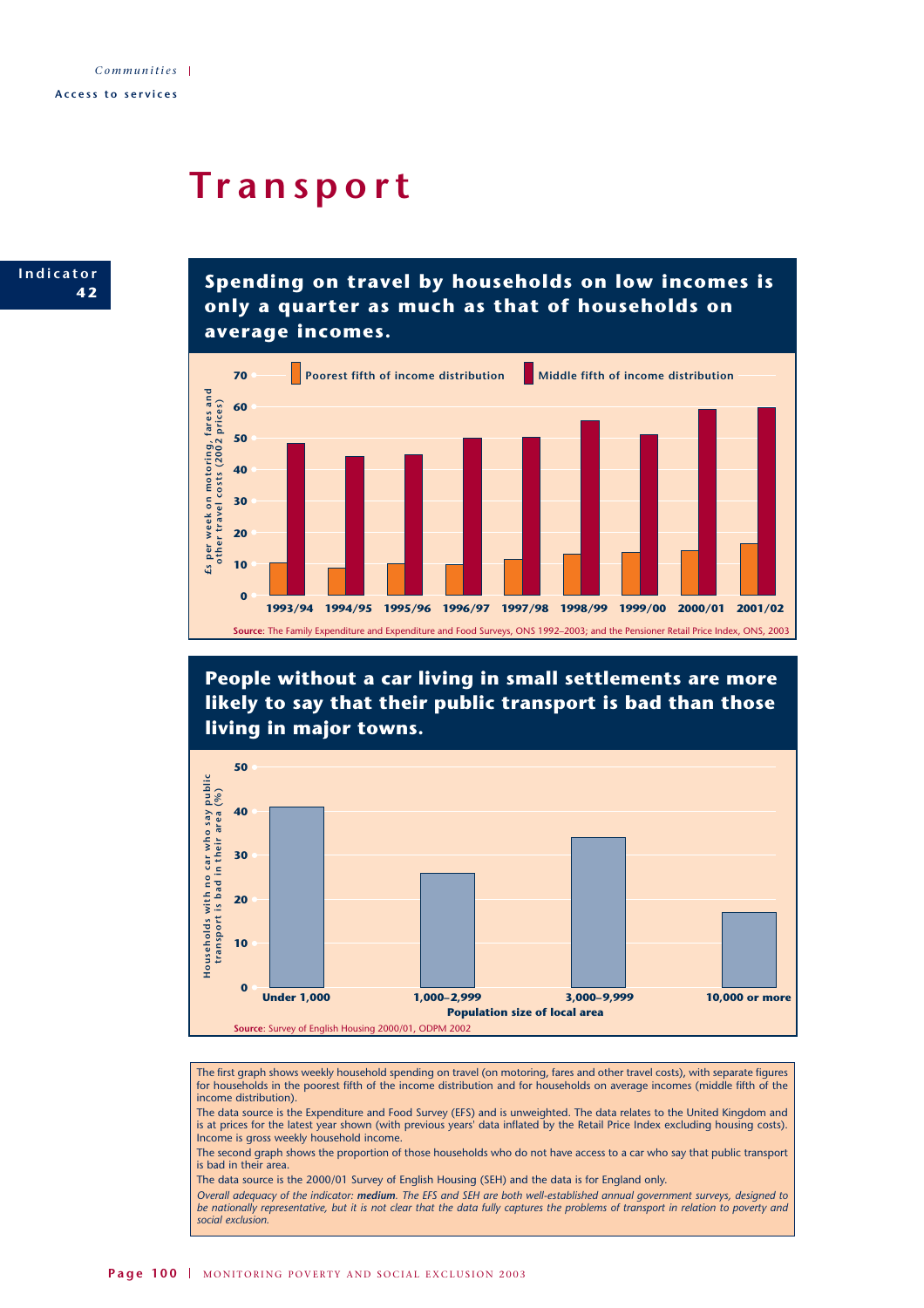# **Without a bank or building society account**

**One in six of the poorest households still do not have any type of bank/building society account, even given the apparent improvement in 2001/02. This is four times the rate for households on average incomes.**



## **Lone parent, unemployed, sick, disabled and black households are all much more likely to have no account than the average household.**



The first graph shows the proportion of households without a bank, building society, or any other kind of account. The data is split to show separately households in the poorest fifth of the income distribution and households on average incomes (middle fifth of the income distribution). 'Income' is household disposable income, equivalised to take account of household composition, and is measured before housing costs.

The second graph shows how the proportions vary for selected different household types (as determined by the head of household) in the latest year. A figure for all households is provided for comparison. As well as bank, building society and post office accounts, the figures also count any stocks and shares, premium bonds, gilts and Save As You Earn arrangements. The data source for both graphs is the Family Resources Survey (FRS) and relates to Great Britain.

*Overall adequacy of the indicator: high. FRS is probably the most representative of the surveys that gather information on the extent to which people have bank and other types of account.* 

### **Indicator 4 3**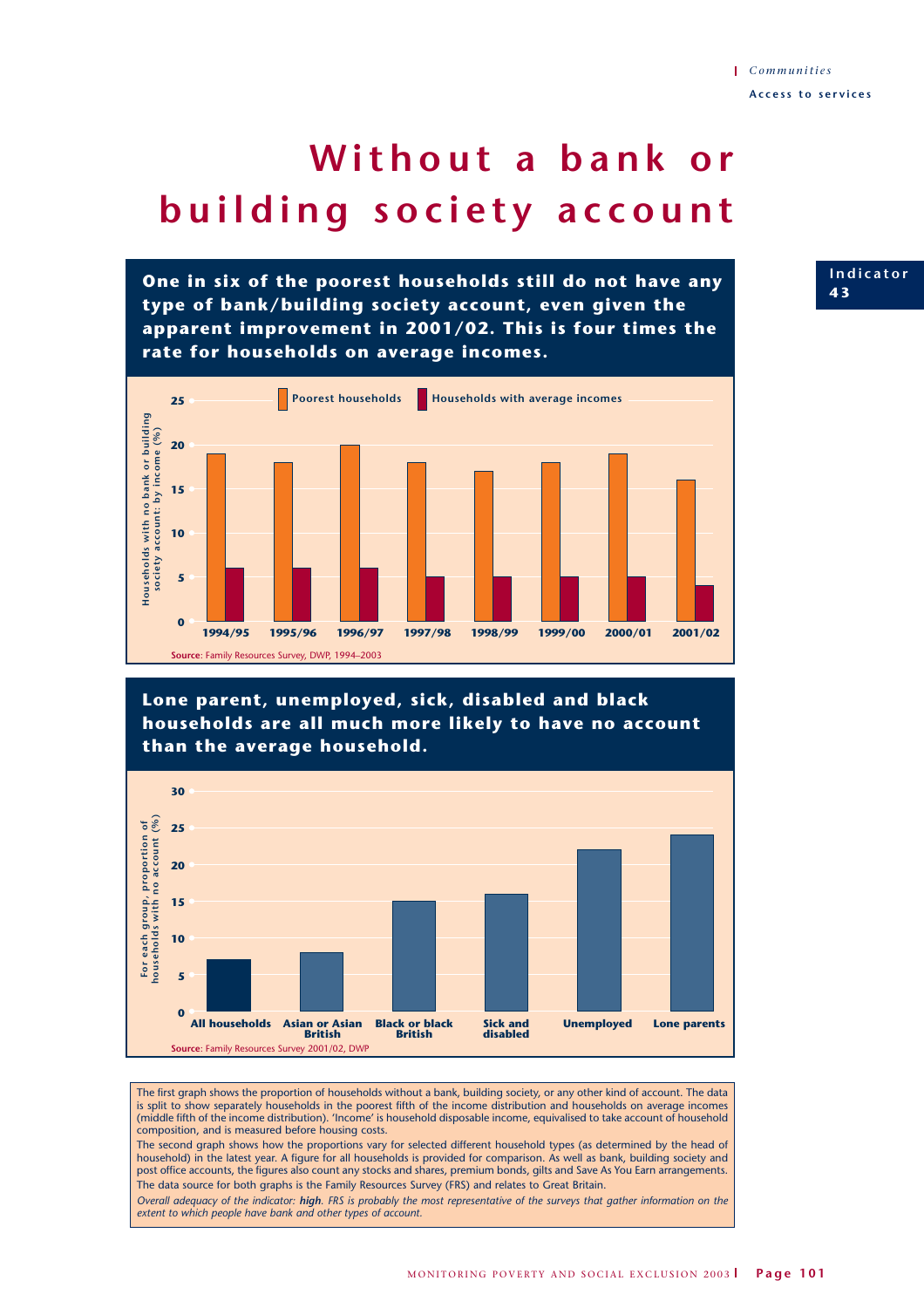# **Burglaries**



**The number of burglaries is just over half the level of a decade ago.**







The first graph shows the number of burglaries committed in each year shown.

The second graph shows, for the latest year, how the risk of burglary varies by region.

The data source for both graphs is the British Crime Survey (BCS) and the data is for England and Wales (BCS only covers England and Wales).

*Overall adequacy of the indicator: high. BCS is a well-established government survey that is designed to be nationally representative.* 

*A further graph showing how risk of burglary varies by household type can be found at www.poverty.org.uk.*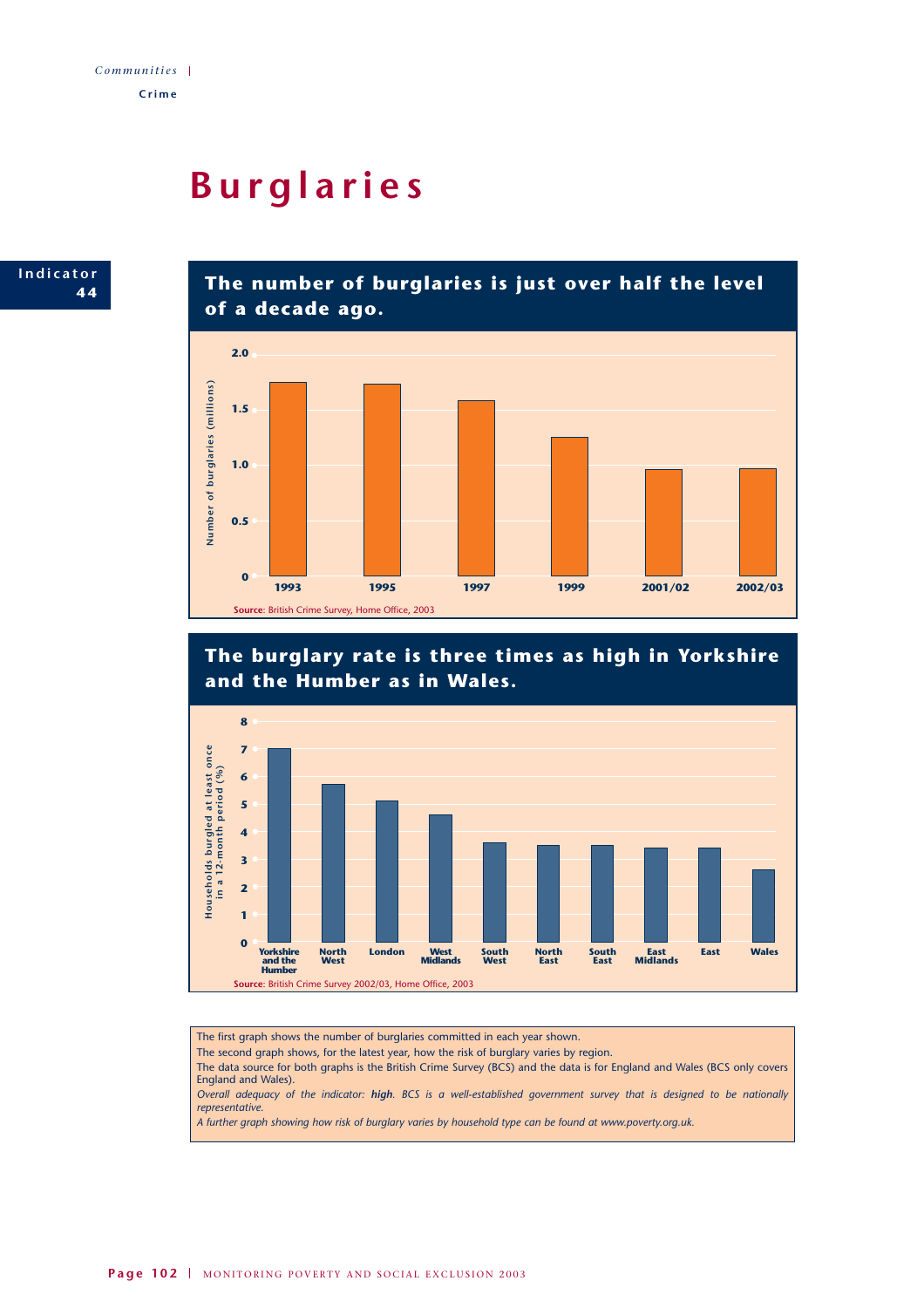# **Without household insurance**



## **Half of the poorest households are uninsured, compared with one in five of households on average incomes.**



The first graph shows the proportion of households with and without home contents insurance that were victims of a burglary one or more times in each of the years shown. The rate is calculated by the New Policy Institute using data on burglaries from the British Crime Survey (BCS) and data on household insurance from the Expenditure and Food Survey (EFS). The estimates are for England and Wales.

Note that data for years earlier than 1999 has not been included in the graph as it was collected on a different basis (via a direct question in the BCS), and is therefore not directly comparable.

The second graph shows, for the year 2001/02, how the proportion of households without insurance cover for household contents varies according to the household's income. The division into income quintiles is based on gross, non-equivalised income. The data source is the EFS and relates to the United Kingdom.

*Overall adequacy of the indicator: medium. The BCS and EFS are well-established government surveys that are designed to be nationally representative.*

**Indicator 4 5**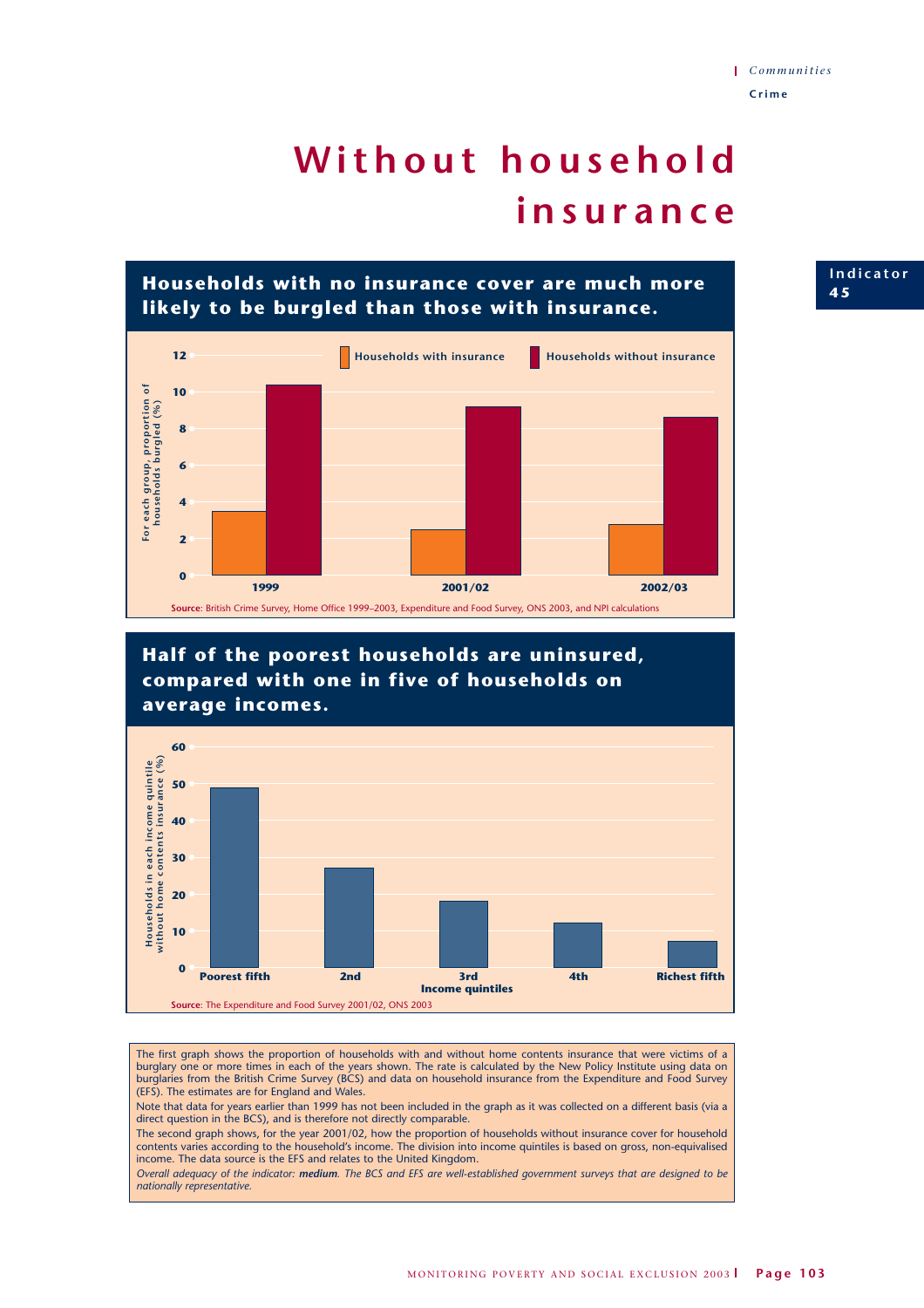# **Dissatisfaction with local area**

**Indicator Low income households are twice as likely to feel 4 6 very dissatisfied with the area they live in as richer households. Head of household receiving Head of household receiving** Proportion of households very dissatisfied<br>with their area (%) **7 Proportion of households very dissatisfied with their area (%) less than £200 a week £200 a week or more 6 5 4 3 2 1 0**

**Source**: Survey of English Housing, ODPM 1994–2003

**1994/95**

**A third of social tenant households report that one or more of crime, vandalism and graffiti is a serious problem in their area, almost twice the rate for owner-occupiers.**

**1995/96 1996/97 1997/98 2002/03 1998/99 1999/00 2000/01 2001/02**



The first graph shows the proportion of households who say they are very dissatisfied with their local area, with the data shown separately depending on whether the gross weekly household income is above or below £200. 'Household income' is the income of the head of the household and their partner (if any). The figures count those who replied 'very dissatisfied' to the question – the worst of five possible responses.

Note that, from 2001/02, the concept of head of household was replaced by that of household reference person (i.e. the person with the highest income in the household).

The second graph shows, for each housing tenure in the latest year, the proportion of households who say that one or more of crime, vandalism or graffiti is a serious problem in their area. The figures count those who replied both that there was a problem and that it was serious, the worst of three possible responses.

The data source for both graphs is the Survey of English Housing (SEH). The data relates to England.

*Overall adequacy of the indicator: high. SEH is a well-established government survey, designed to be nationally representative.*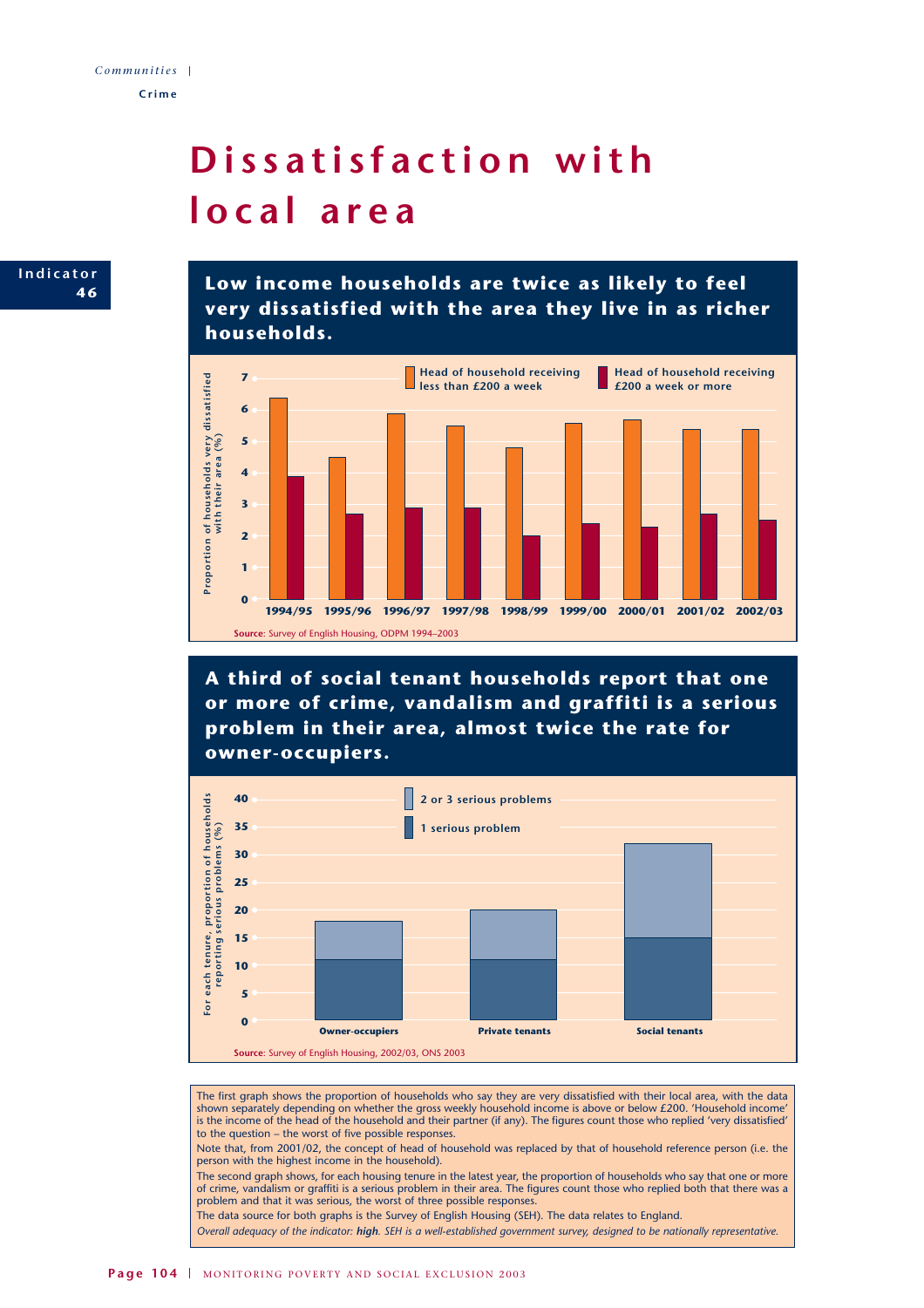# Without central heating

**Although poorer households remain more likely to lack central heating, the proportion who do so is now actually less than for households on average incomes in 1996/97.**



# **The proportion of households without central heating is three times as great in Yorkshire and the Humber as in the North East.**



The first graph shows the proportion of households without central heating, with separate figures given for the poorest fifth of households and for households on average incomes. Income is gross unequivalised household income. The data source is the Family Resources Survey (FRS) and relates to Great Britain.

The second graph shows how the proportion of households without central heating varies by region and housing tenure. The data is from the 2001 Census and relates to England and Wales.

*Overall adequacy of the indicator: high. The FRS is a well-established, regular government survey, designed to be nationally representative.*

*A further graph showing central heating by type of housing tenure can be found at www.poverty.org.uk.*

**Indicator 4 7**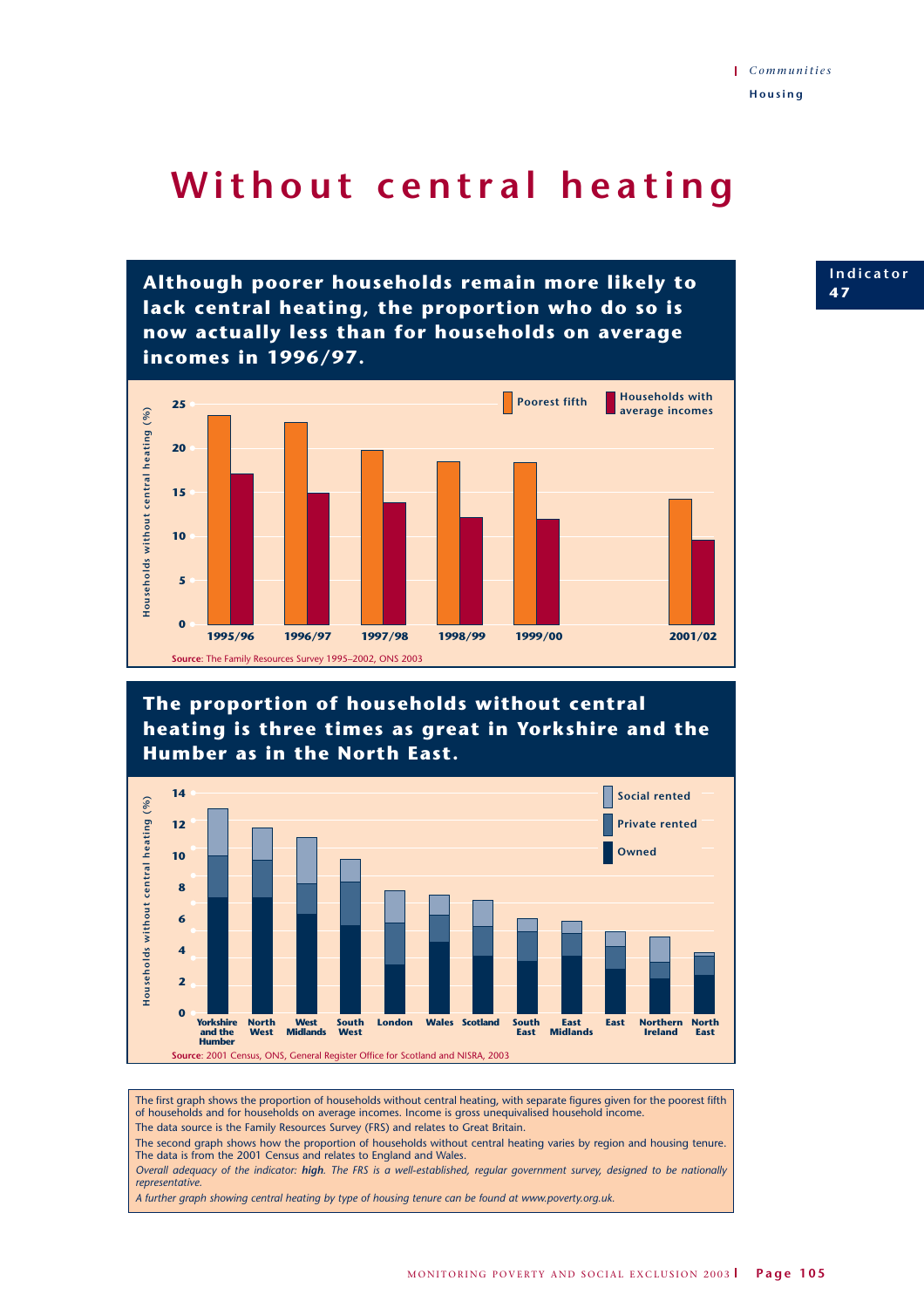# **Overcrowding**



**The proportion of people living in overcrowded conditions reduced by more than a third between 1990 and 1998 but has not fallen since then.**



**A third of adults living in overcrowded conditions do not either own or rent the property they are living in.**



The first graph shows the proportion of both people and households that fall below a measure of occupation density known as the 'bedroom standard'. Note that the proportion of people living in overcrowded conditions is much higher than the proportion of households. The data source is the General Household Survey and relates to Great Britain. The 'bedroom standard' is calculated in relation to the number of bedrooms and the number of household members and their relationship to each other. One bedroom is allocated to each married or cohabiting couple, any other person over 21, each pair aged 10 to 20 of the same sex and each pair of children under 10. The second graph provides a breakdown of those aged 16 and over who are living in overcrowded conditions, by age and status. The various statuses are owner of the property, renter of the property, spouse of the owner or renter, and neither owner/renter nor spouse. The data source is the Survey of English Housing and relates to England. *Overall adequacy of the indicator: limited. The bedroom standard itself is considered by many to be low, particularly for those aged over 10, and the overall level of overcrowding shown by it may therefore be too low. Further graphs showing overcrowding by region and by housing tenure can be found at www.poverty.org.uk.*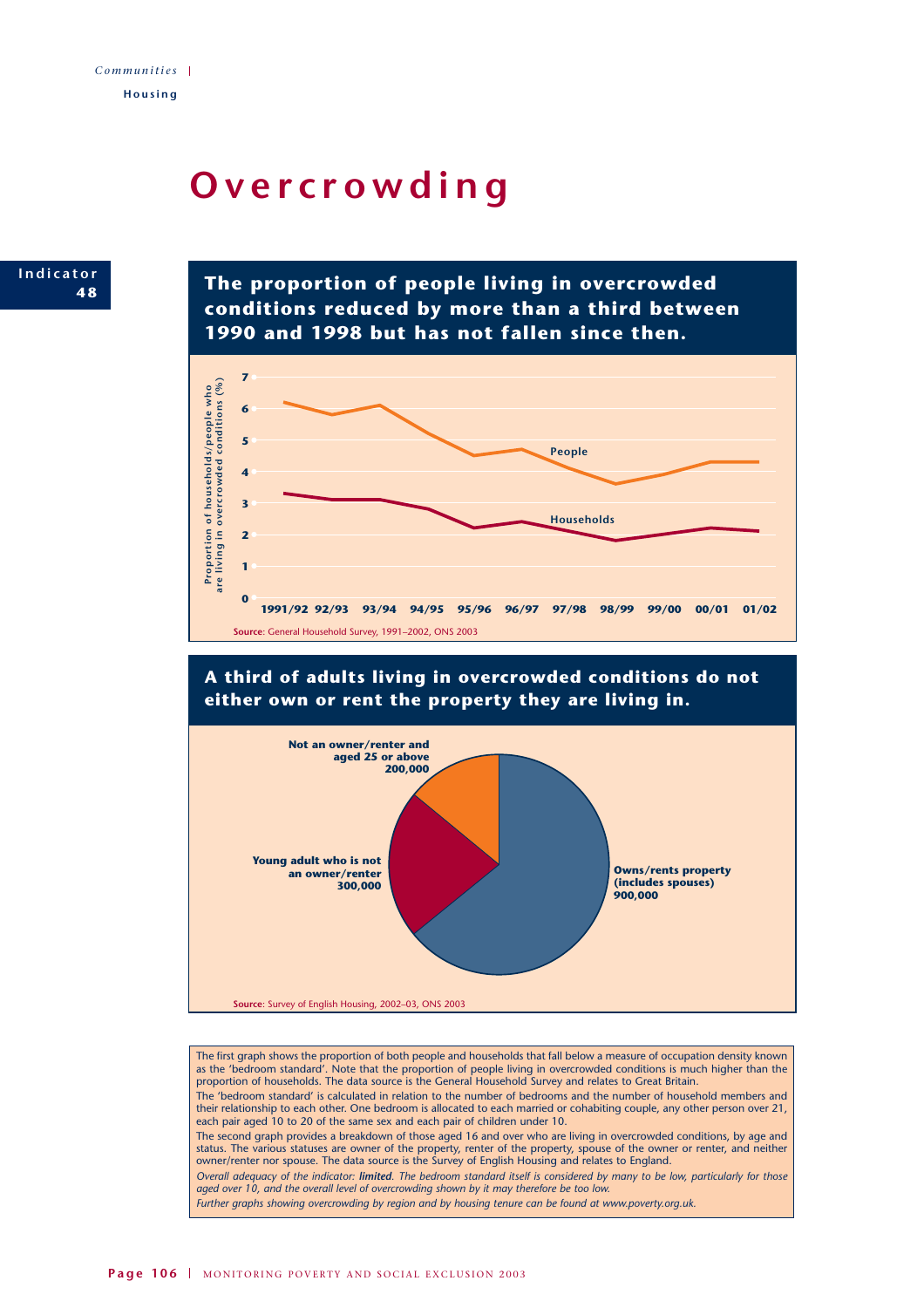# **Homelessness**







The first graph shows the number of households in temporary accommodation in Great Britain, measured at the end of the first quarter of each year. For Scotland and Wales, the first quarter data for 2003 is not yet available, so the latest available data was used (last quarter of 2002 and second quarter of 2002 respectively). 'Temporary accommodation' includes bed and breakfast, hostel accommodation, private renting, and other.

The second graph shows a breakdown by region of people accepted as homeless and in priority need in England in 2002/03.

*Overall adequacy of the indicator: limited. While there is no reason to believe there is any problem with the underlying data, the extent to which it leaves 'homelessness' dependent on administrative judgement is clearly unsatisfactory. In particular, the figures do not include many single people who are effectively homeless, as local authorities have no general duty to house such people. A further graph showing households in priority need by reason can be found at www.poverty.org.uk.*

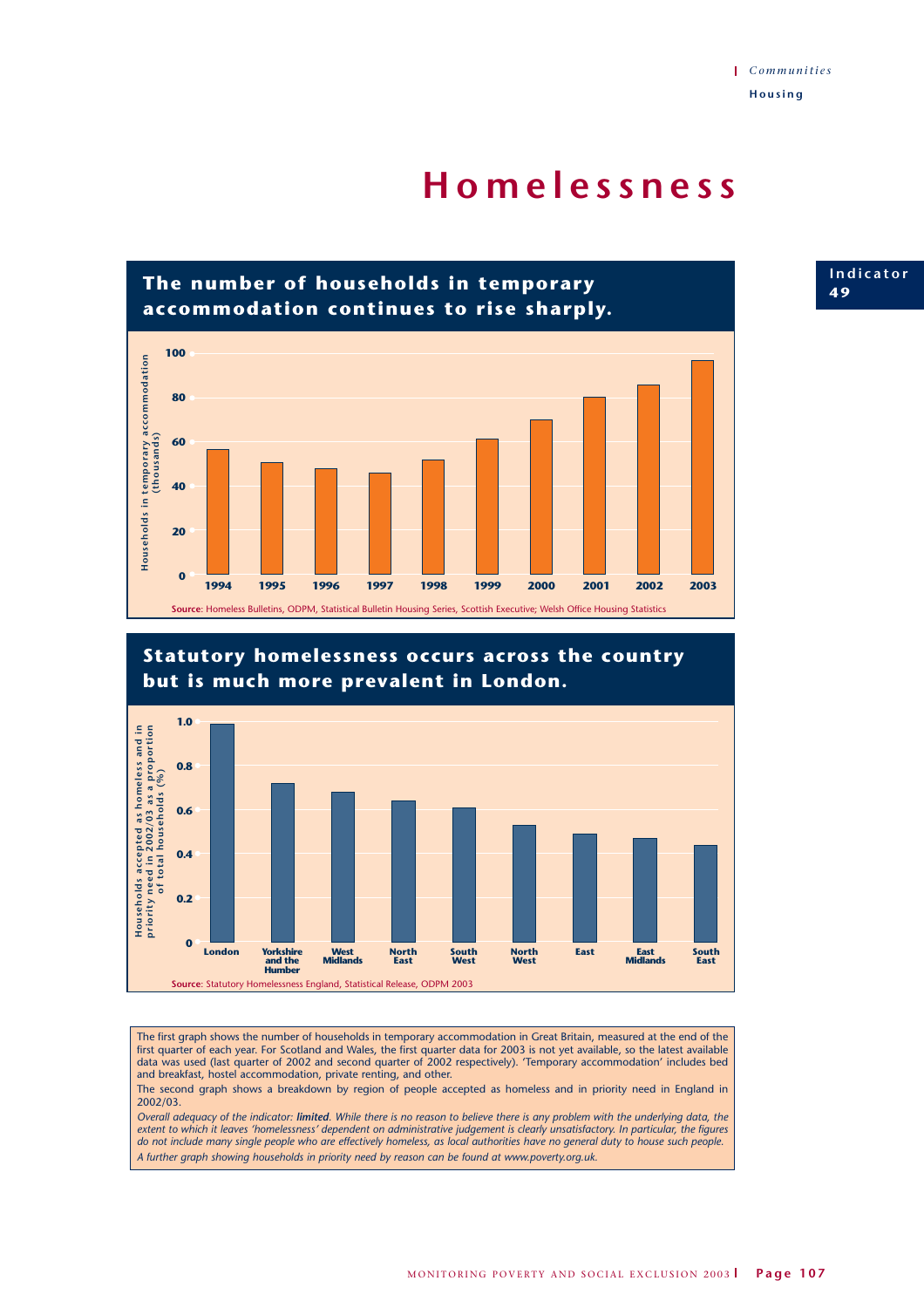# **Mortgage arrears**



**The number of mortgage holders in serious arrears is at its lowest for more than a decade.**



**One in seven working age heads of households with a mortgage is in an economically vulnerable position – in part-time work, unemployed or economically inactive.**



The first graph shows the number of residential mortgage holders who were 12 months or more in arrears with their mortgage repayments at the end of each of the years shown. The data is from the Council of Mortgage Lenders (CML) and relates to the United Kingdom. The figures are based on a sample that typically averages 85 per cent of the total mortgage market in any given year. The second graph shows the proportion of households with mortgages where the head of the household has the economic status shown. The data is from the Survey of English Housing (2002/03) and relates to England only. *Overall adequacy of the indicator: high. The data for the first graph is produced regularly by the CML from surveys among their members. The data for the second graph is from a well-established government survey designed to be nationally representative.*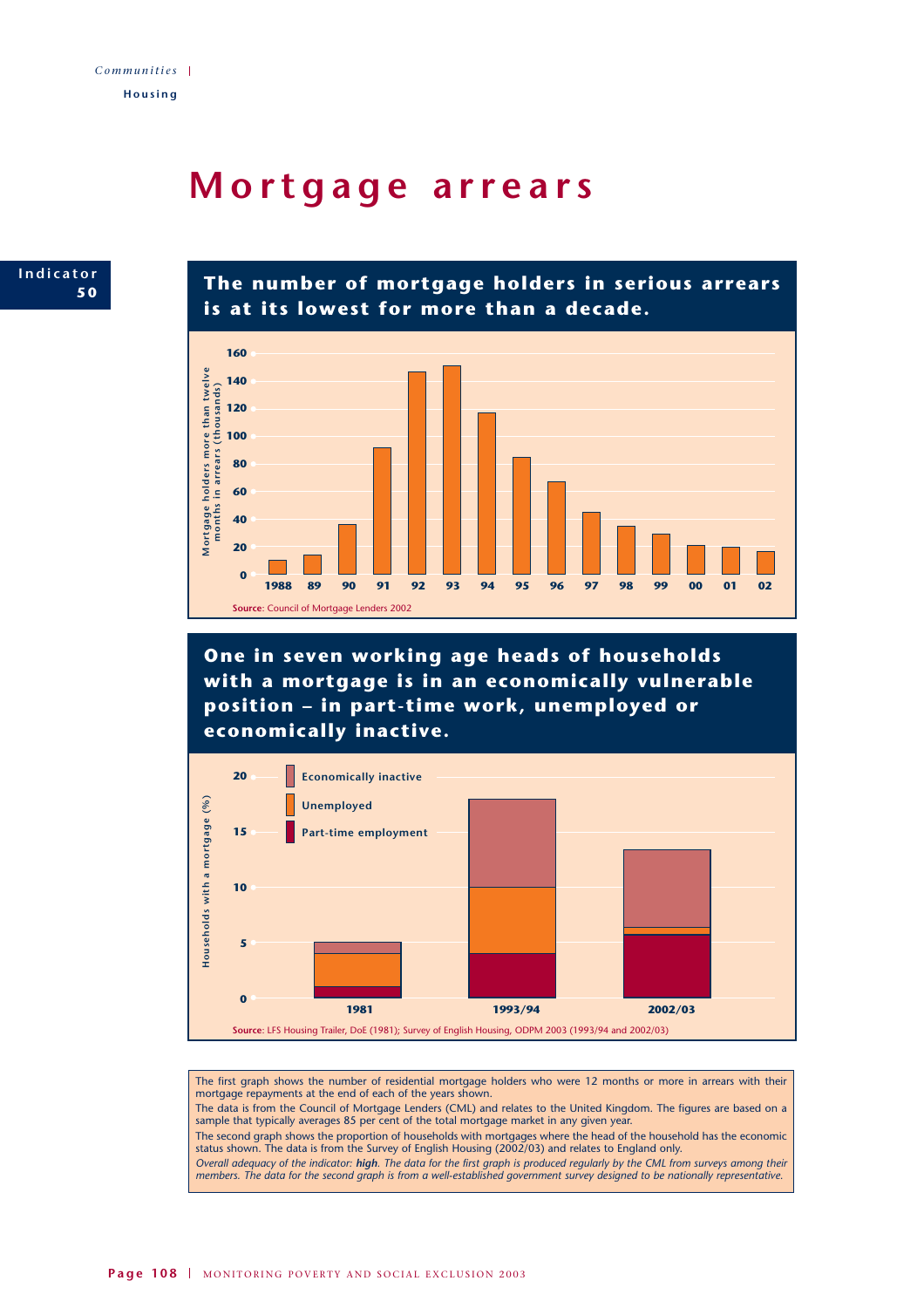## **Notes**

- 1 The New Earnings Survey under-estimates the numbers because it only covers PAYE employees. The Office for National Statistics has declared that the Labour Force Survey data on low pay is somewhat unreliable because of difficulties in eliciting truthful answers on matters of income and because of the high levels of non-response to the relevant questions.
- 2 Like both the UK government and the EU, our 'headline' indicator for low income is '60 per cent of contemporary median income', with all figures presented here being after housing costs have been deducted.
- 3 Public Service Agreement, 2002, using a baseline of 1998/99 and a low income threshold of 60% of median income. In 1998/99, there were 4.2 million children living in households below this low income threshold (after deducting housing costs). So the target is for there to be 3.2 million children or less below the threshold by 2004 and 2.1 million by 2010. In 2001/02, there were 3.8 million children below the threshold, so achieving the 2004 target will require a further fall of 600,000 over the following three years.
- 4 In 2001/02, there were around 3 million people in low income households without dependent children and with the head of the household aged 59 or younger. Of these, the head of the household was in their 50s in around 1 million.
- 5 The graph referred to relates to overall income inequalities and shows that the richest tenth's share of total income has grown in recent years. Another graph specifically on the relative earnings of the lowest and highest paid is provided on the www.poverty.org.uk website (indicator 26) and shows a similar trend.
- 6 See indicators 19 and 26 on the www.poverty.org.uk website.
- 7 See indicator 25 on the www.poverty.org.uk website.
- 8 *Monitoring Poverty and Social Exclusion in Scotland*, Kenway P., Fuller S., Rahman M., Street C. and Palmer G., Joseph Rowntree Foundation, 2002.
- 9 See indicator 25 on the www.poverty.org.uk website.
- 10 See indicator 39 on the www.poverty.org.uk website for a regional breakdown of the figures.
- 11 See indicator 14 on the www.poverty.org.uk website.
- 12 The table below is taken from Appendix 2, Households Below Half Average Income 1994/95 1999/00, where further details of equivalisation are also discussed. DWP 2001.

|                      | After housing costs | Before housing costs |  |
|----------------------|---------------------|----------------------|--|
|                      |                     |                      |  |
| Head                 | 0.55                | 0.61                 |  |
| Spouse               | 0.45                | 0.39                 |  |
| Other second adult   | 0.45                | 0.46                 |  |
| Third adult          | 0.45                | 0.42                 |  |
| Subsequent adults    | 0.40                | 0.36                 |  |
| Each dependant aged: |                     |                      |  |
| $0 - 1$              | 0.07                | 0.09                 |  |
| $2 - 4$              | 0.18                | 0.18                 |  |
| $5 - 7$              | 0.21                | 0.21                 |  |
| $8 - 10$             | 0.23                | 0.23                 |  |
| $11 - 12$            | 0.26                | 0.25                 |  |
| $13 - 15$            | 0.28                | 0.27                 |  |
| 16 and over          | 0.38                | 0.36                 |  |